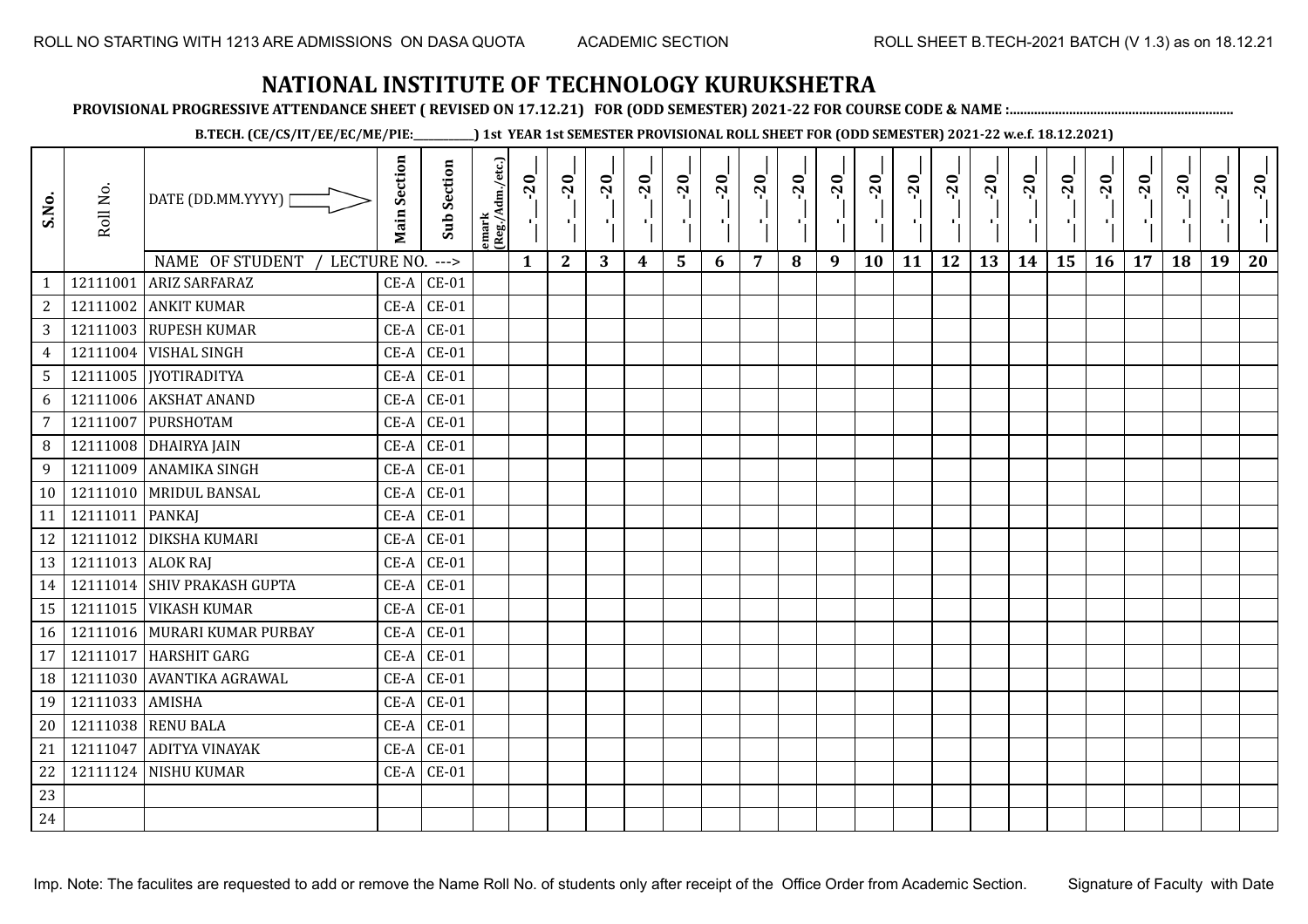**PROVISIONAL PROGRESSIVE ATTENDANCE SHEET ( REVISED ON 17.12.21) FOR (ODD SEMESTER) 2021-22 FOR COURSE CODE & NAME :................................................................**

**B.TECH. (CE/CS/IT/EE/EC/ME/PIE:\_\_\_\_\_\_\_\_\_\_\_\_) 1st YEAR 1st SEMESTER PROVISIONAL ROLL SHEET FOR (ODD SEMESTER) 2021-22 w.e.f. 18.12.2021)**

| S.No.           | Roll No.       | DATE (DD.MM.YYYY)<br>NAME OF STUDENT<br>LECTURE NO. | <b>Main Section</b> | <b>Sub Section</b><br>$--->$ | emark<br>(Reg./Adm./etc.) | $-20$<br>$\mathbf{1}$ | $-20$<br>×.<br>$\mathbf{2}$ | $-20$<br>л.<br>3 | $-20$ | $-20$<br>л.<br>5 | $-20$<br>6 | $-20$<br>7 | $-20$<br>8 | $-20$<br>ш<br>9 | $-20$<br>л,<br>10 | $-20$<br>11 | $-20$<br>πī<br>12 | $-20$<br>13 | $-20$<br>14 | $-20$<br>۰,<br>15 | $-20$<br>16 | $-20$<br>17 | $-20$<br>18 | $-20$<br>л.<br>19 | $-20$<br>20 |
|-----------------|----------------|-----------------------------------------------------|---------------------|------------------------------|---------------------------|-----------------------|-----------------------------|------------------|-------|------------------|------------|------------|------------|-----------------|-------------------|-------------|-------------------|-------------|-------------|-------------------|-------------|-------------|-------------|-------------------|-------------|
| $\mathbf{1}$    |                | 12111018 PRIYANSHU YADAV                            | $CE-A$              | $CE-02$                      |                           |                       |                             |                  | 4     |                  |            |            |            |                 |                   |             |                   |             |             |                   |             |             |             |                   |             |
| $\overline{c}$  |                | 12111019 SAKET SINGH KHARAYAT                       | $CE-A$              | $CE-02$                      |                           |                       |                             |                  |       |                  |            |            |            |                 |                   |             |                   |             |             |                   |             |             |             |                   |             |
| 3               |                | 12111020 AKSHAY KUMAR                               | $CE-A$              | $CE-02$                      |                           |                       |                             |                  |       |                  |            |            |            |                 |                   |             |                   |             |             |                   |             |             |             |                   |             |
| $\overline{4}$  | 12111021       | <b>SHUBHAM KUMAR SHARMA</b>                         | $CE-A$              | $CE-02$                      |                           |                       |                             |                  |       |                  |            |            |            |                 |                   |             |                   |             |             |                   |             |             |             |                   |             |
| $5\phantom{.0}$ |                | 12111022 PRAVEEN VERMA                              | $CE-A$              | $CE-02$                      |                           |                       |                             |                  |       |                  |            |            |            |                 |                   |             |                   |             |             |                   |             |             |             |                   |             |
| 6               | 12111023       | <b>SAGAR YADAV</b>                                  | $CE-A$              | $CE-02$                      |                           |                       |                             |                  |       |                  |            |            |            |                 |                   |             |                   |             |             |                   |             |             |             |                   |             |
| 7               |                | 12111024 MANVENDRA SINGH                            | $CE-A$              | $CE-02$                      |                           |                       |                             |                  |       |                  |            |            |            |                 |                   |             |                   |             |             |                   |             |             |             |                   |             |
| 8               | 12111025       | <b>HARSH SINHA</b>                                  | $CE-A$              | $CE-02$                      |                           |                       |                             |                  |       |                  |            |            |            |                 |                   |             |                   |             |             |                   |             |             |             |                   |             |
| 9               |                | 12111026 SACHIN KUMAR PRAJAPAT                      | $CE-A$              | $CE-02$                      |                           |                       |                             |                  |       |                  |            |            |            |                 |                   |             |                   |             |             |                   |             |             |             |                   |             |
| 10              | 12111027       | <b>SARVAGYA SRIVASTAVA</b>                          | $CE-A$              | $CE-02$                      |                           |                       |                             |                  |       |                  |            |            |            |                 |                   |             |                   |             |             |                   |             |             |             |                   |             |
| 11              | 12111028       | <b>HIMANSHU MAURYA</b>                              | $CE-A$              | $CE-02$                      |                           |                       |                             |                  |       |                  |            |            |            |                 |                   |             |                   |             |             |                   |             |             |             |                   |             |
| 12              |                | 12111029 YOGESH YADUVANSHI                          | CE-A                | $CE-02$                      |                           |                       |                             |                  |       |                  |            |            |            |                 |                   |             |                   |             |             |                   |             |             |             |                   |             |
| 13              | 12111031       | <b>SAHIL YADAV</b>                                  | $CE-A$              | $CE-02$                      |                           |                       |                             |                  |       |                  |            |            |            |                 |                   |             |                   |             |             |                   |             |             |             |                   |             |
| 14              | 12111032       | <b>HIMANSHU YADAV</b>                               | $CE-A$              | $CE-02$                      |                           |                       |                             |                  |       |                  |            |            |            |                 |                   |             |                   |             |             |                   |             |             |             |                   |             |
| 15              | 12111034       | <b>SAKSHAM</b>                                      | $CE-A$              | $CE-02$                      |                           |                       |                             |                  |       |                  |            |            |            |                 |                   |             |                   |             |             |                   |             |             |             |                   |             |
| 16              |                | 12111039 URWASHI BHARTI                             | $CE-A$              | $CE-02$                      |                           |                       |                             |                  |       |                  |            |            |            |                 |                   |             |                   |             |             |                   |             |             |             |                   |             |
| 17              | 12111040       | <b>CHAHAK</b>                                       | $CE-A$              | $CE-02$                      |                           |                       |                             |                  |       |                  |            |            |            |                 |                   |             |                   |             |             |                   |             |             |             |                   |             |
| 18              | 12111042       | KHUSHI SABBARWAL                                    | $CE-A$              | $CE-02$                      |                           |                       |                             |                  |       |                  |            |            |            |                 |                   |             |                   |             |             |                   |             |             |             |                   |             |
| 19              | 12111046 ANTIM |                                                     | $CE-A$              | $CE-02$                      |                           |                       |                             |                  |       |                  |            |            |            |                 |                   |             |                   |             |             |                   |             |             |             |                   |             |
| 20              | 12111051       | <b>DEVESHI TRIPATHI</b>                             | $CE-A$              | $CE-02$                      |                           |                       |                             |                  |       |                  |            |            |            |                 |                   |             |                   |             |             |                   |             |             |             |                   |             |
| 21              | 12111125       | <b>DEV RISHUBH AGRAHARI</b>                         | $CE-A$              | $CE-02$                      |                           |                       |                             |                  |       |                  |            |            |            |                 |                   |             |                   |             |             |                   |             |             |             |                   |             |
| 22              |                |                                                     |                     |                              |                           |                       |                             |                  |       |                  |            |            |            |                 |                   |             |                   |             |             |                   |             |             |             |                   |             |
| 23              |                |                                                     |                     |                              |                           |                       |                             |                  |       |                  |            |            |            |                 |                   |             |                   |             |             |                   |             |             |             |                   |             |
| 24              |                |                                                     |                     |                              |                           |                       |                             |                  |       |                  |            |            |            |                 |                   |             |                   |             |             |                   |             |             |             |                   |             |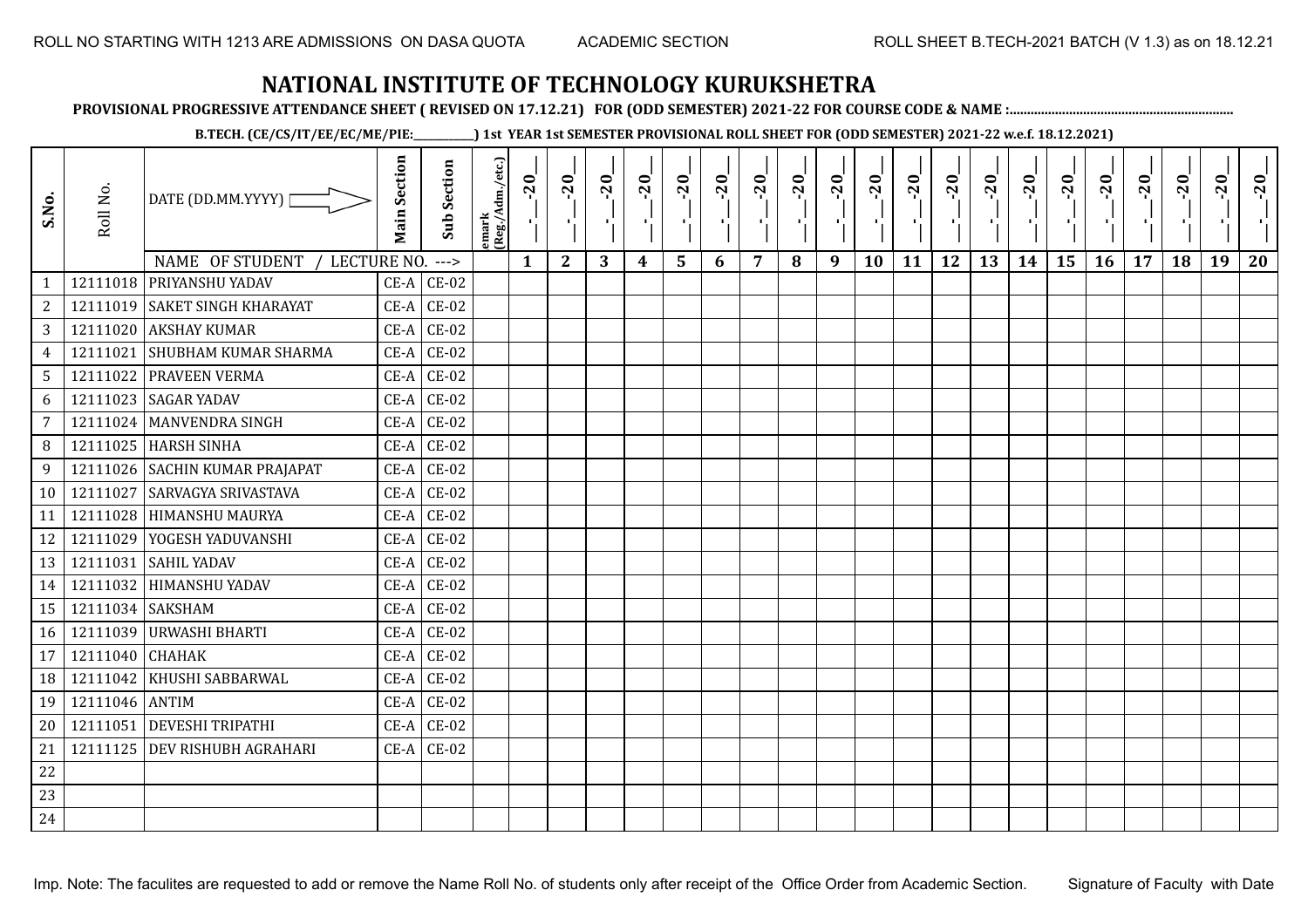**PROVISIONAL PROGRESSIVE ATTENDANCE SHEET ( REVISED ON 17.12.21) FOR (ODD SEMESTER) 2021-22 FOR COURSE CODE & NAME :................................................................**

**B.TECH. (CE/CS/IT/EE/EC/ME/PIE:\_\_\_\_\_\_\_\_\_\_\_\_) 1st YEAR 1st SEMESTER PROVISIONAL ROLL SHEET FOR (ODD SEMESTER) 2021-22 w.e.f. 18.12.2021)**

| S.No.           | Roll No. | DATE (DD.MM.YYYY)  <br>NAME OF STUDENT<br>LECTURE NO. | <b>Main Section</b> | <b>Sub Section</b><br>$--->$ | emark<br> (Reg./Adm./etc.) | $-20$<br>$\mathbf{1}$ | $-20$<br>тj<br>$\mathbf{2}$ | $-20$<br>л÷.<br>3 | $-20$<br>π÷<br>$\boldsymbol{4}$ | $-20$<br>ъJ<br>5 | $-20$<br>×, | $-20$<br>7 | $-20$<br>8 | $-20$<br>пļ<br>9 | $-20$<br>л,<br>10 | $-20$<br>τj<br>11 | $-20$<br>п.<br>12 | $-20$<br>로<br>13 | $-20$<br>$\blacksquare$<br>14 | $-20$<br>ا.<br>ا<br>15 | $-20$<br>-96<br>16 | $-20$<br>17 | $-20$<br>18 | $-20$<br>×.<br>19 | $-20$<br>20 |
|-----------------|----------|-------------------------------------------------------|---------------------|------------------------------|----------------------------|-----------------------|-----------------------------|-------------------|---------------------------------|------------------|-------------|------------|------------|------------------|-------------------|-------------------|-------------------|------------------|-------------------------------|------------------------|--------------------|-------------|-------------|-------------------|-------------|
| $\mathbf{1}$    |          | 12111035   MANISH KUMAR                               |                     | $CE-A$ $CE-03$               |                            |                       |                             |                   |                                 |                  | 6           |            |            |                  |                   |                   |                   |                  |                               |                        |                    |             |             |                   |             |
| $\overline{c}$  |          | 12111036 ANURAG GOYAL                                 | $CE-A$              | <b>CE-03</b>                 |                            |                       |                             |                   |                                 |                  |             |            |            |                  |                   |                   |                   |                  |                               |                        |                    |             |             |                   |             |
| 3               | 12111037 | <b>GAUTAM KAUSHIK</b>                                 | $CE-A$              | <b>CE-03</b>                 |                            |                       |                             |                   |                                 |                  |             |            |            |                  |                   |                   |                   |                  |                               |                        |                    |             |             |                   |             |
| $\overline{4}$  | 12111041 | <b>ASHOK KUMAR</b>                                    | $CE-A$              | $CE-03$                      |                            |                       |                             |                   |                                 |                  |             |            |            |                  |                   |                   |                   |                  |                               |                        |                    |             |             |                   |             |
| $5\phantom{.0}$ |          | 12111043 SHIVAM KRISHAN VARSHNEY                      | $CE-A$              | $CE-03$                      |                            |                       |                             |                   |                                 |                  |             |            |            |                  |                   |                   |                   |                  |                               |                        |                    |             |             |                   |             |
| 6               |          | 12111044 HIMANSHU                                     | $CE-A$              | $CE-03$                      |                            |                       |                             |                   |                                 |                  |             |            |            |                  |                   |                   |                   |                  |                               |                        |                    |             |             |                   |             |
| $\overline{7}$  |          | 12111045 SHUBHAM SINGH                                | $CE-A$              | $CE-03$                      |                            |                       |                             |                   |                                 |                  |             |            |            |                  |                   |                   |                   |                  |                               |                        |                    |             |             |                   |             |
| 8               |          | 12111048 ABHISHEK SINGH GAUTAM                        | $CE-A$              | <b>CE-03</b>                 |                            |                       |                             |                   |                                 |                  |             |            |            |                  |                   |                   |                   |                  |                               |                        |                    |             |             |                   |             |
| 9               |          | 12111049 DEVRAJ MEENA                                 |                     | $CE-A$ $CE-03$               |                            |                       |                             |                   |                                 |                  |             |            |            |                  |                   |                   |                   |                  |                               |                        |                    |             |             |                   |             |
| 10              |          | 12111050 PIYUSH KUMAR                                 |                     | $CE-A$ $CE-03$               |                            |                       |                             |                   |                                 |                  |             |            |            |                  |                   |                   |                   |                  |                               |                        |                    |             |             |                   |             |
| 11              |          | 12111052 SHARMA OJASVI VIJAY                          | $CE-A$              | $CE-03$                      |                            |                       |                             |                   |                                 |                  |             |            |            |                  |                   |                   |                   |                  |                               |                        |                    |             |             |                   |             |
| 12              |          | 12111053 URMILA MAHAWAR                               | $CE-A$              | <b>CE-03</b>                 |                            |                       |                             |                   |                                 |                  |             |            |            |                  |                   |                   |                   |                  |                               |                        |                    |             |             |                   |             |
| 13              |          | 12111054 AKANKSHA KUMARI                              | $CE-A$              | $CE-03$                      |                            |                       |                             |                   |                                 |                  |             |            |            |                  |                   |                   |                   |                  |                               |                        |                    |             |             |                   |             |
| 14              |          | 12111055 AARTI DEVI                                   | $CE-A$              | <b>CE-03</b>                 |                            |                       |                             |                   |                                 |                  |             |            |            |                  |                   |                   |                   |                  |                               |                        |                    |             |             |                   |             |
| 15              |          | 12111056 ARNOB GHOSH                                  | $CE-A$              | $CE-03$                      |                            |                       |                             |                   |                                 |                  |             |            |            |                  |                   |                   |                   |                  |                               |                        |                    |             |             |                   |             |
| 16              |          | 12111057 SACHIN MEENA                                 | $CE-A$              | $CE-03$                      |                            |                       |                             |                   |                                 |                  |             |            |            |                  |                   |                   |                   |                  |                               |                        |                    |             |             |                   |             |
| 17              |          | 12111058 PRASHANT RAJ BAGWAR                          | $CE-A$              | $CE-03$                      |                            |                       |                             |                   |                                 |                  |             |            |            |                  |                   |                   |                   |                  |                               |                        |                    |             |             |                   |             |
| 18              | 12111059 | <b>ANIKET ANAND</b>                                   | $CE-A$              | $CE-03$                      |                            |                       |                             |                   |                                 |                  |             |            |            |                  |                   |                   |                   |                  |                               |                        |                    |             |             |                   |             |
| 19              | 12111061 | <b>RINKA</b>                                          | $CE-A$              | <b>CE-03</b>                 |                            |                       |                             |                   |                                 |                  |             |            |            |                  |                   |                   |                   |                  |                               |                        |                    |             |             |                   |             |
| 20              | 12111062 | <b>ASHMITA</b>                                        |                     | $CE-A$ $CE-03$               |                            |                       |                             |                   |                                 |                  |             |            |            |                  |                   |                   |                   |                  |                               |                        |                    |             |             |                   |             |
| 21              |          |                                                       |                     |                              |                            |                       |                             |                   |                                 |                  |             |            |            |                  |                   |                   |                   |                  |                               |                        |                    |             |             |                   |             |
| 22              |          |                                                       |                     |                              |                            |                       |                             |                   |                                 |                  |             |            |            |                  |                   |                   |                   |                  |                               |                        |                    |             |             |                   |             |
| 23              |          |                                                       |                     |                              |                            |                       |                             |                   |                                 |                  |             |            |            |                  |                   |                   |                   |                  |                               |                        |                    |             |             |                   |             |
| 24              |          |                                                       |                     |                              |                            |                       |                             |                   |                                 |                  |             |            |            |                  |                   |                   |                   |                  |                               |                        |                    |             |             |                   |             |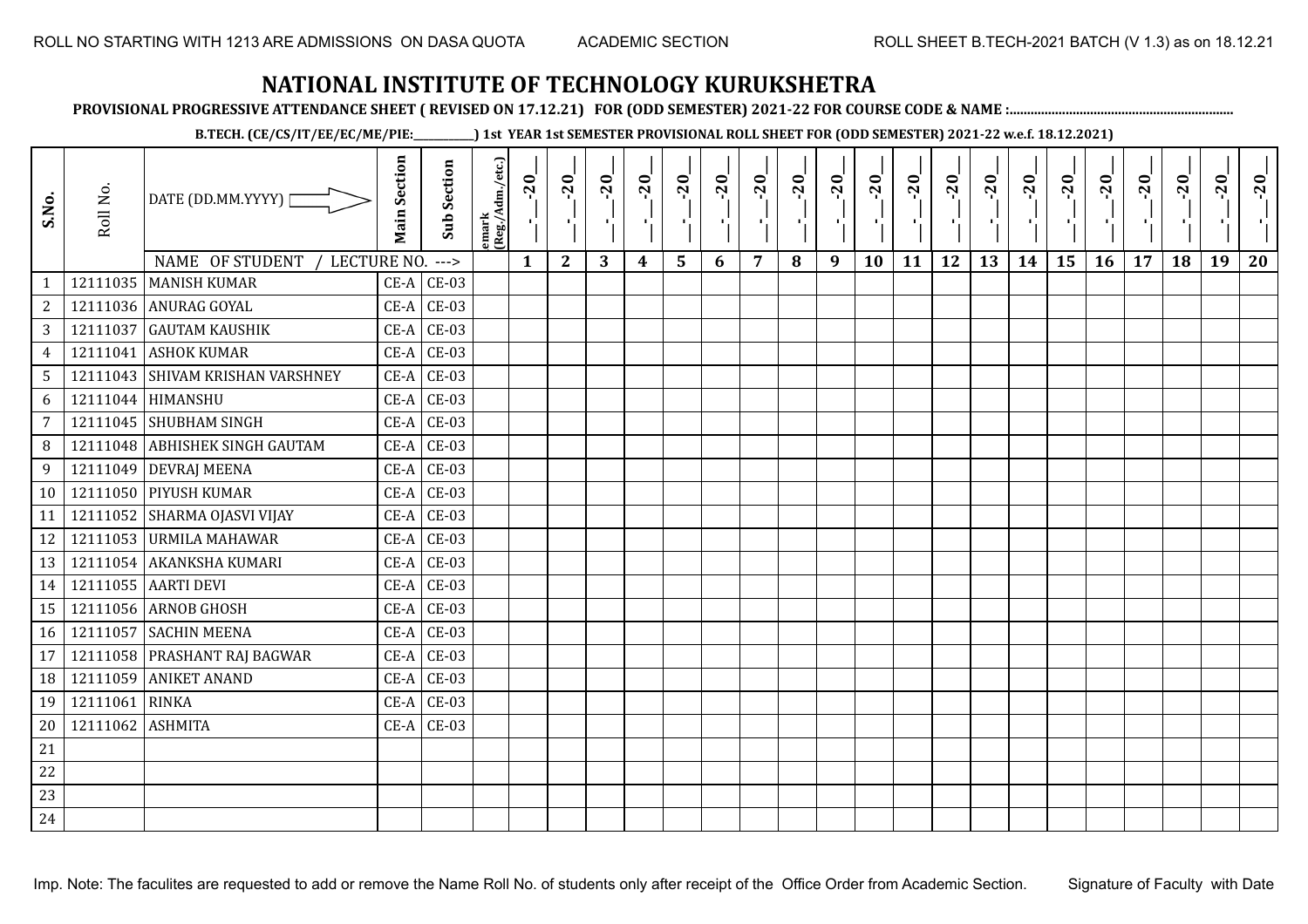**PROVISIONAL PROGRESSIVE ATTENDANCE SHEET ( REVISED ON 17.12.21) FOR (ODD SEMESTER) 2021-22 FOR COURSE CODE & NAME :................................................................**

**B.TECH. (CE/CS/IT/EE/EC/ME/PIE:\_\_\_\_\_\_\_\_\_\_\_\_) 1st YEAR 1st SEMESTER PROVISIONAL ROLL SHEET FOR (ODD SEMESTER) 2021-22 w.e.f. 18.12.2021)**

| S.No.           | Roll No.         | DATE (DD.MM.YYYY) [            | <b>Main Section</b> | <b>Sub Section</b> | emark<br> (Reg./Adm./etc.) | $-20$        | $-20$<br>чļ. | $-20$ | $-20$ | $-20$<br>٠,             | $-20$<br>ч. | $-20$<br>л. | $-20$ | $-20$<br>п, | $-20$<br>л, | $-20$ | $-20$<br>H. | $-20$ | $-20$<br>$\blacksquare$ | $-20$ | $-20$ | $-20$ | $-20$ | $-20$<br>$\mathcal{F}_{\mathcal{F}}$ | $-20$ |
|-----------------|------------------|--------------------------------|---------------------|--------------------|----------------------------|--------------|--------------|-------|-------|-------------------------|-------------|-------------|-------|-------------|-------------|-------|-------------|-------|-------------------------|-------|-------|-------|-------|--------------------------------------|-------|
|                 |                  | NAME OF STUDENT<br>LECTURE NO. |                     | $--->$             |                            | $\mathbf{1}$ | $\mathbf{2}$ | 3     | 4     | $\overline{\mathbf{5}}$ | 6           | 7           | 8     | 9           | 10          | 11    | 12          | 13    | 14                      | 15    | 16    | 17    | 18    | 19                                   | 20    |
|                 | 12111060         | <b>RONAK SHARMA</b>            | $CE-A$              | $CE-04$            |                            |              |              |       |       |                         |             |             |       |             |             |       |             |       |                         |       |       |       |       |                                      |       |
| $\overline{2}$  | 12111063 ISHU    |                                | $CE-A$              | $CE-04$            |                            |              |              |       |       |                         |             |             |       |             |             |       |             |       |                         |       |       |       |       |                                      |       |
| $\mathbf{3}$    |                  | 12111064 SHIVAM SHARMA         | $CE-A$              | $CE-04$            |                            |              |              |       |       |                         |             |             |       |             |             |       |             |       |                         |       |       |       |       |                                      |       |
| $\overline{4}$  |                  | 12111065 SANKALP JAUHARI       | $CE-A$              | $CE-04$            |                            |              |              |       |       |                         |             |             |       |             |             |       |             |       |                         |       |       |       |       |                                      |       |
| $5\phantom{.0}$ |                  | 12111066 BALARAJU BADAVATH     | $CE-A$              | $CE-04$            |                            |              |              |       |       |                         |             |             |       |             |             |       |             |       |                         |       |       |       |       |                                      |       |
| 6               |                  | 12111067 SHRISH JAISWAL        | $CE-A$              | $CE-04$            |                            |              |              |       |       |                         |             |             |       |             |             |       |             |       |                         |       |       |       |       |                                      |       |
| $7\overline{ }$ |                  | $12111068$ LALIT KUMAR         | $CE-A$              | $CE-04$            |                            |              |              |       |       |                         |             |             |       |             |             |       |             |       |                         |       |       |       |       |                                      |       |
| 8 <sup>°</sup>  |                  | 12111069 RANJAN KUMAR          | $CE-A$              | $CE-04$            |                            |              |              |       |       |                         |             |             |       |             |             |       |             |       |                         |       |       |       |       |                                      |       |
| 9               |                  | 12111070 UDIT NARAYAN          | $CE-A$              | $CE-04$            |                            |              |              |       |       |                         |             |             |       |             |             |       |             |       |                         |       |       |       |       |                                      |       |
| 10              |                  | 12111071 TRIPATI KUMARI        | $CE-A$              | $CE-04$            |                            |              |              |       |       |                         |             |             |       |             |             |       |             |       |                         |       |       |       |       |                                      |       |
| 11              | 12111072         | <b>KESHAV KUNDAN</b>           | $CE-A$              | $CE-04$            |                            |              |              |       |       |                         |             |             |       |             |             |       |             |       |                         |       |       |       |       |                                      |       |
| 12              |                  | 12111073   MANJEET SINGH       | $CE-A$              | $CE-04$            |                            |              |              |       |       |                         |             |             |       |             |             |       |             |       |                         |       |       |       |       |                                      |       |
| 13              |                  | 12111074 UTKARSH KUMAR         | $CE-A$              | $CE-04$            |                            |              |              |       |       |                         |             |             |       |             |             |       |             |       |                         |       |       |       |       |                                      |       |
| 14              |                  | 12111075 MUKESH KUMAR          | $CE-A$              | $CE-04$            |                            |              |              |       |       |                         |             |             |       |             |             |       |             |       |                         |       |       |       |       |                                      |       |
| 15              |                  | 12111076 HARSH YADAV           | CE-A                | $CE-04$            |                            |              |              |       |       |                         |             |             |       |             |             |       |             |       |                         |       |       |       |       |                                      |       |
| 16              |                  | 12111077 SHAILESH KUMAR        | $CE-A$              | $CE-04$            |                            |              |              |       |       |                         |             |             |       |             |             |       |             |       |                         |       |       |       |       |                                      |       |
| 17              | 12111083 ANUSHKA |                                | CE-A                | $CE-04$            |                            |              |              |       |       |                         |             |             |       |             |             |       |             |       |                         |       |       |       |       |                                      |       |
| 18              | 12111085 NIDHI   |                                | $CE-A$              | $CE-04$            |                            |              |              |       |       |                         |             |             |       |             |             |       |             |       |                         |       |       |       |       |                                      |       |
| 19              | 12111087         | KARIBANDI SRI VIDYA            | $CE-A$              | $CE-04$            |                            |              |              |       |       |                         |             |             |       |             |             |       |             |       |                         |       |       |       |       |                                      |       |
| 20              |                  | 12111092 BOMDI CAROLYN TAYENG  |                     | $CE-A$ $CE-04$     |                            |              |              |       |       |                         |             |             |       |             |             |       |             |       |                         |       |       |       |       |                                      |       |
| 21              |                  |                                |                     |                    |                            |              |              |       |       |                         |             |             |       |             |             |       |             |       |                         |       |       |       |       |                                      |       |
| 22              |                  |                                |                     |                    |                            |              |              |       |       |                         |             |             |       |             |             |       |             |       |                         |       |       |       |       |                                      |       |
| 23              |                  |                                |                     |                    |                            |              |              |       |       |                         |             |             |       |             |             |       |             |       |                         |       |       |       |       |                                      |       |
| 24              |                  |                                |                     |                    |                            |              |              |       |       |                         |             |             |       |             |             |       |             |       |                         |       |       |       |       |                                      |       |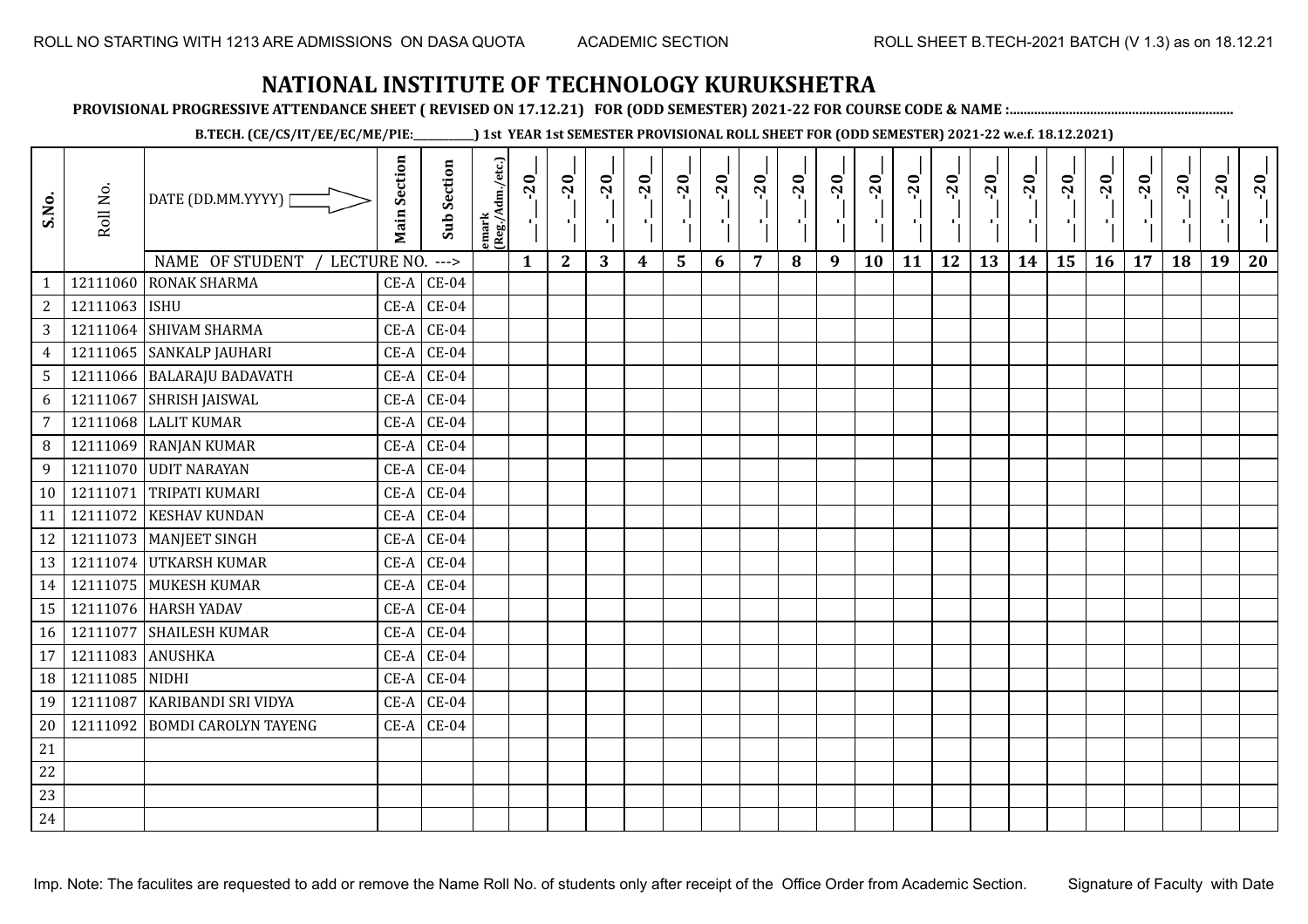**PROVISIONAL PROGRESSIVE ATTENDANCE SHEET ( REVISED ON 17.12.21) FOR (ODD SEMESTER) 2021-22 FOR COURSE CODE & NAME :................................................................**

**B.TECH. (CE/CS/IT/EE/EC/ME/PIE:\_\_\_\_\_\_\_\_\_\_\_\_) 1st YEAR 1st SEMESTER PROVISIONAL ROLL SHEET FOR (ODD SEMESTER) 2021-22 w.e.f. 18.12.2021)**

| S.No.           | Roll No.         | DATE (DD.MM.YYYY)                | <b>Main Section</b> | <b>Sub Section</b> | emark<br>(Reg./Adm./etc.) | $-20$        | $-20$<br>- 1 | $-20$ | $-20$<br>л. | $-20$ | $-20$<br>л. | $-20$<br>л. | $-20$<br>٠ | $-20$<br>AG. | $-20$     | $-20$ | $-20$<br>π÷ | $-20$<br>$\mathbf{F}_{\mathbf{F}}$ | $-20$ | $-20$<br>л. | $-20$     | $-20$<br>л. | $-20$     | $-20$ | $-20$ |
|-----------------|------------------|----------------------------------|---------------------|--------------------|---------------------------|--------------|--------------|-------|-------------|-------|-------------|-------------|------------|--------------|-----------|-------|-------------|------------------------------------|-------|-------------|-----------|-------------|-----------|-------|-------|
|                 |                  | NAME OF STUDENT<br>/ LECTURE NO. |                     | $--->$             |                           | $\mathbf{1}$ | $\mathbf{2}$ | 3     | 4           | 5     | 6           | 7           | 8          | 9            | <b>10</b> | 11    | 12          | 13                                 | 14    | 15          | <b>16</b> | 17          | <b>18</b> | 19    | 20    |
|                 | 12111078         | KALLAKUNTLA PRINCE RATAN         | $CE-B$              | <b>CE-05</b>       |                           |              |              |       |             |       |             |             |            |              |           |       |             |                                    |       |             |           |             |           |       |       |
| 2               | 12111079 AMAN    |                                  | $CE-B$              | $CE-05$            |                           |              |              |       |             |       |             |             |            |              |           |       |             |                                    |       |             |           |             |           |       |       |
| $\mathbf{3}$    |                  | 12111080 AKARSHIT SINGH          | $CE-B$              | $CE-05$            |                           |              |              |       |             |       |             |             |            |              |           |       |             |                                    |       |             |           |             |           |       |       |
| $\overline{4}$  | 12111081         | <b>NAVEEN CHAURASIYA</b>         | $CE-B$              | <b>CE-05</b>       |                           |              |              |       |             |       |             |             |            |              |           |       |             |                                    |       |             |           |             |           |       |       |
| $5\phantom{.0}$ |                  | 12111082 ROHIT KUMAWAT           | $CE-B$              | $CE-05$            |                           |              |              |       |             |       |             |             |            |              |           |       |             |                                    |       |             |           |             |           |       |       |
| 6               |                  | 12111084 ARUN KUMAR YADAV        | $CE-B$              | $CE-05$            |                           |              |              |       |             |       |             |             |            |              |           |       |             |                                    |       |             |           |             |           |       |       |
| $7\overline{ }$ |                  | 12111086 SAURABH KUMAR MEENA     | $CE-B$              | $CE-05$            |                           |              |              |       |             |       |             |             |            |              |           |       |             |                                    |       |             |           |             |           |       |       |
| 8               |                  | 12111088 ARMAN SINGH MEENA       | $CE-B$              | $CE-05$            |                           |              |              |       |             |       |             |             |            |              |           |       |             |                                    |       |             |           |             |           |       |       |
| 9               |                  | 12111089 MUKESH DUKIYA           | $CE-B$              | $CE-05$            |                           |              |              |       |             |       |             |             |            |              |           |       |             |                                    |       |             |           |             |           |       |       |
| 10 <sup>1</sup> | 12111090 HITESH  |                                  | $CE-B$              | $CE-05$            |                           |              |              |       |             |       |             |             |            |              |           |       |             |                                    |       |             |           |             |           |       |       |
| 11              | 12111091         | <b>AMAN HUSSAIN</b>              | $CE-B$              | $CE-05$            |                           |              |              |       |             |       |             |             |            |              |           |       |             |                                    |       |             |           |             |           |       |       |
| 12              | 12111093 DEEPAK  |                                  | $CE-B$              | $CE-05$            |                           |              |              |       |             |       |             |             |            |              |           |       |             |                                    |       |             |           |             |           |       |       |
| 13              | 12111094 AMANJOT |                                  | $CE-B$              | $CE-05$            |                           |              |              |       |             |       |             |             |            |              |           |       |             |                                    |       |             |           |             |           |       |       |
| 14              |                  | 12111095 AKARSH SRIVASTAVA       | $CE-B$              | $CE-05$            |                           |              |              |       |             |       |             |             |            |              |           |       |             |                                    |       |             |           |             |           |       |       |
| 15              | 12111096         | <b>ABHINAV SINGH BHATI</b>       | $CE-B$              | $CE-05$            |                           |              |              |       |             |       |             |             |            |              |           |       |             |                                    |       |             |           |             |           |       |       |
| 16              | 12111097 NIKHIL  |                                  | $CE-B$              | $CE-05$            |                           |              |              |       |             |       |             |             |            |              |           |       |             |                                    |       |             |           |             |           |       |       |
| 17              |                  | 12111098 WARANASI VASANTHA       | $CE-B$              | <b>CE-05</b>       |                           |              |              |       |             |       |             |             |            |              |           |       |             |                                    |       |             |           |             |           |       |       |
| 18              |                  | 12111100 VIJAYA KUMARI           | $CE-B$              | $CE-05$            |                           |              |              |       |             |       |             |             |            |              |           |       |             |                                    |       |             |           |             |           |       |       |
| 19              |                  | 12111105 ANSHIKA GUPTA           | $CE-B$              | $CE-05$            |                           |              |              |       |             |       |             |             |            |              |           |       |             |                                    |       |             |           |             |           |       |       |
| 20              |                  | 12111108 NITIN KUMARI            |                     | $CE-B$ $CE-05$     |                           |              |              |       |             |       |             |             |            |              |           |       |             |                                    |       |             |           |             |           |       |       |
| 21              |                  |                                  |                     |                    |                           |              |              |       |             |       |             |             |            |              |           |       |             |                                    |       |             |           |             |           |       |       |
| 22              |                  |                                  |                     |                    |                           |              |              |       |             |       |             |             |            |              |           |       |             |                                    |       |             |           |             |           |       |       |
| 23              |                  |                                  |                     |                    |                           |              |              |       |             |       |             |             |            |              |           |       |             |                                    |       |             |           |             |           |       |       |
| 24              |                  |                                  |                     |                    |                           |              |              |       |             |       |             |             |            |              |           |       |             |                                    |       |             |           |             |           |       |       |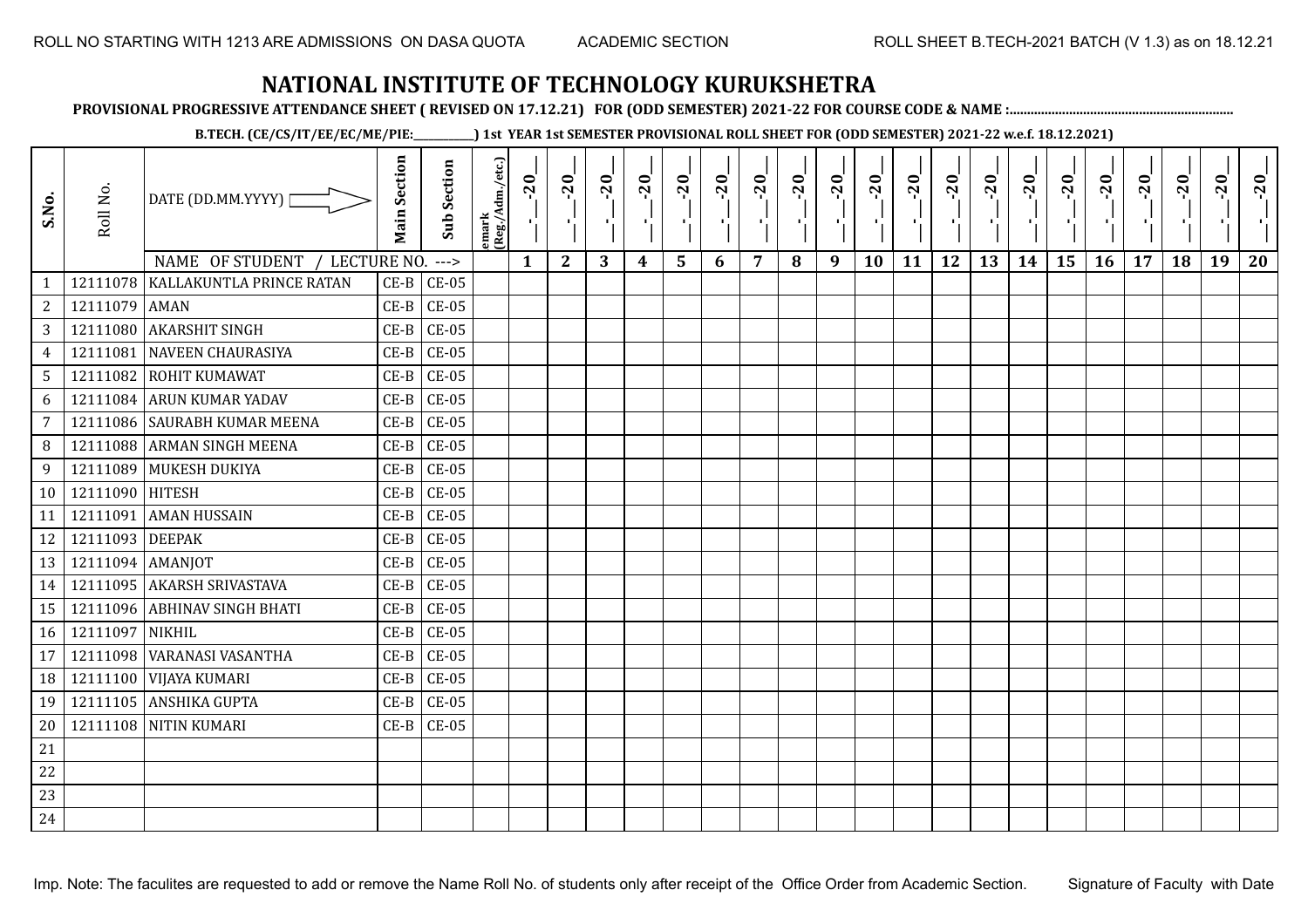**PROVISIONAL PROGRESSIVE ATTENDANCE SHEET ( REVISED ON 17.12.21) FOR (ODD SEMESTER) 2021-22 FOR COURSE CODE & NAME :................................................................**

**B.TECH. (CE/CS/IT/EE/EC/ME/PIE:\_\_\_\_\_\_\_\_\_\_\_\_) 1st YEAR 1st SEMESTER PROVISIONAL ROLL SHEET FOR (ODD SEMESTER) 2021-22 w.e.f. 18.12.2021)**

| S.No.           | Roll No.        | DATE (DD.MM.YYYY) [           | <b>Main Section</b> | <b>Sub Section</b> | emark<br>(Reg./Adm./etc.) | $-1$ $-10$ | $-20$<br>٠,  | $-20$<br>π÷ | $-20$<br>лj | $-20$<br>۱, | $-20$<br>л. | $-20$<br>шj    | $-20$ | $-20$<br>- 1 | $-20$<br>٠, | $-20$ | $-20$<br>шĵ | $-20$<br>로 | $-20$<br>$\blacksquare$ | $-20$ | $-20$<br>У. | $-20$ | $-20$ | $-20$<br>л. | $-20$ |
|-----------------|-----------------|-------------------------------|---------------------|--------------------|---------------------------|------------|--------------|-------------|-------------|-------------|-------------|----------------|-------|--------------|-------------|-------|-------------|------------|-------------------------|-------|-------------|-------|-------|-------------|-------|
|                 |                 | NAME OF STUDENT / LECTURE NO. |                     | $--->$             |                           | 1          | $\mathbf{2}$ | 3           | 4           | 5           | 6           | $\overline{7}$ | 8     | 9            | 10          | 11    | 12          | 13         | 14                      | 15    | 16          | 17    | 18    | 19          | 20    |
| $\mathbf{1}$    |                 | 12111099 HARSH CHAUHAN        | $CE-B$              | $CE-06$            |                           |            |              |             |             |             |             |                |       |              |             |       |             |            |                         |       |             |       |       |             |       |
| $\overline{a}$  |                 | 12111101   AJAY PRATAP SINGH  | $CE-B$              | $CE-06$            |                           |            |              |             |             |             |             |                |       |              |             |       |             |            |                         |       |             |       |       |             |       |
| 3 <sup>1</sup>  | 12111102 RAHUL  |                               | $CE-B$              | $CE-06$            |                           |            |              |             |             |             |             |                |       |              |             |       |             |            |                         |       |             |       |       |             |       |
| $\overline{4}$  |                 | 12111103 ANSH MEENA           | $CE-B$              | $CE-06$            |                           |            |              |             |             |             |             |                |       |              |             |       |             |            |                         |       |             |       |       |             |       |
| 5               |                 | 12111104 ANSHUL KUMAR GUPTA   | $CE-B$              | $CE-06$            |                           |            |              |             |             |             |             |                |       |              |             |       |             |            |                         |       |             |       |       |             |       |
| 6               |                 | 12111106 ANURAG SINGH DEV     | $CE-B$              | $CE-06$            |                           |            |              |             |             |             |             |                |       |              |             |       |             |            |                         |       |             |       |       |             |       |
| $\overline{7}$  |                 | 12111107 NILAY PANDAY         | $CE-B$              | $CE-06$            |                           |            |              |             |             |             |             |                |       |              |             |       |             |            |                         |       |             |       |       |             |       |
| 8               |                 | 12111109 RITESH BAMEL         | $CE-B$              | $CE-06$            |                           |            |              |             |             |             |             |                |       |              |             |       |             |            |                         |       |             |       |       |             |       |
| 9               | 12111110 RITIK  |                               | $CE-B$              | $CE-06$            |                           |            |              |             |             |             |             |                |       |              |             |       |             |            |                         |       |             |       |       |             |       |
| 10 <sup>1</sup> |                 | 12111111 ANUSHKA MEENA        | $CE-B$              | $CE-06$            |                           |            |              |             |             |             |             |                |       |              |             |       |             |            |                         |       |             |       |       |             |       |
| 11              |                 | 12111112 KAVITA YADAV         | $CE-B$              | $CE-06$            |                           |            |              |             |             |             |             |                |       |              |             |       |             |            |                         |       |             |       |       |             |       |
| 12              |                 | 12111113 ANIKET AGRAWAL       | $CE-B$              | $CE-06$            |                           |            |              |             |             |             |             |                |       |              |             |       |             |            |                         |       |             |       |       |             |       |
| 13              |                 | 12111114 ANUSHKA CHAUDHARY    | $CE-B$              | $CE-06$            |                           |            |              |             |             |             |             |                |       |              |             |       |             |            |                         |       |             |       |       |             |       |
| 14              |                 | 12111115 ADARSH MISHRA        | $CE-B$              | $CE-06$            |                           |            |              |             |             |             |             |                |       |              |             |       |             |            |                         |       |             |       |       |             |       |
| 15              | 12111116 NEERAJ |                               | $CE-B$              | $CE-06$            |                           |            |              |             |             |             |             |                |       |              |             |       |             |            |                         |       |             |       |       |             |       |
| 16              |                 | 12111117 BANSHIDHAR MEENA     | $CE-B$              | $CE-06$            |                           |            |              |             |             |             |             |                |       |              |             |       |             |            |                         |       |             |       |       |             |       |
| 17              |                 | 12111118 SUSHANT SINGH        | $CE-B$              | $CE-06$            |                           |            |              |             |             |             |             |                |       |              |             |       |             |            |                         |       |             |       |       |             |       |
| 18              |                 | 12111119 UDAY ANSAL           | $CE-B$              | $CE-06$            |                           |            |              |             |             |             |             |                |       |              |             |       |             |            |                         |       |             |       |       |             |       |
| 19              |                 | 12111122 TANU DEVI            | $CE-B$              | $CE-06$            |                           |            |              |             |             |             |             |                |       |              |             |       |             |            |                         |       |             |       |       |             |       |
| 20              | 12111128 DEEPA  |                               | $CE-B$              | $CE-06$            |                           |            |              |             |             |             |             |                |       |              |             |       |             |            |                         |       |             |       |       |             |       |
| 21              |                 |                               |                     |                    |                           |            |              |             |             |             |             |                |       |              |             |       |             |            |                         |       |             |       |       |             |       |
| 22              |                 |                               |                     |                    |                           |            |              |             |             |             |             |                |       |              |             |       |             |            |                         |       |             |       |       |             |       |
| 23              |                 |                               |                     |                    |                           |            |              |             |             |             |             |                |       |              |             |       |             |            |                         |       |             |       |       |             |       |
| 24              |                 |                               |                     |                    |                           |            |              |             |             |             |             |                |       |              |             |       |             |            |                         |       |             |       |       |             |       |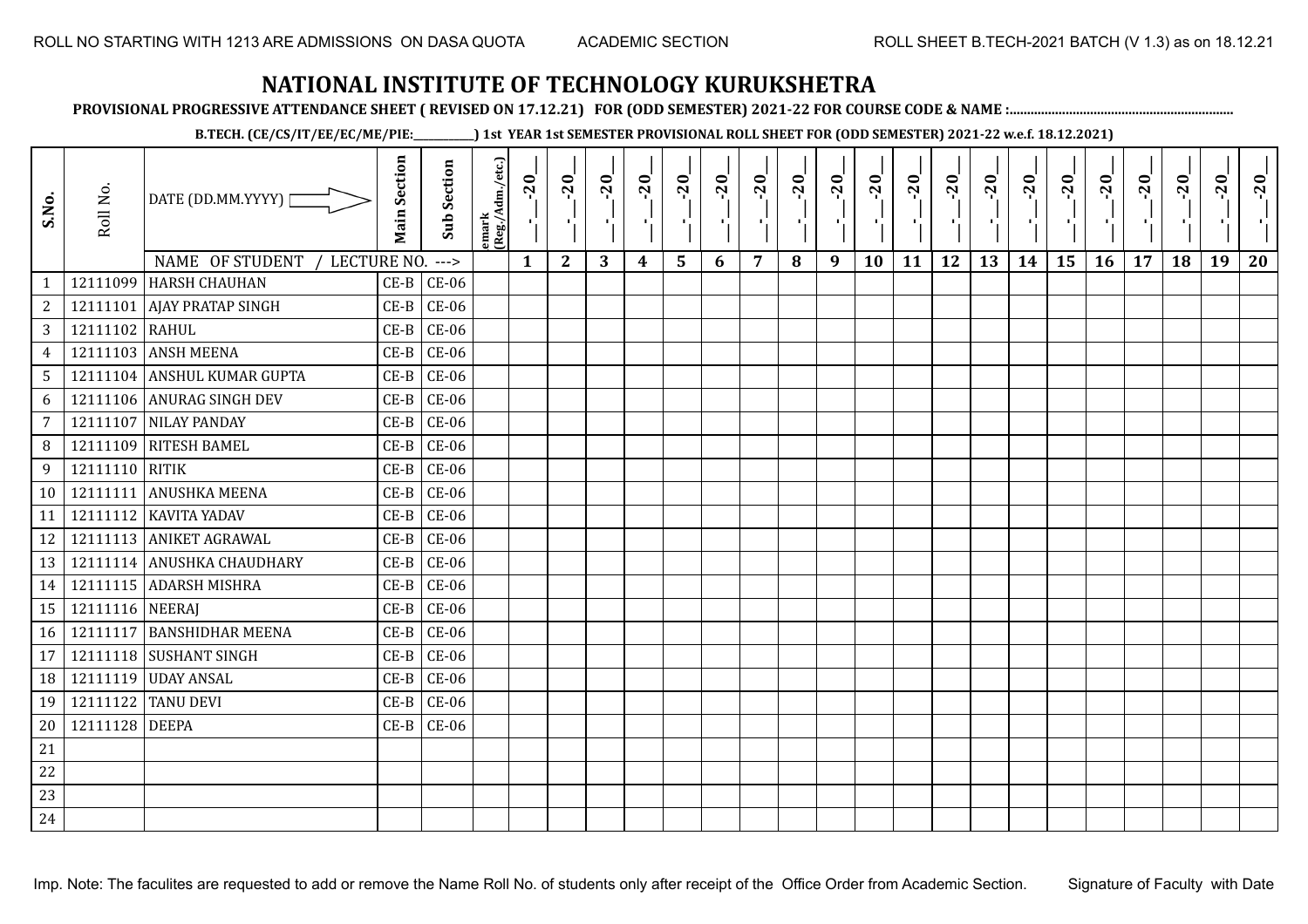**PROVISIONAL PROGRESSIVE ATTENDANCE SHEET ( REVISED ON 17.12.21) FOR (ODD SEMESTER) 2021-22 FOR COURSE CODE & NAME :................................................................**

**B.TECH. (CE/CS/IT/EE/EC/ME/PIE:\_\_\_\_\_\_\_\_\_\_\_\_) 1st YEAR 1st SEMESTER PROVISIONAL ROLL SHEET FOR (ODD SEMESTER) 2021-22 w.e.f. 18.12.2021)**

| S.No.            | Roll No.         | DATE (DD.MM.YYYY)  <br>NAME OF STUDENT<br>LECTURE NO. | <b>Main Section</b> | <b>Sub Section</b><br>$--->$ | emark<br> (Reg./Adm./etc.) | $-20$<br>$\mathbf{1}$ | $-20$<br>π÷<br>$\mathbf{2}$ | $-20$<br>л÷.<br>3 | $-20$<br>π÷<br>4 | $-20$<br>ъJ<br>5 | $-20$<br>×,<br>6 | $-20$<br>7 | $-20$<br>8 | $-20$<br>$\mathbf{L}$<br>9 | $-20$<br>л,<br>10 | $-20$<br>шj<br>11 | $-20$<br>π÷<br>12 | $-20$<br>로<br>13 | $-20$<br>$\blacksquare$<br>14 | $-20$<br>ا.<br>ا<br>15 | $-20$<br>-96<br>16 | $-20$<br>17 | $-20$<br>18 | $-20$<br>×.<br>19 | $-20$<br>20 |
|------------------|------------------|-------------------------------------------------------|---------------------|------------------------------|----------------------------|-----------------------|-----------------------------|-------------------|------------------|------------------|------------------|------------|------------|----------------------------|-------------------|-------------------|-------------------|------------------|-------------------------------|------------------------|--------------------|-------------|-------------|-------------------|-------------|
| $\mathbf{1}$     |                  | 12111120 ANIL MEENA                                   | $CE-B$              | $CE-07$                      |                            |                       |                             |                   |                  |                  |                  |            |            |                            |                   |                   |                   |                  |                               |                        |                    |             |             |                   |             |
| $\overline{c}$   | 12111121         | <b>ANKIT BHARDWAJ</b>                                 | $CE-B$              | $CE-07$                      |                            |                       |                             |                   |                  |                  |                  |            |            |                            |                   |                   |                   |                  |                               |                        |                    |             |             |                   |             |
| 3                |                  | 12111126 SAURABH BOHAT                                | $CE-B$              | $CE-07$                      |                            |                       |                             |                   |                  |                  |                  |            |            |                            |                   |                   |                   |                  |                               |                        |                    |             |             |                   |             |
| $\overline{4}$   | 12111127         | <b>ASHISH VYAS</b>                                    | $CE-B$              | $CE-07$                      |                            |                       |                             |                   |                  |                  |                  |            |            |                            |                   |                   |                   |                  |                               |                        |                    |             |             |                   |             |
| $5\overline{)}$  |                  | 12111129 AMBEDKAR KUMAR                               | $CE-B$              | $CE-07$                      |                            |                       |                             |                   |                  |                  |                  |            |            |                            |                   |                   |                   |                  |                               |                        |                    |             |             |                   |             |
| 6                | 12111130 AMAN    |                                                       | $CE-B$              | $CE-07$                      |                            |                       |                             |                   |                  |                  |                  |            |            |                            |                   |                   |                   |                  |                               |                        |                    |             |             |                   |             |
| 7                | 12111131         | <b>SAHIL KUMAR</b>                                    | $CE-B$              | $CE-07$                      |                            |                       |                             |                   |                  |                  |                  |            |            |                            |                   |                   |                   |                  |                               |                        |                    |             |             |                   |             |
| 8                | 12111132 ANJALI  |                                                       | $CE-B$              | $CE-07$                      |                            |                       |                             |                   |                  |                  |                  |            |            |                            |                   |                   |                   |                  |                               |                        |                    |             |             |                   |             |
| $\boldsymbol{9}$ |                  | 12111133 UJJWAL KUMAR CHOUDHARY                       | $CE-B$              | $CE-07$                      |                            |                       |                             |                   |                  |                  |                  |            |            |                            |                   |                   |                   |                  |                               |                        |                    |             |             |                   |             |
| 10               | 12111134 ASHWANI |                                                       | $CE-B$              | $CE-07$                      |                            |                       |                             |                   |                  |                  |                  |            |            |                            |                   |                   |                   |                  |                               |                        |                    |             |             |                   |             |
| 11               |                  | 12111135 DEEPTI CHAUDHARY                             | $CE-B$              | $CE-07$                      |                            |                       |                             |                   |                  |                  |                  |            |            |                            |                   |                   |                   |                  |                               |                        |                    |             |             |                   |             |
| 12               |                  | 12111136 ARPIT KUMAR                                  | $CE-B$              | $CE-07$                      |                            |                       |                             |                   |                  |                  |                  |            |            |                            |                   |                   |                   |                  |                               |                        |                    |             |             |                   |             |
| 13               | 12111137         | <b>ACHAL AGARWAL</b>                                  | $CE-B$              | $CE-07$                      |                            |                       |                             |                   |                  |                  |                  |            |            |                            |                   |                   |                   |                  |                               |                        |                    |             |             |                   |             |
| 14               |                  | 12111138   JATIN YADAV                                | $CE-B$              | $CE-07$                      |                            |                       |                             |                   |                  |                  |                  |            |            |                            |                   |                   |                   |                  |                               |                        |                    |             |             |                   |             |
| 15               | 12111139         | KHUSHBOO DEVI                                         | $CE-B$              | <b>CE-07</b>                 |                            |                       |                             |                   |                  |                  |                  |            |            |                            |                   |                   |                   |                  |                               |                        |                    |             |             |                   |             |
| 16               |                  | 12111140 KHYATI PRIYA JAIN                            | $CE-B$              | $CE-07$                      |                            |                       |                             |                   |                  |                  |                  |            |            |                            |                   |                   |                   |                  |                               |                        |                    |             |             |                   |             |
| 17               | 12111141         | <b>VARUN PANDEY</b>                                   | $CE-B$              | $CE-07$                      |                            |                       |                             |                   |                  |                  |                  |            |            |                            |                   |                   |                   |                  |                               |                        |                    |             |             |                   |             |
| 18               |                  | 12111142 ANIRWAN BANERJEE                             | $CE-B$              | $CE-07$                      |                            |                       |                             |                   |                  |                  |                  |            |            |                            |                   |                   |                   |                  |                               |                        |                    |             |             |                   |             |
| 19               |                  | 12111146 TANU RANI                                    | $CE-B$              | <b>CE-07</b>                 |                            |                       |                             |                   |                  |                  |                  |            |            |                            |                   |                   |                   |                  |                               |                        |                    |             |             |                   |             |
| 20               |                  |                                                       |                     |                              |                            |                       |                             |                   |                  |                  |                  |            |            |                            |                   |                   |                   |                  |                               |                        |                    |             |             |                   |             |
| 21               |                  |                                                       |                     |                              |                            |                       |                             |                   |                  |                  |                  |            |            |                            |                   |                   |                   |                  |                               |                        |                    |             |             |                   |             |
| 22               |                  |                                                       |                     |                              |                            |                       |                             |                   |                  |                  |                  |            |            |                            |                   |                   |                   |                  |                               |                        |                    |             |             |                   |             |
| 23               |                  |                                                       |                     |                              |                            |                       |                             |                   |                  |                  |                  |            |            |                            |                   |                   |                   |                  |                               |                        |                    |             |             |                   |             |
| 24               |                  |                                                       |                     |                              |                            |                       |                             |                   |                  |                  |                  |            |            |                            |                   |                   |                   |                  |                               |                        |                    |             |             |                   |             |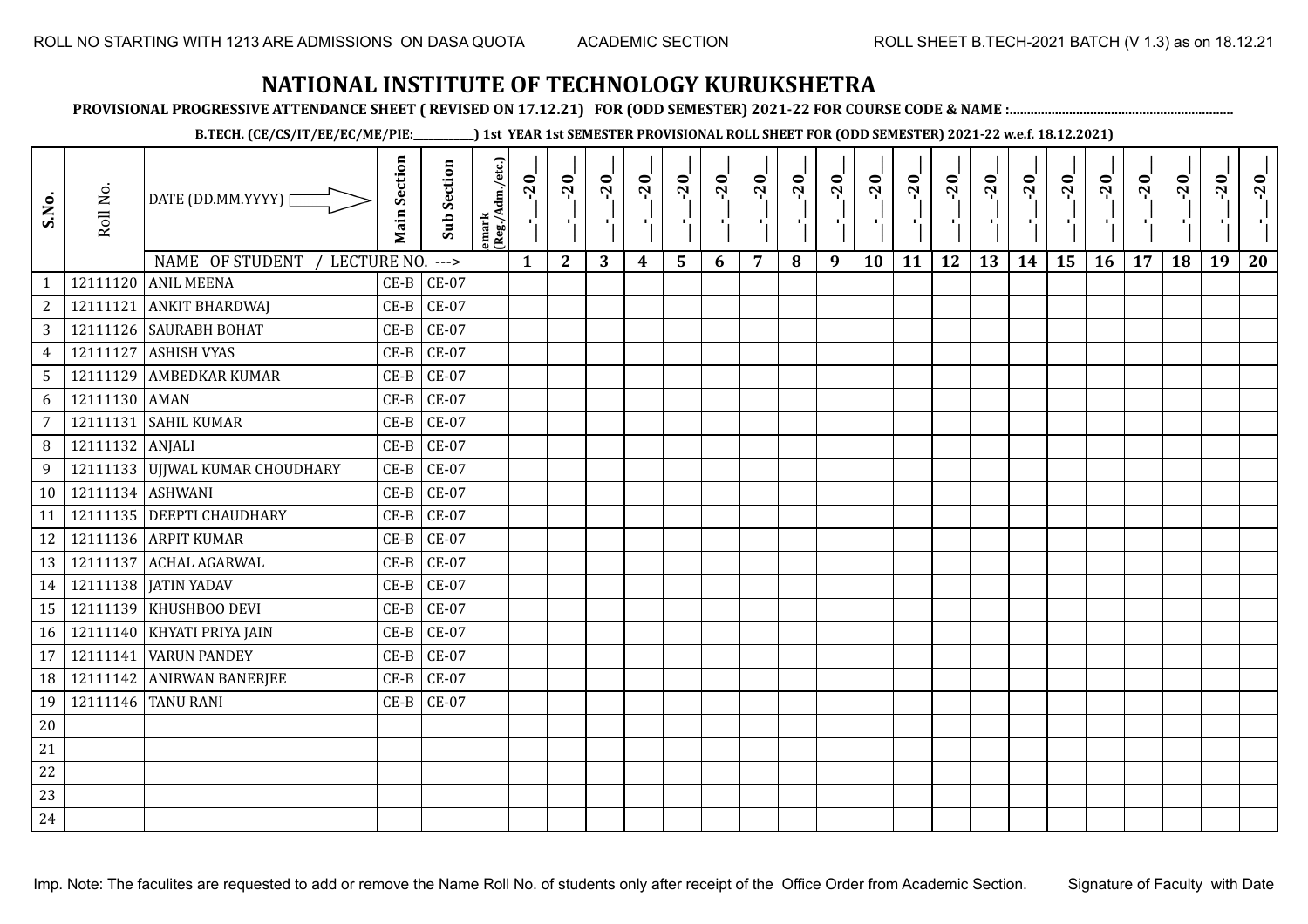**PROVISIONAL PROGRESSIVE ATTENDANCE SHEET ( REVISED ON 17.12.21) FOR (ODD SEMESTER) 2021-22 FOR COURSE CODE & NAME :................................................................**

**B.TECH. (CE/CS/IT/EE/EC/ME/PIE:\_\_\_\_\_\_\_\_\_\_\_\_) 1st YEAR 1st SEMESTER PROVISIONAL ROLL SHEET FOR (ODD SEMESTER) 2021-22 w.e.f. 18.12.2021)**

| S.No.           | Roll No.          | DATE (DD.MM.YYYY) [            | <b>Main Section</b> | Sub Section | emark<br> Reg./Adm./etc.) | $-20$<br>ч.  | $-20$<br>-91 | $-20$ | $-20$<br>$\blacksquare$ | $-20$ | $-20$ | $-20$<br>л. | $-20$<br>٠, | $-20$<br>$\mathcal{F}_{\mathbf{L}}$ | $-20$<br>٠. | $-20$<br>л. | $-20$<br>л÷ | $-20$<br>×. | $-20$ | $-20$ | $-20$ | $-20$ | $-20$<br>÷, | $-20$ | $-20$ |
|-----------------|-------------------|--------------------------------|---------------------|-------------|---------------------------|--------------|--------------|-------|-------------------------|-------|-------|-------------|-------------|-------------------------------------|-------------|-------------|-------------|-------------|-------|-------|-------|-------|-------------|-------|-------|
|                 |                   | NAME OF STUDENT<br>LECTURE NO. |                     | $--->$      |                           | $\mathbf{1}$ | $\mathbf{2}$ | 3     | 4                       | 5     | 6     | 7           | 8           | 9                                   | <b>10</b>   | 11          | 12          | 13          | 14    | 15    | 16    | 17    | 18          | 19    | 20    |
| $\mathbf{1}$    | 12111143          | <b>VINIT</b>                   | $CE-B$              | $CE-08$     |                           |              |              |       |                         |       |       |             |             |                                     |             |             |             |             |       |       |       |       |             |       |       |
| 2               |                   | 12111144 PUSHPENDER            | $CE-B$              | $CE-08$     |                           |              |              |       |                         |       |       |             |             |                                     |             |             |             |             |       |       |       |       |             |       |       |
| $\overline{3}$  |                   | 12111145 SHUBHAM VASHISHTHA    | $CE-B$              | $CE-08$     |                           |              |              |       |                         |       |       |             |             |                                     |             |             |             |             |       |       |       |       |             |       |       |
| $\overline{4}$  | 12111147          | <b>ANKIT YADAV</b>             | $CE-B$              | $CE-08$     |                           |              |              |       |                         |       |       |             |             |                                     |             |             |             |             |       |       |       |       |             |       |       |
| $5\phantom{.0}$ |                   | 12111148 PRIYANSHU             | $CE-B$              | $CE-08$     |                           |              |              |       |                         |       |       |             |             |                                     |             |             |             |             |       |       |       |       |             |       |       |
| 6               | 12111149 MUKESH   |                                | $CE-B$              | $CE-08$     |                           |              |              |       |                         |       |       |             |             |                                     |             |             |             |             |       |       |       |       |             |       |       |
| $7\overline{ }$ |                   | 12111150 ARYANSH KUMAR         | $CE-B$              | $CE-08$     |                           |              |              |       |                         |       |       |             |             |                                     |             |             |             |             |       |       |       |       |             |       |       |
| 8               | 12111151 ANMOL    |                                | $CE-B$              | $CE-08$     |                           |              |              |       |                         |       |       |             |             |                                     |             |             |             |             |       |       |       |       |             |       |       |
| 9               |                   | 12111152 VIVEK BHARTI          | $CE-B$              | $CE-08$     |                           |              |              |       |                         |       |       |             |             |                                     |             |             |             |             |       |       |       |       |             |       |       |
| 10 <sup>1</sup> | 12111153 USHMA    |                                | $CE-B$              | $CE-08$     |                           |              |              |       |                         |       |       |             |             |                                     |             |             |             |             |       |       |       |       |             |       |       |
| 11              | 12111155          | <b>KSHITIZ GARG</b>            | $CE-B$              | $CE-08$     |                           |              |              |       |                         |       |       |             |             |                                     |             |             |             |             |       |       |       |       |             |       |       |
| 12              |                   | 12111156 YASH MEHTA            | $CE-B$              | $CE-08$     |                           |              |              |       |                         |       |       |             |             |                                     |             |             |             |             |       |       |       |       |             |       |       |
| 13              |                   | 12111157 GAURAV KUMAR SINGH    | $CE-B$              | $CE-08$     |                           |              |              |       |                         |       |       |             |             |                                     |             |             |             |             |       |       |       |       |             |       |       |
| 14              | 12111158 VINAY    |                                | $CE-B$              | $CE-08$     |                           |              |              |       |                         |       |       |             |             |                                     |             |             |             |             |       |       |       |       |             |       |       |
| 15              | 12111159 RIYANSHI |                                | $CE-B$              | $CE-08$     |                           |              |              |       |                         |       |       |             |             |                                     |             |             |             |             |       |       |       |       |             |       |       |
| 16              |                   | 12111160 VRITIKA SINGLA        | $CE-B$              | $CE-08$     |                           |              |              |       |                         |       |       |             |             |                                     |             |             |             |             |       |       |       |       |             |       |       |
| 17              |                   | 12111161 SHAGUN AERON          | $CE-B$              | $CE-08$     |                           |              |              |       |                         |       |       |             |             |                                     |             |             |             |             |       |       |       |       |             |       |       |
| 18              |                   | 12111162   JAI VERMA           | $CE-B$              | $CE-08$     |                           |              |              |       |                         |       |       |             |             |                                     |             |             |             |             |       |       |       |       |             |       |       |
| 19              |                   | 12111163 GURPREET KAMBOI       | $CE-B$              | $CE-08$     |                           |              |              |       |                         |       |       |             |             |                                     |             |             |             |             |       |       |       |       |             |       |       |
| 20              |                   | 12111164 VIDHISHA GEHLOT       | $CE-B$              | $CE-08$     |                           |              |              |       |                         |       |       |             |             |                                     |             |             |             |             |       |       |       |       |             |       |       |
| 21              |                   | 12131001 ANIKET BIKRAM SHAH    | $CE-B$              | $CE-08$     |                           |              |              |       |                         |       |       |             |             |                                     |             |             |             |             |       |       |       |       |             |       |       |
| 22              |                   | 12111154 SACHIN KUMAR          | $CE-B$              | $CE-08$     |                           |              |              |       |                         |       |       |             |             |                                     |             |             |             |             |       |       |       |       |             |       |       |
| 23              |                   |                                |                     |             |                           |              |              |       |                         |       |       |             |             |                                     |             |             |             |             |       |       |       |       |             |       |       |
| 24              |                   |                                |                     |             |                           |              |              |       |                         |       |       |             |             |                                     |             |             |             |             |       |       |       |       |             |       |       |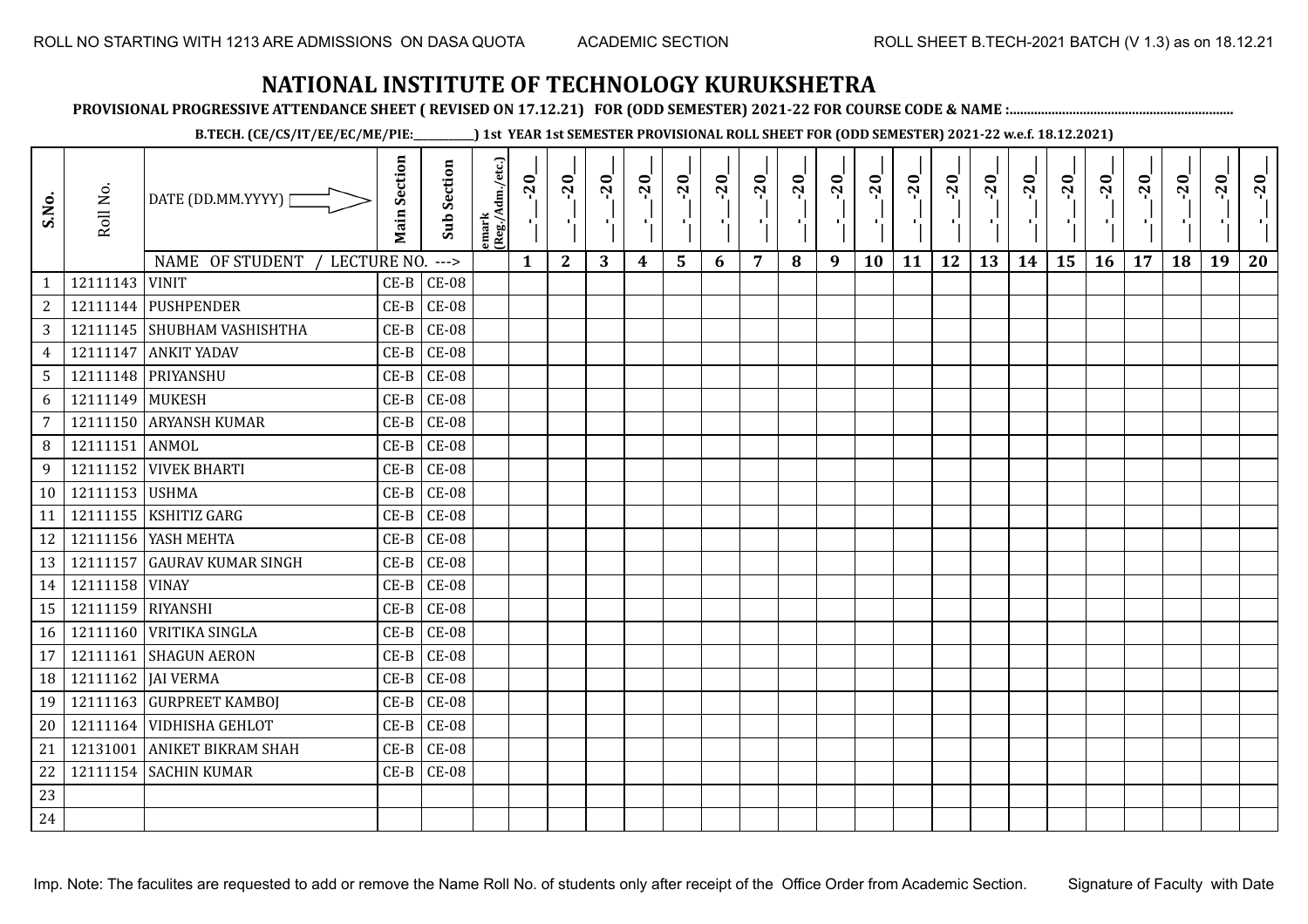**PROVISIONAL PROGRESSIVE ATTENDANCE SHEET ( REVISED ON 17.12.21) FOR (ODD SEMESTER) 2021-22 FOR COURSE CODE & NAME :................................................................**

**B.TECH. (CE/CS/IT/EE/EC/ME/PIE:\_\_\_\_\_\_\_\_\_\_\_\_) 1st YEAR 1st SEMESTER PROVISIONAL ROLL SHEET FOR (ODD SEMESTER) 2021-22 w.e.f. 18.12.2021)**

| S.No.           | Roll No.            | DATE (DD.MM.YYYY)              | <b>Main Section</b> | Sub Section | emark<br> (Reg./Adm./etc.) | $-20$<br>$\mathcal{F}_1$ . | $-20$<br>×.  | $-20$<br>л. | $-20$ | $-20$<br>-90 | $-20$<br>тJ. | $-20$ | $-20$ | $-20$<br>π÷ | $-20$<br>л, | $-20$ | $-20$<br>пJ. | $-20$ | $-20$<br>$\mathbf{r}$ | $-20$<br>۱, | $-20$ | $-20$ | $-20$ | $-20$<br>$\mathcal{F}_{\mathcal{F}}$ | $-20$ |
|-----------------|---------------------|--------------------------------|---------------------|-------------|----------------------------|----------------------------|--------------|-------------|-------|--------------|--------------|-------|-------|-------------|-------------|-------|--------------|-------|-----------------------|-------------|-------|-------|-------|--------------------------------------|-------|
|                 |                     | NAME OF STUDENT<br>LECTURE NO. |                     | $---$       |                            | $\mathbf{1}$               | $\mathbf{2}$ | 3           | 4     | 5            | 6            | 7     | 8     | 9           | 10          | 11    | 12           | 13    | 14                    | 15          | 16    | 17    | 18    | 19                                   | 20    |
| $\mathbf{1}$    | 12112001            | <b>SVASTIK KANWAR</b>          | $CS-A$              | $CS-01$     |                            |                            |              |             |       |              |              |       |       |             |             |       |              |       |                       |             |       |       |       |                                      |       |
| $\mathbf{2}$    | 12112002            | <b>DEVASHISH</b>               | $CS-A$              | $CS-01$     |                            |                            |              |             |       |              |              |       |       |             |             |       |              |       |                       |             |       |       |       |                                      |       |
| 3               |                     | 12112003 PRIYANSHU MAURYA      | $CS-A$              | $CS-01$     |                            |                            |              |             |       |              |              |       |       |             |             |       |              |       |                       |             |       |       |       |                                      |       |
| $\overline{4}$  | 12112004            | <b>DEEPA KUMARI</b>            | $CS-A$              | $CS-01$     |                            |                            |              |             |       |              |              |       |       |             |             |       |              |       |                       |             |       |       |       |                                      |       |
| $5\overline{)}$ |                     | 12112005 ARYAN RAJ             | $CS-A$              | $CS-01$     |                            |                            |              |             |       |              |              |       |       |             |             |       |              |       |                       |             |       |       |       |                                      |       |
| 6               |                     | 12112006 MURARI PANDEY         | $CS-A$              | $CS-01$     |                            |                            |              |             |       |              |              |       |       |             |             |       |              |       |                       |             |       |       |       |                                      |       |
| $7\overline{ }$ | 12112007            | <b>VISHAL KHURANA</b>          | $CS-A$              | $CS-01$     |                            |                            |              |             |       |              |              |       |       |             |             |       |              |       |                       |             |       |       |       |                                      |       |
| 8               | 12112008            | KHUSHI ALPHONSE                | $CS-A$              | $CS-01$     |                            |                            |              |             |       |              |              |       |       |             |             |       |              |       |                       |             |       |       |       |                                      |       |
| 9               | 12112009 TUSHAR     |                                | $CS-A$              | $CS-01$     |                            |                            |              |             |       |              |              |       |       |             |             |       |              |       |                       |             |       |       |       |                                      |       |
| 10              |                     | 12112010 RAMAVATH ARJUN        | $CS-A$              | $CS-01$     |                            |                            |              |             |       |              |              |       |       |             |             |       |              |       |                       |             |       |       |       |                                      |       |
| 11              | 12112011            | <b>HARSH KUMAR</b>             | $CS-A$              | $CS-01$     |                            |                            |              |             |       |              |              |       |       |             |             |       |              |       |                       |             |       |       |       |                                      |       |
| 12              |                     | 12112012 AMIT KUMAR            | $CS-A$              | $CS-01$     |                            |                            |              |             |       |              |              |       |       |             |             |       |              |       |                       |             |       |       |       |                                      |       |
| 13              | 12112014 ANUPMA     |                                | $CS-A$              | $CS-01$     |                            |                            |              |             |       |              |              |       |       |             |             |       |              |       |                       |             |       |       |       |                                      |       |
| 14              |                     | 12112015 ANURAG KUMAR          | $CS-A$              | $CS-01$     |                            |                            |              |             |       |              |              |       |       |             |             |       |              |       |                       |             |       |       |       |                                      |       |
| 15              | 12112025            | <b>VANSHIKA SHARMA</b>         | $CS-A$              | $CS-01$     |                            |                            |              |             |       |              |              |       |       |             |             |       |              |       |                       |             |       |       |       |                                      |       |
| 16              |                     | 12112105 NITISH KUMAR          | $CS-A$              | $CS-01$     |                            |                            |              |             |       |              |              |       |       |             |             |       |              |       |                       |             |       |       |       |                                      |       |
| 17              | 12112106            | <b>ABHI CHAUDHARY</b>          | $CS-A$              | $CS-01$     |                            |                            |              |             |       |              |              |       |       |             |             |       |              |       |                       |             |       |       |       |                                      |       |
| 18              | 12112114   SURAJPAL |                                | $CS-A$              | $CS-01$     |                            |                            |              |             |       |              |              |       |       |             |             |       |              |       |                       |             |       |       |       |                                      |       |
| 19              |                     | 12112141 DIVYANSHU             | $CS-A$              | $CS-01$     |                            |                            |              |             |       |              |              |       |       |             |             |       |              |       |                       |             |       |       |       |                                      |       |
| 20              |                     | 12112156 AVINASH BHUYAN        | $CS-A$              | $CS-01$     |                            |                            |              |             |       |              |              |       |       |             |             |       |              |       |                       |             |       |       |       |                                      |       |
| 21              |                     |                                |                     |             |                            |                            |              |             |       |              |              |       |       |             |             |       |              |       |                       |             |       |       |       |                                      |       |
| 22              |                     |                                |                     |             |                            |                            |              |             |       |              |              |       |       |             |             |       |              |       |                       |             |       |       |       |                                      |       |
| 23              |                     |                                |                     |             |                            |                            |              |             |       |              |              |       |       |             |             |       |              |       |                       |             |       |       |       |                                      |       |
| 24              |                     |                                |                     |             |                            |                            |              |             |       |              |              |       |       |             |             |       |              |       |                       |             |       |       |       |                                      |       |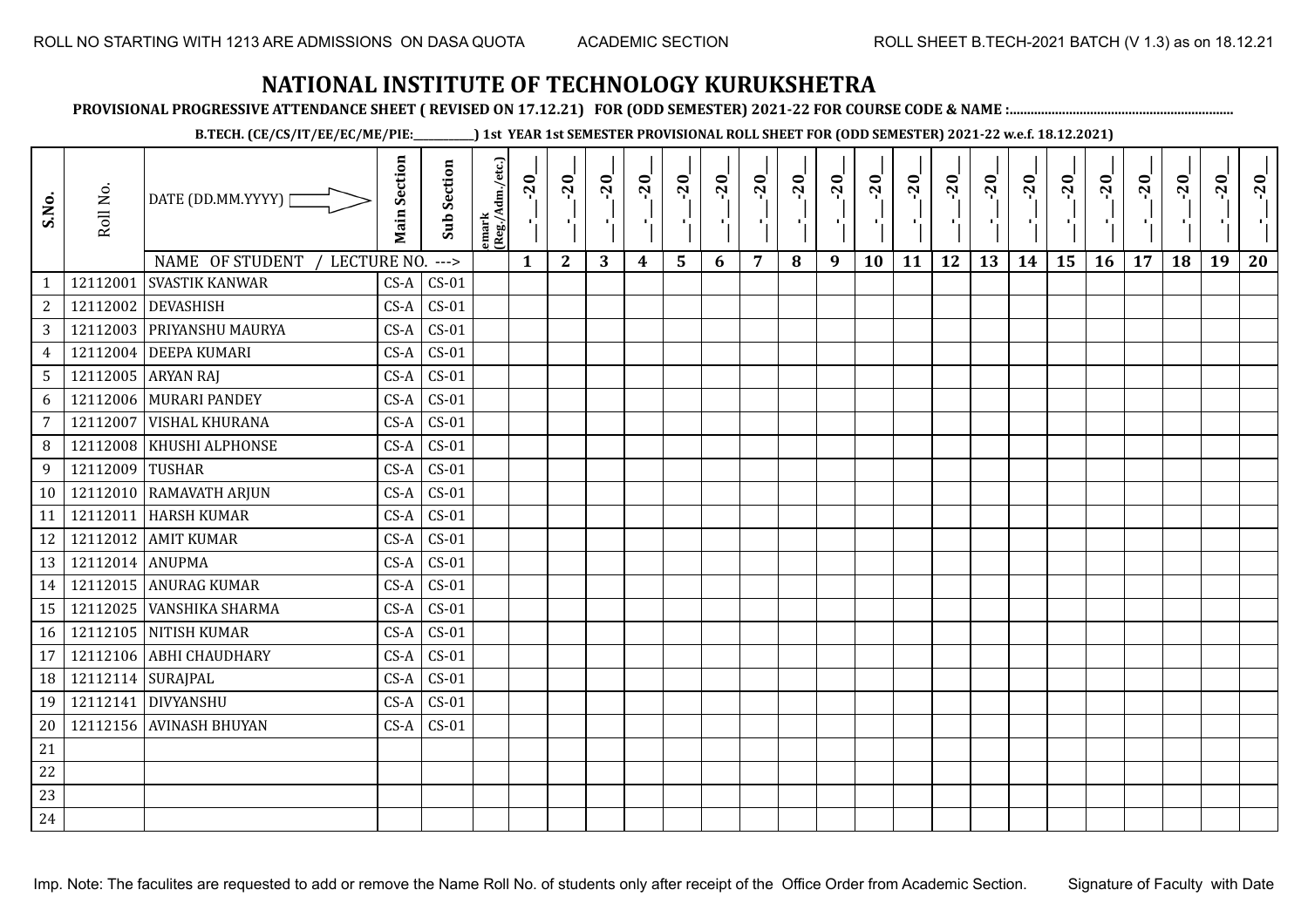**PROVISIONAL PROGRESSIVE ATTENDANCE SHEET ( REVISED ON 17.12.21) FOR (ODD SEMESTER) 2021-22 FOR COURSE CODE & NAME :................................................................**

**B.TECH. (CE/CS/IT/EE/EC/ME/PIE:\_\_\_\_\_\_\_\_\_\_\_\_) 1st YEAR 1st SEMESTER PROVISIONAL ROLL SHEET FOR (ODD SEMESTER) 2021-22 w.e.f. 18.12.2021)**

| S.No.          | Roll No.         | DATE (DD.MM.YYYY)              | <b>Main Section</b> | Sub Section | emark<br> (Reg./Adm./etc.) | $-20$        | $-20$<br>×.  | $-20$<br>л. | $-20$ | $-20$<br>-90 | $-20$<br>тJ. | $-20$ | $-20$ | $-20$<br>π÷ | $-20$<br>л, | $-20$ | $-20$<br>пJ. | $-20$ | $-20$<br>$\mathbf{r}$ | $-20$<br>۱, | $-20$ | $-20$ | $-20$ | $-20$<br>$\mathbf{H}_{\mathbf{A}}$ | $-20$ |
|----------------|------------------|--------------------------------|---------------------|-------------|----------------------------|--------------|--------------|-------------|-------|--------------|--------------|-------|-------|-------------|-------------|-------|--------------|-------|-----------------------|-------------|-------|-------|-------|------------------------------------|-------|
|                |                  | NAME OF STUDENT<br>LECTURE NO. |                     | $---$       |                            | $\mathbf{1}$ | $\mathbf{2}$ | 3           | 4     | 5            | 6            | 7     | 8     | 9           | <b>10</b>   | 11    | 12           | 13    | 14                    | 15          | 16    | 17    | 18    | 19                                 | 20    |
| $\mathbf{1}$   | 12112016         | <b>HITESH</b>                  | $CS-A$              | $CS-02$     |                            |              |              |             |       |              |              |       |       |             |             |       |              |       |                       |             |       |       |       |                                    |       |
| $\sqrt{2}$     | 12112017         | <b>AKSHAY</b>                  | $CS-A$              | $CS-02$     |                            |              |              |             |       |              |              |       |       |             |             |       |              |       |                       |             |       |       |       |                                    |       |
| 3              |                  | 12112018 RAJAT KUMAR           | $CS-A$              | $CS-02$     |                            |              |              |             |       |              |              |       |       |             |             |       |              |       |                       |             |       |       |       |                                    |       |
| $\overline{4}$ |                  | 12112019 KESHAV SHARMA         | $CS-A$              | $CS-02$     |                            |              |              |             |       |              |              |       |       |             |             |       |              |       |                       |             |       |       |       |                                    |       |
| 5              | 12112020 BHAVESH |                                | $CS-A$              | $CS-02$     |                            |              |              |             |       |              |              |       |       |             |             |       |              |       |                       |             |       |       |       |                                    |       |
| 6              | 12112021         | <b>VANSH SUKHIJA</b>           | $CS-A$              | $CS-02$     |                            |              |              |             |       |              |              |       |       |             |             |       |              |       |                       |             |       |       |       |                                    |       |
| $\overline{7}$ | 12112022         | <b>VISHWAS KANCHAN VAIDYA</b>  | $CS-A$              | $CS-02$     |                            |              |              |             |       |              |              |       |       |             |             |       |              |       |                       |             |       |       |       |                                    |       |
| 8              | 12112023         | <b>DEEPAK</b>                  | $CS-A$              | $CS-02$     |                            |              |              |             |       |              |              |       |       |             |             |       |              |       |                       |             |       |       |       |                                    |       |
| 9              |                  | 12112024 SANYAM SHARMA         | $CS-A$              | $CS-02$     |                            |              |              |             |       |              |              |       |       |             |             |       |              |       |                       |             |       |       |       |                                    |       |
| 10             |                  | 12112026 SAKSHAM TAYAL         | $CS-A$              | $CS-02$     |                            |              |              |             |       |              |              |       |       |             |             |       |              |       |                       |             |       |       |       |                                    |       |
| 11             | 12112027         | <b>ROSHAN KUMAR</b>            | $CS-A$              | $CS-02$     |                            |              |              |             |       |              |              |       |       |             |             |       |              |       |                       |             |       |       |       |                                    |       |
| 12             | 12112028 JANVI   |                                | $CS-A$              | $CS-02$     |                            |              |              |             |       |              |              |       |       |             |             |       |              |       |                       |             |       |       |       |                                    |       |
| 13             | 12112029  JYOTI  |                                | $CS-A$              | $CS-02$     |                            |              |              |             |       |              |              |       |       |             |             |       |              |       |                       |             |       |       |       |                                    |       |
| 14             |                  | 12112030 DINESH SINGH PATHANIA | $CS-A$              | $CS-02$     |                            |              |              |             |       |              |              |       |       |             |             |       |              |       |                       |             |       |       |       |                                    |       |
| 15             | 12112031         | <b>KIRTI</b>                   | $CS-A$              | $CS-02$     |                            |              |              |             |       |              |              |       |       |             |             |       |              |       |                       |             |       |       |       |                                    |       |
| 16             | 12112032         | <b>AKSHAT MEGHWAL</b>          | $CS-A$              | $CS-02$     |                            |              |              |             |       |              |              |       |       |             |             |       |              |       |                       |             |       |       |       |                                    |       |
| 17             | 12112035 TANISHA |                                | $CS-A$              | $CS-02$     |                            |              |              |             |       |              |              |       |       |             |             |       |              |       |                       |             |       |       |       |                                    |       |
| 18             | 12112201         | ANSHIKA SINGLA                 | $CS-A$              | $CS-02$     |                            |              |              |             |       |              |              |       |       |             |             |       |              |       |                       |             |       |       |       |                                    |       |
| 19             | 12112202         | <b>ABHISHEK PATEL</b>          | $CS-A$              | $CS-02$     |                            |              |              |             |       |              |              |       |       |             |             |       |              |       |                       |             |       |       |       |                                    |       |
| 20             | 12112212         | <b>VISHWADEV</b>               | $CS-A$              | $CS-02$     |                            |              |              |             |       |              |              |       |       |             |             |       |              |       |                       |             |       |       |       |                                    |       |
| 21             | 12112217         | <b>RAHUL GORAI</b>             | $CS-A$              | $CS-02$     |                            |              |              |             |       |              |              |       |       |             |             |       |              |       |                       |             |       |       |       |                                    |       |
| 22             | 12112227         | <b>ROHIT KUMAR</b>             | $CS-A$              | $CS-02$     |                            |              |              |             |       |              |              |       |       |             |             |       |              |       |                       |             |       |       |       |                                    |       |
| 23             |                  |                                |                     |             |                            |              |              |             |       |              |              |       |       |             |             |       |              |       |                       |             |       |       |       |                                    |       |
| 24             |                  |                                |                     |             |                            |              |              |             |       |              |              |       |       |             |             |       |              |       |                       |             |       |       |       |                                    |       |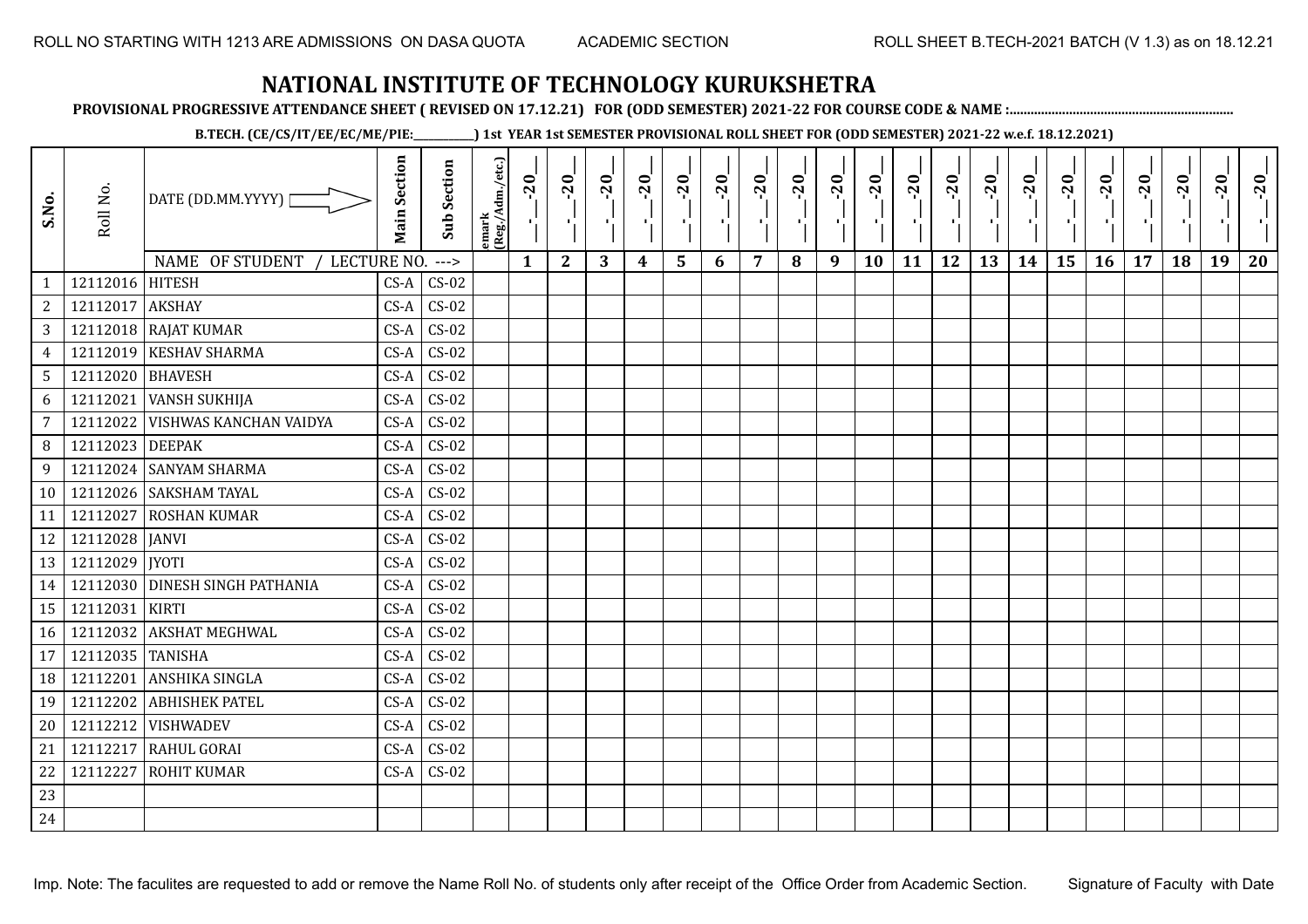**PROVISIONAL PROGRESSIVE ATTENDANCE SHEET ( REVISED ON 17.12.21) FOR (ODD SEMESTER) 2021-22 FOR COURSE CODE & NAME :................................................................**

**B.TECH. (CE/CS/IT/EE/EC/ME/PIE:\_\_\_\_\_\_\_\_\_\_\_\_) 1st YEAR 1st SEMESTER PROVISIONAL ROLL SHEET FOR (ODD SEMESTER) 2021-22 w.e.f. 18.12.2021)**

| S.No.           | Roll No.         | DATE (DD.MM.YYYY)  <br>NAME OF STUDENT<br>LECTURE NO. | <b>Main Section</b> | <b>Sub Section</b> | emark<br> (Reg./Adm./etc.) | $-20$        | $-20$<br>π÷  | $-20$<br>л÷. | $-20$<br>π÷ | $-20$<br>лj | $-20$<br>×, | $-20$ | $-20$ | $-20$<br>пļ | $-20$<br>л, | $-20$<br>шĵ | $-20$<br>шĵ<br>12 | $-20$<br>로 | $-20$<br>$\blacksquare$ | $-20$<br>ا .<br>ا<br>15 | $-20$<br>-96 | $-20$ | $-20$<br>18 | $-20$<br>×.<br>19 | $-20$ |
|-----------------|------------------|-------------------------------------------------------|---------------------|--------------------|----------------------------|--------------|--------------|--------------|-------------|-------------|-------------|-------|-------|-------------|-------------|-------------|-------------------|------------|-------------------------|-------------------------|--------------|-------|-------------|-------------------|-------|
| $\mathbf{1}$    |                  | 12112033 SAMAR PRATAP SINGH                           | $CS-A$              | $--->$<br>$CS-03$  |                            | $\mathbf{1}$ | $\mathbf{2}$ | 3            | 4           | 5           | 6           | 7     | 8     | 9           | 10          | 11          |                   | 13         | 14                      |                         | 16           | 17    |             |                   | 20    |
| $\overline{c}$  |                  | 12112034 PRATHAM REEHAL                               | $CS-A$              | $CS-03$            |                            |              |              |              |             |             |             |       |       |             |             |             |                   |            |                         |                         |              |       |             |                   |       |
| 3               |                  | 12112036 SAATVIK GARG                                 | $CS-A$              | $CS-03$            |                            |              |              |              |             |             |             |       |       |             |             |             |                   |            |                         |                         |              |       |             |                   |       |
| $\overline{4}$  | 12112037         | <b>AYUSH ANAND</b>                                    | $CS-A$              | $CS-03$            |                            |              |              |              |             |             |             |       |       |             |             |             |                   |            |                         |                         |              |       |             |                   |       |
| $5\overline{)}$ |                  | 12112038 SHANTANU                                     | $CS-A$              | $CS-03$            |                            |              |              |              |             |             |             |       |       |             |             |             |                   |            |                         |                         |              |       |             |                   |       |
| 6               |                  | 12112039 CHINMOY HAZARIKA                             | $CS-A$              | $CS-03$            |                            |              |              |              |             |             |             |       |       |             |             |             |                   |            |                         |                         |              |       |             |                   |       |
| 7               |                  | 12112040 SAHIL KUMAR                                  | $CS-A$              | $CS-03$            |                            |              |              |              |             |             |             |       |       |             |             |             |                   |            |                         |                         |              |       |             |                   |       |
| 8               | 12112041         | <b>TUSHAR YADAV</b>                                   | $CS-A$              | $CS-03$            |                            |              |              |              |             |             |             |       |       |             |             |             |                   |            |                         |                         |              |       |             |                   |       |
| 9               |                  | 12112042 PRAJAKTA WANKHEDE                            | $CS-A$              | $CS-03$            |                            |              |              |              |             |             |             |       |       |             |             |             |                   |            |                         |                         |              |       |             |                   |       |
| 10              |                  | 12112043 ANUJ KUMAR                                   | $CS-A$              | $CS-03$            |                            |              |              |              |             |             |             |       |       |             |             |             |                   |            |                         |                         |              |       |             |                   |       |
| 11              |                  | 12112044 ANKIT JHIRWAL                                | $CS-A$              | $CS-03$            |                            |              |              |              |             |             |             |       |       |             |             |             |                   |            |                         |                         |              |       |             |                   |       |
| 12              |                  | 12112045 RAHUL NAIN                                   | $CS-A$              | $CS-03$            |                            |              |              |              |             |             |             |       |       |             |             |             |                   |            |                         |                         |              |       |             |                   |       |
| 13              |                  | 12112046   KHYATI SHARMA                              | $CS-A$              | $CS-03$            |                            |              |              |              |             |             |             |       |       |             |             |             |                   |            |                         |                         |              |       |             |                   |       |
| 14              | 12112047         | <b>SUKANYA BHARGAV</b>                                | $CS-A$              | $CS-03$            |                            |              |              |              |             |             |             |       |       |             |             |             |                   |            |                         |                         |              |       |             |                   |       |
| 15              | 12112048 NIKHIL  |                                                       | $CS-A$              | $CS-03$            |                            |              |              |              |             |             |             |       |       |             |             |             |                   |            |                         |                         |              |       |             |                   |       |
| 16              | 12112049 UTKARSH |                                                       | $CS-A$              | $CS-03$            |                            |              |              |              |             |             |             |       |       |             |             |             |                   |            |                         |                         |              |       |             |                   |       |
| 17              | 12112050         | <b>ANKIT KUMAR</b>                                    | $CS-A$              | $CS-03$            |                            |              |              |              |             |             |             |       |       |             |             |             |                   |            |                         |                         |              |       |             |                   |       |
| 18              | 12112051         | <b>MOHIT SINGH</b>                                    | $CS-A$              | $CS-03$            |                            |              |              |              |             |             |             |       |       |             |             |             |                   |            |                         |                         |              |       |             |                   |       |
| 19              | 12112052         | <b>AMAN KUMAR</b>                                     | $CS-A$              | $CS-03$            |                            |              |              |              |             |             |             |       |       |             |             |             |                   |            |                         |                         |              |       |             |                   |       |
| 20              |                  | 12112053 HITEN ISRANI                                 | $CS-A$              | $CS-03$            |                            |              |              |              |             |             |             |       |       |             |             |             |                   |            |                         |                         |              |       |             |                   |       |
| 21              |                  | 12112054 TARUNPREET KAUR                              | $CS-A$              | $CS-03$            |                            |              |              |              |             |             |             |       |       |             |             |             |                   |            |                         |                         |              |       |             |                   |       |
| 22              | 12112055 DEEPAK  |                                                       | $CS-A$              | $CS-03$            |                            |              |              |              |             |             |             |       |       |             |             |             |                   |            |                         |                         |              |       |             |                   |       |
| 23              |                  |                                                       |                     |                    |                            |              |              |              |             |             |             |       |       |             |             |             |                   |            |                         |                         |              |       |             |                   |       |
| 24              |                  |                                                       |                     |                    |                            |              |              |              |             |             |             |       |       |             |             |             |                   |            |                         |                         |              |       |             |                   |       |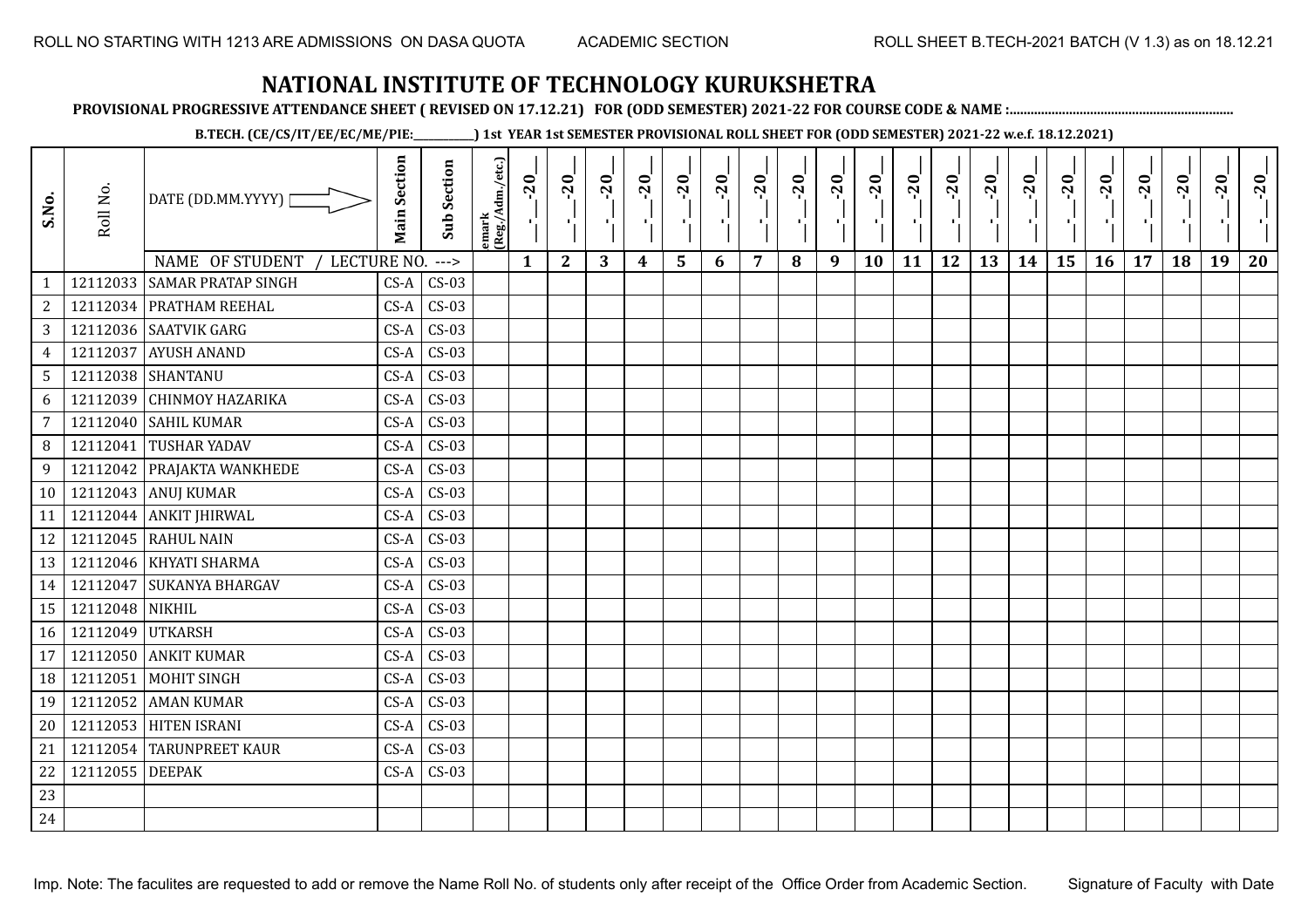**PROVISIONAL PROGRESSIVE ATTENDANCE SHEET ( REVISED ON 17.12.21) FOR (ODD SEMESTER) 2021-22 FOR COURSE CODE & NAME :................................................................**

**B.TECH. (CE/CS/IT/EE/EC/ME/PIE:\_\_\_\_\_\_\_\_\_\_\_\_) 1st YEAR 1st SEMESTER PROVISIONAL ROLL SHEET FOR (ODD SEMESTER) 2021-22 w.e.f. 18.12.2021)**

| S.No.           | Roll No.       | DATE (DD.MM.YYYY) [            | <b>Main Section</b> | <b>Sub Section</b> | emark<br> (Reg./Adm./etc.) | $-20$<br>$\mathcal{F}_1$ . | $-20$        | $-20$ | $-20$ | $-20$          | $-20$<br>л. | $-20$ | $-20$ | $-20$<br>π÷ | $-20$<br>л, | $-20$ | $-20$ | $-20$ | $-20$ | $-20$ | $-20$ | $-20$ | $-20$ | $-20$<br>ч. | $-20$ |
|-----------------|----------------|--------------------------------|---------------------|--------------------|----------------------------|----------------------------|--------------|-------|-------|----------------|-------------|-------|-------|-------------|-------------|-------|-------|-------|-------|-------|-------|-------|-------|-------------|-------|
|                 |                | NAME OF STUDENT<br>LECTURE NO. |                     | $---$              |                            | $\mathbf{1}$               | $\mathbf{2}$ | 3     | 4     | $5\phantom{1}$ | 6           | 7     | 8     | 9           | 10          | 11    | 12    | 13    | 14    | 15    | 16    | 17    | 18    | 19          | 20    |
| 1               | 12112056       | <b>LIPASA MUNDHA</b>           | $CS-A$              | $CS-04$            |                            |                            |              |       |       |                |             |       |       |             |             |       |       |       |       |       |       |       |       |             |       |
| $\overline{c}$  | 12112057       | <b>BHAVISHYA GOTHWAL</b>       | $CS-A$              | $CS-04$            |                            |                            |              |       |       |                |             |       |       |             |             |       |       |       |       |       |       |       |       |             |       |
| $\mathbf{3}$    |                | 12112058 SAHIL BHATIA          | $CS-A$              | $CS-04$            |                            |                            |              |       |       |                |             |       |       |             |             |       |       |       |       |       |       |       |       |             |       |
| $\overline{4}$  | 12112059       | <b>BHAVYA BANSAL</b>           | $CS-A$              | $CS-04$            |                            |                            |              |       |       |                |             |       |       |             |             |       |       |       |       |       |       |       |       |             |       |
| $\mathsf S$     | 12112060 RONAK |                                | $CS-A$              | $CS-04$            |                            |                            |              |       |       |                |             |       |       |             |             |       |       |       |       |       |       |       |       |             |       |
| 6               | 12112061       | <b>NAMAN GARG</b>              | $CS-A$              | $CS-04$            |                            |                            |              |       |       |                |             |       |       |             |             |       |       |       |       |       |       |       |       |             |       |
| 7               | 12112062       | HIMANSHU                       | $CS-A$              | $CS-04$            |                            |                            |              |       |       |                |             |       |       |             |             |       |       |       |       |       |       |       |       |             |       |
| 8               | 12112063       | <b>PALAK</b>                   | $CS-A$              | $CS-04$            |                            |                            |              |       |       |                |             |       |       |             |             |       |       |       |       |       |       |       |       |             |       |
| 9               | 12112064       | <b>ABHISHEK SHARMA</b>         | CS-A                | $CS-04$            |                            |                            |              |       |       |                |             |       |       |             |             |       |       |       |       |       |       |       |       |             |       |
| 10 <sup>1</sup> | 12112065       | <b>AAYUSH CHITKARA</b>         | $CS-A$              | $CS-04$            |                            |                            |              |       |       |                |             |       |       |             |             |       |       |       |       |       |       |       |       |             |       |
| 11              | 12112066       | <b>ABHIMANYU BIJLIYA</b>       | $CS-A$              | $CS-04$            |                            |                            |              |       |       |                |             |       |       |             |             |       |       |       |       |       |       |       |       |             |       |
| 12              | 12112067       | <b>BHUKYA HASITHA</b>          | $CS-A$              | $CS-04$            |                            |                            |              |       |       |                |             |       |       |             |             |       |       |       |       |       |       |       |       |             |       |
| 13              |                | 12112068 HIMANSHU RAJ          | $CS-A$              | $CS-04$            |                            |                            |              |       |       |                |             |       |       |             |             |       |       |       |       |       |       |       |       |             |       |
| 14              | 12112069       | <b>SNEHA LAMBADI</b>           | $CS-A$              | $CS-04$            |                            |                            |              |       |       |                |             |       |       |             |             |       |       |       |       |       |       |       |       |             |       |
| 15              | 12112070       | <b>DEV MAHAJAN</b>             | $CS-A$              | $CS-04$            |                            |                            |              |       |       |                |             |       |       |             |             |       |       |       |       |       |       |       |       |             |       |
| 16              | 12112071       | <b>GARVIT MUKHIJA</b>          | $CS-A$              | $CS-04$            |                            |                            |              |       |       |                |             |       |       |             |             |       |       |       |       |       |       |       |       |             |       |
| 17              | 12112072       | ASHUTOSH KUMAR SINGH           | $CS-A$              | $CS-04$            |                            |                            |              |       |       |                |             |       |       |             |             |       |       |       |       |       |       |       |       |             |       |
| 18              | 12112073       | <b>ASHISH GAHLAWAT</b>         | $CS-A$              | $CS-04$            |                            |                            |              |       |       |                |             |       |       |             |             |       |       |       |       |       |       |       |       |             |       |
| 19              | 12112074       | <b>MAYANK SAINI</b>            | $CS-A$              | $CS-04$            |                            |                            |              |       |       |                |             |       |       |             |             |       |       |       |       |       |       |       |       |             |       |
| 20              | 12112076       | <b>ARYAN PRAKASH</b>           | $CS-A$              | $CS-04$            |                            |                            |              |       |       |                |             |       |       |             |             |       |       |       |       |       |       |       |       |             |       |
| 21              | 12112077       | <b>SHUBHAM NAVIK</b>           | $CS-A$              | $CS-04$            |                            |                            |              |       |       |                |             |       |       |             |             |       |       |       |       |       |       |       |       |             |       |
| 22              | 12112078       | <b>SATYAM YADAV</b>            | $CS-A$              | $CS-04$            |                            |                            |              |       |       |                |             |       |       |             |             |       |       |       |       |       |       |       |       |             |       |
| 23              |                |                                |                     |                    |                            |                            |              |       |       |                |             |       |       |             |             |       |       |       |       |       |       |       |       |             |       |
| 24              |                |                                |                     |                    |                            |                            |              |       |       |                |             |       |       |             |             |       |       |       |       |       |       |       |       |             |       |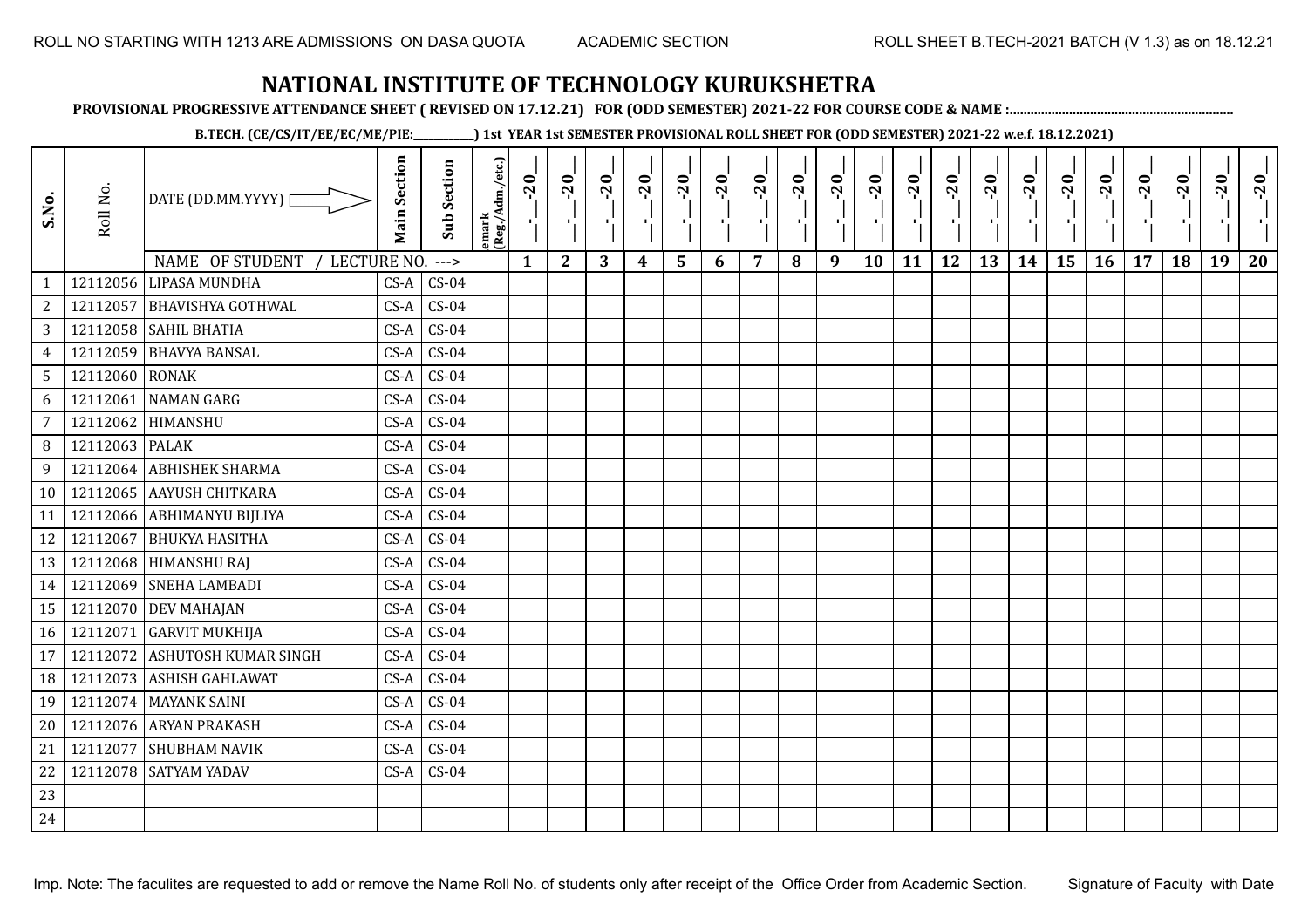**PROVISIONAL PROGRESSIVE ATTENDANCE SHEET ( REVISED ON 17.12.21) FOR (ODD SEMESTER) 2021-22 FOR COURSE CODE & NAME :................................................................**

**B.TECH. (CE/CS/IT/EE/EC/ME/PIE:\_\_\_\_\_\_\_\_\_\_\_\_) 1st YEAR 1st SEMESTER PROVISIONAL ROLL SHEET FOR (ODD SEMESTER) 2021-22 w.e.f. 18.12.2021)**

| S.No.                             | Roll No.         | DATE (DD.MM.YYYY)                                          | <b>Main Section</b> | <b>Sub Section</b> | emark<br>(Reg./Adm./etc.) | $-20$        | $-20$        | $-20$<br>л. | $-20$ | $-20$<br>$\blacksquare$ | $-20$ | $-20$ | $-20$ | $-20$<br>π÷ | $-20$<br>л, | $-20$ | $-20$ | $-20$ | $-20$ | $-20$ | $-20$ | $-20$ | $-20$ | $-20$<br>л. | $-20$ |
|-----------------------------------|------------------|------------------------------------------------------------|---------------------|--------------------|---------------------------|--------------|--------------|-------------|-------|-------------------------|-------|-------|-------|-------------|-------------|-------|-------|-------|-------|-------|-------|-------|-------|-------------|-------|
| $\mathbf{1}$                      |                  | NAME OF STUDENT<br>LECTURE NO.<br>12112075   POOJA AGARWAL | $CS-B$              | $--->$<br>$CS-05$  |                           | $\mathbf{1}$ | $\mathbf{2}$ | 3           | 4     | 5                       | 6     | 7     | 8     | 9           | 10          | 11    | 12    | 13    | 14    | 15    | 16    | 17    | 18    | 19          | 20    |
| $\overline{c}$                    |                  | 12112079 VITTHAL GUPTA                                     | $CS-B$              | $CS-05$            |                           |              |              |             |       |                         |       |       |       |             |             |       |       |       |       |       |       |       |       |             |       |
| 3                                 |                  | 12112080 DHARMENDRA YADAV                                  | $CS-B$              | $CS-05$            |                           |              |              |             |       |                         |       |       |       |             |             |       |       |       |       |       |       |       |       |             |       |
|                                   | 12112081         | <b>SHREYASH SRIVASTAV</b>                                  | $CS-B$              | $CS-05$            |                           |              |              |             |       |                         |       |       |       |             |             |       |       |       |       |       |       |       |       |             |       |
| $\overline{4}$<br>$5\phantom{.0}$ |                  | 12112082 KARTIK YADAV                                      | $CS-B$              | $CS-05$            |                           |              |              |             |       |                         |       |       |       |             |             |       |       |       |       |       |       |       |       |             |       |
| 6                                 | 12112083         | <b>HRIDAY BHARDWAJ</b>                                     | $CS-B$              | $CS-05$            |                           |              |              |             |       |                         |       |       |       |             |             |       |       |       |       |       |       |       |       |             |       |
| $\overline{7}$                    | 12112084         | SANJANA GOYAL                                              | $CS-B$              | $CS-05$            |                           |              |              |             |       |                         |       |       |       |             |             |       |       |       |       |       |       |       |       |             |       |
| 8                                 | 12112085         | PRASHANT KUMAR MEENA                                       | $CS-B$              | $CS-05$            |                           |              |              |             |       |                         |       |       |       |             |             |       |       |       |       |       |       |       |       |             |       |
| $\boldsymbol{9}$                  | 12112086 MANISHA |                                                            | $CS-B$              | $CS-05$            |                           |              |              |             |       |                         |       |       |       |             |             |       |       |       |       |       |       |       |       |             |       |
| 10                                | 12112087         | <b>SUNJIT KAUR</b>                                         | $CS-B$              | $CS-05$            |                           |              |              |             |       |                         |       |       |       |             |             |       |       |       |       |       |       |       |       |             |       |
| 11                                | 12112088 GOVIND  |                                                            | $CS-B$              | $CS-05$            |                           |              |              |             |       |                         |       |       |       |             |             |       |       |       |       |       |       |       |       |             |       |
| 12                                |                  | 12112089 RATHOD CHANDRAKANTH                               | $CS-B$              | $CS-05$            |                           |              |              |             |       |                         |       |       |       |             |             |       |       |       |       |       |       |       |       |             |       |
| 13                                |                  | 12112090 UJJAWAL TYAGI                                     | $CS-B$              | $CS-05$            |                           |              |              |             |       |                         |       |       |       |             |             |       |       |       |       |       |       |       |       |             |       |
| 14                                | 12112091         | <b>ABUZAR</b>                                              | $CS-B$              | $CS-05$            |                           |              |              |             |       |                         |       |       |       |             |             |       |       |       |       |       |       |       |       |             |       |
| 15                                | 12112092 SANYAM  |                                                            | $CS-B$              | $CS-05$            |                           |              |              |             |       |                         |       |       |       |             |             |       |       |       |       |       |       |       |       |             |       |
| 16                                |                  | 12112094 PRINCE KUMAR DUBEY                                | $CS-B$              | $CS-05$            |                           |              |              |             |       |                         |       |       |       |             |             |       |       |       |       |       |       |       |       |             |       |
| 17                                | 12112095         | <b>AVDHESH PASWAN</b>                                      | $CS-B$              | $CS-05$            |                           |              |              |             |       |                         |       |       |       |             |             |       |       |       |       |       |       |       |       |             |       |
| 18                                |                  | 12112096 HARSH KUMAR                                       | $CS-B$              | $CS-05$            |                           |              |              |             |       |                         |       |       |       |             |             |       |       |       |       |       |       |       |       |             |       |
| 19                                | 12112097         | <b>ANMOL GAURAV</b>                                        | $CS-B$              | $CS-05$            |                           |              |              |             |       |                         |       |       |       |             |             |       |       |       |       |       |       |       |       |             |       |
| 20                                |                  | 12112098 SARTHAK KAPOOR                                    | $CS-B$              | $CS-05$            |                           |              |              |             |       |                         |       |       |       |             |             |       |       |       |       |       |       |       |       |             |       |
| 21                                | 12112099         | <b>ANURAG KUMAR</b>                                        | $CS-B$              | $CS-05$            |                           |              |              |             |       |                         |       |       |       |             |             |       |       |       |       |       |       |       |       |             |       |
| 22                                |                  | 12112100 MANISH KUMAR                                      | $CS-B$              | $CS-05$            |                           |              |              |             |       |                         |       |       |       |             |             |       |       |       |       |       |       |       |       |             |       |
| 23                                |                  |                                                            |                     |                    |                           |              |              |             |       |                         |       |       |       |             |             |       |       |       |       |       |       |       |       |             |       |
| 24                                |                  |                                                            |                     |                    |                           |              |              |             |       |                         |       |       |       |             |             |       |       |       |       |       |       |       |       |             |       |
|                                   |                  |                                                            |                     |                    |                           |              |              |             |       |                         |       |       |       |             |             |       |       |       |       |       |       |       |       |             |       |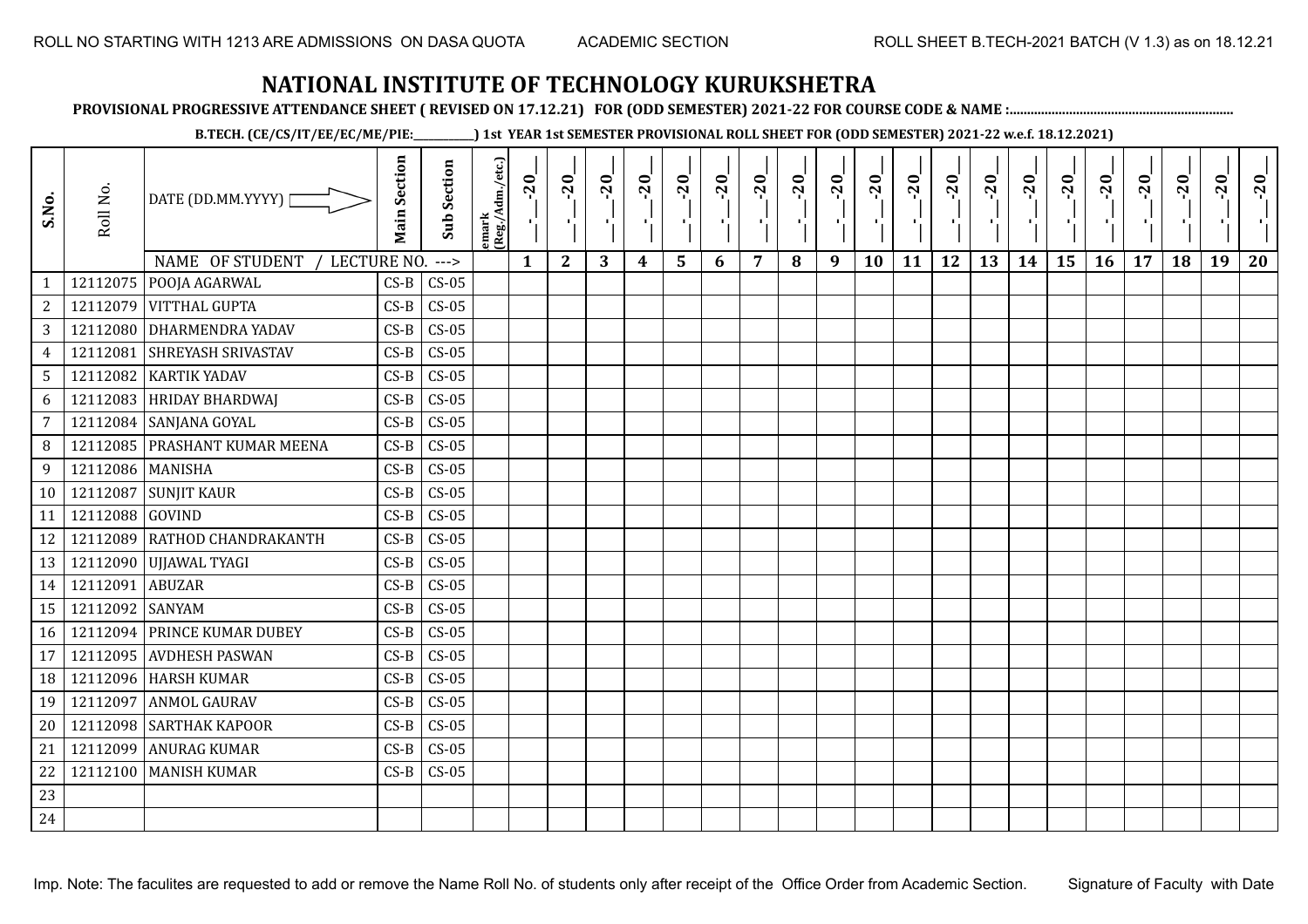**PROVISIONAL PROGRESSIVE ATTENDANCE SHEET ( REVISED ON 17.12.21) FOR (ODD SEMESTER) 2021-22 FOR COURSE CODE & NAME :................................................................**

**B.TECH. (CE/CS/IT/EE/EC/ME/PIE:\_\_\_\_\_\_\_\_\_\_\_\_) 1st YEAR 1st SEMESTER PROVISIONAL ROLL SHEET FOR (ODD SEMESTER) 2021-22 w.e.f. 18.12.2021)**

| S.No.           | Roll No.          | DATE (DD.MM.YYYY)  <br>NAME OF STUDENT<br>LECTURE NO. | <b>Main Section</b> | <b>Sub Section</b><br>$---$ | emark<br>(Reg./Adm./etc.) | $-20$<br>$\mathbf{1}$ | $-20$<br>л÷,<br>$\mathbf{2}$ | $-20$<br>л.<br>3 | $-20$<br>4 | $-20$<br>л.<br>5 | $-20$<br>6 | $-20$<br>7 | $-20$<br>8 | $-20$<br>π÷<br>9 | $-20$<br>л,<br>10 | $-20$<br>11 | $-20$<br>πī<br>12 | $-20$<br>13 | $-20$<br>14 | $-20$<br>۱,<br>15 | $-20$<br>16 | $-20$<br>17 | $-20$<br>18 | $-20$<br>ч.<br>19 | $-20$<br>20 |
|-----------------|-------------------|-------------------------------------------------------|---------------------|-----------------------------|---------------------------|-----------------------|------------------------------|------------------|------------|------------------|------------|------------|------------|------------------|-------------------|-------------|-------------------|-------------|-------------|-------------------|-------------|-------------|-------------|-------------------|-------------|
| $\mathbf{1}$    | 12112093          | <b>RIYA</b>                                           | $CS-B$              | $CS-06$                     |                           |                       |                              |                  |            |                  |            |            |            |                  |                   |             |                   |             |             |                   |             |             |             |                   |             |
| 2               | 12112101          | <b>YUVRAJ SINGH SENGAR</b>                            | $CS-B$              | $CS-06$                     |                           |                       |                              |                  |            |                  |            |            |            |                  |                   |             |                   |             |             |                   |             |             |             |                   |             |
| 3               |                   | 12112102 ABHISHEK GUPTA                               | $CS-B$              | $CS-06$                     |                           |                       |                              |                  |            |                  |            |            |            |                  |                   |             |                   |             |             |                   |             |             |             |                   |             |
| $\overline{4}$  |                   | 12112103   VISLAVATH SHARATH                          | $CS-B$              | $CS-06$                     |                           |                       |                              |                  |            |                  |            |            |            |                  |                   |             |                   |             |             |                   |             |             |             |                   |             |
| $5\phantom{.0}$ | 12112104 HARSHITA |                                                       | $CS-B$              | $CS-06$                     |                           |                       |                              |                  |            |                  |            |            |            |                  |                   |             |                   |             |             |                   |             |             |             |                   |             |
| 6               | 12112107          | <b>KUNIK DUHAN</b>                                    | $CS-B$              | $CS-06$                     |                           |                       |                              |                  |            |                  |            |            |            |                  |                   |             |                   |             |             |                   |             |             |             |                   |             |
| $\overline{7}$  | 12112108          | <b>RITWIK RAJ</b>                                     | $CS-B$              | $CS-06$                     |                           |                       |                              |                  |            |                  |            |            |            |                  |                   |             |                   |             |             |                   |             |             |             |                   |             |
| 8               | 12112109          | <b>AYUSH</b>                                          | $CS-B$              | $CS-06$                     |                           |                       |                              |                  |            |                  |            |            |            |                  |                   |             |                   |             |             |                   |             |             |             |                   |             |
| 9               |                   | 12112110 ARJIT KEDIA                                  | $CS-B$              | $CS-06$                     |                           |                       |                              |                  |            |                  |            |            |            |                  |                   |             |                   |             |             |                   |             |             |             |                   |             |
| 10              |                   | 12112111 PACHIKA BHAVISHYA                            | $CS-B$              | $CS-06$                     |                           |                       |                              |                  |            |                  |            |            |            |                  |                   |             |                   |             |             |                   |             |             |             |                   |             |
| 11              |                   | 12112112 SANJEEV KUMAR                                | $CS-B$              | $CS-06$                     |                           |                       |                              |                  |            |                  |            |            |            |                  |                   |             |                   |             |             |                   |             |             |             |                   |             |
| 12              |                   | 12112113 ARYAN PUNDIR                                 | $CS-B$              | $CS-06$                     |                           |                       |                              |                  |            |                  |            |            |            |                  |                   |             |                   |             |             |                   |             |             |             |                   |             |
| 13              | 12112115 VISHAL   |                                                       | $CS-B$              | $CS-06$                     |                           |                       |                              |                  |            |                  |            |            |            |                  |                   |             |                   |             |             |                   |             |             |             |                   |             |
| 14              |                   | 12112116 ATUL KUMAR                                   | $CS-B$              | $CS-06$                     |                           |                       |                              |                  |            |                  |            |            |            |                  |                   |             |                   |             |             |                   |             |             |             |                   |             |
| 15              | 12112117          | <b>LINGAM CHETAN SAI</b>                              | $CS-B$              | $CS-06$                     |                           |                       |                              |                  |            |                  |            |            |            |                  |                   |             |                   |             |             |                   |             |             |             |                   |             |
| 16              | 12112118 KARTIK   |                                                       | $CS-B$              | $CS-06$                     |                           |                       |                              |                  |            |                  |            |            |            |                  |                   |             |                   |             |             |                   |             |             |             |                   |             |
| 17              | 12112119          | <b>VANSHIKA GOEL</b>                                  | $CS-B$              | $CS-06$                     |                           |                       |                              |                  |            |                  |            |            |            |                  |                   |             |                   |             |             |                   |             |             |             |                   |             |
| 18              | 12112120          | <b>AADARSH VERMA</b>                                  | $CS-B$              | $CS-06$                     |                           |                       |                              |                  |            |                  |            |            |            |                  |                   |             |                   |             |             |                   |             |             |             |                   |             |
| 19              | 12112121          | <b>PROKSH</b>                                         | $CS-B$              | $CS-06$                     |                           |                       |                              |                  |            |                  |            |            |            |                  |                   |             |                   |             |             |                   |             |             |             |                   |             |
| 20              | 12112122          | <b>TUSHAR SOHAL</b>                                   | $CS-B$              | $CS-06$                     |                           |                       |                              |                  |            |                  |            |            |            |                  |                   |             |                   |             |             |                   |             |             |             |                   |             |
| 21              |                   | 12112126 AAYUSH KUMAR                                 | $CS-B$              | $CS-06$                     |                           |                       |                              |                  |            |                  |            |            |            |                  |                   |             |                   |             |             |                   |             |             |             |                   |             |
| 22              |                   |                                                       |                     |                             |                           |                       |                              |                  |            |                  |            |            |            |                  |                   |             |                   |             |             |                   |             |             |             |                   |             |
| 23              |                   |                                                       |                     |                             |                           |                       |                              |                  |            |                  |            |            |            |                  |                   |             |                   |             |             |                   |             |             |             |                   |             |
| 24              |                   |                                                       |                     |                             |                           |                       |                              |                  |            |                  |            |            |            |                  |                   |             |                   |             |             |                   |             |             |             |                   |             |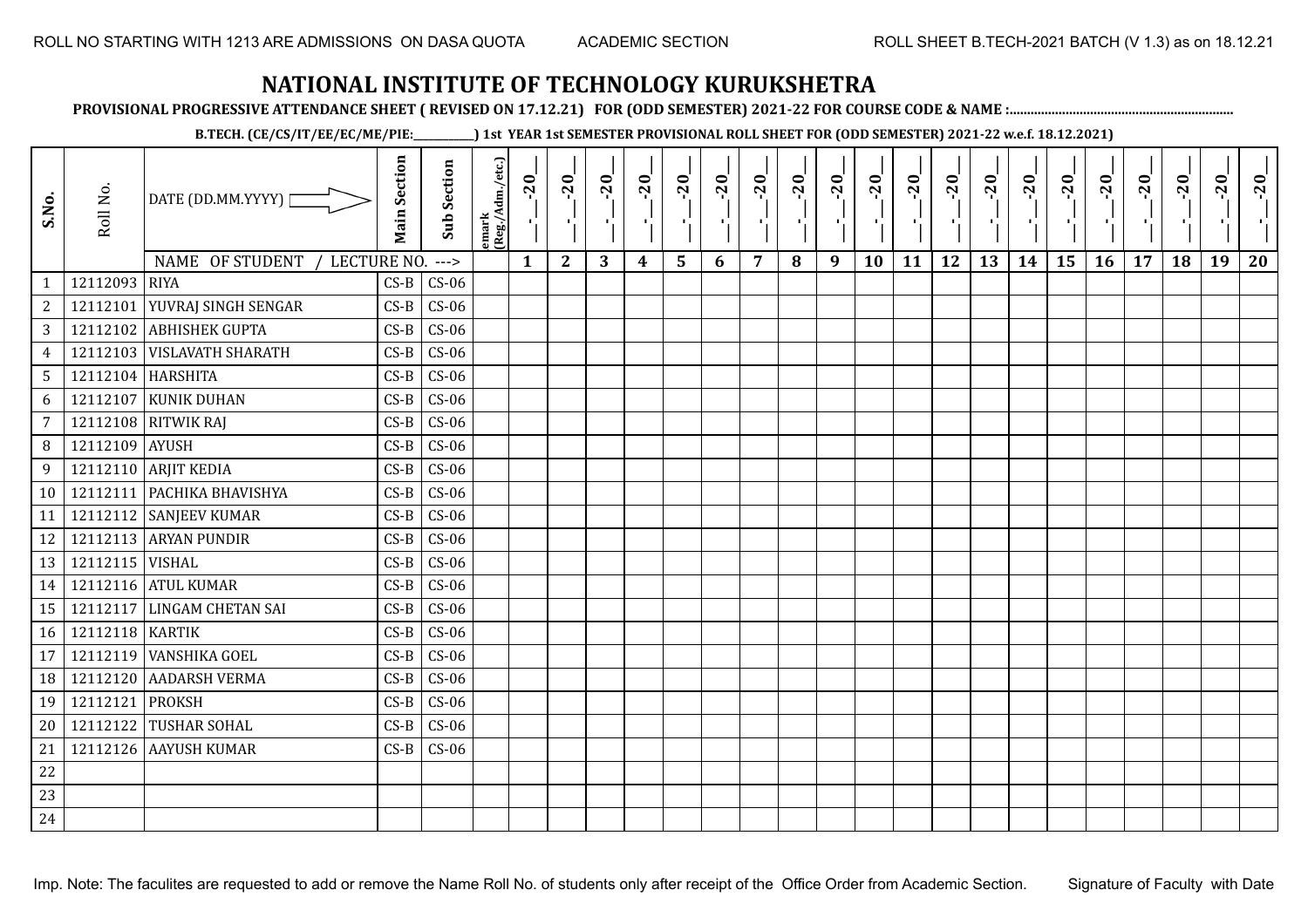**PROVISIONAL PROGRESSIVE ATTENDANCE SHEET ( REVISED ON 17.12.21) FOR (ODD SEMESTER) 2021-22 FOR COURSE CODE & NAME :................................................................**

**B.TECH. (CE/CS/IT/EE/EC/ME/PIE:\_\_\_\_\_\_\_\_\_\_\_\_) 1st YEAR 1st SEMESTER PROVISIONAL ROLL SHEET FOR (ODD SEMESTER) 2021-22 w.e.f. 18.12.2021)**

| 18<br>19<br>20<br>15<br>16<br>17 |
|----------------------------------|
|                                  |
|                                  |
|                                  |
|                                  |
|                                  |
|                                  |
|                                  |
|                                  |
|                                  |
|                                  |
|                                  |
|                                  |
|                                  |
|                                  |
|                                  |
|                                  |
|                                  |
|                                  |
|                                  |
|                                  |
|                                  |
|                                  |
|                                  |
|                                  |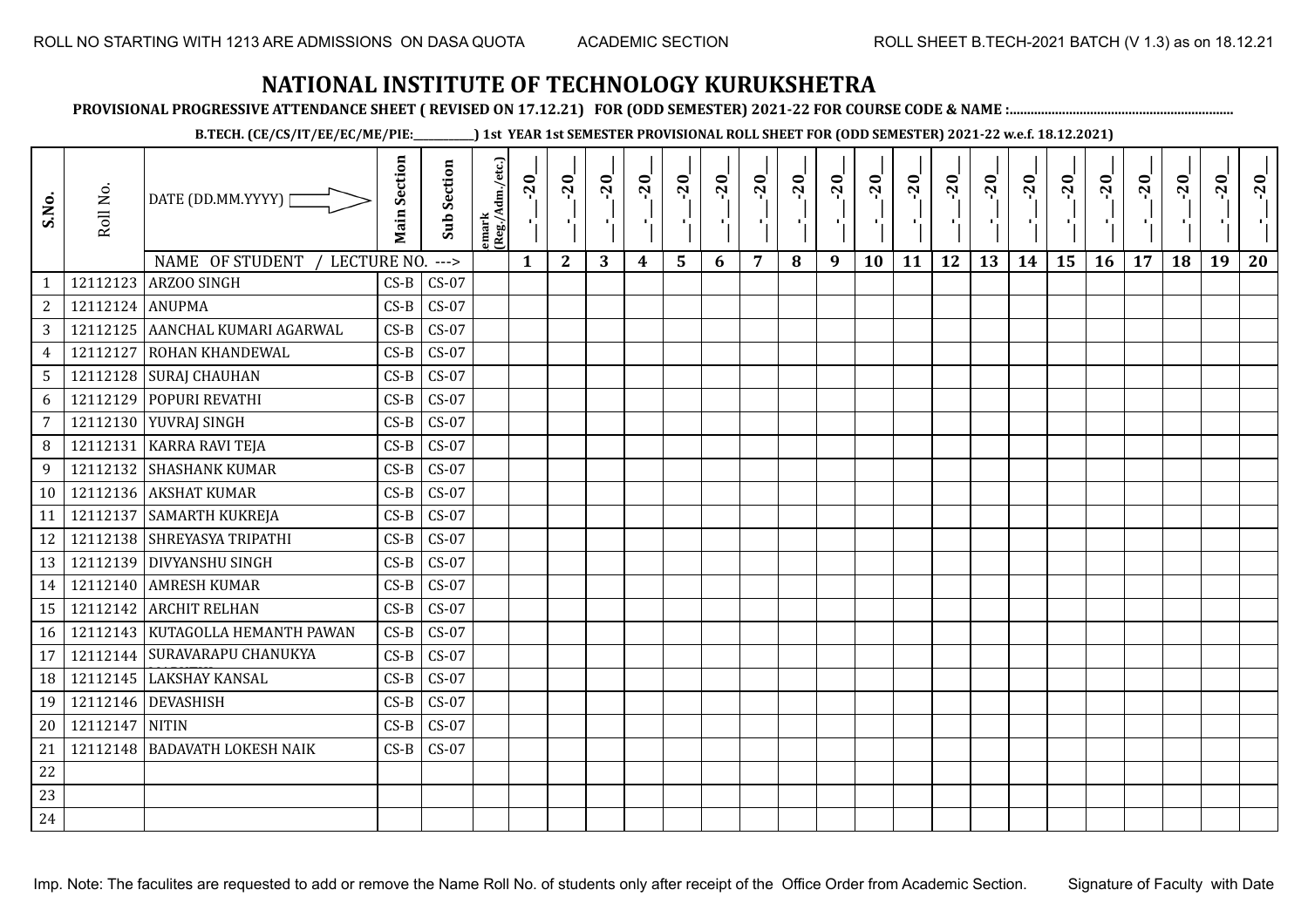**PROVISIONAL PROGRESSIVE ATTENDANCE SHEET ( REVISED ON 17.12.21) FOR (ODD SEMESTER) 2021-22 FOR COURSE CODE & NAME :................................................................**

**B.TECH. (CE/CS/IT/EE/EC/ME/PIE:\_\_\_\_\_\_\_\_\_\_\_\_) 1st YEAR 1st SEMESTER PROVISIONAL ROLL SHEET FOR (ODD SEMESTER) 2021-22 w.e.f. 18.12.2021)**

| S.No.          | Roll No.         | DATE (DD.MM.YYYY)              | <b>Main Section</b> | <b>Sub Section</b> | emark<br> (Reg./Adm./etc.) | $-20$<br>雪   | $-20$        | $-20$ | $-20$ | $-20$ | $-20$<br>×. | $-20$ | $-20$ | $-20$<br>π÷ | $-20$<br>л, | $-20$ | $-20$ | $-20$ | $-20$<br>$\blacksquare$ | $-20$<br>۱, | $-20$ | $-20$ | $-20$ | $-20$<br>×í. | $-20$ |
|----------------|------------------|--------------------------------|---------------------|--------------------|----------------------------|--------------|--------------|-------|-------|-------|-------------|-------|-------|-------------|-------------|-------|-------|-------|-------------------------|-------------|-------|-------|-------|--------------|-------|
|                |                  | NAME OF STUDENT<br>LECTURE NO. |                     | $--->$             |                            | $\mathbf{1}$ | $\mathbf{2}$ | 3     | 4     | 5     | 6           | 7     | 8     | 9           | 10          | 11    | 12    | 13    | 14                      | 15          | 16    | 17    | 18    | 19           | 20    |
| 1              | 12112133         | HARSHITA                       | $CS-B$              | $CS-08$            |                            |              |              |       |       |       |             |       |       |             |             |       |       |       |                         |             |       |       |       |              |       |
| $\sqrt{2}$     | 12112134 SALINKI |                                | $CS-B$              | $CS-08$            |                            |              |              |       |       |       |             |       |       |             |             |       |       |       |                         |             |       |       |       |              |       |
| $\mathbf{3}$   |                  | 12112135 SWASTI GOYAL          | $CS-B$              | $CS-08$            |                            |              |              |       |       |       |             |       |       |             |             |       |       |       |                         |             |       |       |       |              |       |
| $\overline{4}$ | 12112149         | <b>VIPIN YADAV</b>             | $CS-B$              | $CS-08$            |                            |              |              |       |       |       |             |       |       |             |             |       |       |       |                         |             |       |       |       |              |       |
| $\mathsf S$    |                  | 12112150 DHEERAJ KUMAR         | $CS-B$              | $CS-08$            |                            |              |              |       |       |       |             |       |       |             |             |       |       |       |                         |             |       |       |       |              |       |
| 6              | 12112151         | <b>ROHIT KUMAR</b>             | $CS-B$              | $CS-08$            |                            |              |              |       |       |       |             |       |       |             |             |       |       |       |                         |             |       |       |       |              |       |
| $\overline{7}$ | 12112152         | <b>VARSHA JARWAL</b>           | $CS-B$              | $CS-08$            |                            |              |              |       |       |       |             |       |       |             |             |       |       |       |                         |             |       |       |       |              |       |
| $\, 8$         | 12112155         | <b>ANUJ JAIN</b>               | $CS-B$              | $CS-08$            |                            |              |              |       |       |       |             |       |       |             |             |       |       |       |                         |             |       |       |       |              |       |
| 9              | 12112157         | <b>VEDANSHU GARG</b>           | $CS-B$              | $CS-08$            |                            |              |              |       |       |       |             |       |       |             |             |       |       |       |                         |             |       |       |       |              |       |
| 10             | 12112159         | <b>AMAN DASHORE</b>            | $CS-B$              | $CS-08$            |                            |              |              |       |       |       |             |       |       |             |             |       |       |       |                         |             |       |       |       |              |       |
| 11             | 12112160         | <b>RAGHAV WADHWA</b>           | $CS-B$              | $CS-08$            |                            |              |              |       |       |       |             |       |       |             |             |       |       |       |                         |             |       |       |       |              |       |
| 12             | 12112161         | <b>MAYANK SHARMA</b>           | $CS-B$              | $CS-08$            |                            |              |              |       |       |       |             |       |       |             |             |       |       |       |                         |             |       |       |       |              |       |
| 13             |                  | 12112162 UTKARSH MEENA         | $CS-B$              | $CS-08$            |                            |              |              |       |       |       |             |       |       |             |             |       |       |       |                         |             |       |       |       |              |       |
| 14             |                  | 12112164 SONU SINGH            | $CS-B$              | $CS-08$            |                            |              |              |       |       |       |             |       |       |             |             |       |       |       |                         |             |       |       |       |              |       |
| 15             |                  | 12112165 KULJEET SINGH         | $CS-B$              | $CS-08$            |                            |              |              |       |       |       |             |       |       |             |             |       |       |       |                         |             |       |       |       |              |       |
| 16             |                  | 12112166 RAJESH VISHNOI        | $CS-B$              | $CS-08$            |                            |              |              |       |       |       |             |       |       |             |             |       |       |       |                         |             |       |       |       |              |       |
| 17             | 12112169         | <b>DEV GUPTA</b>               | $CS-B$              | $CS-08$            |                            |              |              |       |       |       |             |       |       |             |             |       |       |       |                         |             |       |       |       |              |       |
| 18             | 12112170         | <b>GUPTA SURAJ SHYAMCHARAN</b> | $CS-B$              | $CS-08$            |                            |              |              |       |       |       |             |       |       |             |             |       |       |       |                         |             |       |       |       |              |       |
| 19             | 12112171         | DHANANJAY                      | $CS-B$              | $CS-08$            |                            |              |              |       |       |       |             |       |       |             |             |       |       |       |                         |             |       |       |       |              |       |
| 20             | 12112172         | <b>VATSAL JUNEJA</b>           | $CS-B$              | $CS-08$            |                            |              |              |       |       |       |             |       |       |             |             |       |       |       |                         |             |       |       |       |              |       |
| 21             | 12112173         | <b>HIMANSHU VERMA</b>          | $CS-B$              | $CS-08$            |                            |              |              |       |       |       |             |       |       |             |             |       |       |       |                         |             |       |       |       |              |       |
| $22\,$         |                  |                                |                     |                    |                            |              |              |       |       |       |             |       |       |             |             |       |       |       |                         |             |       |       |       |              |       |
| 23             |                  |                                |                     |                    |                            |              |              |       |       |       |             |       |       |             |             |       |       |       |                         |             |       |       |       |              |       |
| 24             |                  |                                |                     |                    |                            |              |              |       |       |       |             |       |       |             |             |       |       |       |                         |             |       |       |       |              |       |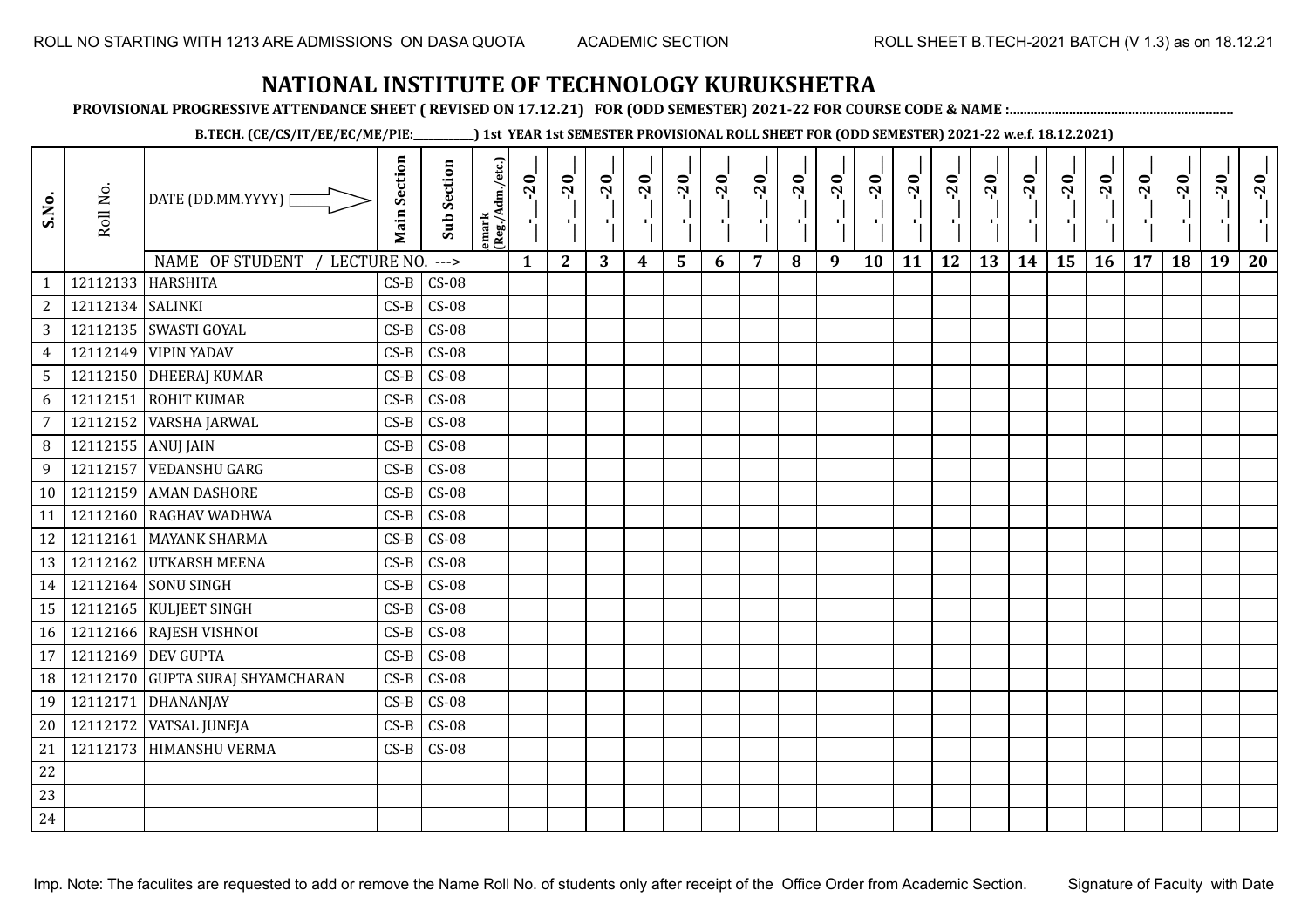**PROVISIONAL PROGRESSIVE ATTENDANCE SHEET ( REVISED ON 17.12.21) FOR (ODD SEMESTER) 2021-22 FOR COURSE CODE & NAME :................................................................**

**B.TECH. (CE/CS/IT/EE/EC/ME/PIE:\_\_\_\_\_\_\_\_\_\_\_\_) 1st YEAR 1st SEMESTER PROVISIONAL ROLL SHEET FOR (ODD SEMESTER) 2021-22 w.e.f. 18.12.2021)**

| S.No.          | Roll No.         | DATE (DD.MM.YYYY)<br>NAME OF STUDENT | <b>Main Section</b> | <b>Sub Section</b> | emark<br> (Reg./Adm./etc.) | $-20$        | $-20$<br>π÷<br>$\mathbf{2}$ | $-20$<br>-10 | $-20$<br>шJ | $-20$<br>$\blacksquare$ | $-20$<br>п, | $-20$<br>٠ | $-20$ | $-20$<br>тj | $-20$<br>٠,<br>10 | $-20$<br>пJ<br>11 | $-20$<br>ТJ<br>12 | $-20$ | $-20$<br>-10<br>14 | $-20$<br>٠i<br>15 | $-20$<br>π÷ | $-20$<br>- 1<br>17 | $-20$<br>18 | $-20$<br>19 | $-20$<br>20 |
|----------------|------------------|--------------------------------------|---------------------|--------------------|----------------------------|--------------|-----------------------------|--------------|-------------|-------------------------|-------------|------------|-------|-------------|-------------------|-------------------|-------------------|-------|--------------------|-------------------|-------------|--------------------|-------------|-------------|-------------|
| $\mathbf{1}$   | 12112153 AMISHA  | LECTURE NO.                          | $CS-C$              | $---$<br>$CS-09$   |                            | $\mathbf{1}$ |                             | 3            | 4           | 5                       | 6           | 7          | 8     | 9           |                   |                   |                   | 13    |                    |                   | 16          |                    |             |             |             |
| $\overline{2}$ |                  | 12112154 ISHPREET KAUR               | $CS-C$              | $CS-09$            |                            |              |                             |              |             |                         |             |            |       |             |                   |                   |                   |       |                    |                   |             |                    |             |             |             |
| $\mathbf{3}$   |                  | 12112158 HEMA MEDAKA                 | $CS-C$              | $CS-09$            |                            |              |                             |              |             |                         |             |            |       |             |                   |                   |                   |       |                    |                   |             |                    |             |             |             |
| $\overline{4}$ | 12112163 WANDANA |                                      | $CS-C$              | $CS-09$            |                            |              |                             |              |             |                         |             |            |       |             |                   |                   |                   |       |                    |                   |             |                    |             |             |             |
| 5 <sup>5</sup> | 12112175 TARUN   |                                      | $CS-C$              | $CS-09$            |                            |              |                             |              |             |                         |             |            |       |             |                   |                   |                   |       |                    |                   |             |                    |             |             |             |
| 6              |                  | 12112176 PRASHANT GAUTAM             | $CS-C$              | $CS-09$            |                            |              |                             |              |             |                         |             |            |       |             |                   |                   |                   |       |                    |                   |             |                    |             |             |             |
| $\overline{7}$ | 12112177         | <b>BANDAPALLI SAI KOWSHIK</b>        | $CS-C$              | $CS-09$            |                            |              |                             |              |             |                         |             |            |       |             |                   |                   |                   |       |                    |                   |             |                    |             |             |             |
| 8              |                  | 12112178 AYUSH GOYAL                 | $CS-C$              | $CS-09$            |                            |              |                             |              |             |                         |             |            |       |             |                   |                   |                   |       |                    |                   |             |                    |             |             |             |
| 9              |                  | 12112179 KOVVURI VENKAT SATYA REDDY  | $CS-C$              | $CS-09$            |                            |              |                             |              |             |                         |             |            |       |             |                   |                   |                   |       |                    |                   |             |                    |             |             |             |
| 10             |                  | 12112180 NATTALA HARSHA VARDHAN      | $CS-C$              | $CS-09$            |                            |              |                             |              |             |                         |             |            |       |             |                   |                   |                   |       |                    |                   |             |                    |             |             |             |
| 11             |                  | 12112182 DHRUV SHARMA                | $CS-C$              | $CS-09$            |                            |              |                             |              |             |                         |             |            |       |             |                   |                   |                   |       |                    |                   |             |                    |             |             |             |
| 12             |                  | 12112183   YASH MEENA                | $CS-C$              | $CS-09$            |                            |              |                             |              |             |                         |             |            |       |             |                   |                   |                   |       |                    |                   |             |                    |             |             |             |
| 13             | 12112184 VAIBHAV |                                      | $CS-C$              | $CS-09$            |                            |              |                             |              |             |                         |             |            |       |             |                   |                   |                   |       |                    |                   |             |                    |             |             |             |
| 14             |                  | 12112185 AMAN KUMAR                  | $CS-C$              | $CS-09$            |                            |              |                             |              |             |                         |             |            |       |             |                   |                   |                   |       |                    |                   |             |                    |             |             |             |
| 15             |                  | 12112186 ASHUTOSH SANDILYA           | $CS-C$              | $CS-09$            |                            |              |                             |              |             |                         |             |            |       |             |                   |                   |                   |       |                    |                   |             |                    |             |             |             |
| 16             |                  | 12112187 UDAY PRATAP                 | $CS-C$              | $CS-09$            |                            |              |                             |              |             |                         |             |            |       |             |                   |                   |                   |       |                    |                   |             |                    |             |             |             |
| 17             |                  | 12112188 PRANAV KUMAR                | $CS-C$              | $CS-09$            |                            |              |                             |              |             |                         |             |            |       |             |                   |                   |                   |       |                    |                   |             |                    |             |             |             |
| 18             |                  | 12112189 VIRENDER MEENA              | $CS-C$              | $CS-09$            |                            |              |                             |              |             |                         |             |            |       |             |                   |                   |                   |       |                    |                   |             |                    |             |             |             |
| 19             |                  | 12012111 DEV DIXIT [REPEAT]          | $CS-C$              | $CS-09$            |                            |              |                             |              |             |                         |             |            |       |             |                   |                   |                   |       |                    |                   |             |                    |             |             |             |
| $20\,$         |                  |                                      |                     |                    |                            |              |                             |              |             |                         |             |            |       |             |                   |                   |                   |       |                    |                   |             |                    |             |             |             |
| 21             |                  |                                      |                     |                    |                            |              |                             |              |             |                         |             |            |       |             |                   |                   |                   |       |                    |                   |             |                    |             |             |             |
| 22             |                  |                                      |                     |                    |                            |              |                             |              |             |                         |             |            |       |             |                   |                   |                   |       |                    |                   |             |                    |             |             |             |
| 23             |                  |                                      |                     |                    |                            |              |                             |              |             |                         |             |            |       |             |                   |                   |                   |       |                    |                   |             |                    |             |             |             |
| 24             |                  |                                      |                     |                    |                            |              |                             |              |             |                         |             |            |       |             |                   |                   |                   |       |                    |                   |             |                    |             |             |             |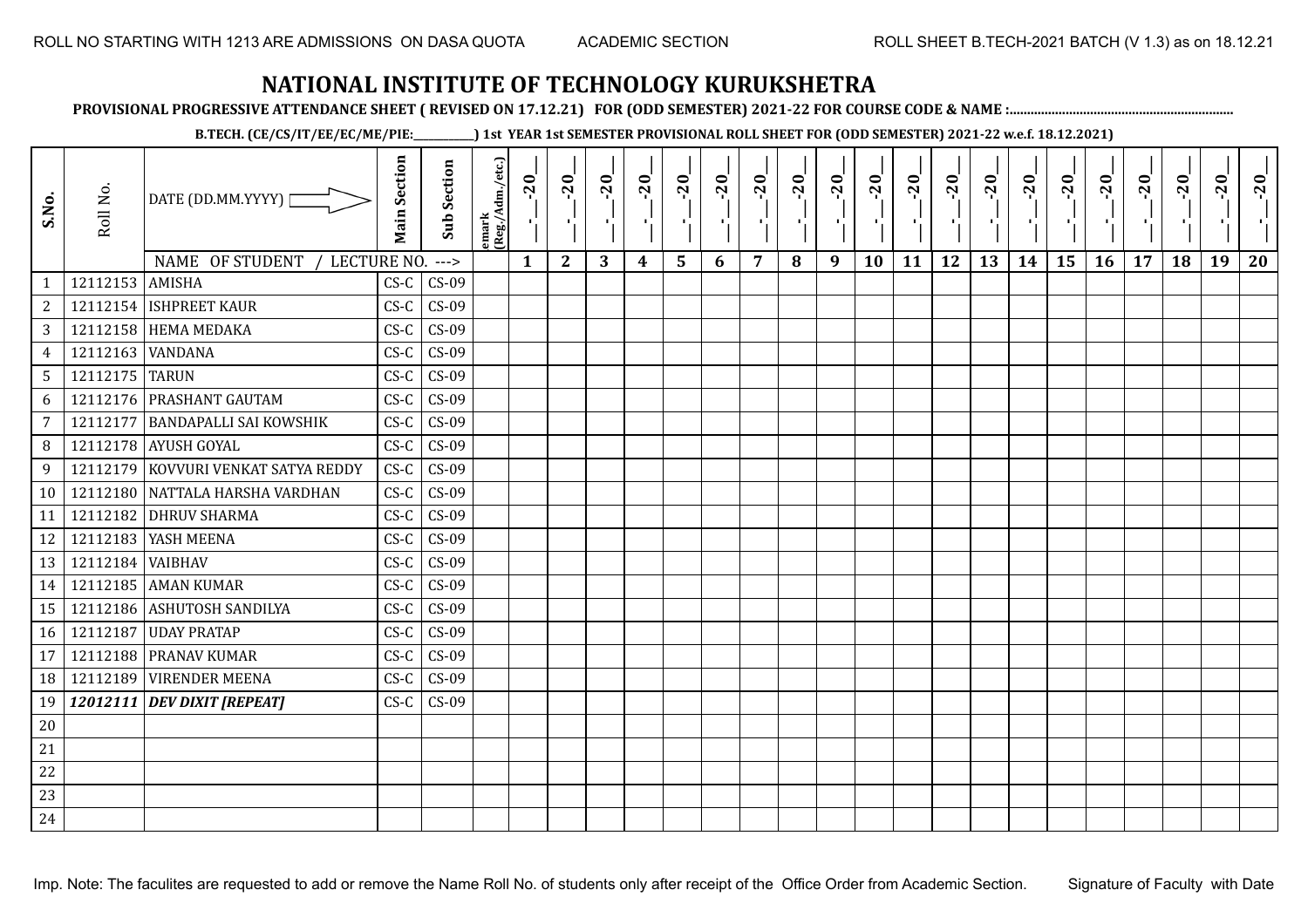**PROVISIONAL PROGRESSIVE ATTENDANCE SHEET ( REVISED ON 17.12.21) FOR (ODD SEMESTER) 2021-22 FOR COURSE CODE & NAME :................................................................**

**B.TECH. (CE/CS/IT/EE/EC/ME/PIE:\_\_\_\_\_\_\_\_\_\_\_\_) 1st YEAR 1st SEMESTER PROVISIONAL ROLL SHEET FOR (ODD SEMESTER) 2021-22 w.e.f. 18.12.2021)**

| S.No.             | Roll No.         | DATE (DD.MM.YYYY)                                     | <b>Main Section</b> | <b>Sub Section</b> | emark<br> (Reg./Adm./etc.) | $-20$        | $-20$        | $-20$<br>л. | $-20$ | $-20$<br>л. | $-20$ | $-20$ | $-20$ | $-20$<br>ш | $-20$<br>л, | $-20$ | $-20$<br>πī | $-20$ | $-20$ | $-20$<br>٠, | $-20$ | $-20$ | $-20$ | $-20$<br>×í. | $-20$ |
|-------------------|------------------|-------------------------------------------------------|---------------------|--------------------|----------------------------|--------------|--------------|-------------|-------|-------------|-------|-------|-------|------------|-------------|-------|-------------|-------|-------|-------------|-------|-------|-------|--------------|-------|
|                   | 12112167         | NAME OF STUDENT<br>LECTURE NO.<br><b>PARNOOR KAUR</b> | $CS-C$              | $--->$             |                            | $\mathbf{1}$ | $\mathbf{2}$ | 3           | 4     | 5           | 6     | 7     | 8     | 9          | 10          | 11    | 12          | 13    | 14    | 15          | 16    | 17    | 18    | 19           | 20    |
| 1<br>$\mathbf{2}$ | 12112168 TANU    |                                                       | $CS-C$              | $CS-10$<br>$CS-10$ |                            |              |              |             |       |             |       |       |       |            |             |       |             |       |       |             |       |       |       |              |       |
| 3                 |                  | 12112174 LOVEPREET KAUR                               | $CS-C$              | $CS-10$            |                            |              |              |             |       |             |       |       |       |            |             |       |             |       |       |             |       |       |       |              |       |
| $\overline{4}$    | 12112181         | <b>SANDHYA YADAV</b>                                  | $CS-C$              | $CS-10$            |                            |              |              |             |       |             |       |       |       |            |             |       |             |       |       |             |       |       |       |              |       |
| $5\overline{)}$   |                  | 12112192 SHAKEEB PARWEZ                               | $CS-C$              | $CS-10$            |                            |              |              |             |       |             |       |       |       |            |             |       |             |       |       |             |       |       |       |              |       |
| 6                 |                  | 12112194 KUSHAGRA AGARWAL                             | $CS-C$              | $CS-10$            |                            |              |              |             |       |             |       |       |       |            |             |       |             |       |       |             |       |       |       |              |       |
| $\overline{7}$    | 12112195         | <b>ANISH KUMAR MANGAL</b>                             | $CS-C$              | $CS-10$            |                            |              |              |             |       |             |       |       |       |            |             |       |             |       |       |             |       |       |       |              |       |
| 8                 |                  | 12112196   KAMAL BHATT                                | $CS-C$              | $CS-10$            |                            |              |              |             |       |             |       |       |       |            |             |       |             |       |       |             |       |       |       |              |       |
| 9                 | 12112197         | <b>PRATHAM SINGH</b>                                  | $CS-C$              | $CS-10$            |                            |              |              |             |       |             |       |       |       |            |             |       |             |       |       |             |       |       |       |              |       |
| 10                |                  | 12112198 HARSH CHAUHAN                                | $CS-C$              | $CS-10$            |                            |              |              |             |       |             |       |       |       |            |             |       |             |       |       |             |       |       |       |              |       |
| 11                | 12112199         | <b>LAVKUSH MEENA</b>                                  | $CS-C$              | $CS-10$            |                            |              |              |             |       |             |       |       |       |            |             |       |             |       |       |             |       |       |       |              |       |
| 12                | 12112200 PARDEEP |                                                       | $CS-C$              | $CS-10$            |                            |              |              |             |       |             |       |       |       |            |             |       |             |       |       |             |       |       |       |              |       |
| 13                | 12112204         | <b>MOHIT</b>                                          | $CS-C$              | $CS-10$            |                            |              |              |             |       |             |       |       |       |            |             |       |             |       |       |             |       |       |       |              |       |
| 14                |                  | 12112205   KARTIK VIJAY                               | $CS-C$              | $CS-10$            |                            |              |              |             |       |             |       |       |       |            |             |       |             |       |       |             |       |       |       |              |       |
| 15                |                  | 12112206 GAURAV KUMAR                                 | $CS-C$              | $CS-10$            |                            |              |              |             |       |             |       |       |       |            |             |       |             |       |       |             |       |       |       |              |       |
|                   |                  | <b>PARVEEN</b>                                        |                     | $CS-10$            |                            |              |              |             |       |             |       |       |       |            |             |       |             |       |       |             |       |       |       |              |       |
| 16                | 12112207         |                                                       | $CS-C$              | $CS-10$            |                            |              |              |             |       |             |       |       |       |            |             |       |             |       |       |             |       |       |       |              |       |
| 17                |                  | 12112208 ADITYA SHARMA                                | $CS-C$              |                    |                            |              |              |             |       |             |       |       |       |            |             |       |             |       |       |             |       |       |       |              |       |
| 18                | 12112210         | <b>DIVYA KANT GAUTAM</b>                              | $CS-C$              | $CS-10$            |                            |              |              |             |       |             |       |       |       |            |             |       |             |       |       |             |       |       |       |              |       |
| 19                |                  |                                                       |                     |                    |                            |              |              |             |       |             |       |       |       |            |             |       |             |       |       |             |       |       |       |              |       |
| 20                |                  |                                                       |                     |                    |                            |              |              |             |       |             |       |       |       |            |             |       |             |       |       |             |       |       |       |              |       |
| 21                |                  |                                                       |                     |                    |                            |              |              |             |       |             |       |       |       |            |             |       |             |       |       |             |       |       |       |              |       |
| 22                |                  |                                                       |                     |                    |                            |              |              |             |       |             |       |       |       |            |             |       |             |       |       |             |       |       |       |              |       |
| 23                |                  |                                                       |                     |                    |                            |              |              |             |       |             |       |       |       |            |             |       |             |       |       |             |       |       |       |              |       |
| 24                |                  |                                                       |                     |                    |                            |              |              |             |       |             |       |       |       |            |             |       |             |       |       |             |       |       |       |              |       |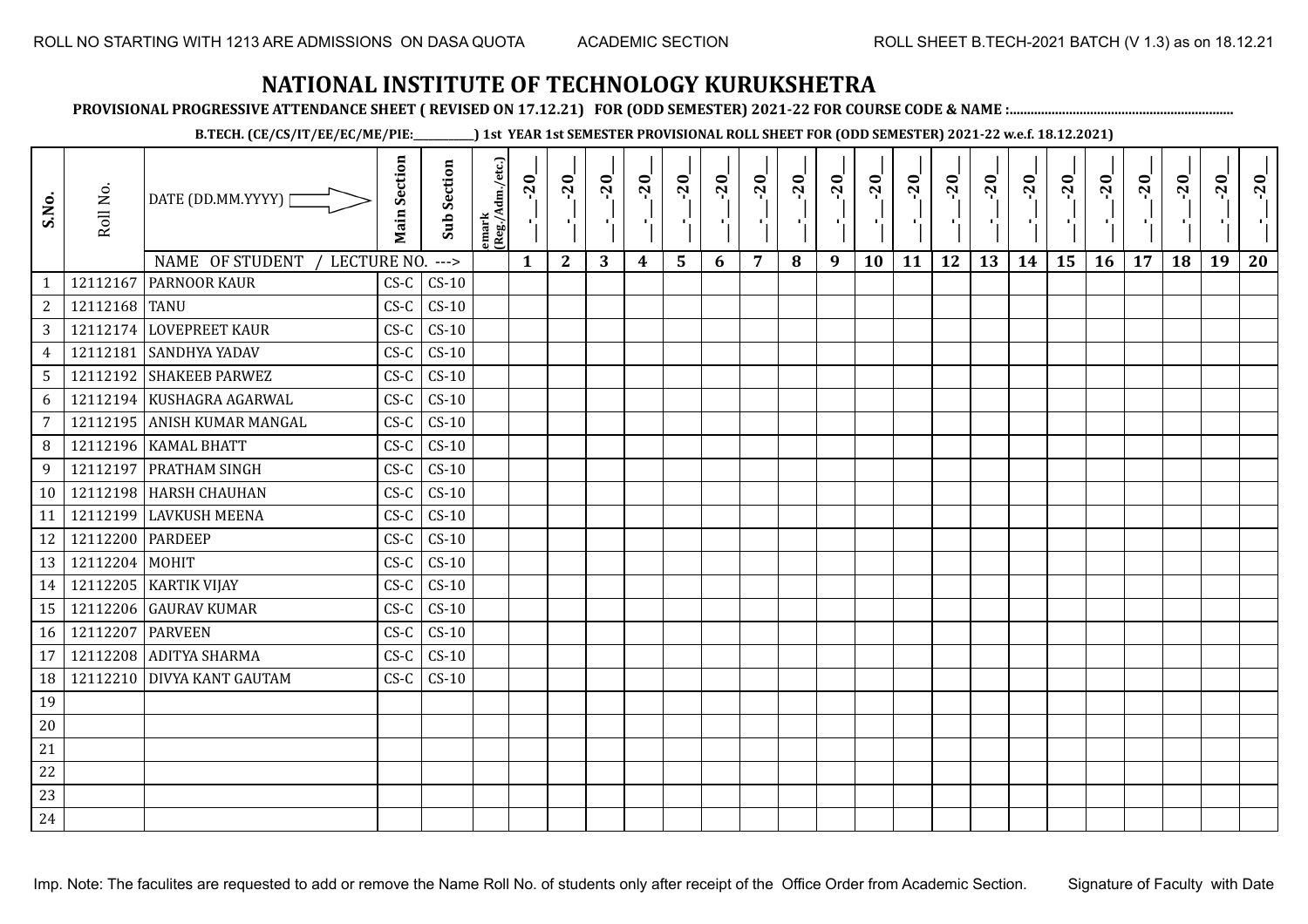**PROVISIONAL PROGRESSIVE ATTENDANCE SHEET ( REVISED ON 17.12.21) FOR (ODD SEMESTER) 2021-22 FOR COURSE CODE & NAME :................................................................**

**B.TECH. (CE/CS/IT/EE/EC/ME/PIE:\_\_\_\_\_\_\_\_\_\_\_\_) 1st YEAR 1st SEMESTER PROVISIONAL ROLL SHEET FOR (ODD SEMESTER) 2021-22 w.e.f. 18.12.2021)**

| S.No.           | Roll No.          | DATE (DD.MM.YYYY) [              | <b>Main Section</b> | <b>Sub Section</b> | emark<br> (Reg./Adm./etc.) | $-20$        | $-20$<br>P,  | $-20$ | $-20$<br>лj | $-20$<br>۱, | $-20$<br>π÷ | $-20$<br>- 1 | $-20$ | $-20$<br>- 1 | $-20$<br>٠ | $-20$<br>$\mathbf{r}$ | $-20$<br>шj | $-20$<br>로 | $-20$<br>$\blacksquare$ | $-20$<br>$\mathbf{r}_1^{\mathrm{T}}$ | $-20$<br>л÷. | $-20$ | $-20$ | $-20$<br>ч, | $-20$ |
|-----------------|-------------------|----------------------------------|---------------------|--------------------|----------------------------|--------------|--------------|-------|-------------|-------------|-------------|--------------|-------|--------------|------------|-----------------------|-------------|------------|-------------------------|--------------------------------------|--------------|-------|-------|-------------|-------|
|                 |                   | NAME OF STUDENT / LECTURE NO.    |                     | $--->$             |                            | $\mathbf{1}$ | $\mathbf{2}$ | 3     | 4           | 5           | 6           | 7            | 8     | 9            | 10         | 11                    | 12          | 13         | 14                      | 15                                   | 16           | 17    | 18    | 19          | 20    |
| $\mathbf{1}$    |                   | 12112190 NAVEENJOT KAUR          | $CS-C$              | $CS-11$            |                            |              |              |       |             |             |             |              |       |              |            |                       |             |            |                         |                                      |              |       |       |             |       |
| $\overline{2}$  |                   | 12112191   PATERU SRIVALLI PATEL | $CS-C$              | $CS-11$            |                            |              |              |       |             |             |             |              |       |              |            |                       |             |            |                         |                                      |              |       |       |             |       |
| $\overline{3}$  | 12112193 PRERIKA  |                                  | $CS-C$              | $CS-11$            |                            |              |              |       |             |             |             |              |       |              |            |                       |             |            |                         |                                      |              |       |       |             |       |
| $\overline{4}$  | 12112203 PIRYANKA |                                  | $CS-C$              | $CS-11$            |                            |              |              |       |             |             |             |              |       |              |            |                       |             |            |                         |                                      |              |       |       |             |       |
| $5\phantom{.0}$ | 12112211 HARIOM   |                                  | $CS-C$              | $CS-11$            |                            |              |              |       |             |             |             |              |       |              |            |                       |             |            |                         |                                      |              |       |       |             |       |
| 6               |                   | 12112214 PUNEET PAHUJA           | $CS-C$              | $CS-11$            |                            |              |              |       |             |             |             |              |       |              |            |                       |             |            |                         |                                      |              |       |       |             |       |
| $\overline{7}$  |                   | 12112215 PRIYANSHU               | $CS-C$              | $CS-11$            |                            |              |              |       |             |             |             |              |       |              |            |                       |             |            |                         |                                      |              |       |       |             |       |
| 8               |                   | 12112216 AGAM SRIVASTAVA         | $CS-C$              | $CS-11$            |                            |              |              |       |             |             |             |              |       |              |            |                       |             |            |                         |                                      |              |       |       |             |       |
| $\overline{9}$  |                   | 12112218 RAVI RANJAN KUMAR       | $CS-C$              | $CS-11$            |                            |              |              |       |             |             |             |              |       |              |            |                       |             |            |                         |                                      |              |       |       |             |       |
| 10              |                   | 12112219 HIMANSHU YADAV          | $CS-C$              | $CS-11$            |                            |              |              |       |             |             |             |              |       |              |            |                       |             |            |                         |                                      |              |       |       |             |       |
| 11              |                   | 12112220 SANSKAR SETH            | $CS-C$              | $CS-11$            |                            |              |              |       |             |             |             |              |       |              |            |                       |             |            |                         |                                      |              |       |       |             |       |
| 12              | 12112221 RAJAN    |                                  | $CS-C$              | $CS-11$            |                            |              |              |       |             |             |             |              |       |              |            |                       |             |            |                         |                                      |              |       |       |             |       |
| 13              |                   | 12112222 MOKSH BAREJA            | $CS-C$              | $CS-11$            |                            |              |              |       |             |             |             |              |       |              |            |                       |             |            |                         |                                      |              |       |       |             |       |
| 14              |                   | 12112223 VISHWASH RAUSHAN        | $CS-C$              | $CS-11$            |                            |              |              |       |             |             |             |              |       |              |            |                       |             |            |                         |                                      |              |       |       |             |       |
| 15              |                   | 12112224   J SANJAY CHNADRA      | $CS-C$              | $CS-11$            |                            |              |              |       |             |             |             |              |       |              |            |                       |             |            |                         |                                      |              |       |       |             |       |
| 16              |                   | 12112225 AMAN KUMAR YADAV        | $CS-C$              | $CS-11$            |                            |              |              |       |             |             |             |              |       |              |            |                       |             |            |                         |                                      |              |       |       |             |       |
| 17              |                   | 12112226 SHUBHAM GARG            | $CS-C$              | $CS-11$            |                            |              |              |       |             |             |             |              |       |              |            |                       |             |            |                         |                                      |              |       |       |             |       |
| 18              |                   | 12112228 AMAN TANEJA             | $CS-C$              | $CS-11$            |                            |              |              |       |             |             |             |              |       |              |            |                       |             |            |                         |                                      |              |       |       |             |       |
| 19              |                   |                                  |                     |                    |                            |              |              |       |             |             |             |              |       |              |            |                       |             |            |                         |                                      |              |       |       |             |       |
| $20\,$          |                   |                                  |                     |                    |                            |              |              |       |             |             |             |              |       |              |            |                       |             |            |                         |                                      |              |       |       |             |       |
| $21\,$          |                   |                                  |                     |                    |                            |              |              |       |             |             |             |              |       |              |            |                       |             |            |                         |                                      |              |       |       |             |       |
| 22              |                   |                                  |                     |                    |                            |              |              |       |             |             |             |              |       |              |            |                       |             |            |                         |                                      |              |       |       |             |       |
| 23              |                   |                                  |                     |                    |                            |              |              |       |             |             |             |              |       |              |            |                       |             |            |                         |                                      |              |       |       |             |       |
| 24              |                   |                                  |                     |                    |                            |              |              |       |             |             |             |              |       |              |            |                       |             |            |                         |                                      |              |       |       |             |       |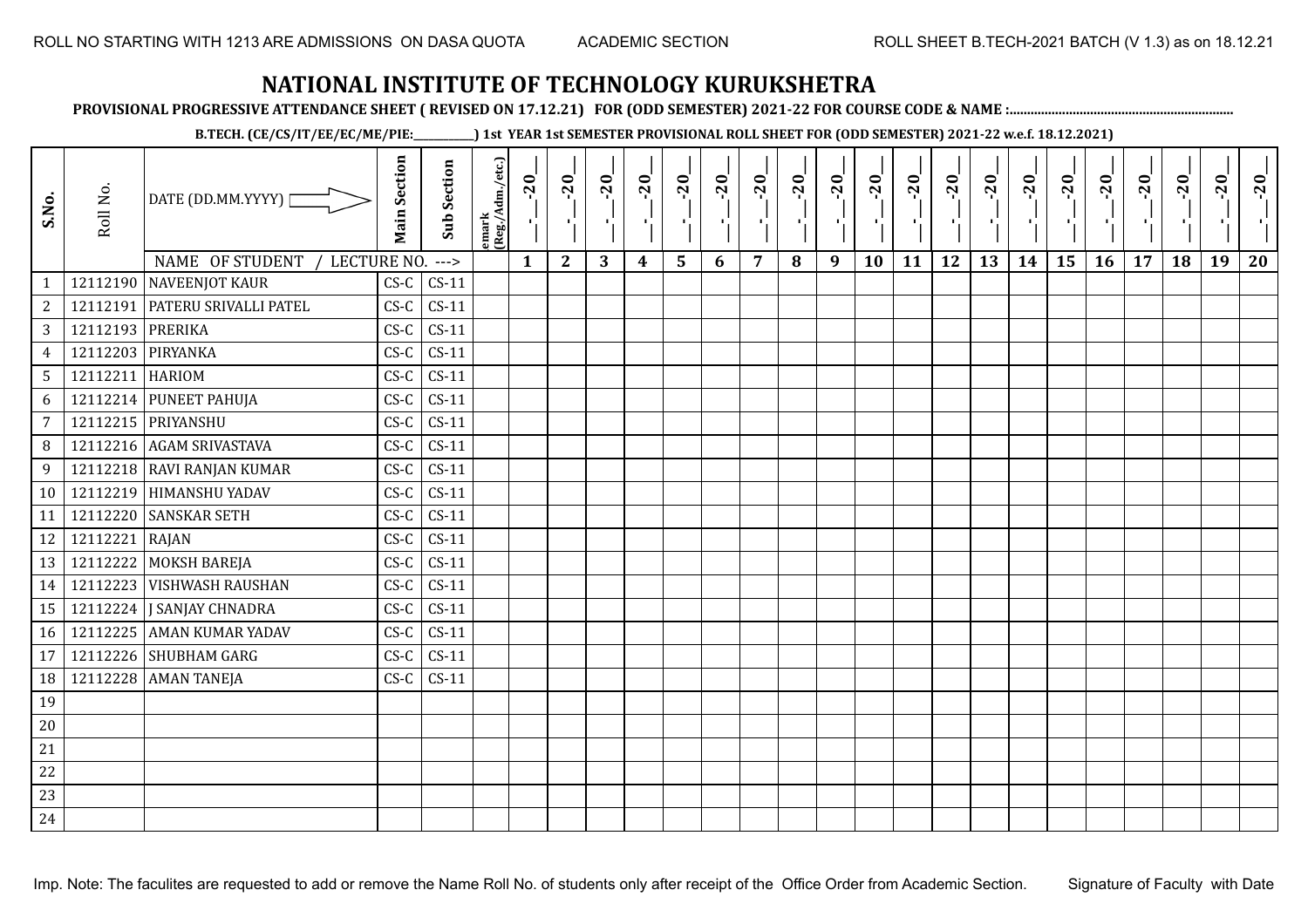**PROVISIONAL PROGRESSIVE ATTENDANCE SHEET ( REVISED ON 17.12.21) FOR (ODD SEMESTER) 2021-22 FOR COURSE CODE & NAME :................................................................**

**B.TECH. (CE/CS/IT/EE/EC/ME/PIE:\_\_\_\_\_\_\_\_\_\_\_\_) 1st YEAR 1st SEMESTER PROVISIONAL ROLL SHEET FOR (ODD SEMESTER) 2021-22 w.e.f. 18.12.2021)**

| S.No.          | Roll No.           | DATE (DD.MM.YYYY)              | <b>Main Section</b> | Sub Section | emark<br> (Reg./Adm./etc.) | $-20$        | $-20$<br>×.  | $-20$<br>л. | $-20$ | $-20$<br>л. | $-20$ | $-20$ | $-20$ | $-20$<br>π÷ | $-20$<br>л, | $-20$ | $-20$<br>πī | $-20$ | $-20$ | $-20$ | $-20$ | $-20$ | $-20$ | $-20$<br>к. | $-20$ |
|----------------|--------------------|--------------------------------|---------------------|-------------|----------------------------|--------------|--------------|-------------|-------|-------------|-------|-------|-------|-------------|-------------|-------|-------------|-------|-------|-------|-------|-------|-------|-------------|-------|
|                |                    | NAME OF STUDENT<br>LECTURE NO. |                     | $---$       |                            | $\mathbf{1}$ | $\mathbf{2}$ | 3           | 4     | 5           | 6     | 7     | 8     | 9           | <b>10</b>   | 11    | 12          | 13    | 14    | 15    | 16    | 17    | 18    | 19          | 20    |
| $\mathbf{1}$   | 12112209           | <b>NISHU</b>                   | $CS-C$              | $CS-12$     |                            |              |              |             |       |             |       |       |       |             |             |       |             |       |       |       |       |       |       |             |       |
| $\sqrt{2}$     | 12112213 HARSHITA  |                                | $CS-C$              | $CS-12$     |                            |              |              |             |       |             |       |       |       |             |             |       |             |       |       |       |       |       |       |             |       |
| 3              | 12112229           | RAHUL                          | $CS-C$              | $CS-12$     |                            |              |              |             |       |             |       |       |       |             |             |       |             |       |       |       |       |       |       |             |       |
| 4              | 12112230           | <b>KEISHA</b>                  | $CS-C$              | $CS-12$     |                            |              |              |             |       |             |       |       |       |             |             |       |             |       |       |       |       |       |       |             |       |
| 5              | 12112231 ALOK RAJ  |                                | $CS-C$              | $CS-12$     |                            |              |              |             |       |             |       |       |       |             |             |       |             |       |       |       |       |       |       |             |       |
| 6              | 12112232           | <b>PRATUSH PRASOON MISHRA</b>  | $CS-C$              | $CS-12$     |                            |              |              |             |       |             |       |       |       |             |             |       |             |       |       |       |       |       |       |             |       |
| $\overline{7}$ |                    | 12112233 NITANSH BHATIA        | $CS-C$              | $CS-12$     |                            |              |              |             |       |             |       |       |       |             |             |       |             |       |       |       |       |       |       |             |       |
| 8              |                    | 12112234   KARTIKEY TEWATIA    | $CS-C$              | $CS-12$     |                            |              |              |             |       |             |       |       |       |             |             |       |             |       |       |       |       |       |       |             |       |
| 9              |                    | 12112235 HARSH KUMAR           | $CS-C$              | $CS-12$     |                            |              |              |             |       |             |       |       |       |             |             |       |             |       |       |       |       |       |       |             |       |
| 10             | 12112236 RAJ KAITH |                                | $CS-C$              | $CS-12$     |                            |              |              |             |       |             |       |       |       |             |             |       |             |       |       |       |       |       |       |             |       |
| 11             | 12112237           | <b>ANUPRIYA BIRMAN</b>         | $CS-C$              | $CS-12$     |                            |              |              |             |       |             |       |       |       |             |             |       |             |       |       |       |       |       |       |             |       |
| 12             |                    | 12112238 TEJASVI MURMU         | $CS-C$              | $CS-12$     |                            |              |              |             |       |             |       |       |       |             |             |       |             |       |       |       |       |       |       |             |       |
| 13             |                    | 12112239 ARYAN SRIVASTAVA      | $CS-C$              | $CS-12$     |                            |              |              |             |       |             |       |       |       |             |             |       |             |       |       |       |       |       |       |             |       |
| 14             |                    | 12112240 JONNALAGADDA SRINATH  | $CS-C$              | $CS-12$     |                            |              |              |             |       |             |       |       |       |             |             |       |             |       |       |       |       |       |       |             |       |
| 15             | 12112241           | <b>OJASWI</b>                  | $CS-C$              | $CS-12$     |                            |              |              |             |       |             |       |       |       |             |             |       |             |       |       |       |       |       |       |             |       |
| 16             |                    | 12112242 AYUSH KUMAR SINGH     | $CS-C$              | $CS-12$     |                            |              |              |             |       |             |       |       |       |             |             |       |             |       |       |       |       |       |       |             |       |
| 17             |                    | 12112243 HRITHIK YADAV         | $CS-C$              | $CS-12$     |                            |              |              |             |       |             |       |       |       |             |             |       |             |       |       |       |       |       |       |             |       |
| 18             | 12132001           | <b>ADITYA KARNA</b>            | $CS-C$              | $CS-12$     |                            |              |              |             |       |             |       |       |       |             |             |       |             |       |       |       |       |       |       |             |       |
| 19             | 12132003           | <b>ANTRIKSH KUMAR</b>          | $CS-C$              | $CS-12$     |                            |              |              |             |       |             |       |       |       |             |             |       |             |       |       |       |       |       |       |             |       |
| 20             | 12132004           | SAHITYA GUPTA                  | $CS-C$              | $CS-12$     |                            |              |              |             |       |             |       |       |       |             |             |       |             |       |       |       |       |       |       |             |       |
| 21             |                    | 12132005 SOMYA SATI            | $CS-C$              | $CS-12$     |                            |              |              |             |       |             |       |       |       |             |             |       |             |       |       |       |       |       |       |             |       |
| 22             |                    | 12132006 SAARIM SALIM GAVANDI  | $CS-C$              | $CS-12$     |                            |              |              |             |       |             |       |       |       |             |             |       |             |       |       |       |       |       |       |             |       |
| 23             |                    |                                |                     |             |                            |              |              |             |       |             |       |       |       |             |             |       |             |       |       |       |       |       |       |             |       |
| 24             |                    |                                |                     |             |                            |              |              |             |       |             |       |       |       |             |             |       |             |       |       |       |       |       |       |             |       |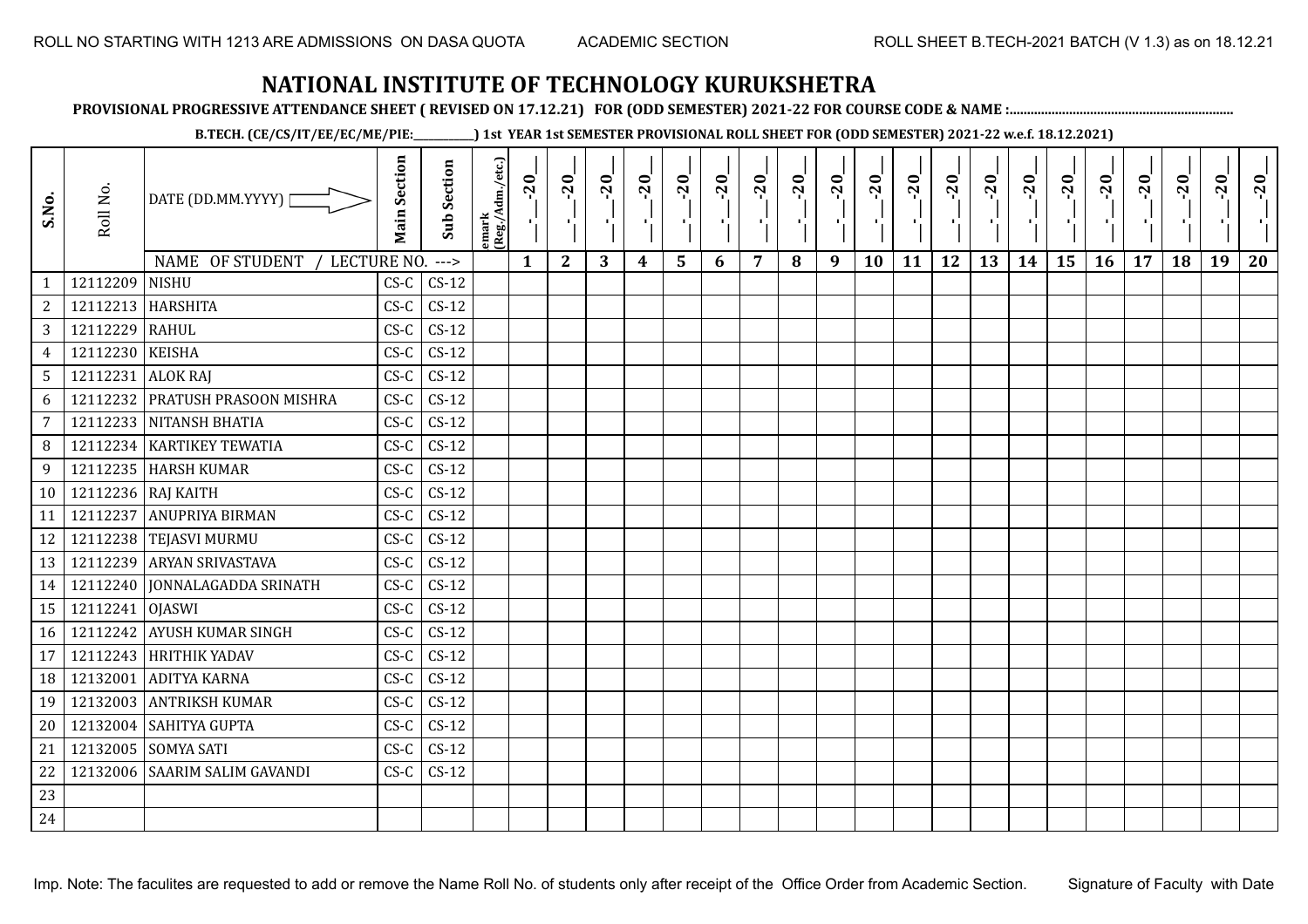**PROVISIONAL PROGRESSIVE ATTENDANCE SHEET ( REVISED ON 17.12.21) FOR (ODD SEMESTER) 2021-22 FOR COURSE CODE & NAME :................................................................**

**B.TECH. (CE/CS/IT/EE/EC/ME/PIE:\_\_\_\_\_\_\_\_\_\_\_\_) 1st YEAR 1st SEMESTER PROVISIONAL ROLL SHEET FOR (ODD SEMESTER) 2021-22 w.e.f. 18.12.2021)**

| S.No.                          | Roll No.          | DATE (DD.MM.YYYY)                              | <b>Main Section</b> | <b>Sub Section</b> | emark<br> (Reg./Adm./etc.) | $-20$        | $-20$<br>×.  | $-20$<br>л. | $-20$ | $-20$<br>л. | $-20$ | $-20$ | $-20$ | $-20$<br>π÷ | $-20$<br>л, | $-20$ | $-20$<br>πī | $-20$ | $-20$ | $-20$<br>۱, | $-20$ | $-20$ | $-20$ | $-20$<br>ч. | $-20$ |
|--------------------------------|-------------------|------------------------------------------------|---------------------|--------------------|----------------------------|--------------|--------------|-------------|-------|-------------|-------|-------|-------|-------------|-------------|-------|-------------|-------|-------|-------------|-------|-------|-------|-------------|-------|
|                                | 12113001          | NAME OF STUDENT<br>LECTURE NO.<br><b>ROHIT</b> |                     | $--->$<br>$IT-01$  |                            | $\mathbf{1}$ | $\mathbf{2}$ | 3           | 4     | 5           | 6     | 7     | 8     | 9           | 10          | 11    | 12          | 13    | 14    | 15          | 16    | 17    | 18    | 19          | 20    |
| $\mathbf{1}$<br>$\overline{c}$ | 12113002          | MAIDHAMPALLY VED RECHARLA                      | IT-A<br>IT-A        | $IT-01$            |                            |              |              |             |       |             |       |       |       |             |             |       |             |       |       |             |       |       |       |             |       |
| 3                              |                   | 12113003 PRABHAT KUMAR                         | IT-A                | $IT-01$            |                            |              |              |             |       |             |       |       |       |             |             |       |             |       |       |             |       |       |       |             |       |
| $\overline{4}$                 | 12113004          | PRIYANSHU KUMAR SAH                            | IT-A                | $IT-01$            |                            |              |              |             |       |             |       |       |       |             |             |       |             |       |       |             |       |       |       |             |       |
| $5\phantom{.0}$                | 12113005          | <b>ISHAN VORA</b>                              | IT-A                | $IT-01$            |                            |              |              |             |       |             |       |       |       |             |             |       |             |       |       |             |       |       |       |             |       |
| 6                              | 12113006          | <b>ARYAMAN SINGLA</b>                          | IT-A                | $IT-01$            |                            |              |              |             |       |             |       |       |       |             |             |       |             |       |       |             |       |       |       |             |       |
| 7                              | 12113007          | <b>KANISHKA</b>                                | IT-A                | $IT-01$            |                            |              |              |             |       |             |       |       |       |             |             |       |             |       |       |             |       |       |       |             |       |
| 8                              | 12113008          | <b>DEEPAK</b>                                  | IT-A                | $IT-01$            |                            |              |              |             |       |             |       |       |       |             |             |       |             |       |       |             |       |       |       |             |       |
| 9                              | 12113009          | <b>AAYUSH KUNTAL</b>                           | IT-A                | $IT-01$            |                            |              |              |             |       |             |       |       |       |             |             |       |             |       |       |             |       |       |       |             |       |
| 10                             |                   | 12113010 SPARSH JAIN                           | IT-A                | $IT-01$            |                            |              |              |             |       |             |       |       |       |             |             |       |             |       |       |             |       |       |       |             |       |
| 11                             | 12113011          | ANSHIKA                                        | IT-A                | $IT-01$            |                            |              |              |             |       |             |       |       |       |             |             |       |             |       |       |             |       |       |       |             |       |
| 12                             |                   | 12113012 ADITYA BHARDWAJ                       | IT-A                | $IT-01$            |                            |              |              |             |       |             |       |       |       |             |             |       |             |       |       |             |       |       |       |             |       |
| 13                             | 12113013 RAMAN    |                                                | IT-A                | $IT-01$            |                            |              |              |             |       |             |       |       |       |             |             |       |             |       |       |             |       |       |       |             |       |
| 14                             |                   | 12113014 BHAVAY GOEL                           | IT-A                | $IT-01$            |                            |              |              |             |       |             |       |       |       |             |             |       |             |       |       |             |       |       |       |             |       |
| 15                             |                   | 12113015 SAVYASACHI                            | IT-A                | $IT-01$            |                            |              |              |             |       |             |       |       |       |             |             |       |             |       |       |             |       |       |       |             |       |
| 16                             | 12113016 PRIYANKA |                                                | IT-A                | $IT-01$            |                            |              |              |             |       |             |       |       |       |             |             |       |             |       |       |             |       |       |       |             |       |
| 17                             | 12113017          | VAIBHAV CHAWLA                                 | IT-A                | $IT-01$            |                            |              |              |             |       |             |       |       |       |             |             |       |             |       |       |             |       |       |       |             |       |
| 18                             | 12113018          | RAHUL SILONIYA                                 | IT-A                | $IT-01$            |                            |              |              |             |       |             |       |       |       |             |             |       |             |       |       |             |       |       |       |             |       |
| 19                             | 12113022          | PRATIBHA YADAV                                 | IT-A                | $IT-01$            |                            |              |              |             |       |             |       |       |       |             |             |       |             |       |       |             |       |       |       |             |       |
| 20                             | 12113055          | <b>BHARAT KUMAR PURWAR</b>                     | IT-A                | $IT-01$            |                            |              |              |             |       |             |       |       |       |             |             |       |             |       |       |             |       |       |       |             |       |
| 21                             | 12113111          | <b>SHIV NARAYAN KUMAR YADAV</b>                | IT-A                | $IT-01$            |                            |              |              |             |       |             |       |       |       |             |             |       |             |       |       |             |       |       |       |             |       |
| 22                             |                   |                                                |                     |                    |                            |              |              |             |       |             |       |       |       |             |             |       |             |       |       |             |       |       |       |             |       |
| 23                             |                   |                                                |                     |                    |                            |              |              |             |       |             |       |       |       |             |             |       |             |       |       |             |       |       |       |             |       |
| 24                             |                   |                                                |                     |                    |                            |              |              |             |       |             |       |       |       |             |             |       |             |       |       |             |       |       |       |             |       |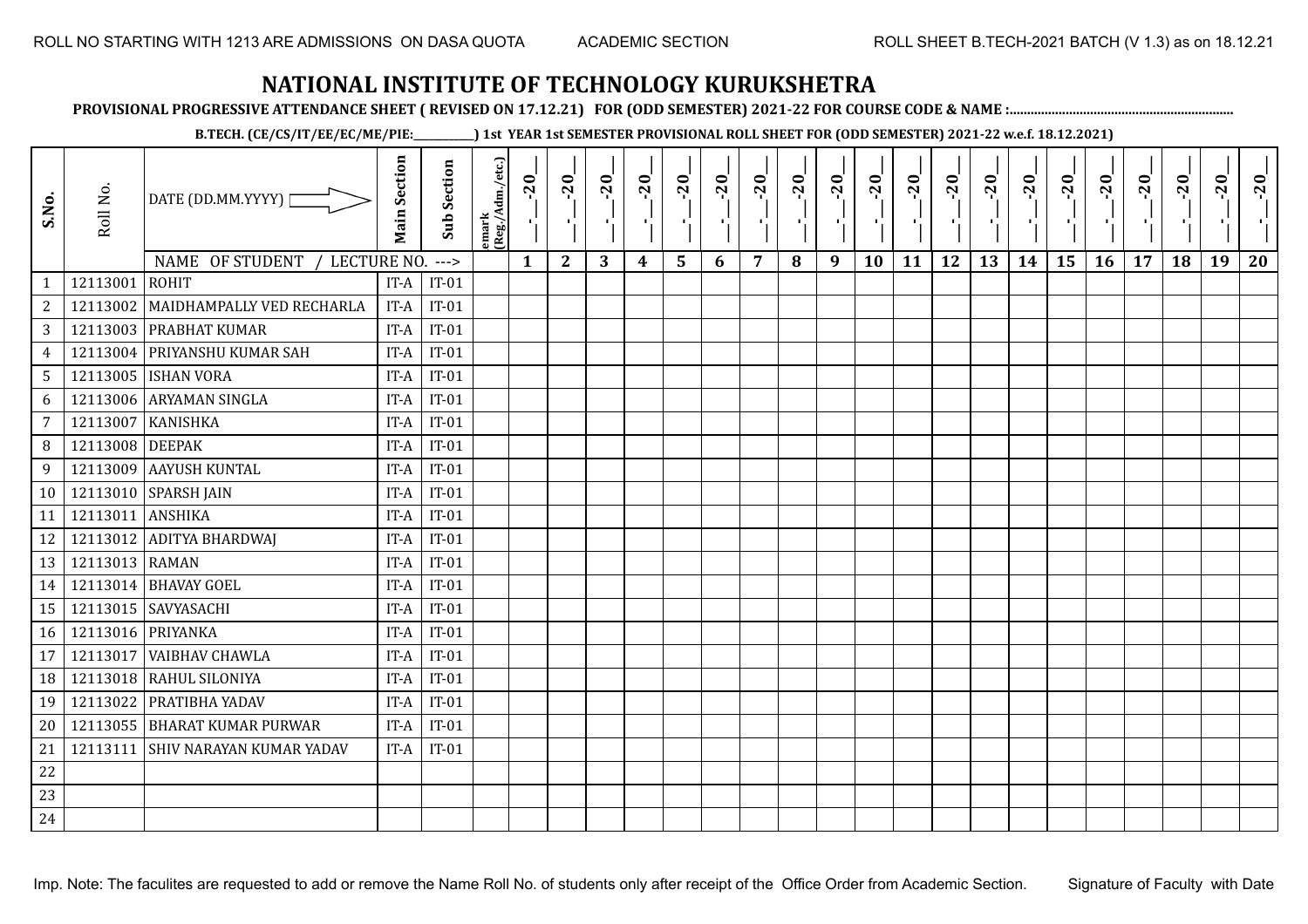**PROVISIONAL PROGRESSIVE ATTENDANCE SHEET ( REVISED ON 17.12.21) FOR (ODD SEMESTER) 2021-22 FOR COURSE CODE & NAME :................................................................**

**B.TECH. (CE/CS/IT/EE/EC/ME/PIE:\_\_\_\_\_\_\_\_\_\_\_\_) 1st YEAR 1st SEMESTER PROVISIONAL ROLL SHEET FOR (ODD SEMESTER) 2021-22 w.e.f. 18.12.2021)**

| S.No.            | Roll No.        | DATE (DD.MM.YYYY)                                   | <b>Main Section</b> | <b>Sub Section</b> | emark<br>(Reg./Adm./etc.) | $-20$        | $-20$        | $-20$<br>л. | $-20$            | $-20$<br>$\blacksquare$ | $-20$ | $-20$ | $-20$ | $-20$<br>π÷ | $-20$<br>л, | $-20$ | $-20$<br>л. | $-20$ | $-20$ | $-20$<br>۱, | $-20$ | $-20$ | $-20$ | $-20$<br>×. | $-20$ |
|------------------|-----------------|-----------------------------------------------------|---------------------|--------------------|---------------------------|--------------|--------------|-------------|------------------|-------------------------|-------|-------|-------|-------------|-------------|-------|-------------|-------|-------|-------------|-------|-------|-------|-------------|-------|
|                  | 12113019        | NAME OF STUDENT<br>LECTURE NO.<br><b>AMIT KUMAR</b> |                     | $---$<br>$IT-02$   |                           | $\mathbf{1}$ | $\mathbf{2}$ | 3           | $\boldsymbol{4}$ | 5                       | 6     | 7     | 8     | 9           | 10          | 11    | 12          | 13    | 14    | 15          | 16    | 17    | 18    | 19          | 20    |
| $\mathbf{1}$     |                 |                                                     | IT-A                | $IT-02$            |                           |              |              |             |                  |                         |       |       |       |             |             |       |             |       |       |             |       |       |       |             |       |
| 2                |                 | 12113020 UJJWAL JAIN                                | IT-A                |                    |                           |              |              |             |                  |                         |       |       |       |             |             |       |             |       |       |             |       |       |       |             |       |
| 3                | 12113021        | RAHUL SEHGAL                                        | IT-A                | $IT-02$            |                           |              |              |             |                  |                         |       |       |       |             |             |       |             |       |       |             |       |       |       |             |       |
| $\overline{4}$   | 12113023        | <b>TUMMA ANUROOP</b>                                | IT-A                | $IT-02$            |                           |              |              |             |                  |                         |       |       |       |             |             |       |             |       |       |             |       |       |       |             |       |
| $5\phantom{.0}$  |                 | 12113024 VIVEK SHARMA                               | IT-A                | $IT-02$            |                           |              |              |             |                  |                         |       |       |       |             |             |       |             |       |       |             |       |       |       |             |       |
| 6                | 12113025        | <b>VAIBHAV BAJPAI</b>                               | IT-A                | $IT-02$            |                           |              |              |             |                  |                         |       |       |       |             |             |       |             |       |       |             |       |       |       |             |       |
| 7                |                 | 12113026 SAUBHAGYA SINGH                            | IT-A                | $IT-02$            |                           |              |              |             |                  |                         |       |       |       |             |             |       |             |       |       |             |       |       |       |             |       |
| 8                | 12113027        | <b>AAYUSH GARG</b>                                  | IT-A                | $IT-02$            |                           |              |              |             |                  |                         |       |       |       |             |             |       |             |       |       |             |       |       |       |             |       |
| $\boldsymbol{9}$ |                 | 12113028 YOGITA YADAV                               | IT-A                | $IT-02$            |                           |              |              |             |                  |                         |       |       |       |             |             |       |             |       |       |             |       |       |       |             |       |
| 10               | 12113029        | HARSHVARDHAN                                        | IT-A                | $IT-02$            |                           |              |              |             |                  |                         |       |       |       |             |             |       |             |       |       |             |       |       |       |             |       |
| 11               |                 | 12113030 SAMEER KAUSHIK                             | IT-A                | $IT-02$            |                           |              |              |             |                  |                         |       |       |       |             |             |       |             |       |       |             |       |       |       |             |       |
| 12               | 12113031        | <b>LALIT GIDWANI</b>                                | IT-A                | $IT-02$            |                           |              |              |             |                  |                         |       |       |       |             |             |       |             |       |       |             |       |       |       |             |       |
| 13               |                 | 12113032 KISHLESH KUMAR SINGH                       | IT-A                | $IT-02$            |                           |              |              |             |                  |                         |       |       |       |             |             |       |             |       |       |             |       |       |       |             |       |
| 14               |                 | 12113033 AYUSHI AGGARWAL                            | IT-A                | $IT-02$            |                           |              |              |             |                  |                         |       |       |       |             |             |       |             |       |       |             |       |       |       |             |       |
| 15               | 12113034        | <b>ARPIT YADAV</b>                                  | IT-A                | $IT-02$            |                           |              |              |             |                  |                         |       |       |       |             |             |       |             |       |       |             |       |       |       |             |       |
| 16               |                 | 12113035 L NIKHIL SRI KRISHNA                       | IT-A                | $IT-02$            |                           |              |              |             |                  |                         |       |       |       |             |             |       |             |       |       |             |       |       |       |             |       |
| 17               | 12113036 GAURAV |                                                     | IT-A                | $IT-02$            |                           |              |              |             |                  |                         |       |       |       |             |             |       |             |       |       |             |       |       |       |             |       |
| 18               | 12113037        | <b>DEEPALI JHA</b>                                  | IT-A                | $IT-02$            |                           |              |              |             |                  |                         |       |       |       |             |             |       |             |       |       |             |       |       |       |             |       |
| 19               | 12113038        | <b>TRIJAL SHARMA</b>                                | IT-A                | $IT-02$            |                           |              |              |             |                  |                         |       |       |       |             |             |       |             |       |       |             |       |       |       |             |       |
| 20               | 12113047        | <b>NISHTHA</b>                                      | IT-A                | $IT-02$            |                           |              |              |             |                  |                         |       |       |       |             |             |       |             |       |       |             |       |       |       |             |       |
| 21               | 12113134        | <b>HARSH KUMAR</b>                                  | IT-A                | $IT-02$            |                           |              |              |             |                  |                         |       |       |       |             |             |       |             |       |       |             |       |       |       |             |       |
| 22               |                 |                                                     |                     |                    |                           |              |              |             |                  |                         |       |       |       |             |             |       |             |       |       |             |       |       |       |             |       |
| 23               |                 |                                                     |                     |                    |                           |              |              |             |                  |                         |       |       |       |             |             |       |             |       |       |             |       |       |       |             |       |
| 24               |                 |                                                     |                     |                    |                           |              |              |             |                  |                         |       |       |       |             |             |       |             |       |       |             |       |       |       |             |       |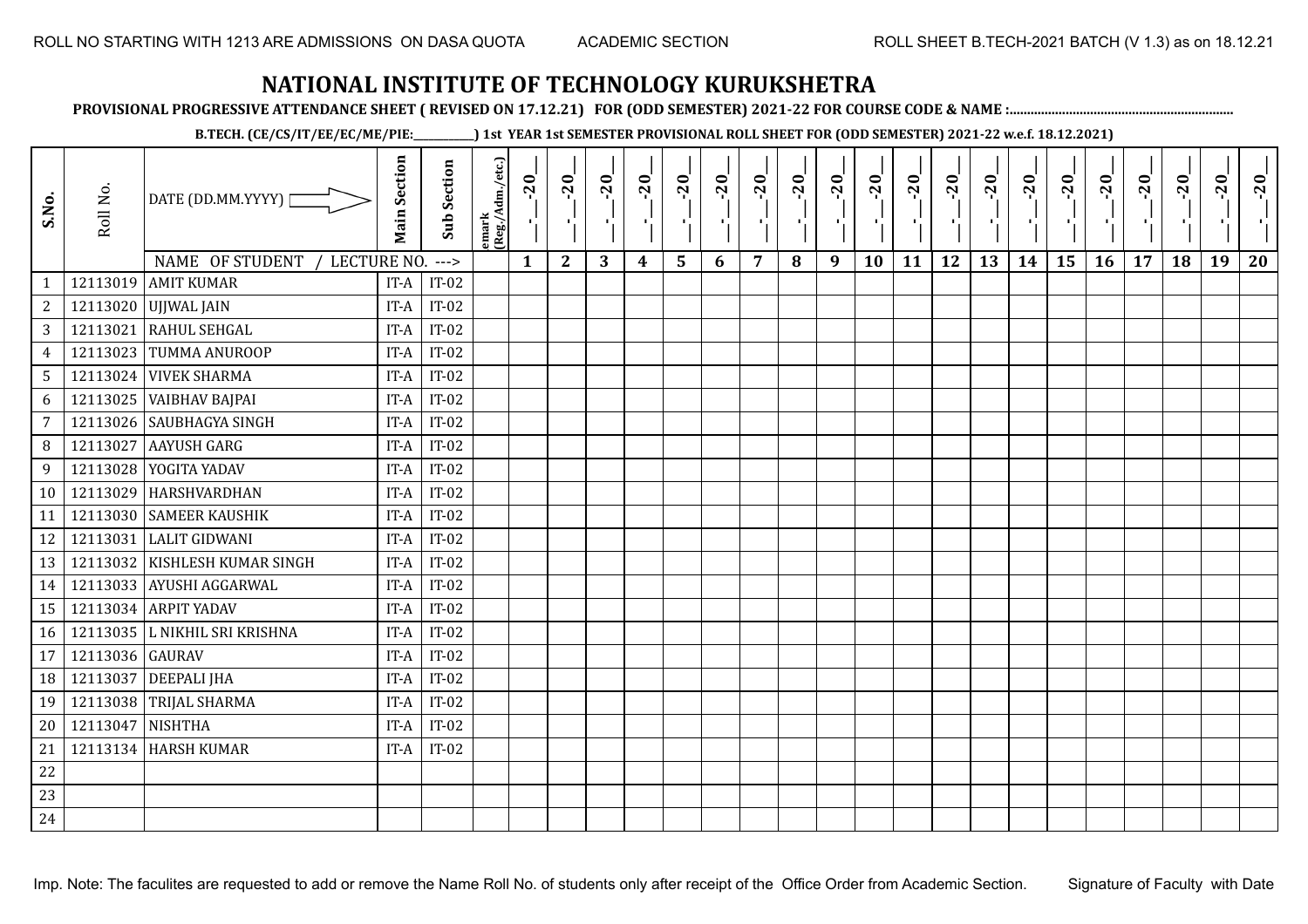**PROVISIONAL PROGRESSIVE ATTENDANCE SHEET ( REVISED ON 17.12.21) FOR (ODD SEMESTER) 2021-22 FOR COURSE CODE & NAME :................................................................**

**B.TECH. (CE/CS/IT/EE/EC/ME/PIE:\_\_\_\_\_\_\_\_\_\_\_\_) 1st YEAR 1st SEMESTER PROVISIONAL ROLL SHEET FOR (ODD SEMESTER) 2021-22 w.e.f. 18.12.2021)**

| S.No.           | Roll No.         | DATE (DD.MM.YYYY)  <br><b>NAME OF STUDENT</b><br>LECTURE NO. | <b>Main Section</b> | <b>Sub Section</b><br>$--->$ | emark<br> (Reg./Adm./etc.) | $-20$<br>$\mathbf{1}$ | $-20$<br>π÷<br>$\mathbf{2}$ | $-20$<br>шĵ<br>3 | $-20$<br>π÷<br>$\boldsymbol{4}$ | $-20$<br>лj<br>5 | $-20$<br>$\blacksquare$ | $-20$<br>7 | $-20$ | $-20$<br>$\mathbf{L}$<br>9 | $-20$<br>л,<br>10 | $-20$<br>шj<br>11 | $-20$<br>π÷<br>12 | $-20$<br>Æ,<br>13 | $-20$<br>$\blacksquare$<br>14 | $-20$<br>ا.<br>ا<br>15 | $-20$<br>$\mathcal{F}_{\mathcal{A}}$ .<br>16 | $-20$<br>17 | $-20$<br>18 | $-20$<br>к.<br>19 | $-20$<br>20 |
|-----------------|------------------|--------------------------------------------------------------|---------------------|------------------------------|----------------------------|-----------------------|-----------------------------|------------------|---------------------------------|------------------|-------------------------|------------|-------|----------------------------|-------------------|-------------------|-------------------|-------------------|-------------------------------|------------------------|----------------------------------------------|-------------|-------------|-------------------|-------------|
| $\mathbf{1}$    | 12113039         | <b>UTKARSHH RAJAN IYER</b>                                   | IT-A                | $IT-03$                      |                            |                       |                             |                  |                                 |                  | 6                       |            | 8     |                            |                   |                   |                   |                   |                               |                        |                                              |             |             |                   |             |
| $\overline{c}$  |                  | 12113040 HIMANSHU SHEKHAR                                    | IT-A                | $IT-03$                      |                            |                       |                             |                  |                                 |                  |                         |            |       |                            |                   |                   |                   |                   |                               |                        |                                              |             |             |                   |             |
| 3               | 12113041         | <b>SANYAM</b>                                                | IT-A                | $IT-03$                      |                            |                       |                             |                  |                                 |                  |                         |            |       |                            |                   |                   |                   |                   |                               |                        |                                              |             |             |                   |             |
| $\overline{4}$  | 12113042         | <b>GAURAV JHINGTA</b>                                        | IT-A                | $IT-03$                      |                            |                       |                             |                  |                                 |                  |                         |            |       |                            |                   |                   |                   |                   |                               |                        |                                              |             |             |                   |             |
| $5\phantom{.0}$ |                  | 12113043 ROHIT KUMAR                                         | IT-A                | $IT-03$                      |                            |                       |                             |                  |                                 |                  |                         |            |       |                            |                   |                   |                   |                   |                               |                        |                                              |             |             |                   |             |
| 6               |                  | 12113044 ADITYA SHARMA                                       | IT-A                | $IT-03$                      |                            |                       |                             |                  |                                 |                  |                         |            |       |                            |                   |                   |                   |                   |                               |                        |                                              |             |             |                   |             |
| $\overline{7}$  | 12113045         | <b>ROSHAN KUMAR YADAV</b>                                    | IT-A                | $IT-03$                      |                            |                       |                             |                  |                                 |                  |                         |            |       |                            |                   |                   |                   |                   |                               |                        |                                              |             |             |                   |             |
| 8               |                  | 12113046 YASH YADAV                                          | IT-A                | $IT-03$                      |                            |                       |                             |                  |                                 |                  |                         |            |       |                            |                   |                   |                   |                   |                               |                        |                                              |             |             |                   |             |
| 9               |                  | 12113048 SHATAKSHI SRIVASTAVA                                | IT-A                | $IT-03$                      |                            |                       |                             |                  |                                 |                  |                         |            |       |                            |                   |                   |                   |                   |                               |                        |                                              |             |             |                   |             |
| 10              | 12113049         | NIKHIL GARG                                                  | IT-A                | $IT-03$                      |                            |                       |                             |                  |                                 |                  |                         |            |       |                            |                   |                   |                   |                   |                               |                        |                                              |             |             |                   |             |
| 11              |                  | 12113050 SUDIP DAS                                           | IT-A                | $IT-03$                      |                            |                       |                             |                  |                                 |                  |                         |            |       |                            |                   |                   |                   |                   |                               |                        |                                              |             |             |                   |             |
| 12              | 12113051         | <b>ANUSHKA MOHAN</b>                                         | IT-A                | $IT-03$                      |                            |                       |                             |                  |                                 |                  |                         |            |       |                            |                   |                   |                   |                   |                               |                        |                                              |             |             |                   |             |
| 13              |                  | 12113052 CHIRAG GARG                                         | IT-A                | $IT-03$                      |                            |                       |                             |                  |                                 |                  |                         |            |       |                            |                   |                   |                   |                   |                               |                        |                                              |             |             |                   |             |
| 14              |                  | 12113053 KUNAL MEHNDIRATTA                                   | IT-A                | $IT-03$                      |                            |                       |                             |                  |                                 |                  |                         |            |       |                            |                   |                   |                   |                   |                               |                        |                                              |             |             |                   |             |
| 15              |                  | 12113054 NAMAN SINGHAL                                       | IT-A                | $IT-03$                      |                            |                       |                             |                  |                                 |                  |                         |            |       |                            |                   |                   |                   |                   |                               |                        |                                              |             |             |                   |             |
| 16              |                  | 12113056 NITISH KUMAR                                        | IT-A                | $IT-03$                      |                            |                       |                             |                  |                                 |                  |                         |            |       |                            |                   |                   |                   |                   |                               |                        |                                              |             |             |                   |             |
| 17              | 12113057         | <b>ROHIT KUMAR</b>                                           | IT-A                | $IT-03$                      |                            |                       |                             |                  |                                 |                  |                         |            |       |                            |                   |                   |                   |                   |                               |                        |                                              |             |             |                   |             |
| 18              | 12113058         | DHARMENDRA KUMAR YADAV                                       | IT-A                | $IT-03$                      |                            |                       |                             |                  |                                 |                  |                         |            |       |                            |                   |                   |                   |                   |                               |                        |                                              |             |             |                   |             |
| 19              |                  | 12113068 PRANJALI CHANDRA                                    | IT-A                | $IT-03$                      |                            |                       |                             |                  |                                 |                  |                         |            |       |                            |                   |                   |                   |                   |                               |                        |                                              |             |             |                   |             |
| 20              | 12113069 AANCHAL |                                                              | IT-A                | $IT-03$                      |                            |                       |                             |                  |                                 |                  |                         |            |       |                            |                   |                   |                   |                   |                               |                        |                                              |             |             |                   |             |
| 21              |                  |                                                              |                     |                              |                            |                       |                             |                  |                                 |                  |                         |            |       |                            |                   |                   |                   |                   |                               |                        |                                              |             |             |                   |             |
| 22              |                  |                                                              |                     |                              |                            |                       |                             |                  |                                 |                  |                         |            |       |                            |                   |                   |                   |                   |                               |                        |                                              |             |             |                   |             |
| 23              |                  |                                                              |                     |                              |                            |                       |                             |                  |                                 |                  |                         |            |       |                            |                   |                   |                   |                   |                               |                        |                                              |             |             |                   |             |
| 24              |                  |                                                              |                     |                              |                            |                       |                             |                  |                                 |                  |                         |            |       |                            |                   |                   |                   |                   |                               |                        |                                              |             |             |                   |             |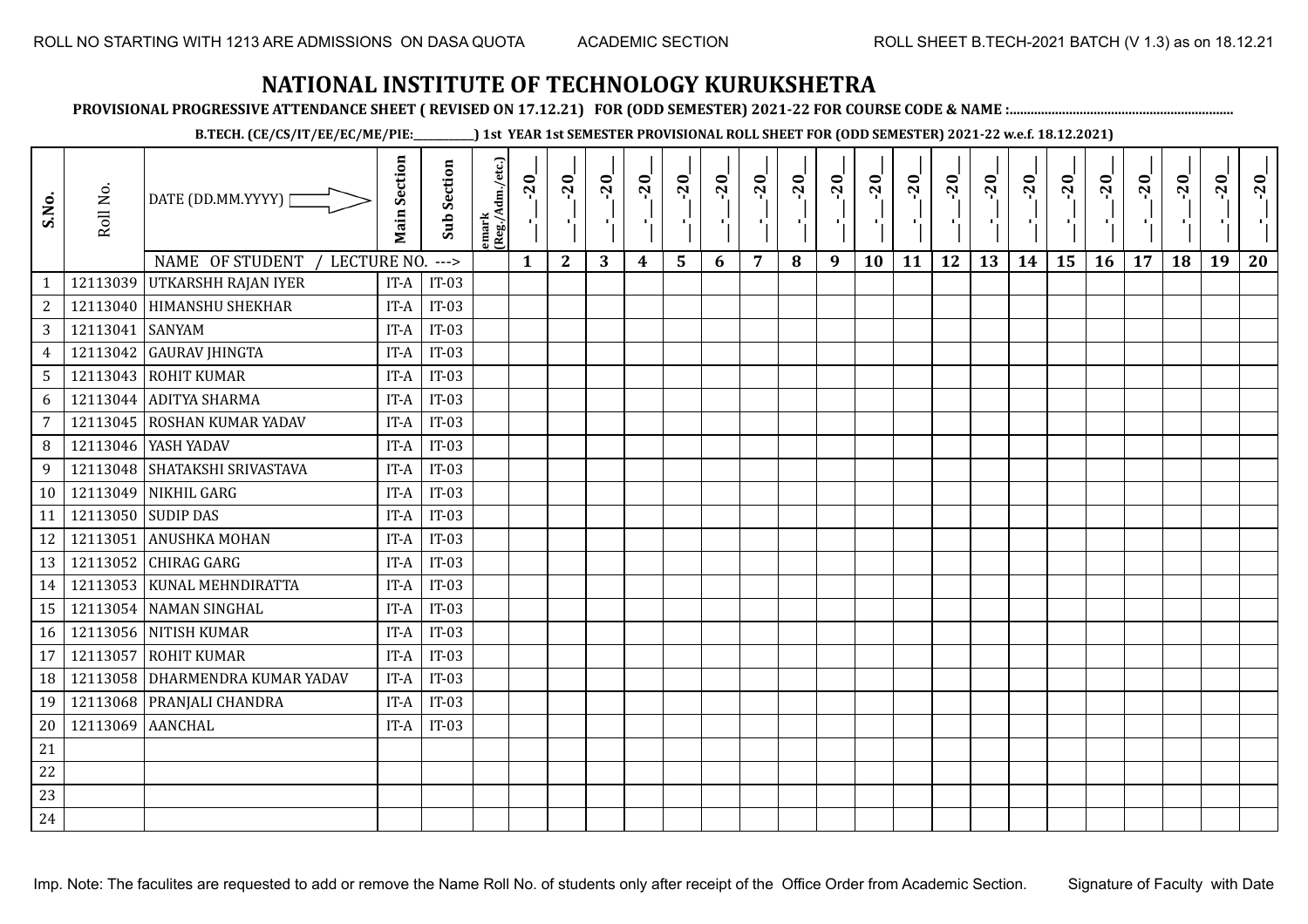**PROVISIONAL PROGRESSIVE ATTENDANCE SHEET ( REVISED ON 17.12.21) FOR (ODD SEMESTER) 2021-22 FOR COURSE CODE & NAME :................................................................**

**B.TECH. (CE/CS/IT/EE/EC/ME/PIE:\_\_\_\_\_\_\_\_\_\_\_\_) 1st YEAR 1st SEMESTER PROVISIONAL ROLL SHEET FOR (ODD SEMESTER) 2021-22 w.e.f. 18.12.2021)**

| S.No.            | Roll No. | DATE (DD.MM.YYYY) [                                  | <b>Main Section</b> | <b>Sub Section</b> | emark<br> (Reg./Adm./etc.) | $-20$<br>$\mathcal{F}_{\mathbf{L}}$ | $-20$<br>л.  | $-20$ | $-20$ | $-20$ | $-20$<br>$\mathbf{r}$ | $-20$ | $-20$ | $-20$<br>π÷ | $-20$<br>л, | $-20$<br>T, | $-20$<br>$\blacksquare$ | $-20$ | $-20$<br>$\mathbf{r}$ | $-20$<br>۱, | $-20$<br>п÷ | $-20$ | $-20$ | $-20$<br>×. | $-20$ |
|------------------|----------|------------------------------------------------------|---------------------|--------------------|----------------------------|-------------------------------------|--------------|-------|-------|-------|-----------------------|-------|-------|-------------|-------------|-------------|-------------------------|-------|-----------------------|-------------|-------------|-------|-------|-------------|-------|
|                  | 12113059 | NAME OF STUDENT<br>LECTURE NO.<br><b>SAHIL GUPTA</b> |                     | $--->$<br>$IT-04$  |                            | $\mathbf{1}$                        | $\mathbf{2}$ | 3     | 4     | 5     | 6                     | 7     | 8     | 9           | 10          | 11          | 12                      | 13    | 14                    | 15          | 16          | 17    | 18    | 19          | 20    |
| $\mathbf{1}$     |          | <b>UTKARSH PANDEY</b>                                | IT-A                | $IT-04$            |                            |                                     |              |       |       |       |                       |       |       |             |             |             |                         |       |                       |             |             |       |       |             |       |
| $\boldsymbol{2}$ | 12113060 | <b>GAURAV YADAV</b>                                  | IT-A                |                    |                            |                                     |              |       |       |       |                       |       |       |             |             |             |                         |       |                       |             |             |       |       |             |       |
| $\mathbf{3}$     | 12113061 |                                                      | IT-A                | $IT-04$            |                            |                                     |              |       |       |       |                       |       |       |             |             |             |                         |       |                       |             |             |       |       |             |       |
| $\boldsymbol{4}$ | 12113062 | <b>AYUSH SINGHAL</b>                                 | IT-A                | $IT-04$            |                            |                                     |              |       |       |       |                       |       |       |             |             |             |                         |       |                       |             |             |       |       |             |       |
| $\sqrt{5}$       | 12113063 | <b>ABHAY RAWAT</b>                                   | IT-A                | $IT-04$            |                            |                                     |              |       |       |       |                       |       |       |             |             |             |                         |       |                       |             |             |       |       |             |       |
| 6                | 12113064 | <b>SUDHIR</b>                                        | IT-A                | $IT-04$            |                            |                                     |              |       |       |       |                       |       |       |             |             |             |                         |       |                       |             |             |       |       |             |       |
| 7                | 12113065 | <b>AYUSH BHARADWAJ</b>                               | IT-A                | $IT-04$            |                            |                                     |              |       |       |       |                       |       |       |             |             |             |                         |       |                       |             |             |       |       |             |       |
| $\, 8$           | 12113066 | <b>VISHESH GARG</b>                                  | IT-A                | $IT-04$            |                            |                                     |              |       |       |       |                       |       |       |             |             |             |                         |       |                       |             |             |       |       |             |       |
| 9                | 12113067 | <b>RATHOD RAMCHANDER</b>                             | IT-A                | $IT-04$            |                            |                                     |              |       |       |       |                       |       |       |             |             |             |                         |       |                       |             |             |       |       |             |       |
| 10 <sup>1</sup>  | 12113070 | MANISH                                               | IT-A                | $IT-04$            |                            |                                     |              |       |       |       |                       |       |       |             |             |             |                         |       |                       |             |             |       |       |             |       |
| 11               | 12113071 | <b>HARSH BANSAL</b>                                  | IT-A                | $IT-04$            |                            |                                     |              |       |       |       |                       |       |       |             |             |             |                         |       |                       |             |             |       |       |             |       |
| 12               | 12113072 | <b>MAYUR LOHIA</b>                                   | IT-A                | $IT-04$            |                            |                                     |              |       |       |       |                       |       |       |             |             |             |                         |       |                       |             |             |       |       |             |       |
| 13               |          | 12113073 HANSI BERI                                  | IT-A                | $IT-04$            |                            |                                     |              |       |       |       |                       |       |       |             |             |             |                         |       |                       |             |             |       |       |             |       |
| 14               | 12113074 | <b>ALOK JAISWAL</b>                                  | IT-A                | $IT-04$            |                            |                                     |              |       |       |       |                       |       |       |             |             |             |                         |       |                       |             |             |       |       |             |       |
| 15               | 12113075 | RACHIT GOEL                                          | IT-A                | $IT-04$            |                            |                                     |              |       |       |       |                       |       |       |             |             |             |                         |       |                       |             |             |       |       |             |       |
| 16               | 12113076 | <b>SAKSHAM MITTAL</b>                                | IT-A                | $IT-04$            |                            |                                     |              |       |       |       |                       |       |       |             |             |             |                         |       |                       |             |             |       |       |             |       |
| 17               | 12113077 | ARIDAMAN SINGH                                       | IT-A                | $IT-04$            |                            |                                     |              |       |       |       |                       |       |       |             |             |             |                         |       |                       |             |             |       |       |             |       |
| 18               | 12113078 | <b>GOVIND JI</b>                                     | IT-A                | $IT-04$            |                            |                                     |              |       |       |       |                       |       |       |             |             |             |                         |       |                       |             |             |       |       |             |       |
| 19               | 12113083 | <b>SHRUTI</b>                                        | IT-A                | $IT-04$            |                            |                                     |              |       |       |       |                       |       |       |             |             |             |                         |       |                       |             |             |       |       |             |       |
| 20               | 12113090 | YATEE SUKHANI                                        | IT-A                | $IT-04$            |                            |                                     |              |       |       |       |                       |       |       |             |             |             |                         |       |                       |             |             |       |       |             |       |
| 21               | 12113095 | KONDEPUDI HARSHINI                                   | IT-A                | $IT-04$            |                            |                                     |              |       |       |       |                       |       |       |             |             |             |                         |       |                       |             |             |       |       |             |       |
| $22\,$           |          |                                                      |                     |                    |                            |                                     |              |       |       |       |                       |       |       |             |             |             |                         |       |                       |             |             |       |       |             |       |
| 23               |          |                                                      |                     |                    |                            |                                     |              |       |       |       |                       |       |       |             |             |             |                         |       |                       |             |             |       |       |             |       |
| 24               |          |                                                      |                     |                    |                            |                                     |              |       |       |       |                       |       |       |             |             |             |                         |       |                       |             |             |       |       |             |       |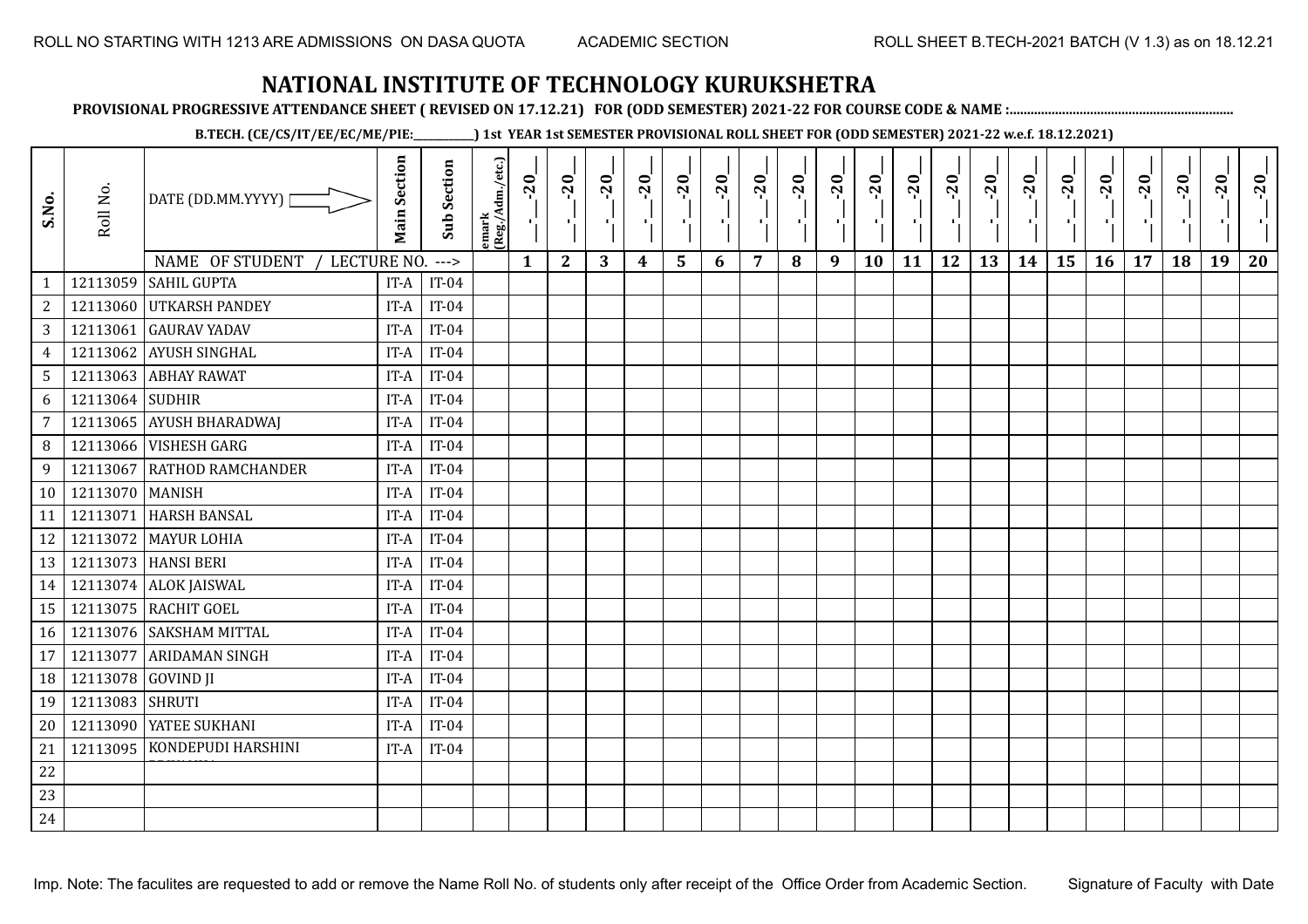**PROVISIONAL PROGRESSIVE ATTENDANCE SHEET ( REVISED ON 17.12.21) FOR (ODD SEMESTER) 2021-22 FOR COURSE CODE & NAME :................................................................**

**B.TECH. (CE/CS/IT/EE/EC/ME/PIE:\_\_\_\_\_\_\_\_\_\_\_\_) 1st YEAR 1st SEMESTER PROVISIONAL ROLL SHEET FOR (ODD SEMESTER) 2021-22 w.e.f. 18.12.2021)**

| S.No.           | Roll No. | DATE (DD.MM.YYYY)  <br>NAME OF STUDENT<br>LECTURE NO. | <b>Main Section</b>                          | <b>Sub Section</b><br>$--->$ | emark<br>(Reg./Adm./etc.) | $-20$<br>$\mathbf{1}$ | $-20$<br>τj<br>$\mathbf{2}$ | $-20$<br>πt<br>3 | $-20$<br>п,<br>4 | $-20$<br>$\blacksquare$<br>5 | $-20$<br>$\mathbf{I}$<br>6 | $-20$<br>$\overline{7}$ | $-20$<br>8 | $-20$<br>π÷<br>9 | $-20$<br>л,<br>10 | $-20$<br>шj<br>11 | $-20$<br>π÷<br>12 | $-20$<br>чļ<br>13 | $-20$<br>$\blacksquare$<br>14 | $-20$<br>۱,<br>15 | $-20$<br>π÷<br>16 | $-20$<br>17 | $-20$<br>18 | $-20$<br>к.<br>19 | $-20$<br>20 |
|-----------------|----------|-------------------------------------------------------|----------------------------------------------|------------------------------|---------------------------|-----------------------|-----------------------------|------------------|------------------|------------------------------|----------------------------|-------------------------|------------|------------------|-------------------|-------------------|-------------------|-------------------|-------------------------------|-------------------|-------------------|-------------|-------------|-------------------|-------------|
| $\mathbf{1}$    | 12113079 | <b>SOUMESH KHARE</b>                                  | $IT-B$                                       | $IT-05$                      |                           |                       |                             |                  |                  |                              |                            |                         |            |                  |                   |                   |                   |                   |                               |                   |                   |             |             |                   |             |
| $\overline{c}$  | 12113080 | <b>KANISHKA RANJAN</b>                                | $IT-B$                                       | $IT-05$                      |                           |                       |                             |                  |                  |                              |                            |                         |            |                  |                   |                   |                   |                   |                               |                   |                   |             |             |                   |             |
| 3               | 12113081 | <b>ABHISHEK KUMAR</b>                                 | $IT-B$                                       | $IT-05$                      |                           |                       |                             |                  |                  |                              |                            |                         |            |                  |                   |                   |                   |                   |                               |                   |                   |             |             |                   |             |
| $\overline{4}$  | 12113082 | <b>GAURAV CHOUDHARY</b>                               | $IT-B$                                       | $IT-05$                      |                           |                       |                             |                  |                  |                              |                            |                         |            |                  |                   |                   |                   |                   |                               |                   |                   |             |             |                   |             |
| $5\phantom{.0}$ | 12113084 | <b>KESHAV BANSAL</b>                                  | $IT-B$                                       | $IT-05$                      |                           |                       |                             |                  |                  |                              |                            |                         |            |                  |                   |                   |                   |                   |                               |                   |                   |             |             |                   |             |
| 6               | 12113085 | <b>DHARAVATHU AKASH</b>                               | $IT-B$                                       | $IT-05$                      |                           |                       |                             |                  |                  |                              |                            |                         |            |                  |                   |                   |                   |                   |                               |                   |                   |             |             |                   |             |
| $\overline{7}$  | 12113086 | <b>ANSHU KUMAR</b>                                    | $IT-B$                                       | $IT-05$                      |                           |                       |                             |                  |                  |                              |                            |                         |            |                  |                   |                   |                   |                   |                               |                   |                   |             |             |                   |             |
| 8               | 12113087 | <b>KAPISH GOEL</b>                                    | $IT-B$                                       | $IT-05$                      |                           |                       |                             |                  |                  |                              |                            |                         |            |                  |                   |                   |                   |                   |                               |                   |                   |             |             |                   |             |
| 9               |          | 12113088 SUMIT KUMAR                                  | $IT-B$                                       | $IT-05$                      |                           |                       |                             |                  |                  |                              |                            |                         |            |                  |                   |                   |                   |                   |                               |                   |                   |             |             |                   |             |
| 10              | 12113089 | <b>SUSHMIT BHALOTHIA</b>                              | $IT-B$                                       | $IT-05$                      |                           |                       |                             |                  |                  |                              |                            |                         |            |                  |                   |                   |                   |                   |                               |                   |                   |             |             |                   |             |
| 11              | 12113091 | <b>RANJAN MANGLA</b>                                  | $IT-B$                                       | $IT-05$                      |                           |                       |                             |                  |                  |                              |                            |                         |            |                  |                   |                   |                   |                   |                               |                   |                   |             |             |                   |             |
| 12              |          | 12113092 BATHINAPATI NAVEEN KRISHNA                   | $IT-B$                                       | $IT-05$                      |                           |                       |                             |                  |                  |                              |                            |                         |            |                  |                   |                   |                   |                   |                               |                   |                   |             |             |                   |             |
| 13              |          | 12113093   JAI SEHGAL                                 | $IT-B$                                       | $IT-05$                      |                           |                       |                             |                  |                  |                              |                            |                         |            |                  |                   |                   |                   |                   |                               |                   |                   |             |             |                   |             |
| 14              |          | 12113094 MARADANA DURGA PAWAN                         | $IT-B$                                       | $IT-05$                      |                           |                       |                             |                  |                  |                              |                            |                         |            |                  |                   |                   |                   |                   |                               |                   |                   |             |             |                   |             |
| 15              | 12113096 | PULKIT AGGARWAL                                       | $IT-B$                                       | $IT-05$                      |                           |                       |                             |                  |                  |                              |                            |                         |            |                  |                   |                   |                   |                   |                               |                   |                   |             |             |                   |             |
| 16              | 12113097 | <b>VANSH AGARWAL</b>                                  | $\ensuremath{\mathsf{IT}\text{-}\mathsf{B}}$ | $IT-05$                      |                           |                       |                             |                  |                  |                              |                            |                         |            |                  |                   |                   |                   |                   |                               |                   |                   |             |             |                   |             |
| 17              | 12113098 | SHATAKSHI VATS                                        | $IT-B$                                       | $IT-05$                      |                           |                       |                             |                  |                  |                              |                            |                         |            |                  |                   |                   |                   |                   |                               |                   |                   |             |             |                   |             |
| 18              | 12113099 | <b>SAHIL AHUJA</b>                                    | $IT-B$                                       | $IT-05$                      |                           |                       |                             |                  |                  |                              |                            |                         |            |                  |                   |                   |                   |                   |                               |                   |                   |             |             |                   |             |
| 19              | 12113100 | <b>HARSHITA</b>                                       | $IT-B$                                       | $IT-05$                      |                           |                       |                             |                  |                  |                              |                            |                         |            |                  |                   |                   |                   |                   |                               |                   |                   |             |             |                   |             |
| 20              | 12113101 | <b>SHILPA PANDEY</b>                                  | $IT-B$                                       | $IT-05$                      |                           |                       |                             |                  |                  |                              |                            |                         |            |                  |                   |                   |                   |                   |                               |                   |                   |             |             |                   |             |
| 21              | 12113102 | KSHIPRA MALVIYA                                       | $IT-B$                                       | $IT-05$                      |                           |                       |                             |                  |                  |                              |                            |                         |            |                  |                   |                   |                   |                   |                               |                   |                   |             |             |                   |             |
| 22              |          |                                                       |                                              |                              |                           |                       |                             |                  |                  |                              |                            |                         |            |                  |                   |                   |                   |                   |                               |                   |                   |             |             |                   |             |
| 23              |          |                                                       |                                              |                              |                           |                       |                             |                  |                  |                              |                            |                         |            |                  |                   |                   |                   |                   |                               |                   |                   |             |             |                   |             |
| 24              |          |                                                       |                                              |                              |                           |                       |                             |                  |                  |                              |                            |                         |            |                  |                   |                   |                   |                   |                               |                   |                   |             |             |                   |             |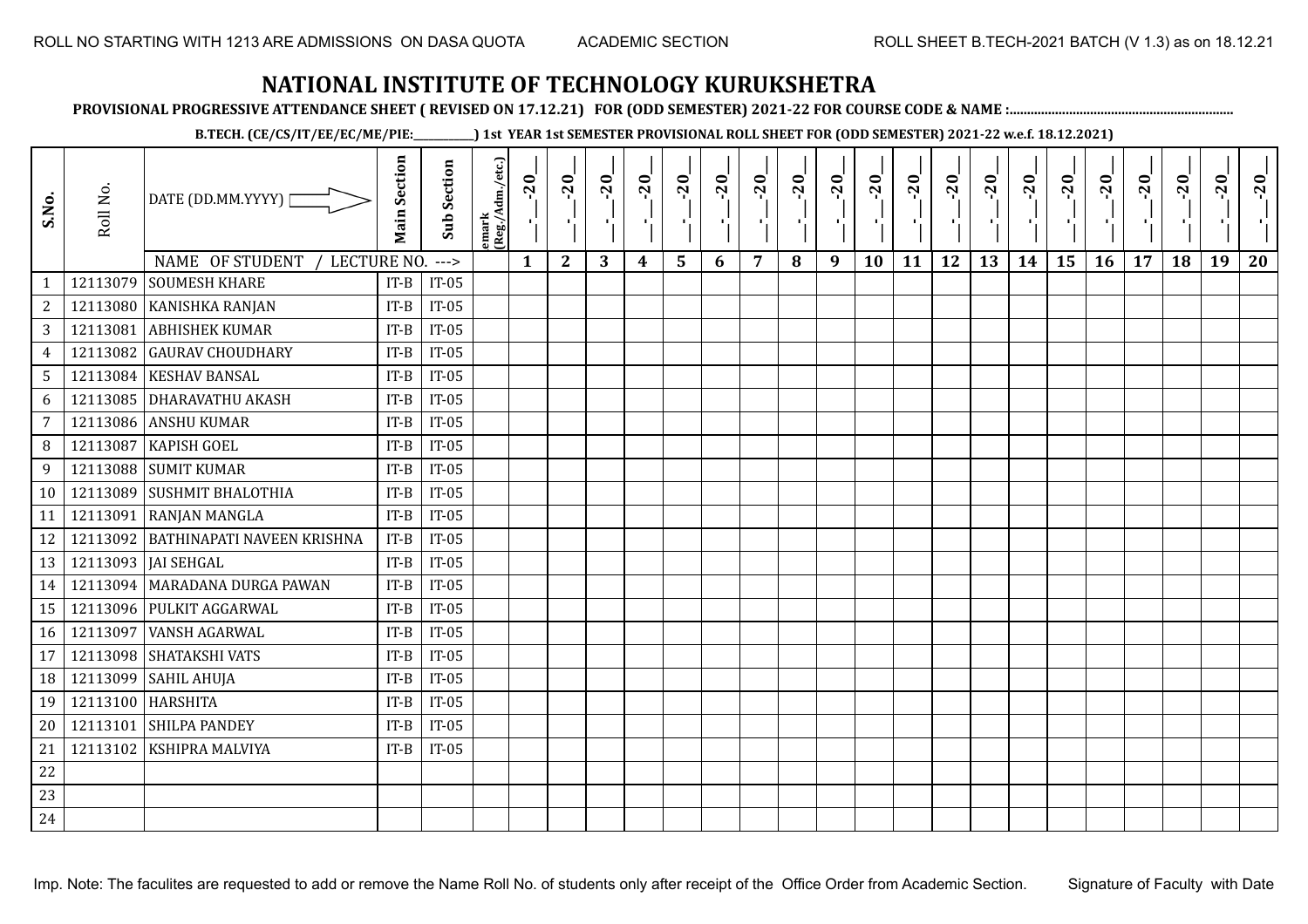**PROVISIONAL PROGRESSIVE ATTENDANCE SHEET ( REVISED ON 17.12.21) FOR (ODD SEMESTER) 2021-22 FOR COURSE CODE & NAME :................................................................**

**B.TECH. (CE/CS/IT/EE/EC/ME/PIE:\_\_\_\_\_\_\_\_\_\_\_\_) 1st YEAR 1st SEMESTER PROVISIONAL ROLL SHEET FOR (ODD SEMESTER) 2021-22 w.e.f. 18.12.2021)**

| S.No.           | Roll No.        | DATE (DD.MM.YYYY)  <br>NAME OF STUDENT<br>LECTURE NO. | <b>Main Section</b> | <b>Sub Section</b><br>$--->$ | emark<br> (Reg./Adm./etc.) | $-20$<br>$\mathbf{1}$ | $-20$<br>π÷<br>$\mathbf{2}$ | $-20$<br>л÷.<br>3 | $-20$<br>π÷<br>$\boldsymbol{4}$ | $-20$<br>лj<br>5 | $-20$<br>$\blacksquare$<br>6 | $-20$<br>$\overline{7}$ | $-20$<br>8 | $-20$<br>пļ<br>9 | $-20$<br>л,<br>10 | $-20$<br>шj<br>11 | $-20$<br>π÷<br>12 | $-20$<br>Æ,<br>13 | $-20$<br>$\blacksquare$<br>14 | $-20$<br>ا.<br>ا<br>15 | $-20$<br>-96<br>16 | $-20$<br>17 | $-20$<br>18 | $-20$<br>×.<br>19 | $-20$<br>20 |
|-----------------|-----------------|-------------------------------------------------------|---------------------|------------------------------|----------------------------|-----------------------|-----------------------------|-------------------|---------------------------------|------------------|------------------------------|-------------------------|------------|------------------|-------------------|-------------------|-------------------|-------------------|-------------------------------|------------------------|--------------------|-------------|-------------|-------------------|-------------|
| $\mathbf{1}$    |                 | 12113103 DINESH SHARMA                                | $IT-B$              | $IT-06$                      |                            |                       |                             |                   |                                 |                  |                              |                         |            |                  |                   |                   |                   |                   |                               |                        |                    |             |             |                   |             |
| $\overline{c}$  |                 | 12113104 TIPLE TRUPTI ARUN                            | $IT-B$              | $IT-06$                      |                            |                       |                             |                   |                                 |                  |                              |                         |            |                  |                   |                   |                   |                   |                               |                        |                    |             |             |                   |             |
| 3               | 12113105 RAVI   |                                                       | $IT-B$              | $IT-06$                      |                            |                       |                             |                   |                                 |                  |                              |                         |            |                  |                   |                   |                   |                   |                               |                        |                    |             |             |                   |             |
| $\overline{4}$  | 12113106        | <b>ABHISHEK SAHU</b>                                  | $IT-B$              | $IT-06$                      |                            |                       |                             |                   |                                 |                  |                              |                         |            |                  |                   |                   |                   |                   |                               |                        |                    |             |             |                   |             |
| $5\phantom{.0}$ | 12113107 NIVESH |                                                       | $IT-B$              | IT-06                        |                            |                       |                             |                   |                                 |                  |                              |                         |            |                  |                   |                   |                   |                   |                               |                        |                    |             |             |                   |             |
| 6               |                 | 12113108 HARISH KUMAR                                 | $IT-B$              | $IT-06$                      |                            |                       |                             |                   |                                 |                  |                              |                         |            |                  |                   |                   |                   |                   |                               |                        |                    |             |             |                   |             |
| 7               | 12113109        | KOTRA VENKATA NITHIN ADITYA                           | $IT-B$              | $IT-06$                      |                            |                       |                             |                   |                                 |                  |                              |                         |            |                  |                   |                   |                   |                   |                               |                        |                    |             |             |                   |             |
| 8               |                 | 12113110 NAVNEET KUMAR                                | $IT-B$              | IT-06                        |                            |                       |                             |                   |                                 |                  |                              |                         |            |                  |                   |                   |                   |                   |                               |                        |                    |             |             |                   |             |
| 9               | 12113112        | <b>JOGENDER SINGH</b>                                 | $IT-B$              | $IT-06$                      |                            |                       |                             |                   |                                 |                  |                              |                         |            |                  |                   |                   |                   |                   |                               |                        |                    |             |             |                   |             |
| 10              |                 | 12113113 SHUBHAM GUPTA                                | $IT-B$              | IT-06                        |                            |                       |                             |                   |                                 |                  |                              |                         |            |                  |                   |                   |                   |                   |                               |                        |                    |             |             |                   |             |
| 11              | 12113114        | <b>KETHAVATH VAMSHI</b>                               | $IT-B$              | $IT-06$                      |                            |                       |                             |                   |                                 |                  |                              |                         |            |                  |                   |                   |                   |                   |                               |                        |                    |             |             |                   |             |
| 12              |                 | 12113115   VISHAL SHARMA                              | $IT-B$              | $IT-06$                      |                            |                       |                             |                   |                                 |                  |                              |                         |            |                  |                   |                   |                   |                   |                               |                        |                    |             |             |                   |             |
| 13              | 12113116 NIKITA |                                                       | $IT-B$              | IT-06                        |                            |                       |                             |                   |                                 |                  |                              |                         |            |                  |                   |                   |                   |                   |                               |                        |                    |             |             |                   |             |
| 14              |                 | 12113117   MANOJ KUMAR                                | $IT-B$              | $IT-06$                      |                            |                       |                             |                   |                                 |                  |                              |                         |            |                  |                   |                   |                   |                   |                               |                        |                    |             |             |                   |             |
| 15              | 12113118 ARYAN  |                                                       | $IT-B$              | $IT-06$                      |                            |                       |                             |                   |                                 |                  |                              |                         |            |                  |                   |                   |                   |                   |                               |                        |                    |             |             |                   |             |
| 16              |                 | 12113119 CHIRAG PANWAR                                | $IT-B$              | IT-06                        |                            |                       |                             |                   |                                 |                  |                              |                         |            |                  |                   |                   |                   |                   |                               |                        |                    |             |             |                   |             |
| 17              | 12113120        | RAVINDRA KUMAR PRAJAPAT                               | $IT-B$              | IT-06                        |                            |                       |                             |                   |                                 |                  |                              |                         |            |                  |                   |                   |                   |                   |                               |                        |                    |             |             |                   |             |
| 18              | 12113121        | <b>HARIOM MEENA</b>                                   | $IT-B$              | $IT-06$                      |                            |                       |                             |                   |                                 |                  |                              |                         |            |                  |                   |                   |                   |                   |                               |                        |                    |             |             |                   |             |
| 19              | 12113122        | <b>ANAND SINGH</b>                                    | $IT-B$              | $IT-06$                      |                            |                       |                             |                   |                                 |                  |                              |                         |            |                  |                   |                   |                   |                   |                               |                        |                    |             |             |                   |             |
| 20              | 12113141        | <b>RIYA GARG</b>                                      | $IT-B$              | $IT-06$                      |                            |                       |                             |                   |                                 |                  |                              |                         |            |                  |                   |                   |                   |                   |                               |                        |                    |             |             |                   |             |
| 21              |                 | 12113144 ANAL SINGH                                   | $IT-B$              | $IT-06$                      |                            |                       |                             |                   |                                 |                  |                              |                         |            |                  |                   |                   |                   |                   |                               |                        |                    |             |             |                   |             |
| 22              |                 |                                                       |                     |                              |                            |                       |                             |                   |                                 |                  |                              |                         |            |                  |                   |                   |                   |                   |                               |                        |                    |             |             |                   |             |
| 23              |                 |                                                       |                     |                              |                            |                       |                             |                   |                                 |                  |                              |                         |            |                  |                   |                   |                   |                   |                               |                        |                    |             |             |                   |             |
| 24              |                 |                                                       |                     |                              |                            |                       |                             |                   |                                 |                  |                              |                         |            |                  |                   |                   |                   |                   |                               |                        |                    |             |             |                   |             |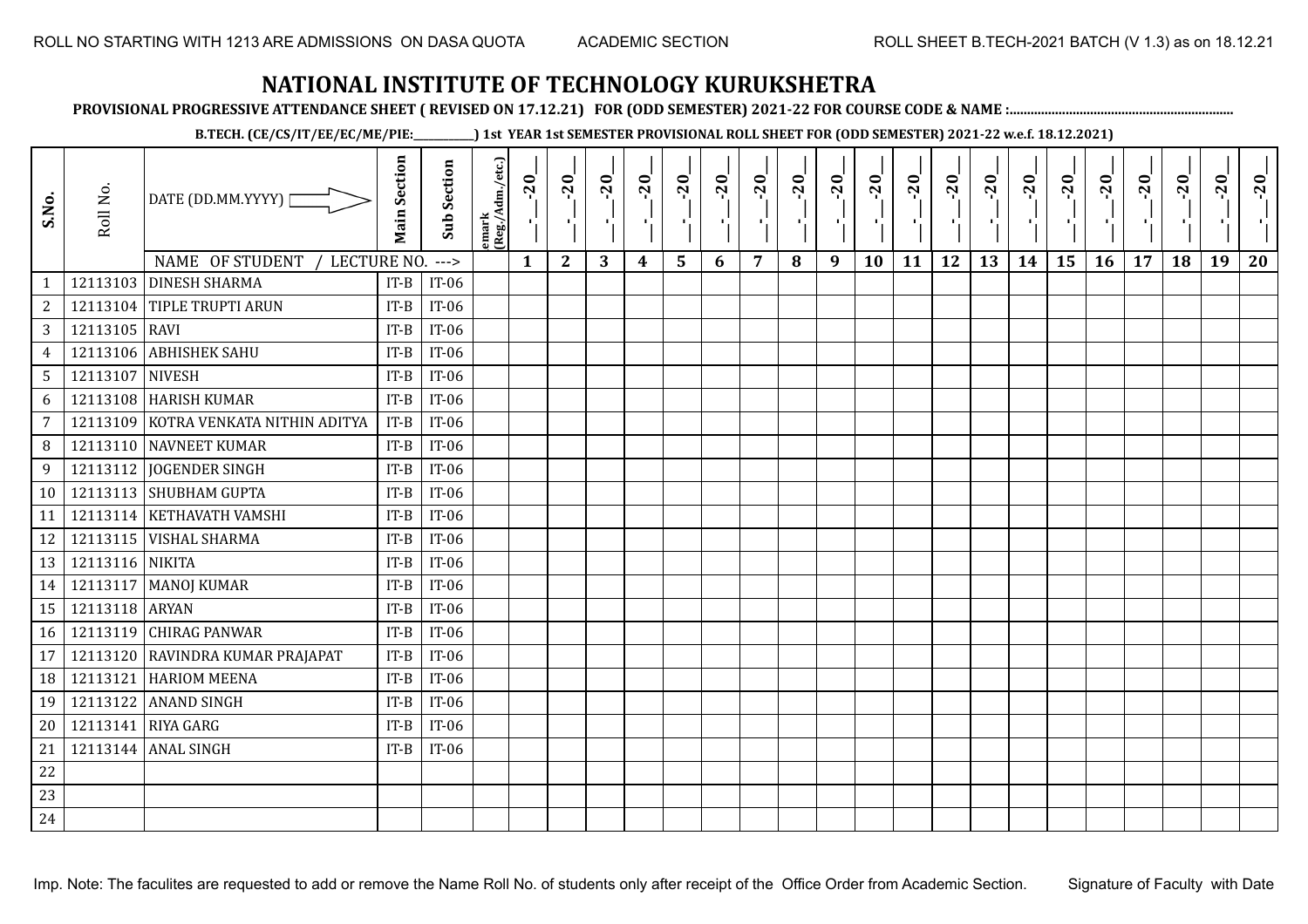**PROVISIONAL PROGRESSIVE ATTENDANCE SHEET ( REVISED ON 17.12.21) FOR (ODD SEMESTER) 2021-22 FOR COURSE CODE & NAME :................................................................**

**B.TECH. (CE/CS/IT/EE/EC/ME/PIE:\_\_\_\_\_\_\_\_\_\_\_\_) 1st YEAR 1st SEMESTER PROVISIONAL ROLL SHEET FOR (ODD SEMESTER) 2021-22 w.e.f. 18.12.2021)**

| S.No.           | Roll No.         | DATE (DD.MM.YYYY)  <br>NAME OF STUDENT | <b>Main Section</b> | <b>Sub Section</b> | emark<br> (Reg./Adm./etc.) | $-20$        | $-20$<br>π÷  | $-20$<br>л÷. | $-20$<br>π÷ | $-20$<br>- 1 | $-20$<br>$\blacksquare$ | $-20$          | $-20$ | $-20$<br>пļ | $-20$<br>л, | $-20$<br>шj | $-20$<br>π÷<br>12 | $-20$<br>Æ, | $-20$<br>$\blacksquare$ | $-20$<br>ا .<br>ا | $-20$<br>-96 | $-20$ | $-20$<br>18 | $-20$<br>×.<br>19 | $-20$<br>20 |
|-----------------|------------------|----------------------------------------|---------------------|--------------------|----------------------------|--------------|--------------|--------------|-------------|--------------|-------------------------|----------------|-------|-------------|-------------|-------------|-------------------|-------------|-------------------------|-------------------|--------------|-------|-------------|-------------------|-------------|
| $\mathbf{1}$    | 12113123 SHUBHAM | LECTURE NO.                            | $IT-B$              | $---$<br>$IT-07$   |                            | $\mathbf{1}$ | $\mathbf{2}$ | 3            | 4           | 5            | 6                       | $\overline{7}$ | 8     | 9           | 10          | 11          |                   | 13          | 14                      | 15                | 16           | 17    |             |                   |             |
| $\overline{c}$  |                  | 12113124 GARVIT JAIN                   | $IT-B$              | $IT-07$            |                            |              |              |              |             |              |                         |                |       |             |             |             |                   |             |                         |                   |              |       |             |                   |             |
| 3               |                  | <b>12113125 VIVEK KUMAR</b>            | $IT-B$              | $IT-07$            |                            |              |              |              |             |              |                         |                |       |             |             |             |                   |             |                         |                   |              |       |             |                   |             |
| $\overline{4}$  | 12113126 AMAN    |                                        | $IT-B$              | $IT-07$            |                            |              |              |              |             |              |                         |                |       |             |             |             |                   |             |                         |                   |              |       |             |                   |             |
| $5\overline{)}$ |                  | 12113127 ARYAN TIWARI                  | $IT-B$              | $IT-07$            |                            |              |              |              |             |              |                         |                |       |             |             |             |                   |             |                         |                   |              |       |             |                   |             |
| 6               |                  | 12113128 JETTI VENKATA SIVA MURALI     | $IT-B$              | $IT-07$            |                            |              |              |              |             |              |                         |                |       |             |             |             |                   |             |                         |                   |              |       |             |                   |             |
| 7               | 12113129         | <b>ABHINAV KUMAR</b>                   | $IT-B$              | $IT-07$            |                            |              |              |              |             |              |                         |                |       |             |             |             |                   |             |                         |                   |              |       |             |                   |             |
| 8               | 12113130 SACHIN  |                                        | $IT-B$              | $IT-07$            |                            |              |              |              |             |              |                         |                |       |             |             |             |                   |             |                         |                   |              |       |             |                   |             |
| 9               | 12113131         | <b>RAHUL SIROHI</b>                    | $IT-B$              | $IT-07$            |                            |              |              |              |             |              |                         |                |       |             |             |             |                   |             |                         |                   |              |       |             |                   |             |
| 10              |                  | 12113132 ROHIT CHOPRA                  | $IT-B$              | $IT-07$            |                            |              |              |              |             |              |                         |                |       |             |             |             |                   |             |                         |                   |              |       |             |                   |             |
| 11              | 12113133         | <b>KAMAL SHARMA</b>                    | $IT-B$              | $IT-07$            |                            |              |              |              |             |              |                         |                |       |             |             |             |                   |             |                         |                   |              |       |             |                   |             |
| 12              |                  | 12113135 NAYAN KUMAR                   | $IT-B$              | $IT-07$            |                            |              |              |              |             |              |                         |                |       |             |             |             |                   |             |                         |                   |              |       |             |                   |             |
| 13              |                  | 12113136 ABHISHEK VISHNOI              | $IT-B$              | $IT-07$            |                            |              |              |              |             |              |                         |                |       |             |             |             |                   |             |                         |                   |              |       |             |                   |             |
| 14              |                  | 12113137 AAYUSH MITTAL                 | $IT-B$              | $IT-07$            |                            |              |              |              |             |              |                         |                |       |             |             |             |                   |             |                         |                   |              |       |             |                   |             |
| 15              |                  | 12113138 HIMANSHU                      | $IT-B$              | $IT-07$            |                            |              |              |              |             |              |                         |                |       |             |             |             |                   |             |                         |                   |              |       |             |                   |             |
| 16              |                  | 12113139 VISHWAS KALRA                 | $IT-B$              | $IT-07$            |                            |              |              |              |             |              |                         |                |       |             |             |             |                   |             |                         |                   |              |       |             |                   |             |
| 17              |                  | 12113140   DUGGIREDDY KRISHNA VAMSI    | $IT-B$              | $IT-07$            |                            |              |              |              |             |              |                         |                |       |             |             |             |                   |             |                         |                   |              |       |             |                   |             |
| 18              | 12113147         | <b>GANGIREDDY GEETHA REDDY</b>         | $IT-B$              | $IT-07$            |                            |              |              |              |             |              |                         |                |       |             |             |             |                   |             |                         |                   |              |       |             |                   |             |
| 19              | 12113149 SWATI   |                                        | $IT-B$              | $IT-07$            |                            |              |              |              |             |              |                         |                |       |             |             |             |                   |             |                         |                   |              |       |             |                   |             |
| 20              |                  | 12113151 AJMEERA MALLISHWARI           | $IT-B$              | $IT-07$            |                            |              |              |              |             |              |                         |                |       |             |             |             |                   |             |                         |                   |              |       |             |                   |             |
| 21              |                  | 12113154 DIVYA BHARTI                  | $IT-B$              | $IT-07$            |                            |              |              |              |             |              |                         |                |       |             |             |             |                   |             |                         |                   |              |       |             |                   |             |
| 22              |                  |                                        |                     |                    |                            |              |              |              |             |              |                         |                |       |             |             |             |                   |             |                         |                   |              |       |             |                   |             |
| 23              |                  |                                        |                     |                    |                            |              |              |              |             |              |                         |                |       |             |             |             |                   |             |                         |                   |              |       |             |                   |             |
| 24              |                  |                                        |                     |                    |                            |              |              |              |             |              |                         |                |       |             |             |             |                   |             |                         |                   |              |       |             |                   |             |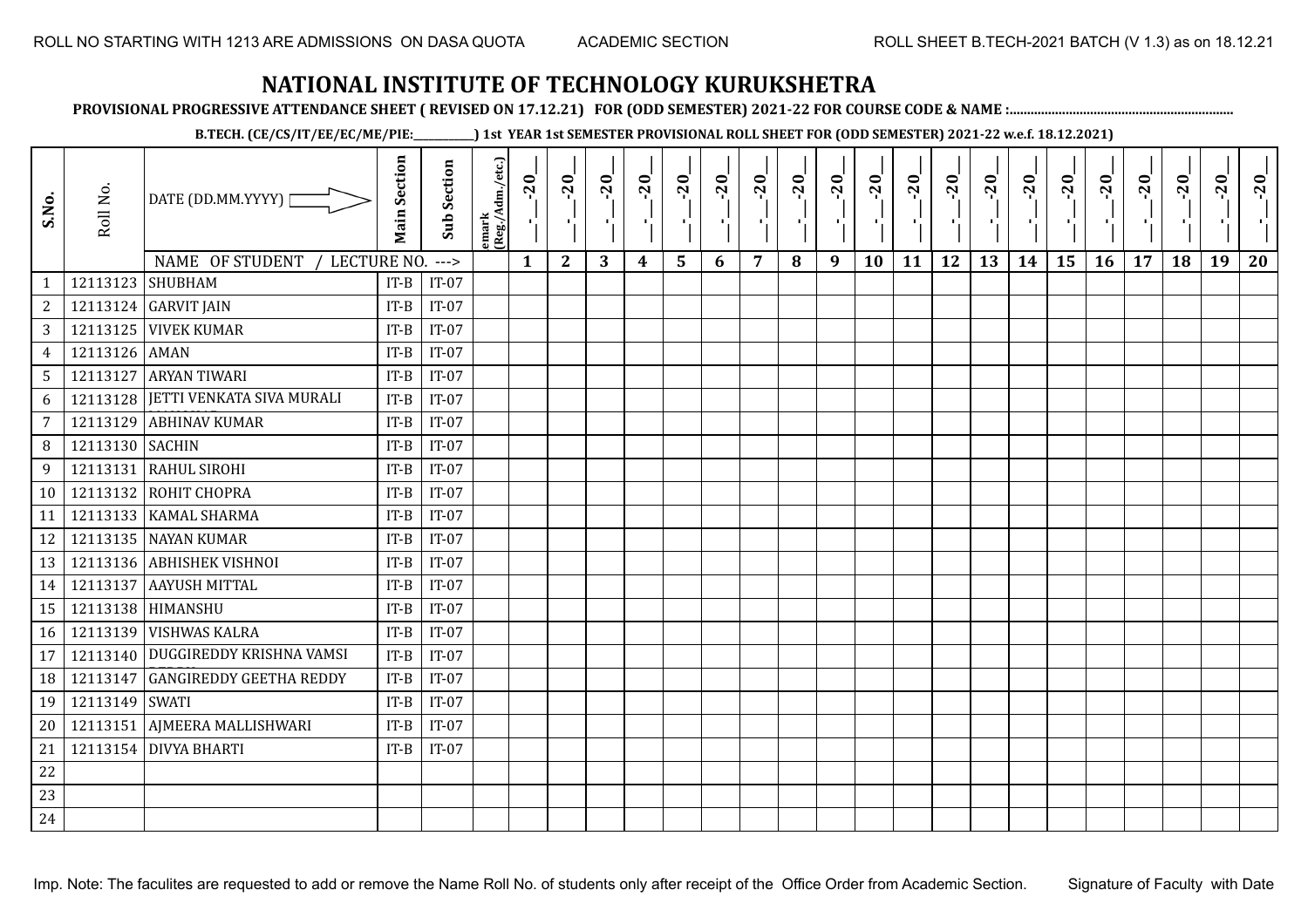**PROVISIONAL PROGRESSIVE ATTENDANCE SHEET ( REVISED ON 17.12.21) FOR (ODD SEMESTER) 2021-22 FOR COURSE CODE & NAME :................................................................**

**B.TECH. (CE/CS/IT/EE/EC/ME/PIE:\_\_\_\_\_\_\_\_\_\_\_\_) 1st YEAR 1st SEMESTER PROVISIONAL ROLL SHEET FOR (ODD SEMESTER) 2021-22 w.e.f. 18.12.2021)**

| S.No.           | Roll No.          | DATE (DD.MM.YYYY)                      | <b>Main Section</b> | Sub Section  | emark<br> (Reg./Adm./etc.) | $-20$        | $-20$<br>×.  | $-20$<br>л. | $-20$ | $-20$<br>-90 | $-20$<br>тJ. | $-20$ | $-20$ | $-20$<br>π÷ | $-20$<br>$\mathbf{F}_{\mathbf{F}}$ | $-20$ | $-20$<br>пJ. | $-20$ | $-20$ | $-20$ | $-20$ | $-20$ | $-20$ | $-20$<br>$\mathcal{F}_{\mathcal{F}}$ | $-20$ |
|-----------------|-------------------|----------------------------------------|---------------------|--------------|----------------------------|--------------|--------------|-------------|-------|--------------|--------------|-------|-------|-------------|------------------------------------|-------|--------------|-------|-------|-------|-------|-------|-------|--------------------------------------|-------|
|                 |                   | NAME OF STUDENT<br>LECTURE NO.         |                     | $---$        |                            | $\mathbf{1}$ | $\mathbf{2}$ | 3           | 4     | 5            | 6            | 7     | 8     | 9           | 10                                 | 11    | 12           | 13    | 14    | 15    | 16    | 17    | 18    | 19                                   | 20    |
| $\mathbf{1}$    | 12113142          | <b>ANURAG KOHLI</b>                    | $IT-B$              | <b>IT-08</b> |                            |              |              |             |       |              |              |       |       |             |                                    |       |              |       |       |       |       |       |       |                                      |       |
| $\overline{c}$  |                   | 12113143 RAVI KUMAR                    | $IT-B$              | <b>IT-08</b> |                            |              |              |             |       |              |              |       |       |             |                                    |       |              |       |       |       |       |       |       |                                      |       |
| 3               |                   | 12113145 GURRAM VENKATA HARI SAI       | $IT-B$              | <b>IT-08</b> |                            |              |              |             |       |              |              |       |       |             |                                    |       |              |       |       |       |       |       |       |                                      |       |
| $\overline{4}$  | 12113148 AAKASH   |                                        | $IT-B$              | <b>IT-08</b> |                            |              |              |             |       |              |              |       |       |             |                                    |       |              |       |       |       |       |       |       |                                      |       |
| 5               |                   | 12113150 HARSH AGRIA                   | $IT-B$              | <b>IT-08</b> |                            |              |              |             |       |              |              |       |       |             |                                    |       |              |       |       |       |       |       |       |                                      |       |
| 6               |                   | 12113152 MUTTEPOD GANESH HANMANLU      | $IT-B$              | <b>IT-08</b> |                            |              |              |             |       |              |              |       |       |             |                                    |       |              |       |       |       |       |       |       |                                      |       |
| $7\overline{ }$ |                   | 12113153 GHANSHYAM YADAV               | $IT-B$              | <b>IT-08</b> |                            |              |              |             |       |              |              |       |       |             |                                    |       |              |       |       |       |       |       |       |                                      |       |
| 8               |                   | 12113155 MUDRIKA CHAWLA                | $IT-B$              | <b>IT-08</b> |                            |              |              |             |       |              |              |       |       |             |                                    |       |              |       |       |       |       |       |       |                                      |       |
| 9               |                   | 12113156 RITESH KUMAR                  | $IT-B$              | <b>IT-08</b> |                            |              |              |             |       |              |              |       |       |             |                                    |       |              |       |       |       |       |       |       |                                      |       |
| 10              | 12113157          | ANJALI GOLA                            | $IT-B$              | <b>IT-08</b> |                            |              |              |             |       |              |              |       |       |             |                                    |       |              |       |       |       |       |       |       |                                      |       |
| 11              |                   | 12113158 VISHAL BINDAL                 | $IT-B$              | <b>IT-08</b> |                            |              |              |             |       |              |              |       |       |             |                                    |       |              |       |       |       |       |       |       |                                      |       |
| 12              | 12113159 UDIT PAL |                                        | $IT-B$              | <b>IT-08</b> |                            |              |              |             |       |              |              |       |       |             |                                    |       |              |       |       |       |       |       |       |                                      |       |
| 13              | 12113160 RASHMI   |                                        | $IT-B$              | $IT-08$      |                            |              |              |             |       |              |              |       |       |             |                                    |       |              |       |       |       |       |       |       |                                      |       |
| 14              |                   | 12113161 DIVYA KUMARI MEENA            | $IT-B$              | <b>IT-08</b> |                            |              |              |             |       |              |              |       |       |             |                                    |       |              |       |       |       |       |       |       |                                      |       |
| 15              |                   | 12113162 NITESH KUMAR VERMA            | $IT-B$              | <b>IT-08</b> |                            |              |              |             |       |              |              |       |       |             |                                    |       |              |       |       |       |       |       |       |                                      |       |
| 16              |                   | 12113163 PUSHAN TRISAL                 | $IT-B$              | <b>IT-08</b> |                            |              |              |             |       |              |              |       |       |             |                                    |       |              |       |       |       |       |       |       |                                      |       |
| 17              |                   | 12113164 SOORAJ KASHYAP                | $IT-B$              | <b>IT-08</b> |                            |              |              |             |       |              |              |       |       |             |                                    |       |              |       |       |       |       |       |       |                                      |       |
| 18              | 12133001          | MD. IFTA KHAIRUL ALAM SAKIB            | $IT-B$              | <b>IT-08</b> |                            |              |              |             |       |              |              |       |       |             |                                    |       |              |       |       |       |       |       |       |                                      |       |
| 19              | 12133002          | MEHUL KHEMCHANDANI                     | $IT-B$              | <b>IT-08</b> |                            |              |              |             |       |              |              |       |       |             |                                    |       |              |       |       |       |       |       |       |                                      |       |
| 20              |                   | 12133003 NISHITH JAGDISH GEEDH         | $IT-B$              | <b>IT-08</b> |                            |              |              |             |       |              |              |       |       |             |                                    |       |              |       |       |       |       |       |       |                                      |       |
| 21              |                   | 12113146 SAHIL GUPTA                   | $IT-B$              | <b>IT-08</b> |                            |              |              |             |       |              |              |       |       |             |                                    |       |              |       |       |       |       |       |       |                                      |       |
| 22              |                   | 11813099   PREM KUMAR [REPEAT HSIR-11] | $IT-B$              | <b>IT-08</b> |                            |              |              |             |       |              |              |       |       |             |                                    |       |              |       |       |       |       |       |       |                                      |       |
| 23              |                   |                                        |                     |              |                            |              |              |             |       |              |              |       |       |             |                                    |       |              |       |       |       |       |       |       |                                      |       |
| 24              |                   |                                        |                     |              |                            |              |              |             |       |              |              |       |       |             |                                    |       |              |       |       |       |       |       |       |                                      |       |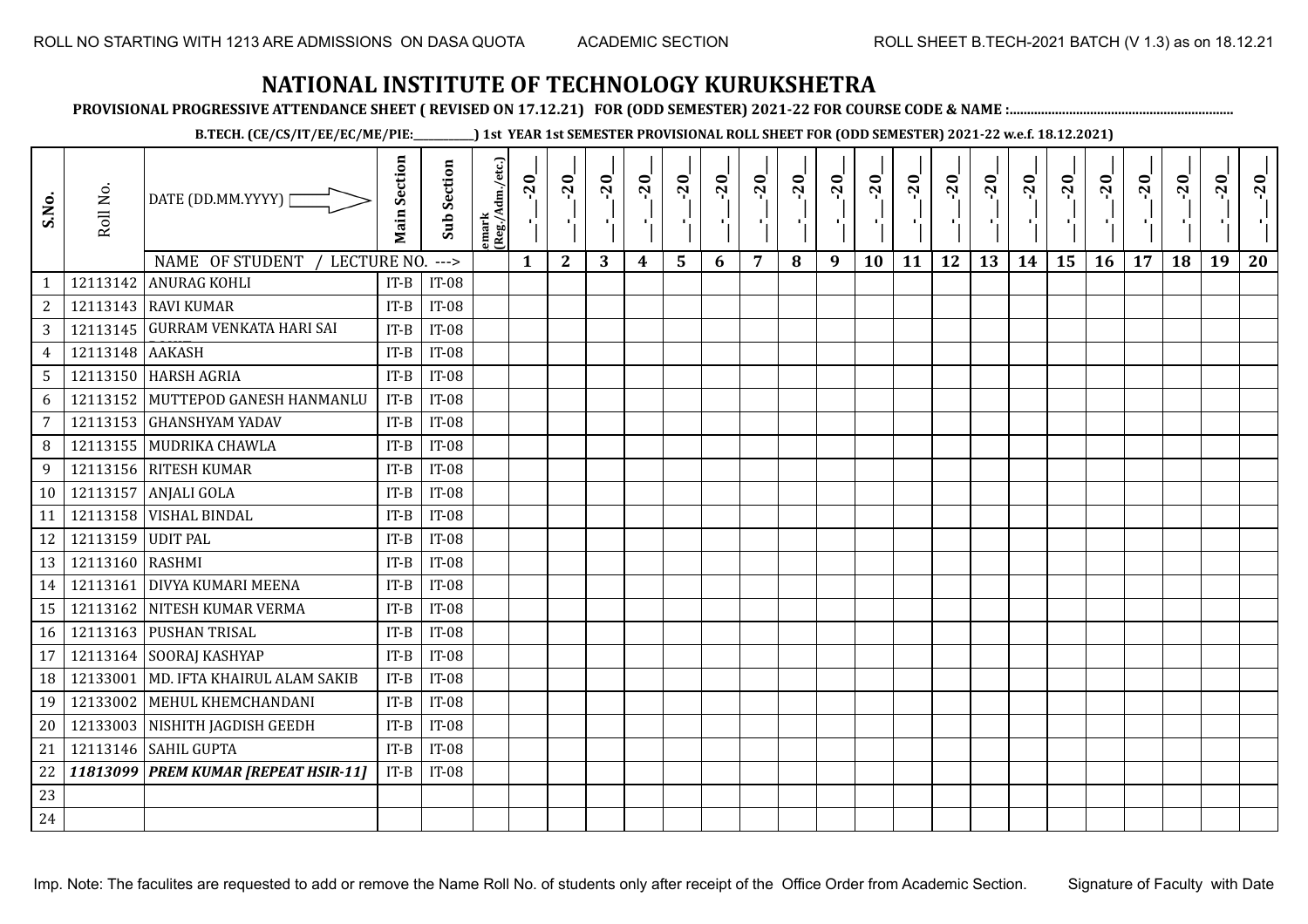**PROVISIONAL PROGRESSIVE ATTENDANCE SHEET ( REVISED ON 17.12.21) FOR (ODD SEMESTER) 2021-22 FOR COURSE CODE & NAME :................................................................**

**B.TECH. (CE/CS/IT/EE/EC/ME/PIE:\_\_\_\_\_\_\_\_\_\_\_\_) 1st YEAR 1st SEMESTER PROVISIONAL ROLL SHEET FOR (ODD SEMESTER) 2021-22 w.e.f. 18.12.2021)**

| S.No.           | Roll No.        | DATE (DD.MM.YYYY)<br>NAME OF STUDENT<br>LECTURE NO. | <b>Main Section</b> | <b>Sub Section</b><br>$---$ | emark<br> (Reg./Adm./etc.) | $-20$<br>$\mathbf{1}$ | $-20$<br>π÷<br>$\mathbf{2}$ | $-20$<br>л÷.<br>3 | $-20$<br>π÷<br>$\boldsymbol{4}$ | $-20$<br>лj<br>5 | $-20$<br>$\blacksquare$<br>6 | $-20$<br>$\overline{7}$ | $-20$<br>8 | $-20$<br>$\mathbf{r}$<br>9 | $-20$<br>л,<br>10 | $-20$<br>шj<br>11 | $-20$<br>π÷<br>12 | $-20$<br>Æ,<br>13 | $-20$<br>$\blacksquare$<br>14 | $-20$<br>ار<br>ا<br>15 | $-20$<br>$\mathcal{F}_{\mathcal{A}}$ .<br>16 | $-20$<br>17 | $-20$<br>18 | $-20$<br>×.<br>19 | $-20$<br>20 |
|-----------------|-----------------|-----------------------------------------------------|---------------------|-----------------------------|----------------------------|-----------------------|-----------------------------|-------------------|---------------------------------|------------------|------------------------------|-------------------------|------------|----------------------------|-------------------|-------------------|-------------------|-------------------|-------------------------------|------------------------|----------------------------------------------|-------------|-------------|-------------------|-------------|
| $\mathbf{1}$    | 12114001        | <b>SANYAM</b>                                       | EE-A                | <b>EE-01</b>                |                            |                       |                             |                   |                                 |                  |                              |                         |            |                            |                   |                   |                   |                   |                               |                        |                                              |             |             |                   |             |
| $\overline{c}$  | 12114002        | <b>HIMANSHU GUPTA</b>                               | EE-A                | <b>EE-01</b>                |                            |                       |                             |                   |                                 |                  |                              |                         |            |                            |                   |                   |                   |                   |                               |                        |                                              |             |             |                   |             |
| 3               |                 | 12114003 GARVIT GOYAL                               | EE-A                | <b>EE-01</b>                |                            |                       |                             |                   |                                 |                  |                              |                         |            |                            |                   |                   |                   |                   |                               |                        |                                              |             |             |                   |             |
| $\overline{4}$  | 12114004        | NEHA DAGAR                                          | EE-A                | <b>EE-01</b>                |                            |                       |                             |                   |                                 |                  |                              |                         |            |                            |                   |                   |                   |                   |                               |                        |                                              |             |             |                   |             |
| $5\phantom{.0}$ |                 | 12114005 KANISHKA PATWA                             | EE-A                | <b>EE-01</b>                |                            |                       |                             |                   |                                 |                  |                              |                         |            |                            |                   |                   |                   |                   |                               |                        |                                              |             |             |                   |             |
| 6               | 12114006        | <b>ROBIN SINGH</b>                                  | EE-A                | <b>EE-01</b>                |                            |                       |                             |                   |                                 |                  |                              |                         |            |                            |                   |                   |                   |                   |                               |                        |                                              |             |             |                   |             |
| 7               | 12114007        | <b>SUDHANSHU JEE POPULAR</b>                        | EE-A                | <b>EE-01</b>                |                            |                       |                             |                   |                                 |                  |                              |                         |            |                            |                   |                   |                   |                   |                               |                        |                                              |             |             |                   |             |
| 8               | 12114008 SOURAV |                                                     | EE-A                | <b>EE-01</b>                |                            |                       |                             |                   |                                 |                  |                              |                         |            |                            |                   |                   |                   |                   |                               |                        |                                              |             |             |                   |             |
| 9               | 12114009        | <b>MUSKAN MINA</b>                                  | EE-A                | <b>EE-01</b>                |                            |                       |                             |                   |                                 |                  |                              |                         |            |                            |                   |                   |                   |                   |                               |                        |                                              |             |             |                   |             |
| 10              | 12114010 SALMA  |                                                     | EE-A                | <b>EE-01</b>                |                            |                       |                             |                   |                                 |                  |                              |                         |            |                            |                   |                   |                   |                   |                               |                        |                                              |             |             |                   |             |
| 11              |                 | 12114012 HITESH JAIN                                | EE-A                | <b>EE-01</b>                |                            |                       |                             |                   |                                 |                  |                              |                         |            |                            |                   |                   |                   |                   |                               |                        |                                              |             |             |                   |             |
| 12              |                 | 12114013 AYUSH NAGAR                                | EE-A                | <b>EE-01</b>                |                            |                       |                             |                   |                                 |                  |                              |                         |            |                            |                   |                   |                   |                   |                               |                        |                                              |             |             |                   |             |
| 13              |                 | 12114014 ANMOL MAURYA                               | EE-A                | <b>EE-01</b>                |                            |                       |                             |                   |                                 |                  |                              |                         |            |                            |                   |                   |                   |                   |                               |                        |                                              |             |             |                   |             |
| 14              |                 | 12114015 SUSHIL KUMAR                               | EE-A                | <b>EE-01</b>                |                            |                       |                             |                   |                                 |                  |                              |                         |            |                            |                   |                   |                   |                   |                               |                        |                                              |             |             |                   |             |
| 15              | 12114016 AYUSH  |                                                     | EE-A                | <b>EE-01</b>                |                            |                       |                             |                   |                                 |                  |                              |                         |            |                            |                   |                   |                   |                   |                               |                        |                                              |             |             |                   |             |
| 16              |                 | 12114017 DEVESH KUMAR SRIVASTAV                     | EE-A                | <b>EE-01</b>                |                            |                       |                             |                   |                                 |                  |                              |                         |            |                            |                   |                   |                   |                   |                               |                        |                                              |             |             |                   |             |
| 17              | 12114019        | <b>KAVYA MISHRA</b>                                 | EE-A                | <b>EE-01</b>                |                            |                       |                             |                   |                                 |                  |                              |                         |            |                            |                   |                   |                   |                   |                               |                        |                                              |             |             |                   |             |
| 18              | 12114020        | <b>SUGAM TRIPATHI</b>                               | EE-A                | <b>EE-01</b>                |                            |                       |                             |                   |                                 |                  |                              |                         |            |                            |                   |                   |                   |                   |                               |                        |                                              |             |             |                   |             |
| 19              | 12114044 LOVISH |                                                     | EE-A                | <b>EE-01</b>                |                            |                       |                             |                   |                                 |                  |                              |                         |            |                            |                   |                   |                   |                   |                               |                        |                                              |             |             |                   |             |
| 20              |                 | 12114045 PRAANGAV JAIN                              | EE-A                | <b>EE-01</b>                |                            |                       |                             |                   |                                 |                  |                              |                         |            |                            |                   |                   |                   |                   |                               |                        |                                              |             |             |                   |             |
| 21              |                 |                                                     |                     |                             |                            |                       |                             |                   |                                 |                  |                              |                         |            |                            |                   |                   |                   |                   |                               |                        |                                              |             |             |                   |             |
| 22              |                 |                                                     |                     |                             |                            |                       |                             |                   |                                 |                  |                              |                         |            |                            |                   |                   |                   |                   |                               |                        |                                              |             |             |                   |             |
| 23              |                 |                                                     |                     |                             |                            |                       |                             |                   |                                 |                  |                              |                         |            |                            |                   |                   |                   |                   |                               |                        |                                              |             |             |                   |             |
| 24              |                 |                                                     |                     |                             |                            |                       |                             |                   |                                 |                  |                              |                         |            |                            |                   |                   |                   |                   |                               |                        |                                              |             |             |                   |             |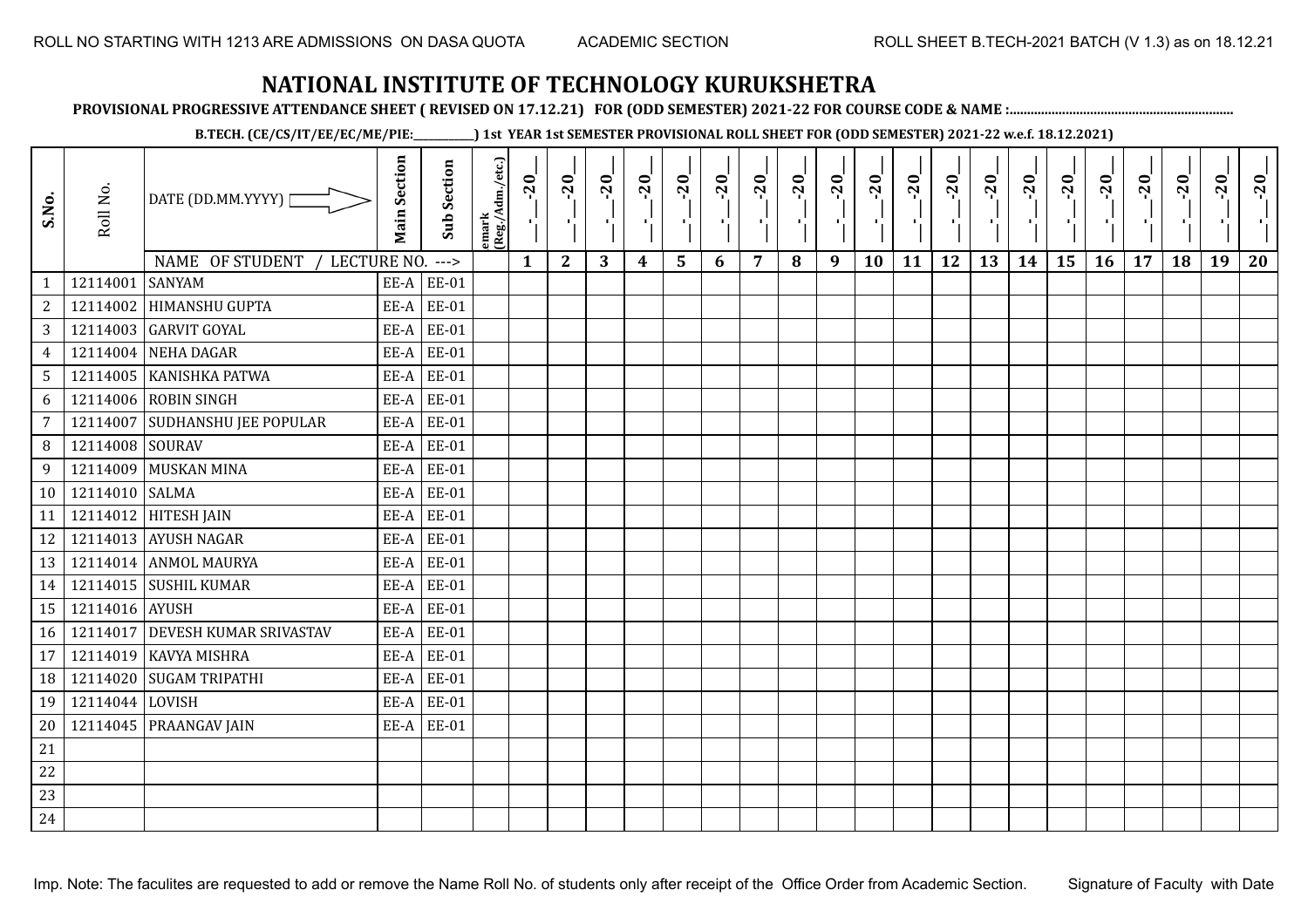**PROVISIONAL PROGRESSIVE ATTENDANCE SHEET ( REVISED ON 17.12.21) FOR (ODD SEMESTER) 2021-22 FOR COURSE CODE & NAME :................................................................**

**B.TECH. (CE/CS/IT/EE/EC/ME/PIE:\_\_\_\_\_\_\_\_\_\_\_\_) 1st YEAR 1st SEMESTER PROVISIONAL ROLL SHEET FOR (ODD SEMESTER) 2021-22 w.e.f. 18.12.2021)**

| S.No.           | Roll No.         | DATE (DD.MM.YYYY)  <br>NAME OF STUDENT<br>LECTURE NO. | <b>Main Section</b> | <b>Sub Section</b><br>$---$ | emark<br> (Reg./Adm./etc.) | $-20$<br>$\mathbf{1}$ | $-20$<br>π÷<br>$\mathbf{2}$ | $-20$<br>л÷.<br>3 | $-20$<br>π÷<br>4 | $-20$<br>лj<br>5 | $-20$<br>×,<br>6 | $-20$<br>$\overline{7}$ | $-20$<br>8 | $-20$<br>пļ<br>9 | $-20$<br>л,<br>10 | $-20$<br>шj<br>11 | $-20$<br>π÷<br>12 | $-20$<br>로<br>13 | $-20$<br>$\blacksquare$<br>14 | $-20$<br>ا.<br>ا<br>15 | $-20$<br>-96<br>16 | $-20$<br>17 | $-20$<br>18 | $-20$<br>×.<br>19 | $-20$<br>20 |
|-----------------|------------------|-------------------------------------------------------|---------------------|-----------------------------|----------------------------|-----------------------|-----------------------------|-------------------|------------------|------------------|------------------|-------------------------|------------|------------------|-------------------|-------------------|-------------------|------------------|-------------------------------|------------------------|--------------------|-------------|-------------|-------------------|-------------|
| $\mathbf{1}$    | 12114018 SACHIN  |                                                       | EE-A                | <b>EE-02</b>                |                            |                       |                             |                   |                  |                  |                  |                         |            |                  |                   |                   |                   |                  |                               |                        |                    |             |             |                   |             |
| $\overline{c}$  | 12114021         | <b>AYUSH SINGH</b>                                    | EE-A                | <b>EE-02</b>                |                            |                       |                             |                   |                  |                  |                  |                         |            |                  |                   |                   |                   |                  |                               |                        |                    |             |             |                   |             |
| 3               |                  | 12114022 SIDDHI ARORA                                 | EE-A                | <b>EE-02</b>                |                            |                       |                             |                   |                  |                  |                  |                         |            |                  |                   |                   |                   |                  |                               |                        |                    |             |             |                   |             |
| $\overline{4}$  |                  | 12114023 ANIL KUMAR JAKHAR                            | EE-A                | EE-02                       |                            |                       |                             |                   |                  |                  |                  |                         |            |                  |                   |                   |                   |                  |                               |                        |                    |             |             |                   |             |
| $5\phantom{.0}$ |                  | 12114024 CHIRAG NARULA                                | EE-A                | <b>EE-02</b>                |                            |                       |                             |                   |                  |                  |                  |                         |            |                  |                   |                   |                   |                  |                               |                        |                    |             |             |                   |             |
| 6               |                  | 12114025   MANSI RAJORIYA                             | EE-A                | <b>EE-02</b>                |                            |                       |                             |                   |                  |                  |                  |                         |            |                  |                   |                   |                   |                  |                               |                        |                    |             |             |                   |             |
| 7               | 12114026 KOMAL   |                                                       | EE-A                | <b>EE-02</b>                |                            |                       |                             |                   |                  |                  |                  |                         |            |                  |                   |                   |                   |                  |                               |                        |                    |             |             |                   |             |
| 8               | 12114027         | <b>HARSHIT GUPTA</b>                                  | EE-A                | <b>EE-02</b>                |                            |                       |                             |                   |                  |                  |                  |                         |            |                  |                   |                   |                   |                  |                               |                        |                    |             |             |                   |             |
| 9               |                  | 12114028 ANKIT KUMAR                                  | EE-A                | <b>EE-02</b>                |                            |                       |                             |                   |                  |                  |                  |                         |            |                  |                   |                   |                   |                  |                               |                        |                    |             |             |                   |             |
| 10              | 12114029         | NIRDOSH KUMAR VERMA                                   | EE-A                | <b>EE-02</b>                |                            |                       |                             |                   |                  |                  |                  |                         |            |                  |                   |                   |                   |                  |                               |                        |                    |             |             |                   |             |
| 11              |                  | 12114030 MANISH MAAN                                  | EE-A                | <b>EE-02</b>                |                            |                       |                             |                   |                  |                  |                  |                         |            |                  |                   |                   |                   |                  |                               |                        |                    |             |             |                   |             |
| 12              | 12114031         | <b>KHUSHI BANSIWAL</b>                                | EE-A                | <b>EE-02</b>                |                            |                       |                             |                   |                  |                  |                  |                         |            |                  |                   |                   |                   |                  |                               |                        |                    |             |             |                   |             |
| 13              | 12114032 HARSHIT |                                                       | EE-A                | EE-02                       |                            |                       |                             |                   |                  |                  |                  |                         |            |                  |                   |                   |                   |                  |                               |                        |                    |             |             |                   |             |
| 14              |                  | 12114033 KANAK SHARMA                                 | EE-A                | <b>EE-02</b>                |                            |                       |                             |                   |                  |                  |                  |                         |            |                  |                   |                   |                   |                  |                               |                        |                    |             |             |                   |             |
| 15              |                  | 12114034 KANISHK SINGH                                | EE-A                | <b>EE-02</b>                |                            |                       |                             |                   |                  |                  |                  |                         |            |                  |                   |                   |                   |                  |                               |                        |                    |             |             |                   |             |
| 16              |                  | 12114035 ANUP YADAV                                   | EE-A                | <b>EE-02</b>                |                            |                       |                             |                   |                  |                  |                  |                         |            |                  |                   |                   |                   |                  |                               |                        |                    |             |             |                   |             |
| 17              |                  | 12114036 ASHISH NARAYAN JHA                           | EE-A                | EE-02                       |                            |                       |                             |                   |                  |                  |                  |                         |            |                  |                   |                   |                   |                  |                               |                        |                    |             |             |                   |             |
| 18              | 12114037         | <b>ANURAG GUPTA</b>                                   | EE-A                | <b>EE-02</b>                |                            |                       |                             |                   |                  |                  |                  |                         |            |                  |                   |                   |                   |                  |                               |                        |                    |             |             |                   |             |
| 19              |                  | 12114148 ABHAY SINGH                                  | EE-A                | <b>EE-02</b>                |                            |                       |                             |                   |                  |                  |                  |                         |            |                  |                   |                   |                   |                  |                               |                        |                    |             |             |                   |             |
| 20              |                  | 12114151   KALLURI SAI HEMANTH                        | EE-A                | <b>EE-02</b>                |                            |                       |                             |                   |                  |                  |                  |                         |            |                  |                   |                   |                   |                  |                               |                        |                    |             |             |                   |             |
| 21              |                  |                                                       |                     |                             |                            |                       |                             |                   |                  |                  |                  |                         |            |                  |                   |                   |                   |                  |                               |                        |                    |             |             |                   |             |
| 22              |                  |                                                       |                     |                             |                            |                       |                             |                   |                  |                  |                  |                         |            |                  |                   |                   |                   |                  |                               |                        |                    |             |             |                   |             |
| 23              |                  |                                                       |                     |                             |                            |                       |                             |                   |                  |                  |                  |                         |            |                  |                   |                   |                   |                  |                               |                        |                    |             |             |                   |             |
| 24              |                  |                                                       |                     |                             |                            |                       |                             |                   |                  |                  |                  |                         |            |                  |                   |                   |                   |                  |                               |                        |                    |             |             |                   |             |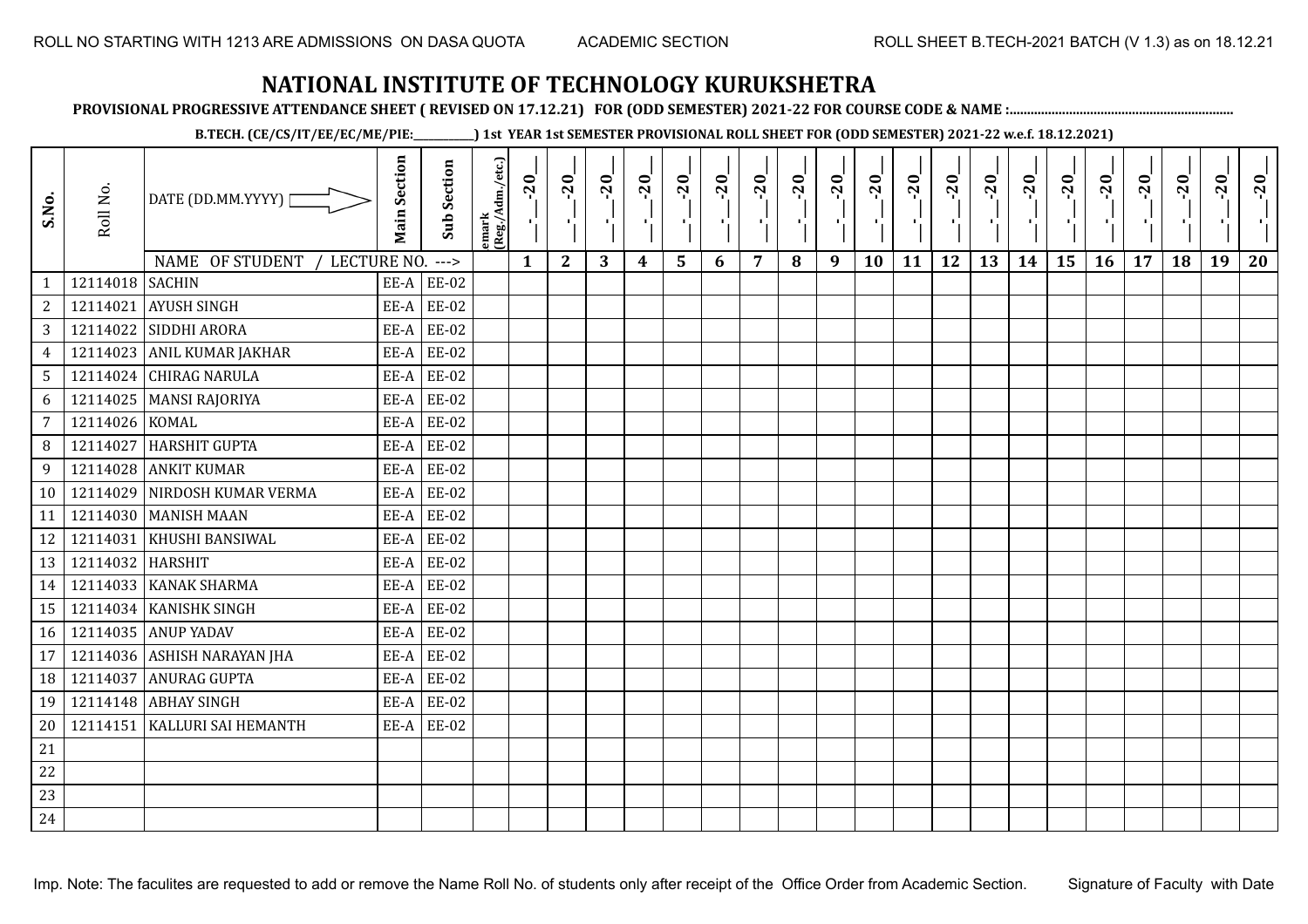**PROVISIONAL PROGRESSIVE ATTENDANCE SHEET ( REVISED ON 17.12.21) FOR (ODD SEMESTER) 2021-22 FOR COURSE CODE & NAME :................................................................**

**B.TECH. (CE/CS/IT/EE/EC/ME/PIE:\_\_\_\_\_\_\_\_\_\_\_\_) 1st YEAR 1st SEMESTER PROVISIONAL ROLL SHEET FOR (ODD SEMESTER) 2021-22 w.e.f. 18.12.2021)**

| S.No.           | Roll No.         | DATE (DD.MM.YYYY) [            | <b>Main Section</b> | <b>Sub Section</b> | lemark<br>(Reg./Adm./etc.) | $-20$<br>τĻ. | $-20$<br>-11 | $-20$ | $-20$<br>H)      | $-20$<br>ا .   | $-20$ | $-20$ | $-20$<br>τ, | $-20$<br>$\mathcal{F}_{\mathbf{L}}$ | $-20$<br>×. | $-20$<br>чŀ. | $-20$<br>ч÷ | $-20$<br>чļ | $-20$ | $-20$ | $-20$ | $-20$ | $-20$ | $-20$ | $-20$ |
|-----------------|------------------|--------------------------------|---------------------|--------------------|----------------------------|--------------|--------------|-------|------------------|----------------|-------|-------|-------------|-------------------------------------|-------------|--------------|-------------|-------------|-------|-------|-------|-------|-------|-------|-------|
|                 |                  | NAME OF STUDENT<br>LECTURE NO. |                     | $--->$             |                            | $\mathbf{1}$ | $\mathbf{2}$ | 3     | $\boldsymbol{4}$ | $5\phantom{1}$ | 6     | 7     | 8           | 9                                   | 10          | 11           | 12          | 13          | 14    | 15    | 16    | 17    | 18    | 19    | 20    |
| 1               |                  | 12114038 PRATYUSH CHAUHAN      |                     | $EE-A$ $EE-03$     |                            |              |              |       |                  |                |       |       |             |                                     |             |              |             |             |       |       |       |       |       |       |       |
| $\overline{2}$  |                  | 12114039 AKSHAT PARASHAR       |                     | EE-A $EE-03$       |                            |              |              |       |                  |                |       |       |             |                                     |             |              |             |             |       |       |       |       |       |       |       |
| 3 <sup>1</sup>  | 12114040 NISHA   |                                |                     | $EE-A$ $EE-03$     |                            |              |              |       |                  |                |       |       |             |                                     |             |              |             |             |       |       |       |       |       |       |       |
| $\overline{4}$  |                  | 12114041 DEVESH KUMAR          | EE-A                | <b>EE-03</b>       |                            |              |              |       |                  |                |       |       |             |                                     |             |              |             |             |       |       |       |       |       |       |       |
| 5               |                  | 12114042 SANNIV CHOUDHURI      |                     | EE-A $EE-03$       |                            |              |              |       |                  |                |       |       |             |                                     |             |              |             |             |       |       |       |       |       |       |       |
| 6               | 12114043 HARDIK  |                                | EE-A                | <b>EE-03</b>       |                            |              |              |       |                  |                |       |       |             |                                     |             |              |             |             |       |       |       |       |       |       |       |
| $7\overline{ }$ | 12114046 SUMIT   |                                |                     | $EE-A$ $EE-03$     |                            |              |              |       |                  |                |       |       |             |                                     |             |              |             |             |       |       |       |       |       |       |       |
| 8               | 12114047 SUSHANT |                                |                     | EE-A EE-03         |                            |              |              |       |                  |                |       |       |             |                                     |             |              |             |             |       |       |       |       |       |       |       |
| 9               |                  | 12114048 SUMIT MEENA           |                     | $EE-A$ $EE-03$     |                            |              |              |       |                  |                |       |       |             |                                     |             |              |             |             |       |       |       |       |       |       |       |
| 10 <sup>1</sup> |                  | 12114049 AYUSH PRATAP SINGH    |                     | $EE-A$ $EE-03$     |                            |              |              |       |                  |                |       |       |             |                                     |             |              |             |             |       |       |       |       |       |       |       |
| 11              | 12114050 HEMANT  |                                |                     | $EE-A$ $EE-03$     |                            |              |              |       |                  |                |       |       |             |                                     |             |              |             |             |       |       |       |       |       |       |       |
| 12              |                  | 12114051 HRITIK RAJ            |                     | $EE-A$ $EE-03$     |                            |              |              |       |                  |                |       |       |             |                                     |             |              |             |             |       |       |       |       |       |       |       |
| 13              | 12114052 ARYAN   |                                | EE-A                | <b>EE-03</b>       |                            |              |              |       |                  |                |       |       |             |                                     |             |              |             |             |       |       |       |       |       |       |       |
| 14              |                  | 12114053 YASH KATARIA          |                     | EE-A $EE-03$       |                            |              |              |       |                  |                |       |       |             |                                     |             |              |             |             |       |       |       |       |       |       |       |
| 15              |                  | 12114054 NIRAJ KUMAR GUPTA     | EE-A                | <b>EE-03</b>       |                            |              |              |       |                  |                |       |       |             |                                     |             |              |             |             |       |       |       |       |       |       |       |
| 16              |                  | 12114055 NIMIT RASTOGI         |                     | $EE-A$ $EE-03$     |                            |              |              |       |                  |                |       |       |             |                                     |             |              |             |             |       |       |       |       |       |       |       |
| 17              |                  | 12114056 KUSHAGRA BARANWAL     |                     | EE-A EE-03         |                            |              |              |       |                  |                |       |       |             |                                     |             |              |             |             |       |       |       |       |       |       |       |
| 18              |                  | 12114059 DIYA GUPTA            |                     | $EE-A$ $EE-03$     |                            |              |              |       |                  |                |       |       |             |                                     |             |              |             |             |       |       |       |       |       |       |       |
| 19              |                  | 12114069 ADITI VERMA           |                     | $EE-A$ $EE-03$     |                            |              |              |       |                  |                |       |       |             |                                     |             |              |             |             |       |       |       |       |       |       |       |
| $20\,$          |                  |                                |                     |                    |                            |              |              |       |                  |                |       |       |             |                                     |             |              |             |             |       |       |       |       |       |       |       |
| $21\,$          |                  |                                |                     |                    |                            |              |              |       |                  |                |       |       |             |                                     |             |              |             |             |       |       |       |       |       |       |       |
| 22              |                  |                                |                     |                    |                            |              |              |       |                  |                |       |       |             |                                     |             |              |             |             |       |       |       |       |       |       |       |
| 23              |                  |                                |                     |                    |                            |              |              |       |                  |                |       |       |             |                                     |             |              |             |             |       |       |       |       |       |       |       |
| 24              |                  |                                |                     |                    |                            |              |              |       |                  |                |       |       |             |                                     |             |              |             |             |       |       |       |       |       |       |       |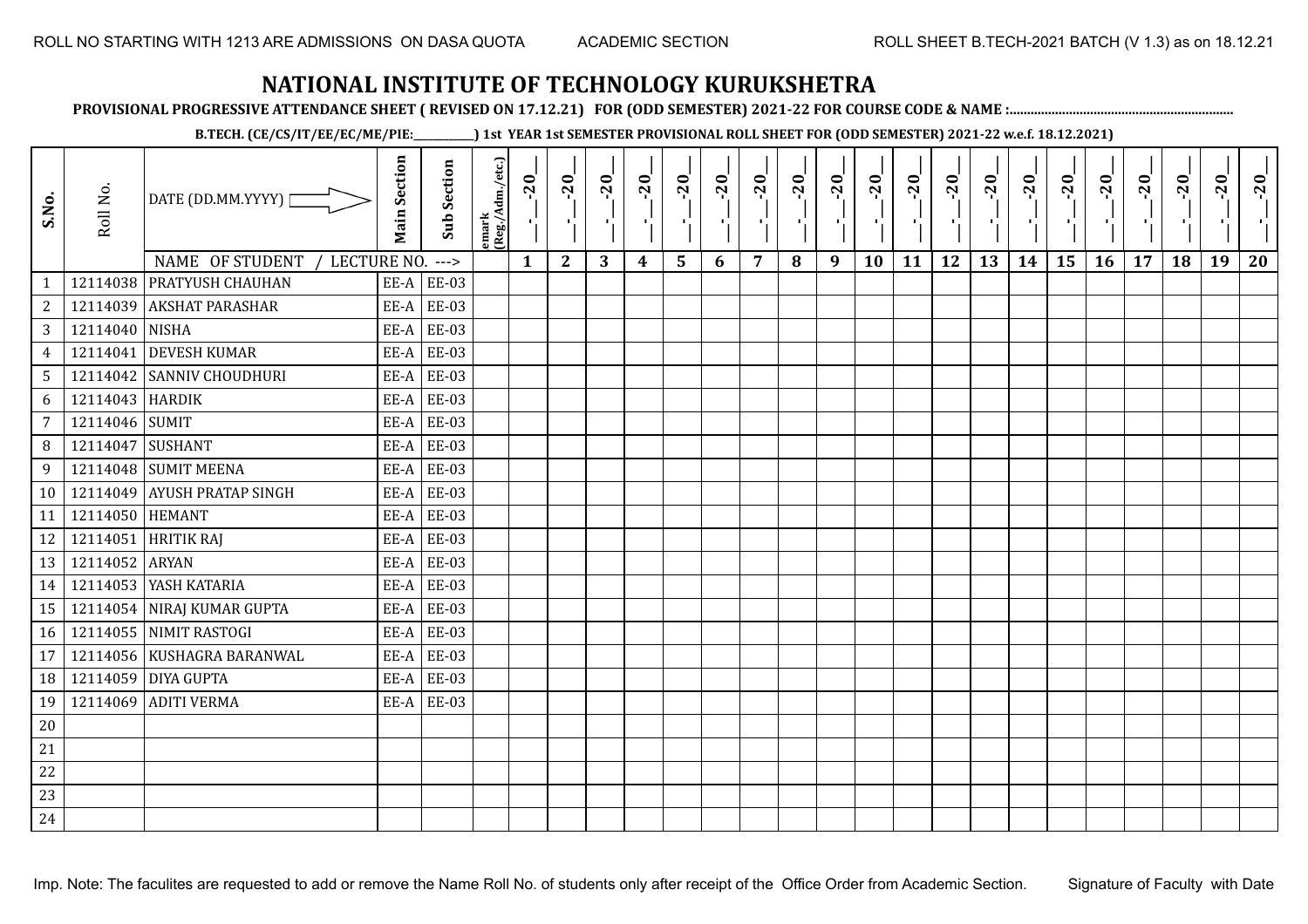**PROVISIONAL PROGRESSIVE ATTENDANCE SHEET ( REVISED ON 17.12.21) FOR (ODD SEMESTER) 2021-22 FOR COURSE CODE & NAME :................................................................**

**B.TECH. (CE/CS/IT/EE/EC/ME/PIE:\_\_\_\_\_\_\_\_\_\_\_\_) 1st YEAR 1st SEMESTER PROVISIONAL ROLL SHEET FOR (ODD SEMESTER) 2021-22 w.e.f. 18.12.2021)**

| S.No.          | Roll No.         | DATE (DD.MM.YYYY)<br>NAME OF STUDENT<br>LECTURE NO. | <b>Main Section</b> | <b>Sub Section</b><br>$--->$ | emark<br> (Reg./Adm./etc.) | $-20$<br>$\mathbf{1}$ | $-20$<br>$\mathbf{2}$ | $-20$<br>л.<br>3 | $-20$<br>4 | $-20$<br>л.<br>5 | $-20$<br>6 | $-20$<br>7 | $-20$<br>8 | $-20$<br>п.<br>9 | $-20$<br>л,<br>10 | $-20$<br>11 | $-20$<br>πī<br>12 | $-20$<br>13 | $-20$<br>14 | $-20$<br>15 | $-20$<br>16 | $-20$<br>17 | $-20$<br>18 | $-20$<br>ч.<br>19 | $-20$<br>20 |
|----------------|------------------|-----------------------------------------------------|---------------------|------------------------------|----------------------------|-----------------------|-----------------------|------------------|------------|------------------|------------|------------|------------|------------------|-------------------|-------------|-------------------|-------------|-------------|-------------|-------------|-------------|-------------|-------------------|-------------|
| $\mathbf{1}$   | 12114057         | <b>NITIN</b>                                        | EE-A                | <b>EE-04</b>                 |                            |                       |                       |                  |            |                  |            |            |            |                  |                   |             |                   |             |             |             |             |             |             |                   |             |
| $\overline{c}$ |                  | 12114058 ARMAAN SINGH DHILLON                       | EE-A                | <b>EE-04</b>                 |                            |                       |                       |                  |            |                  |            |            |            |                  |                   |             |                   |             |             |             |             |             |             |                   |             |
| $\mathbf{3}$   |                  | 12114060 ALANKRIT MISHRA                            | EE-A                | <b>EE-04</b>                 |                            |                       |                       |                  |            |                  |            |            |            |                  |                   |             |                   |             |             |             |             |             |             |                   |             |
| $\overline{4}$ | 12114061         | <b>AMAN KUMAR SAVITA</b>                            | EE-A                | <b>EE-04</b>                 |                            |                       |                       |                  |            |                  |            |            |            |                  |                   |             |                   |             |             |             |             |             |             |                   |             |
| 5              |                  | 12114062 NELAESH YADAV                              | EE-A                | <b>EE-04</b>                 |                            |                       |                       |                  |            |                  |            |            |            |                  |                   |             |                   |             |             |             |             |             |             |                   |             |
| 6              | 12114063         | <b>KARAN SAINI</b>                                  | EE-A                | <b>EE-04</b>                 |                            |                       |                       |                  |            |                  |            |            |            |                  |                   |             |                   |             |             |             |             |             |             |                   |             |
| $\overline{7}$ |                  | 12114064 TEJAVATH SHIVA SAI NAIK                    | EE-A                | <b>EE-04</b>                 |                            |                       |                       |                  |            |                  |            |            |            |                  |                   |             |                   |             |             |             |             |             |             |                   |             |
| 8              |                  | 12114065 RAMAN SINGH SHEKHAWAT                      | EE-A                | <b>EE-04</b>                 |                            |                       |                       |                  |            |                  |            |            |            |                  |                   |             |                   |             |             |             |             |             |             |                   |             |
| 9              |                  | 12114066 ARUN KUMAR                                 | EE-A                | <b>EE-04</b>                 |                            |                       |                       |                  |            |                  |            |            |            |                  |                   |             |                   |             |             |             |             |             |             |                   |             |
| 10             | 12114067         | <b>SHOURYA TYAGI</b>                                | EE-A                | <b>EE-04</b>                 |                            |                       |                       |                  |            |                  |            |            |            |                  |                   |             |                   |             |             |             |             |             |             |                   |             |
| 11             |                  | 12114068 PIYUSH RANJAN SINGH                        | EE-A                | <b>EE-04</b>                 |                            |                       |                       |                  |            |                  |            |            |            |                  |                   |             |                   |             |             |             |             |             |             |                   |             |
| 12             | 12114071 VISHAL  |                                                     | EE-A                | <b>EE-04</b>                 |                            |                       |                       |                  |            |                  |            |            |            |                  |                   |             |                   |             |             |             |             |             |             |                   |             |
| 13             | 12114072         | MALOTHU RISHIKA                                     | EE-A                | <b>EE-04</b>                 |                            |                       |                       |                  |            |                  |            |            |            |                  |                   |             |                   |             |             |             |             |             |             |                   |             |
| 14             | 12114073 SHEETAL |                                                     | EE-A                | <b>EE-04</b>                 |                            |                       |                       |                  |            |                  |            |            |            |                  |                   |             |                   |             |             |             |             |             |             |                   |             |
| 15             | 12114074         | PRIYA MEENA                                         | EE-A                | <b>EE-04</b>                 |                            |                       |                       |                  |            |                  |            |            |            |                  |                   |             |                   |             |             |             |             |             |             |                   |             |
| 16             |                  | 12114075 ABHISHEK RAJ                               | EE-A                | <b>EE-04</b>                 |                            |                       |                       |                  |            |                  |            |            |            |                  |                   |             |                   |             |             |             |             |             |             |                   |             |
| 17             |                  | 12114076 PUSHPENDER                                 | EE-A                | <b>EE-04</b>                 |                            |                       |                       |                  |            |                  |            |            |            |                  |                   |             |                   |             |             |             |             |             |             |                   |             |
| 18             | 12114077         | <b>AYUSH CHOUDHARY</b>                              | EE-A                | <b>EE-04</b>                 |                            |                       |                       |                  |            |                  |            |            |            |                  |                   |             |                   |             |             |             |             |             |             |                   |             |
| 19             |                  | 12114078 DEVANSHU GUPTA                             | EE-A                | <b>EE-04</b>                 |                            |                       |                       |                  |            |                  |            |            |            |                  |                   |             |                   |             |             |             |             |             |             |                   |             |
| 20             |                  | 12114079 NANDINI BODHIYAN                           | EE-A                | <b>EE-04</b>                 |                            |                       |                       |                  |            |                  |            |            |            |                  |                   |             |                   |             |             |             |             |             |             |                   |             |
| 21             |                  |                                                     |                     |                              |                            |                       |                       |                  |            |                  |            |            |            |                  |                   |             |                   |             |             |             |             |             |             |                   |             |
| 22             |                  |                                                     |                     |                              |                            |                       |                       |                  |            |                  |            |            |            |                  |                   |             |                   |             |             |             |             |             |             |                   |             |
| 23             |                  |                                                     |                     |                              |                            |                       |                       |                  |            |                  |            |            |            |                  |                   |             |                   |             |             |             |             |             |             |                   |             |
| 24             |                  |                                                     |                     |                              |                            |                       |                       |                  |            |                  |            |            |            |                  |                   |             |                   |             |             |             |             |             |             |                   |             |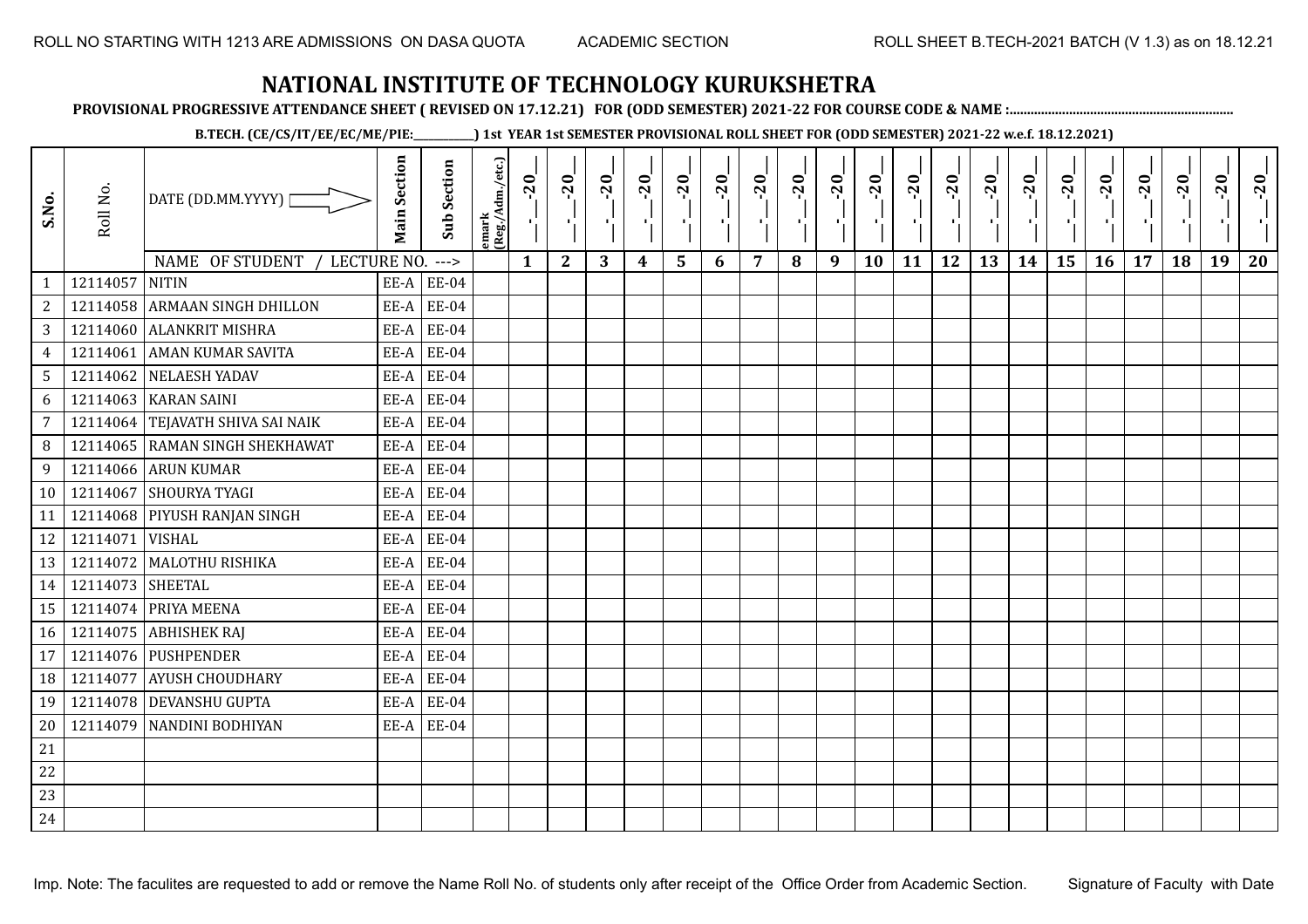**PROVISIONAL PROGRESSIVE ATTENDANCE SHEET ( REVISED ON 17.12.21) FOR (ODD SEMESTER) 2021-22 FOR COURSE CODE & NAME :................................................................**

**B.TECH. (CE/CS/IT/EE/EC/ME/PIE:\_\_\_\_\_\_\_\_\_\_\_\_) 1st YEAR 1st SEMESTER PROVISIONAL ROLL SHEET FOR (ODD SEMESTER) 2021-22 w.e.f. 18.12.2021)**

| S.No.           | Roll No.          | DATE (DD.MM.YYYY) [              | <b>Main Section</b> | <b>Sub Section</b> | emark<br> (Reg./Adm./etc.) | $-20$        | $-20$<br>×.  | $-20$ | $-20$<br>п, | $-20$<br>۱, | $-20$<br>-9 | $-20$<br>- 1 | $-20$ | $-20$<br>-10 | $-20$<br>л, | $-20$ | $-20$<br>πt | $-20$<br>로 | $-20$<br>$\blacksquare$ | $-20$ | $-20$<br>$\mathcal{F}_{\mathbf{r}}$ . | $-20$ | $-20$ | $-20$<br>ч, | $-20$ |
|-----------------|-------------------|----------------------------------|---------------------|--------------------|----------------------------|--------------|--------------|-------|-------------|-------------|-------------|--------------|-------|--------------|-------------|-------|-------------|------------|-------------------------|-------|---------------------------------------|-------|-------|-------------|-------|
|                 |                   | NAME OF STUDENT /<br>LECTURE NO. |                     | $--->$             |                            | $\mathbf{1}$ | $\mathbf{2}$ | 3     | 4           | 5           | 6           | 7            | 8     | 9            | 10          | 11    | 12          | 13         | 14                      | 15    | 16                                    | 17    | 18    | 19          | 20    |
| $\mathbf{1}$    |                   | 12114080 PRIYANSHU BANSAL        |                     | $EE-B$ $EE-05$     |                            |              |              |       |             |             |             |              |       |              |             |       |             |            |                         |       |                                       |       |       |             |       |
| $\sqrt{2}$      |                   | 12114081 ANSHDEEP SINGH          | EE-B                | <b>EE-05</b>       |                            |              |              |       |             |             |             |              |       |              |             |       |             |            |                         |       |                                       |       |       |             |       |
| 3               |                   | 12114082 NIKET SINGLA            | EE-B                | <b>EE-05</b>       |                            |              |              |       |             |             |             |              |       |              |             |       |             |            |                         |       |                                       |       |       |             |       |
| $\overline{4}$  | 12114083 SAHIL    |                                  | EE-B                | <b>EE-05</b>       |                            |              |              |       |             |             |             |              |       |              |             |       |             |            |                         |       |                                       |       |       |             |       |
| 5               |                   | 12114084 VISHAL SINGH            | $EE-B$              | <b>EE-05</b>       |                            |              |              |       |             |             |             |              |       |              |             |       |             |            |                         |       |                                       |       |       |             |       |
| 6               |                   | 12114085 VAIBHAV SINGH           | EE-B                | <b>EE-05</b>       |                            |              |              |       |             |             |             |              |       |              |             |       |             |            |                         |       |                                       |       |       |             |       |
| $\overline{7}$  |                   | 12114086 MAULIK VERMA            | EE-B                | <b>EE-05</b>       |                            |              |              |       |             |             |             |              |       |              |             |       |             |            |                         |       |                                       |       |       |             |       |
| 8               |                   | 12114087 GAURAV KUMAR            | $EE-B$              | <b>EE-05</b>       |                            |              |              |       |             |             |             |              |       |              |             |       |             |            |                         |       |                                       |       |       |             |       |
| 9               | 12114088 MAMTA    |                                  | EE-B                | <b>EE-05</b>       |                            |              |              |       |             |             |             |              |       |              |             |       |             |            |                         |       |                                       |       |       |             |       |
| 10 <sup>1</sup> |                   | 12114089 ANANYA YADAV            | EE-B                | <b>EE-05</b>       |                            |              |              |       |             |             |             |              |       |              |             |       |             |            |                         |       |                                       |       |       |             |       |
| 11              | 12114090 ROHIT    |                                  | EE-B                | <b>EE-05</b>       |                            |              |              |       |             |             |             |              |       |              |             |       |             |            |                         |       |                                       |       |       |             |       |
| 12              |                   | 12114091 DEEPANSHU               | EE-B                | <b>EE-05</b>       |                            |              |              |       |             |             |             |              |       |              |             |       |             |            |                         |       |                                       |       |       |             |       |
| 13              |                   | 12114092 ROHIT SINGH             | EE-B                | <b>EE-05</b>       |                            |              |              |       |             |             |             |              |       |              |             |       |             |            |                         |       |                                       |       |       |             |       |
| 14              |                   | 12114093 UJJWAL MISHRA           | EE-B                | <b>EE-05</b>       |                            |              |              |       |             |             |             |              |       |              |             |       |             |            |                         |       |                                       |       |       |             |       |
| 15              |                   | 12114094 HEMANT KUMAR            | EE-B                | <b>EE-05</b>       |                            |              |              |       |             |             |             |              |       |              |             |       |             |            |                         |       |                                       |       |       |             |       |
| 16              | 12114095 VED VRAT |                                  | $EE-B$              | <b>EE-05</b>       |                            |              |              |       |             |             |             |              |       |              |             |       |             |            |                         |       |                                       |       |       |             |       |
| 17              |                   | 12114096 HARSHIT GUPTA           | $EE-B$              | <b>EE-05</b>       |                            |              |              |       |             |             |             |              |       |              |             |       |             |            |                         |       |                                       |       |       |             |       |
| 18              |                   | 12114107   ISHA JANGIR           | EE-B                | <b>EE-05</b>       |                            |              |              |       |             |             |             |              |       |              |             |       |             |            |                         |       |                                       |       |       |             |       |
| 19              |                   | 12114108 ANSHIKA PANDEY          | EE-B                | <b>EE-05</b>       |                            |              |              |       |             |             |             |              |       |              |             |       |             |            |                         |       |                                       |       |       |             |       |
| 20              |                   | 12114110 ANUPRIYA BHARTI         |                     | $EE-B$ $EE-05$     |                            |              |              |       |             |             |             |              |       |              |             |       |             |            |                         |       |                                       |       |       |             |       |
| 21              |                   |                                  |                     |                    |                            |              |              |       |             |             |             |              |       |              |             |       |             |            |                         |       |                                       |       |       |             |       |
| 22              |                   |                                  |                     |                    |                            |              |              |       |             |             |             |              |       |              |             |       |             |            |                         |       |                                       |       |       |             |       |
| 23              |                   |                                  |                     |                    |                            |              |              |       |             |             |             |              |       |              |             |       |             |            |                         |       |                                       |       |       |             |       |
| 24              |                   |                                  |                     |                    |                            |              |              |       |             |             |             |              |       |              |             |       |             |            |                         |       |                                       |       |       |             |       |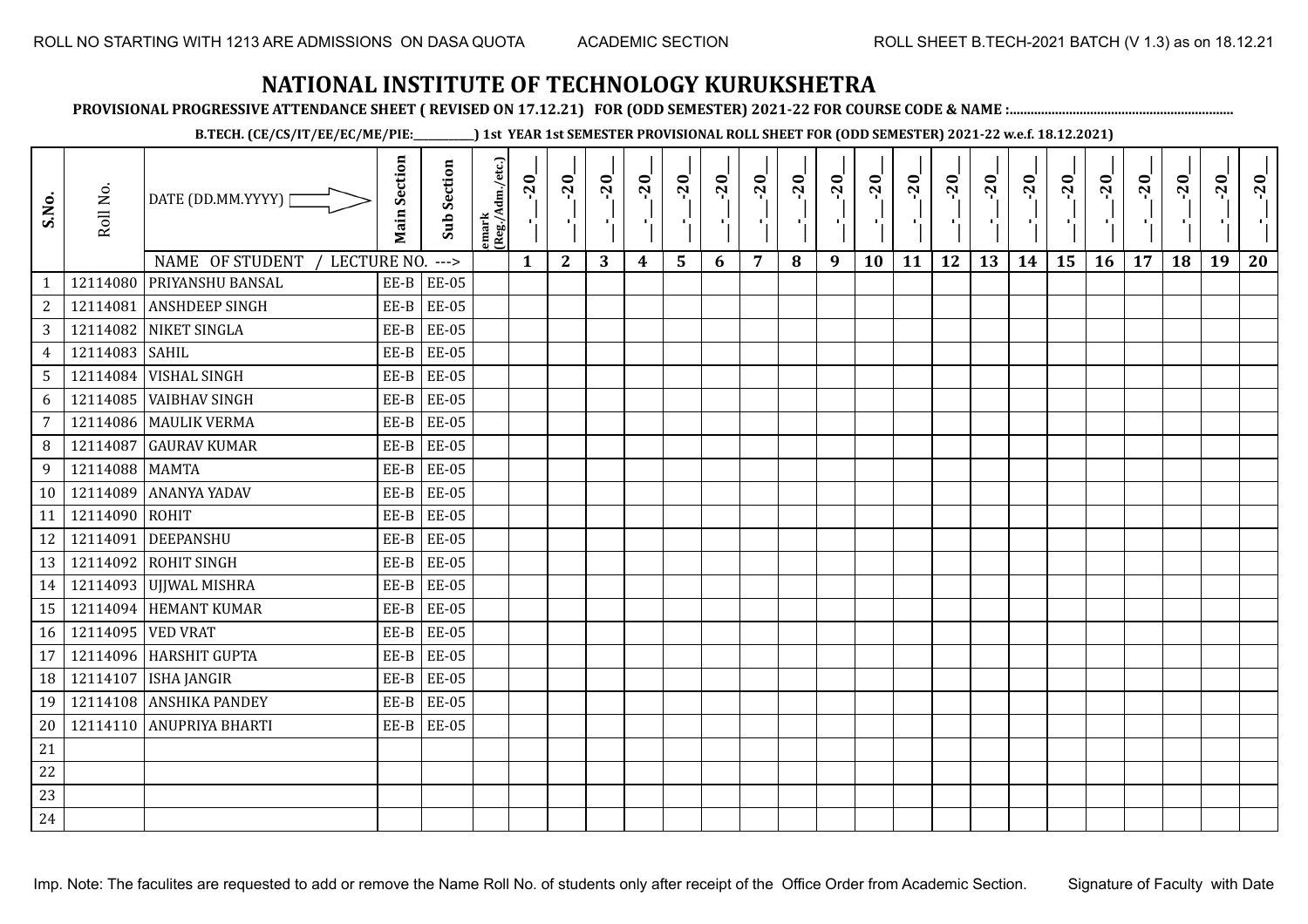**PROVISIONAL PROGRESSIVE ATTENDANCE SHEET ( REVISED ON 17.12.21) FOR (ODD SEMESTER) 2021-22 FOR COURSE CODE & NAME :................................................................**

**B.TECH. (CE/CS/IT/EE/EC/ME/PIE:\_\_\_\_\_\_\_\_\_\_\_\_) 1st YEAR 1st SEMESTER PROVISIONAL ROLL SHEET FOR (ODD SEMESTER) 2021-22 w.e.f. 18.12.2021)**

| S.No.           | Roll No.         | DATE (DD.MM.YYYY) [            | <b>Main Section</b> | Sub Section  | emark<br>(Reg./Adm./etc.) | $-20$        | $-20$        | $-20$<br>л. | $-20$ | $-20$<br>чj | $-20$ | $-20$ | $-20$ | $-20$<br>п., | $-20$<br>л, | $-20$ | $-20$<br>пJ. | $-20$ | $-20$ | $-20$ | $-20$ | $-20$ | $-20$ | $-20$<br>$\mathbf{F}_{\mathbf{r}}$ | $-20$ |
|-----------------|------------------|--------------------------------|---------------------|--------------|---------------------------|--------------|--------------|-------------|-------|-------------|-------|-------|-------|--------------|-------------|-------|--------------|-------|-------|-------|-------|-------|-------|------------------------------------|-------|
|                 |                  | NAME OF STUDENT<br>LECTURE NO. |                     | $--->$       |                           | $\mathbf{1}$ | $\mathbf{2}$ | 3           | 4     | 5           | 6     | 7     | 8     | 9            | 10          | 11    | 12           | 13    | 14    | 15    | 16    | 17    | 18    | 19                                 | 20    |
| $\mathbf{1}$    | 12114097         | RAYAVARAPU VISHNU SANJAY       | $EE-B$              | <b>EE-06</b> |                           |              |              |             |       |             |       |       |       |              |             |       |              |       |       |       |       |       |       |                                    |       |
| $\overline{c}$  |                  | 12114098 PANKAJ MIRDHA         | $EE-B$              | EE-06        |                           |              |              |             |       |             |       |       |       |              |             |       |              |       |       |       |       |       |       |                                    |       |
| 3               | 12114099 PRATEEK |                                | $EE-B$              | <b>EE-06</b> |                           |              |              |             |       |             |       |       |       |              |             |       |              |       |       |       |       |       |       |                                    |       |
| $\overline{4}$  |                  | 12114100 ANUJ KUMAR CHHILAR    | $EE-B$              | <b>EE-06</b> |                           |              |              |             |       |             |       |       |       |              |             |       |              |       |       |       |       |       |       |                                    |       |
| $5\phantom{.0}$ |                  | 12114101 ROHIT BANSAL          | EE-B                | <b>EE-06</b> |                           |              |              |             |       |             |       |       |       |              |             |       |              |       |       |       |       |       |       |                                    |       |
| 6               | 12114102         | <b>VEDANT MISHRA</b>           | EE-B                | <b>EE-06</b> |                           |              |              |             |       |             |       |       |       |              |             |       |              |       |       |       |       |       |       |                                    |       |
| $\overline{7}$  |                  | 12114103 DONKA PRASHANT        | $EE-B$              | EE-06        |                           |              |              |             |       |             |       |       |       |              |             |       |              |       |       |       |       |       |       |                                    |       |
| 8               |                  | 12114104   INDRAGANTI ANAND    | EE-B                | <b>EE-06</b> |                           |              |              |             |       |             |       |       |       |              |             |       |              |       |       |       |       |       |       |                                    |       |
| 9               | 12114105 HARSH   |                                | EE-B                | <b>EE-06</b> |                           |              |              |             |       |             |       |       |       |              |             |       |              |       |       |       |       |       |       |                                    |       |
| 10 <sup>°</sup> |                  | 12114106 KANHAIYA KUMAR        | $EE-B$              | <b>EE-06</b> |                           |              |              |             |       |             |       |       |       |              |             |       |              |       |       |       |       |       |       |                                    |       |
| 11              | 12114109         | <b>RITESH HANS</b>             | EE-B                | <b>EE-06</b> |                           |              |              |             |       |             |       |       |       |              |             |       |              |       |       |       |       |       |       |                                    |       |
| 12              | 12114111 RISHABH |                                | EE-B                | <b>EE-06</b> |                           |              |              |             |       |             |       |       |       |              |             |       |              |       |       |       |       |       |       |                                    |       |
| 13              | 12114112 SIMRAN  |                                | EE-B                | <b>EE-06</b> |                           |              |              |             |       |             |       |       |       |              |             |       |              |       |       |       |       |       |       |                                    |       |
| 14              |                  | 12114113 SHIVANI SINGH         | $EE-B$              | <b>EE-06</b> |                           |              |              |             |       |             |       |       |       |              |             |       |              |       |       |       |       |       |       |                                    |       |
| 15              |                  | 12114114 JADHAV UDAY KIRAN     | $EE-B$              | <b>EE-06</b> |                           |              |              |             |       |             |       |       |       |              |             |       |              |       |       |       |       |       |       |                                    |       |
| 16              |                  | 12114115 NIPUN TRIPATHI        | EE-B                | <b>EE-06</b> |                           |              |              |             |       |             |       |       |       |              |             |       |              |       |       |       |       |       |       |                                    |       |
| 17              |                  | 12114116 PRAKASH WAGHMARE      | $EE-B$              | <b>EE-06</b> |                           |              |              |             |       |             |       |       |       |              |             |       |              |       |       |       |       |       |       |                                    |       |
| 18              |                  | 12114117 ADITYA RAJ RANA       | $EE-B$              | <b>EE-06</b> |                           |              |              |             |       |             |       |       |       |              |             |       |              |       |       |       |       |       |       |                                    |       |
| 19              |                  | 12114118 SAHIL SAGAR           | $EE-B$              | <b>EE-06</b> |                           |              |              |             |       |             |       |       |       |              |             |       |              |       |       |       |       |       |       |                                    |       |
| 20              |                  | 12114120 PISINI THANUJA        | $EE-B$              | <b>EE-06</b> |                           |              |              |             |       |             |       |       |       |              |             |       |              |       |       |       |       |       |       |                                    |       |
| 21              | 12114121         | PARKHI KAMBOJ                  | EE-B                | <b>EE-06</b> |                           |              |              |             |       |             |       |       |       |              |             |       |              |       |       |       |       |       |       |                                    |       |
| 22              |                  |                                |                     |              |                           |              |              |             |       |             |       |       |       |              |             |       |              |       |       |       |       |       |       |                                    |       |
| 23              |                  |                                |                     |              |                           |              |              |             |       |             |       |       |       |              |             |       |              |       |       |       |       |       |       |                                    |       |
| 24              |                  |                                |                     |              |                           |              |              |             |       |             |       |       |       |              |             |       |              |       |       |       |       |       |       |                                    |       |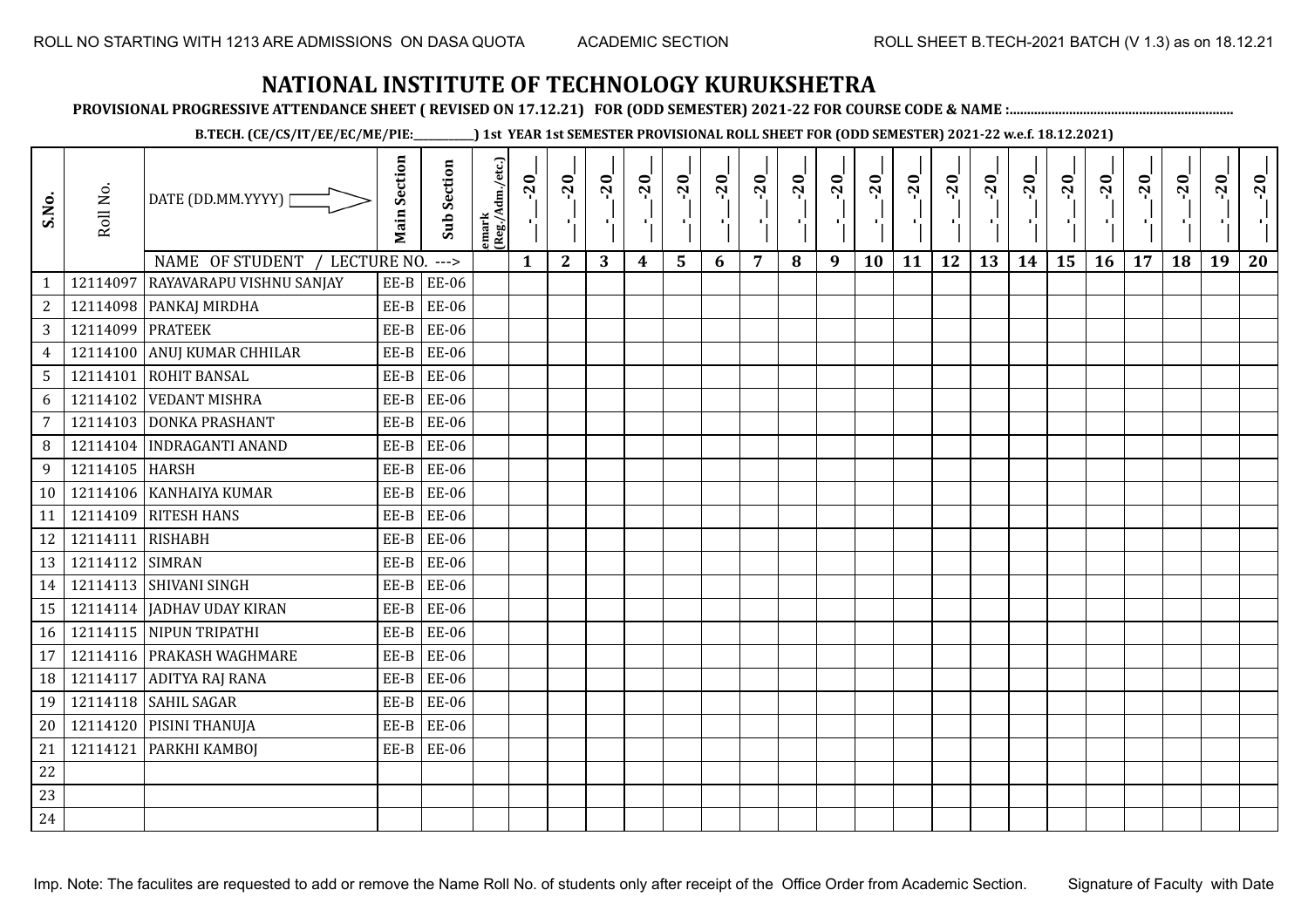**PROVISIONAL PROGRESSIVE ATTENDANCE SHEET ( REVISED ON 17.12.21) FOR (ODD SEMESTER) 2021-22 FOR COURSE CODE & NAME :................................................................**

**B.TECH. (CE/CS/IT/EE/EC/ME/PIE:\_\_\_\_\_\_\_\_\_\_\_\_) 1st YEAR 1st SEMESTER PROVISIONAL ROLL SHEET FOR (ODD SEMESTER) 2021-22 w.e.f. 18.12.2021)**

| S.No.           | Roll No.         | DATE (DD.MM.YYYY) [            | <b>Main Section</b> | <b>Sub Section</b> | emark<br> (Reg./Adm./etc.) | $-20$        | $-20$<br>P,  | $-20$ | $-20$<br>п,      | $-20$<br>۱, | $-20$<br>л. | $-20$<br>π÷ | $-20$ | $-20$<br>ΠJ | $-20$<br>л, | $-20$ | $-20$<br>п. | $-20$<br>로 | $-20$<br>$\blacksquare$ | $-20$ | $-20$<br>л., | $-20$ | $-20$ | $-20$<br>ч, | $-20$ |
|-----------------|------------------|--------------------------------|---------------------|--------------------|----------------------------|--------------|--------------|-------|------------------|-------------|-------------|-------------|-------|-------------|-------------|-------|-------------|------------|-------------------------|-------|--------------|-------|-------|-------------|-------|
|                 |                  | NAME OF STUDENT<br>LECTURE NO. |                     | $--->$             |                            | $\mathbf{1}$ | $\mathbf{2}$ | 3     | $\boldsymbol{4}$ | 5           | 6           | 7           | 8     | 9           | 10          | 11    | 12          | 13         | 14                      | 15    | 16           | 17    | 18    | 19          | 20    |
|                 | 12114119         | <b>RISHAV KUMAR SAH</b>        |                     | $EE-B$ $EE-07$     |                            |              |              |       |                  |             |             |             |       |             |             |       |             |            |                         |       |              |       |       |             |       |
| $\overline{a}$  | 12114122 AMAN    |                                | EE-B                | <b>EE-07</b>       |                            |              |              |       |                  |             |             |             |       |             |             |       |             |            |                         |       |              |       |       |             |       |
| $\overline{3}$  |                  | 12114123 ADITYA MITTAL         | EE-B                | <b>EE-07</b>       |                            |              |              |       |                  |             |             |             |       |             |             |       |             |            |                         |       |              |       |       |             |       |
| $\overline{4}$  |                  | 12114124 HANUMAN HARSORA       | EE-B                | <b>EE-07</b>       |                            |              |              |       |                  |             |             |             |       |             |             |       |             |            |                         |       |              |       |       |             |       |
| 5               |                  | 12114125 ROHIT JOSHI           | $EE-B$              | <b>EE-07</b>       |                            |              |              |       |                  |             |             |             |       |             |             |       |             |            |                         |       |              |       |       |             |       |
| 6               |                  | 12114126 RAVI BHARTI           | EE-B                | <b>EE-07</b>       |                            |              |              |       |                  |             |             |             |       |             |             |       |             |            |                         |       |              |       |       |             |       |
| $\overline{7}$  |                  | 12114127 RUCHI YADAV           | EE-B                | <b>EE-07</b>       |                            |              |              |       |                  |             |             |             |       |             |             |       |             |            |                         |       |              |       |       |             |       |
| 8               |                  | 12114128 GAURAV MEENA          | $EE-B$              | <b>EE-07</b>       |                            |              |              |       |                  |             |             |             |       |             |             |       |             |            |                         |       |              |       |       |             |       |
| 9               |                  | 12114129 SAHIL SINGH           | EE-B                | <b>EE-07</b>       |                            |              |              |       |                  |             |             |             |       |             |             |       |             |            |                         |       |              |       |       |             |       |
| 10 <sup>1</sup> | 12114130 YOGESH  |                                | EE-B                | <b>EE-07</b>       |                            |              |              |       |                  |             |             |             |       |             |             |       |             |            |                         |       |              |       |       |             |       |
| 11              |                  | 12114131 RAJ GOYAL             | EE-B                | <b>EE-07</b>       |                            |              |              |       |                  |             |             |             |       |             |             |       |             |            |                         |       |              |       |       |             |       |
| 12              |                  | 12114132 PRASHANT RATAWA       | EE-B                | <b>EE-07</b>       |                            |              |              |       |                  |             |             |             |       |             |             |       |             |            |                         |       |              |       |       |             |       |
| 13              |                  | 12114133 ABHISHEK SIHMAR       | $EE-B$              | <b>EE-07</b>       |                            |              |              |       |                  |             |             |             |       |             |             |       |             |            |                         |       |              |       |       |             |       |
| 14              |                  | 12114134 MEGHA JINDAL          | EE-B                | <b>EE-07</b>       |                            |              |              |       |                  |             |             |             |       |             |             |       |             |            |                         |       |              |       |       |             |       |
| 15              | 12114135 RUCHITA |                                | EE-B                | <b>EE-07</b>       |                            |              |              |       |                  |             |             |             |       |             |             |       |             |            |                         |       |              |       |       |             |       |
| 16              |                  | 12114136 HARSH KUMAR           | $EE-B$              | <b>EE-07</b>       |                            |              |              |       |                  |             |             |             |       |             |             |       |             |            |                         |       |              |       |       |             |       |
| 17              |                  | 12114137 RAM SINGH SOLANKI     | $EE-B$              | <b>EE-07</b>       |                            |              |              |       |                  |             |             |             |       |             |             |       |             |            |                         |       |              |       |       |             |       |
| 18              |                  | 12114138 SHIVANSH KUMAR JHA    | EE-B                | <b>EE-07</b>       |                            |              |              |       |                  |             |             |             |       |             |             |       |             |            |                         |       |              |       |       |             |       |
| 19              | 12114139 SOURBH  |                                | EE-B                | <b>EE-07</b>       |                            |              |              |       |                  |             |             |             |       |             |             |       |             |            |                         |       |              |       |       |             |       |
| $20\,$          |                  | 12114140 KUMAR SINGH           | EE-B                | <b>EE-07</b>       |                            |              |              |       |                  |             |             |             |       |             |             |       |             |            |                         |       |              |       |       |             |       |
| 21              | 12114149 PRIYA   |                                | $EE-B$              | <b>EE-07</b>       |                            |              |              |       |                  |             |             |             |       |             |             |       |             |            |                         |       |              |       |       |             |       |
| 22              |                  |                                |                     |                    |                            |              |              |       |                  |             |             |             |       |             |             |       |             |            |                         |       |              |       |       |             |       |
| 23              |                  |                                |                     |                    |                            |              |              |       |                  |             |             |             |       |             |             |       |             |            |                         |       |              |       |       |             |       |
| 24              |                  |                                |                     |                    |                            |              |              |       |                  |             |             |             |       |             |             |       |             |            |                         |       |              |       |       |             |       |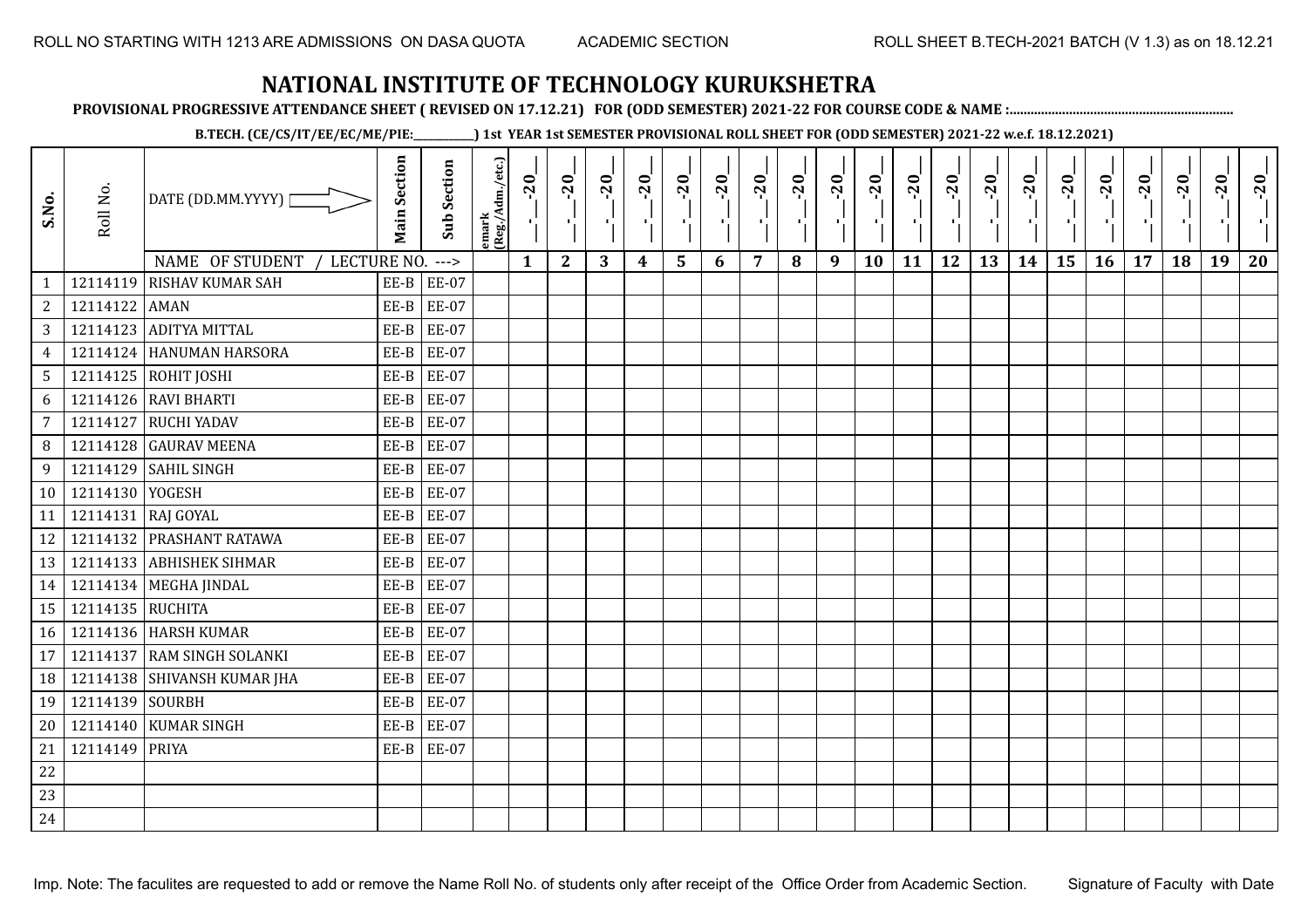**PROVISIONAL PROGRESSIVE ATTENDANCE SHEET ( REVISED ON 17.12.21) FOR (ODD SEMESTER) 2021-22 FOR COURSE CODE & NAME :................................................................**

**B.TECH. (CE/CS/IT/EE/EC/ME/PIE:\_\_\_\_\_\_\_\_\_\_\_\_) 1st YEAR 1st SEMESTER PROVISIONAL ROLL SHEET FOR (ODD SEMESTER) 2021-22 w.e.f. 18.12.2021)**

| S.No.           | Roll No.        | DATE (DD.MM.YYYY) [           | <b>Main Section</b> | <b>Sub Section</b> | emark<br> (Reg./Adm./etc.) | $-20$ | $-20$<br>٠,  | $-20$<br>π÷ | $-20$<br>лj | $-20$<br>۱, | $-20$<br>чļ. | $-20$<br>шj | $-20$ | $-20$<br>л. | $-20$<br>٠, | $-20$<br>т! | $-20$<br>π÷ | $-20$<br>로 | $-20$<br>$\blacksquare$ | $-20$<br>$\frac{1}{1}$ | $-20$<br>чĻ. | $-20$ | $-20$ | $-20$<br>×í. | $-20$ |
|-----------------|-----------------|-------------------------------|---------------------|--------------------|----------------------------|-------|--------------|-------------|-------------|-------------|--------------|-------------|-------|-------------|-------------|-------------|-------------|------------|-------------------------|------------------------|--------------|-------|-------|--------------|-------|
|                 |                 | NAME OF STUDENT / LECTURE NO. |                     | $--->$             |                            | 1     | $\mathbf{2}$ | 3           | 4           | 5           | 6            | 7           | 8     | 9           | 10          | 11          | 12          | 13         | 14                      | 15                     | 16           | 17    | 18    | 19           | 20    |
|                 |                 | 12114141 ABDUL GANI           |                     | $EE-B$ $EE-08$     |                            |       |              |             |             |             |              |             |       |             |             |             |             |            |                         |                        |              |       |       |              |       |
| $\overline{2}$  | 12114142 AJAY   |                               | $EE-B$              | <b>EE-08</b>       |                            |       |              |             |             |             |              |             |       |             |             |             |             |            |                         |                        |              |       |       |              |       |
| $\overline{3}$  |                 | 12114143 DEVANSH SAINI        | $EE-B$              | <b>EE-08</b>       |                            |       |              |             |             |             |              |             |       |             |             |             |             |            |                         |                        |              |       |       |              |       |
| $\overline{4}$  |                 | 12114144 RAVI KUMAR           | EE-B                | <b>EE-08</b>       |                            |       |              |             |             |             |              |             |       |             |             |             |             |            |                         |                        |              |       |       |              |       |
| 5 <sup>5</sup>  |                 | 12114145 WAJID HUSSAIN        | EE-B                | <b>EE-08</b>       |                            |       |              |             |             |             |              |             |       |             |             |             |             |            |                         |                        |              |       |       |              |       |
| 6               |                 | 12114146 NITIN NEGI           | EE-B                | <b>EE-08</b>       |                            |       |              |             |             |             |              |             |       |             |             |             |             |            |                         |                        |              |       |       |              |       |
| $\overline{7}$  |                 | 12114147 VINAY KUMAR MEENA    | EE-B                | <b>EE-08</b>       |                            |       |              |             |             |             |              |             |       |             |             |             |             |            |                         |                        |              |       |       |              |       |
| 8               |                 | 12114150 KARTIK SAROHA        | EE-B                | <b>EE-08</b>       |                            |       |              |             |             |             |              |             |       |             |             |             |             |            |                         |                        |              |       |       |              |       |
| 9               |                 | 12114152 ABHISHEK             | EE-B                | <b>EE-08</b>       |                            |       |              |             |             |             |              |             |       |             |             |             |             |            |                         |                        |              |       |       |              |       |
| 10 <sup>1</sup> |                 | 12114153 GOVIND SINGH         |                     | $EE-B$ $EE-08$     |                            |       |              |             |             |             |              |             |       |             |             |             |             |            |                         |                        |              |       |       |              |       |
| 11              |                 | 12114154 KOMAL MEENA          | EE-B                | <b>EE-08</b>       |                            |       |              |             |             |             |              |             |       |             |             |             |             |            |                         |                        |              |       |       |              |       |
| 12              | 12114155 RUPAL  |                               | EE-B                | <b>EE-08</b>       |                            |       |              |             |             |             |              |             |       |             |             |             |             |            |                         |                        |              |       |       |              |       |
| 13              | 12114156 RAHUL  |                               | $EE-B$              | <b>EE-08</b>       |                            |       |              |             |             |             |              |             |       |             |             |             |             |            |                         |                        |              |       |       |              |       |
| 14              | 12114157 SAHIL  |                               | $EE-B$              | <b>EE-08</b>       |                            |       |              |             |             |             |              |             |       |             |             |             |             |            |                         |                        |              |       |       |              |       |
| 15              |                 | 12114158 NIKUNJ MITTAL        | $EE-B$              | <b>EE-08</b>       |                            |       |              |             |             |             |              |             |       |             |             |             |             |            |                         |                        |              |       |       |              |       |
| 16              |                 | 12114159 VEDIKA TYAGI         | EE-B                | <b>EE-08</b>       |                            |       |              |             |             |             |              |             |       |             |             |             |             |            |                         |                        |              |       |       |              |       |
| 17 <sup>1</sup> |                 | 12114160 DIVYANSH KUNTAL      | EE-B                | <b>EE-08</b>       |                            |       |              |             |             |             |              |             |       |             |             |             |             |            |                         |                        |              |       |       |              |       |
| 18              |                 | 12114161 RIYA KUMAR           | EE-B                | <b>EE-08</b>       |                            |       |              |             |             |             |              |             |       |             |             |             |             |            |                         |                        |              |       |       |              |       |
| 19              |                 | 12114162 AASHAY RAJ           | EE-B                | <b>EE-08</b>       |                            |       |              |             |             |             |              |             |       |             |             |             |             |            |                         |                        |              |       |       |              |       |
| 20              | 12114163 RAVINA |                               | EE-B                | <b>EE-08</b>       |                            |       |              |             |             |             |              |             |       |             |             |             |             |            |                         |                        |              |       |       |              |       |
| 21              |                 | 12114164 ABHISHEK MEENA       |                     | $EE-B$ $EE-08$     |                            |       |              |             |             |             |              |             |       |             |             |             |             |            |                         |                        |              |       |       |              |       |
| 22              |                 |                               |                     |                    |                            |       |              |             |             |             |              |             |       |             |             |             |             |            |                         |                        |              |       |       |              |       |
| 23              |                 |                               |                     |                    |                            |       |              |             |             |             |              |             |       |             |             |             |             |            |                         |                        |              |       |       |              |       |
| 24              |                 |                               |                     |                    |                            |       |              |             |             |             |              |             |       |             |             |             |             |            |                         |                        |              |       |       |              |       |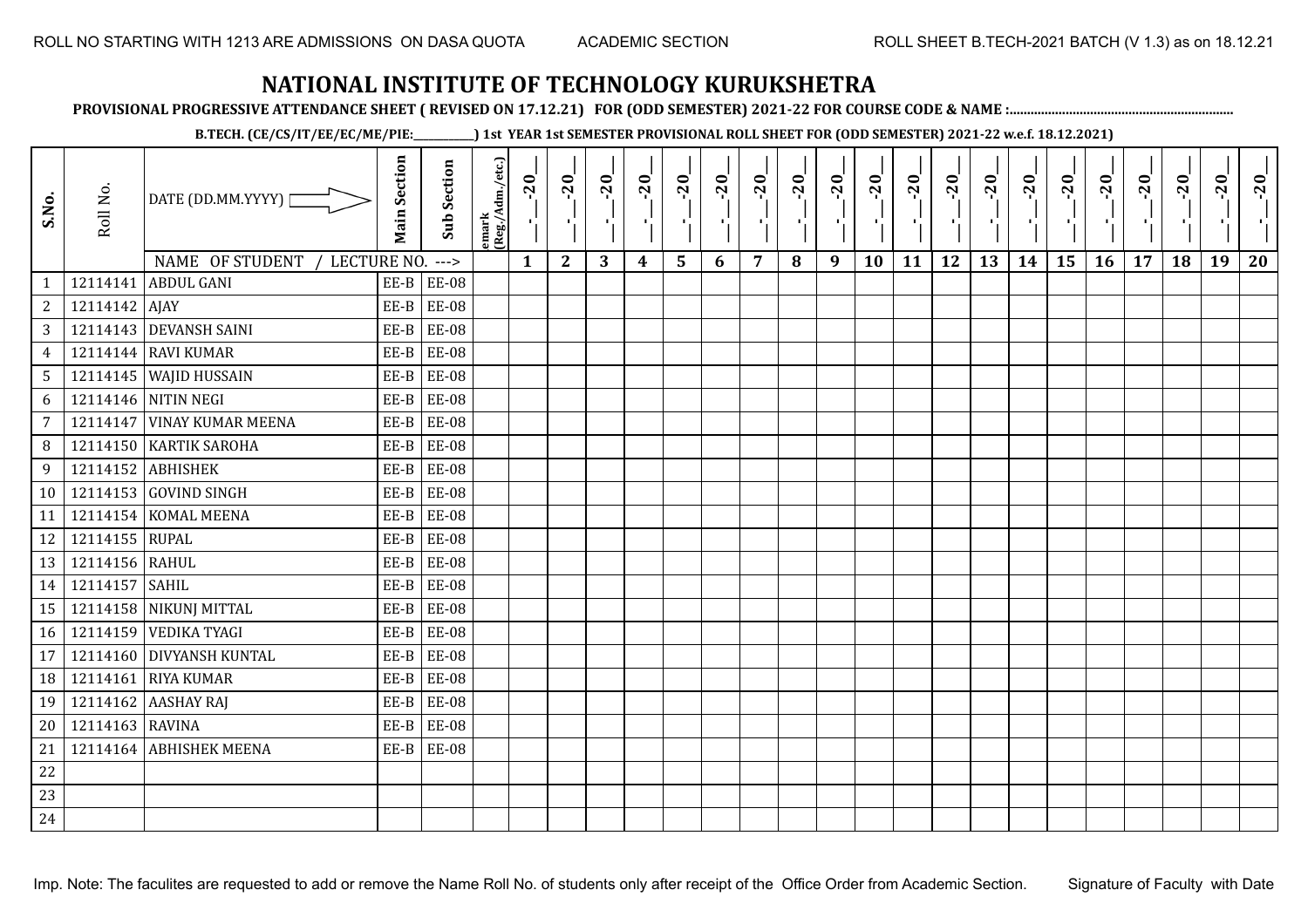**PROVISIONAL PROGRESSIVE ATTENDANCE SHEET ( REVISED ON 17.12.21) FOR (ODD SEMESTER) 2021-22 FOR COURSE CODE & NAME :................................................................**

**B.TECH. (CE/CS/IT/EE/EC/ME/PIE:\_\_\_\_\_\_\_\_\_\_\_\_) 1st YEAR 1st SEMESTER PROVISIONAL ROLL SHEET FOR (ODD SEMESTER) 2021-22 w.e.f. 18.12.2021)**

| S.No.           | Roll No.         | DATE (DD.MM.YYYY)                                          | <b>Main Section</b> | <b>Sub Section</b>      | emark<br> (Reg./Adm./etc.) | $-20$        | $-20$<br>π÷  | $-20$<br>л÷. | $-20$<br>π÷      | $-20$<br>лj | $-20$<br>$\blacksquare$ | $-20$ | $-20$ | $-20$<br>$\mathbf{r}$ | $-20$<br>л, | $-20$<br>шj | $-20$<br>π÷ | $-20$<br>Æ, | $-20$<br>$\blacksquare$ | $-20$<br>ا.<br>ا | $-20$<br>-96 | $-20$ | $-20$ | $-20$<br>×. | $-20$ |
|-----------------|------------------|------------------------------------------------------------|---------------------|-------------------------|----------------------------|--------------|--------------|--------------|------------------|-------------|-------------------------|-------|-------|-----------------------|-------------|-------------|-------------|-------------|-------------------------|------------------|--------------|-------|-------|-------------|-------|
| $\mathbf{1}$    | 12115001         | NAME OF STUDENT<br>LECTURE NO.<br><b>UDIT KUMAR SHARMA</b> |                     | $---$<br>$EC-A$ $EC-01$ |                            | $\mathbf{1}$ | $\mathbf{2}$ | 3            | $\boldsymbol{4}$ | 5           | 6                       | 7     | 8     | 9                     | 10          | 11          | 12          | 13          | 14                      | 15               | 16           | 17    | 18    | 19          | 20    |
| $\overline{c}$  | 12115002         | <b>GAURAV KISHORE</b>                                      | EC-A                | <b>EC-01</b>            |                            |              |              |              |                  |             |                         |       |       |                       |             |             |             |             |                         |                  |              |       |       |             |       |
| 3               | 12115003 RISHIKA |                                                            | $EC-A$              | EC-01                   |                            |              |              |              |                  |             |                         |       |       |                       |             |             |             |             |                         |                  |              |       |       |             |       |
| $\overline{4}$  | 12115004         | <b>HIMANSHU</b>                                            | EC-A                | $EC-01$                 |                            |              |              |              |                  |             |                         |       |       |                       |             |             |             |             |                         |                  |              |       |       |             |       |
| $5\phantom{.0}$ |                  | 12115005 SAKSHAM SINGH                                     | EC-A                | EC-01                   |                            |              |              |              |                  |             |                         |       |       |                       |             |             |             |             |                         |                  |              |       |       |             |       |
| 6               | 12115006         | <b>DISHA AGARWAL</b>                                       | EC-A                | $EC-01$                 |                            |              |              |              |                  |             |                         |       |       |                       |             |             |             |             |                         |                  |              |       |       |             |       |
| 7               | 12115007         | RINGSODAU HOJAI                                            | $EC-A$              | EC-01                   |                            |              |              |              |                  |             |                         |       |       |                       |             |             |             |             |                         |                  |              |       |       |             |       |
| 8               | 12115008         | <b>AMAN JINDAL</b>                                         | EC-A                | EC-01                   |                            |              |              |              |                  |             |                         |       |       |                       |             |             |             |             |                         |                  |              |       |       |             |       |
| 9               | 12115009         | RIDDHI CHAUHAN                                             |                     | $EC-A$ EC-01            |                            |              |              |              |                  |             |                         |       |       |                       |             |             |             |             |                         |                  |              |       |       |             |       |
| 10              |                  | 12115010 PARTH BHATIA                                      |                     | $EC-A$ EC-01            |                            |              |              |              |                  |             |                         |       |       |                       |             |             |             |             |                         |                  |              |       |       |             |       |
| 11              | 12115011         | <b>PAARTH BANSAL</b>                                       | EC-A                | EC-01                   |                            |              |              |              |                  |             |                         |       |       |                       |             |             |             |             |                         |                  |              |       |       |             |       |
| 12              |                  | 12115012 ARJUN GARG                                        | EC-A                | EC-01                   |                            |              |              |              |                  |             |                         |       |       |                       |             |             |             |             |                         |                  |              |       |       |             |       |
| 13              | 12115014 YASHU   |                                                            | $EC-A$              | $EC-01$                 |                            |              |              |              |                  |             |                         |       |       |                       |             |             |             |             |                         |                  |              |       |       |             |       |
| 14              |                  | 12115015 PRANAV BANSAL                                     | $EC-A$              | EC-01                   |                            |              |              |              |                  |             |                         |       |       |                       |             |             |             |             |                         |                  |              |       |       |             |       |
| 15              |                  | 12115016 SHIVANSH SINGH                                    | EC-A                | $EC-01$                 |                            |              |              |              |                  |             |                         |       |       |                       |             |             |             |             |                         |                  |              |       |       |             |       |
| 16              |                  | 12115017 ANKUSH RANGA                                      | EC-A                | EC-01                   |                            |              |              |              |                  |             |                         |       |       |                       |             |             |             |             |                         |                  |              |       |       |             |       |
| 17              | 12115018         | <b>SUBHLATA</b>                                            | EC-A                | $EC-01$                 |                            |              |              |              |                  |             |                         |       |       |                       |             |             |             |             |                         |                  |              |       |       |             |       |
| 18              | 12115058         | <b>VINAYAK TUKARAM JADHAO</b>                              |                     | $EC-A$ EC-01            |                            |              |              |              |                  |             |                         |       |       |                       |             |             |             |             |                         |                  |              |       |       |             |       |
| 19              |                  | 12115113 ABHISHEK GARG                                     | $EC-A$              | <b>EC-01</b>            |                            |              |              |              |                  |             |                         |       |       |                       |             |             |             |             |                         |                  |              |       |       |             |       |
| 20              |                  | 12115158 UDIT GUMBER                                       |                     | $EC-A$ EC-01            |                            |              |              |              |                  |             |                         |       |       |                       |             |             |             |             |                         |                  |              |       |       |             |       |
| 21              |                  |                                                            |                     |                         |                            |              |              |              |                  |             |                         |       |       |                       |             |             |             |             |                         |                  |              |       |       |             |       |
| 22              |                  |                                                            |                     |                         |                            |              |              |              |                  |             |                         |       |       |                       |             |             |             |             |                         |                  |              |       |       |             |       |
| 23              |                  |                                                            |                     |                         |                            |              |              |              |                  |             |                         |       |       |                       |             |             |             |             |                         |                  |              |       |       |             |       |
| 24              |                  |                                                            |                     |                         |                            |              |              |              |                  |             |                         |       |       |                       |             |             |             |             |                         |                  |              |       |       |             |       |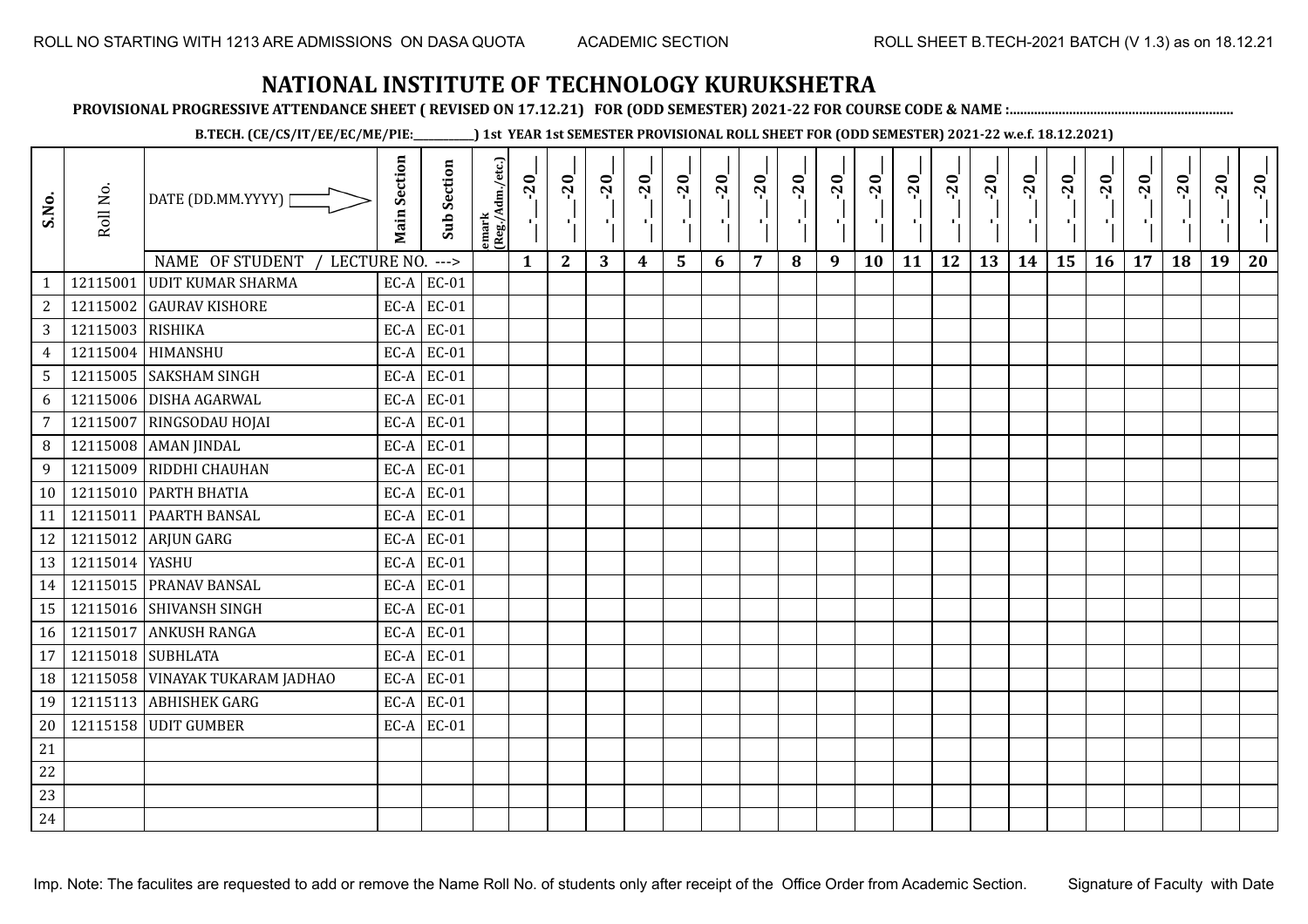**PROVISIONAL PROGRESSIVE ATTENDANCE SHEET ( REVISED ON 17.12.21) FOR (ODD SEMESTER) 2021-22 FOR COURSE CODE & NAME :................................................................**

**B.TECH. (CE/CS/IT/EE/EC/ME/PIE:\_\_\_\_\_\_\_\_\_\_\_\_) 1st YEAR 1st SEMESTER PROVISIONAL ROLL SHEET FOR (ODD SEMESTER) 2021-22 w.e.f. 18.12.2021)**

| S.No.           | Roll No.         | DATE (DD.MM.YYYY)                   | <b>Main Section</b> | <b>Sub Section</b> | emark<br>(Reg./Adm./etc.) | $-20$        | $-20$<br>×.  | $-20$ | $-20$ | $-20$<br>л, | $-20$ | $-20$ | $-20$ | $-20$<br>$\blacksquare$ | $-20$<br>٠ | $-20$ | $-20$<br>H. | $-20$ | $-20$ | $-20$ | $-20$ | $-20$ | $-20$ | $-20$<br>$\mathcal{F}_{\mathcal{A}}$ | $-20$ |
|-----------------|------------------|-------------------------------------|---------------------|--------------------|---------------------------|--------------|--------------|-------|-------|-------------|-------|-------|-------|-------------------------|------------|-------|-------------|-------|-------|-------|-------|-------|-------|--------------------------------------|-------|
|                 |                  | NAME OF STUDENT<br>LECTURE NO. ---> |                     |                    |                           | $\mathbf{1}$ | $\mathbf{2}$ | 3     | 4     | 5           | 6     | 7     | 8     | 9                       | 10         | 11    | 12          | 13    | 14    | 15    | 16    | 17    | 18    | 19                                   | 20    |
| $\mathbf{1}$    |                  | 12115019 MEGHA AGARWAL              |                     | $EC-A$ $EC-02$     |                           |              |              |       |       |             |       |       |       |                         |            |       |             |       |       |       |       |       |       |                                      |       |
| $\sqrt{2}$      |                  | 12115020 VISHWAS KAPOOR             |                     | $EC-A$ EC-02       |                           |              |              |       |       |             |       |       |       |                         |            |       |             |       |       |       |       |       |       |                                      |       |
| $\mathbf{3}$    |                  | 12115021 RAJNEESH                   |                     | $EC-A$ EC-02       |                           |              |              |       |       |             |       |       |       |                         |            |       |             |       |       |       |       |       |       |                                      |       |
| $\overline{4}$  | 12115022 ANSHUL  |                                     | EC-A                | EC-02              |                           |              |              |       |       |             |       |       |       |                         |            |       |             |       |       |       |       |       |       |                                      |       |
| 5               | 12115023 SHAKSHI |                                     |                     | $EC-A$ EC-02       |                           |              |              |       |       |             |       |       |       |                         |            |       |             |       |       |       |       |       |       |                                      |       |
| 6               |                  | 12115024 GARV BHATIA                | $EC-A$              | EC-02              |                           |              |              |       |       |             |       |       |       |                         |            |       |             |       |       |       |       |       |       |                                      |       |
| $\overline{7}$  |                  | 12115025 MAHIMA SAINI               |                     | $EC-A$ EC-02       |                           |              |              |       |       |             |       |       |       |                         |            |       |             |       |       |       |       |       |       |                                      |       |
| 8               |                  | 12115026 SANDEEP KUMAR              |                     | $EC-A$ EC-02       |                           |              |              |       |       |             |       |       |       |                         |            |       |             |       |       |       |       |       |       |                                      |       |
| 9               | 12115027         | <b>VISHNU KUMAR KUMAWAT</b>         |                     | $EC-A$ EC-02       |                           |              |              |       |       |             |       |       |       |                         |            |       |             |       |       |       |       |       |       |                                      |       |
| 10 <sup>1</sup> |                  | 12115028 YUJIT YADAV                |                     | $EC-A$ EC-02       |                           |              |              |       |       |             |       |       |       |                         |            |       |             |       |       |       |       |       |       |                                      |       |
| 11              |                  | 12115029   MANUPATI VENKATESH       |                     | $EC-A$ EC-02       |                           |              |              |       |       |             |       |       |       |                         |            |       |             |       |       |       |       |       |       |                                      |       |
| 12              | 12115030 RITIK   |                                     |                     | $EC-A$ $EC-02$     |                           |              |              |       |       |             |       |       |       |                         |            |       |             |       |       |       |       |       |       |                                      |       |
| 13              | 12115031 DHRUV   |                                     |                     | $EC-A$ EC-02       |                           |              |              |       |       |             |       |       |       |                         |            |       |             |       |       |       |       |       |       |                                      |       |
| 14              |                  | 12115032 MUSKAN DUWESH              |                     | $EC-A$ EC-02       |                           |              |              |       |       |             |       |       |       |                         |            |       |             |       |       |       |       |       |       |                                      |       |
| 15              |                  | 12115033 DEEPAK ARORA               | EC-A                | EC-02              |                           |              |              |       |       |             |       |       |       |                         |            |       |             |       |       |       |       |       |       |                                      |       |
| 16              |                  | 12115035 AARYANSH TALWAR            | EC-A                | EC-02              |                           |              |              |       |       |             |       |       |       |                         |            |       |             |       |       |       |       |       |       |                                      |       |
| 17              |                  | 12115036 SARTHAK VERMA              | EC-A                | EC-02              |                           |              |              |       |       |             |       |       |       |                         |            |       |             |       |       |       |       |       |       |                                      |       |
| 18              |                  | 12115038 ANKIT KUMAR                |                     | $EC-A$ EC-02       |                           |              |              |       |       |             |       |       |       |                         |            |       |             |       |       |       |       |       |       |                                      |       |
| 19              |                  | 12115039 PRASHANT KATIYAR           | EC-A                | EC-02              |                           |              |              |       |       |             |       |       |       |                         |            |       |             |       |       |       |       |       |       |                                      |       |
| 20              |                  | 12115040 RAMAVATH SIDDHU            |                     | $EC-A$ EC-02       |                           |              |              |       |       |             |       |       |       |                         |            |       |             |       |       |       |       |       |       |                                      |       |
| 21              |                  |                                     |                     |                    |                           |              |              |       |       |             |       |       |       |                         |            |       |             |       |       |       |       |       |       |                                      |       |
| 22              |                  |                                     |                     |                    |                           |              |              |       |       |             |       |       |       |                         |            |       |             |       |       |       |       |       |       |                                      |       |
| 23              |                  |                                     |                     |                    |                           |              |              |       |       |             |       |       |       |                         |            |       |             |       |       |       |       |       |       |                                      |       |
| 24              |                  |                                     |                     |                    |                           |              |              |       |       |             |       |       |       |                         |            |       |             |       |       |       |       |       |       |                                      |       |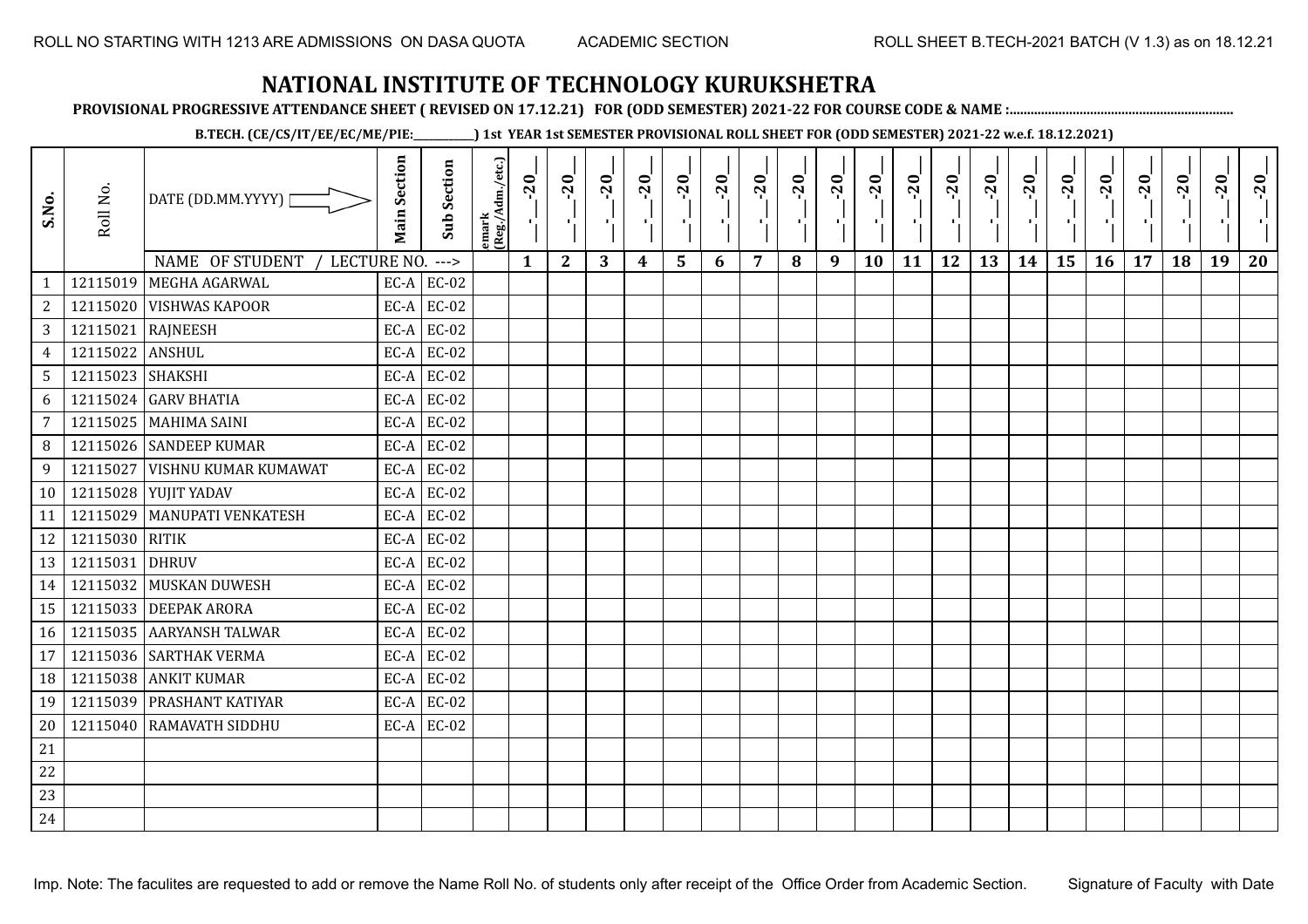**PROVISIONAL PROGRESSIVE ATTENDANCE SHEET ( REVISED ON 17.12.21) FOR (ODD SEMESTER) 2021-22 FOR COURSE CODE & NAME :................................................................**

**B.TECH. (CE/CS/IT/EE/EC/ME/PIE:\_\_\_\_\_\_\_\_\_\_\_\_) 1st YEAR 1st SEMESTER PROVISIONAL ROLL SHEET FOR (ODD SEMESTER) 2021-22 w.e.f. 18.12.2021)**

| S.No.           | Roll No.            | DATE (DD.MM.YYYY) [            | <b>Main Section</b> | <b>Sub Section</b> | emark<br>(Reg./Adm./etc.) | $-20$        | $-20$<br>국).<br>11 | $-20$ | $-20$<br>шj      | $-20$<br>۰,             | $-20$<br>ч. | $-20$<br>л. | $-20$ | $-20$<br>D. | $-20$<br>$\mathbf{F}_{\mathbf{F}}$ | $-20$ | $-20$<br>Œ. | $-20$ | $-20$<br>-90 | $-20$ | $-20$ | $-20$ | $-20$ | $-20$<br>$\mathbf{F}_{\mathbf{F}}$ | $-20$ |
|-----------------|---------------------|--------------------------------|---------------------|--------------------|---------------------------|--------------|--------------------|-------|------------------|-------------------------|-------------|-------------|-------|-------------|------------------------------------|-------|-------------|-------|--------------|-------|-------|-------|-------|------------------------------------|-------|
|                 |                     | NAME OF STUDENT<br>LECTURE NO. |                     | $--->$             |                           | $\mathbf{1}$ | $\mathbf{2}$       | 3     | $\boldsymbol{4}$ | $\overline{\mathbf{5}}$ | 6           | 7           | 8     | 9           | 10                                 | 11    | 12          | 13    | 14           | 15    | 16    | 17    | 18    | 19                                 | 20    |
| $\mathbf{1}$    |                     | 12115034 SHELJA SHARMA         |                     | $EC-A$ EC-03       |                           |              |                    |       |                  |                         |             |             |       |             |                                    |       |             |       |              |       |       |       |       |                                    |       |
| $\sqrt{2}$      |                     | 12115037 VANSHIKA GANDHI       |                     | $EC-A$ EC-03       |                           |              |                    |       |                  |                         |             |             |       |             |                                    |       |             |       |              |       |       |       |       |                                    |       |
| $\mathbf{3}$    |                     | 12115041 ADITYA SINGH          |                     | $EC-A$ EC-03       |                           |              |                    |       |                  |                         |             |             |       |             |                                    |       |             |       |              |       |       |       |       |                                    |       |
| $\overline{4}$  |                     | 12115042 PRAYASH BHURIA        | EC-A                | EC-03              |                           |              |                    |       |                  |                         |             |             |       |             |                                    |       |             |       |              |       |       |       |       |                                    |       |
| $5\phantom{.0}$ | 12115043 GARVEET    |                                |                     | $EC-A$ EC-03       |                           |              |                    |       |                  |                         |             |             |       |             |                                    |       |             |       |              |       |       |       |       |                                    |       |
| 6               |                     | 12115044 NISHANT LOHANI        | $EC-A$              | EC-03              |                           |              |                    |       |                  |                         |             |             |       |             |                                    |       |             |       |              |       |       |       |       |                                    |       |
| $\overline{7}$  |                     | 12115045 HARSHIT CHANANA       |                     | $EC-A$ EC-03       |                           |              |                    |       |                  |                         |             |             |       |             |                                    |       |             |       |              |       |       |       |       |                                    |       |
| 8               | 12115046 ADITYA     |                                | EC-A                | EC-03              |                           |              |                    |       |                  |                         |             |             |       |             |                                    |       |             |       |              |       |       |       |       |                                    |       |
| 9               |                     | 12115047 DEEPTI KAUSHIK        |                     | $EC-A$ EC-03       |                           |              |                    |       |                  |                         |             |             |       |             |                                    |       |             |       |              |       |       |       |       |                                    |       |
| 10 <sup>1</sup> |                     | 12115048 TAPASVI ARORA         |                     | $EC-A$ EC-03       |                           |              |                    |       |                  |                         |             |             |       |             |                                    |       |             |       |              |       |       |       |       |                                    |       |
| 11              | 12115049   JAISHIKA |                                | EC-A                | EC-03              |                           |              |                    |       |                  |                         |             |             |       |             |                                    |       |             |       |              |       |       |       |       |                                    |       |
| 12              |                     | 12115050 SHRUTI KUMARI         |                     | $EC-A$ EC-03       |                           |              |                    |       |                  |                         |             |             |       |             |                                    |       |             |       |              |       |       |       |       |                                    |       |
| 13              | 12115051 ASHWANI    |                                | $EC-A$              | EC-03              |                           |              |                    |       |                  |                         |             |             |       |             |                                    |       |             |       |              |       |       |       |       |                                    |       |
| 14              |                     | 12115052 NIKHIL JAIN           |                     | $EC-A$ EC-03       |                           |              |                    |       |                  |                         |             |             |       |             |                                    |       |             |       |              |       |       |       |       |                                    |       |
| 15              |                     | 12115053 AMAN KUMAR            | EC-A                | EC-03              |                           |              |                    |       |                  |                         |             |             |       |             |                                    |       |             |       |              |       |       |       |       |                                    |       |
| 16              |                     | 12115054 UNNAT GUPTA           |                     | $EC-A$ EC-03       |                           |              |                    |       |                  |                         |             |             |       |             |                                    |       |             |       |              |       |       |       |       |                                    |       |
| 17 <sup>1</sup> |                     | 12115055 ANIDEEP KALIA         |                     | $EC-A$ $EC-03$     |                           |              |                    |       |                  |                         |             |             |       |             |                                    |       |             |       |              |       |       |       |       |                                    |       |
| 18              | 12115057            | MOHIT GOYAL                    |                     | $EC-A$ EC-03       |                           |              |                    |       |                  |                         |             |             |       |             |                                    |       |             |       |              |       |       |       |       |                                    |       |
| 19              |                     | 12115059 DISHU RAJ             |                     | $EC-A$ EC-03       |                           |              |                    |       |                  |                         |             |             |       |             |                                    |       |             |       |              |       |       |       |       |                                    |       |
| 20              |                     | 12115060 BHUKYA ARAVINDH       |                     | $EC-A$ EC-03       |                           |              |                    |       |                  |                         |             |             |       |             |                                    |       |             |       |              |       |       |       |       |                                    |       |
| 21              |                     |                                |                     |                    |                           |              |                    |       |                  |                         |             |             |       |             |                                    |       |             |       |              |       |       |       |       |                                    |       |
| 22              |                     |                                |                     |                    |                           |              |                    |       |                  |                         |             |             |       |             |                                    |       |             |       |              |       |       |       |       |                                    |       |
| 23              |                     |                                |                     |                    |                           |              |                    |       |                  |                         |             |             |       |             |                                    |       |             |       |              |       |       |       |       |                                    |       |
| 24              |                     |                                |                     |                    |                           |              |                    |       |                  |                         |             |             |       |             |                                    |       |             |       |              |       |       |       |       |                                    |       |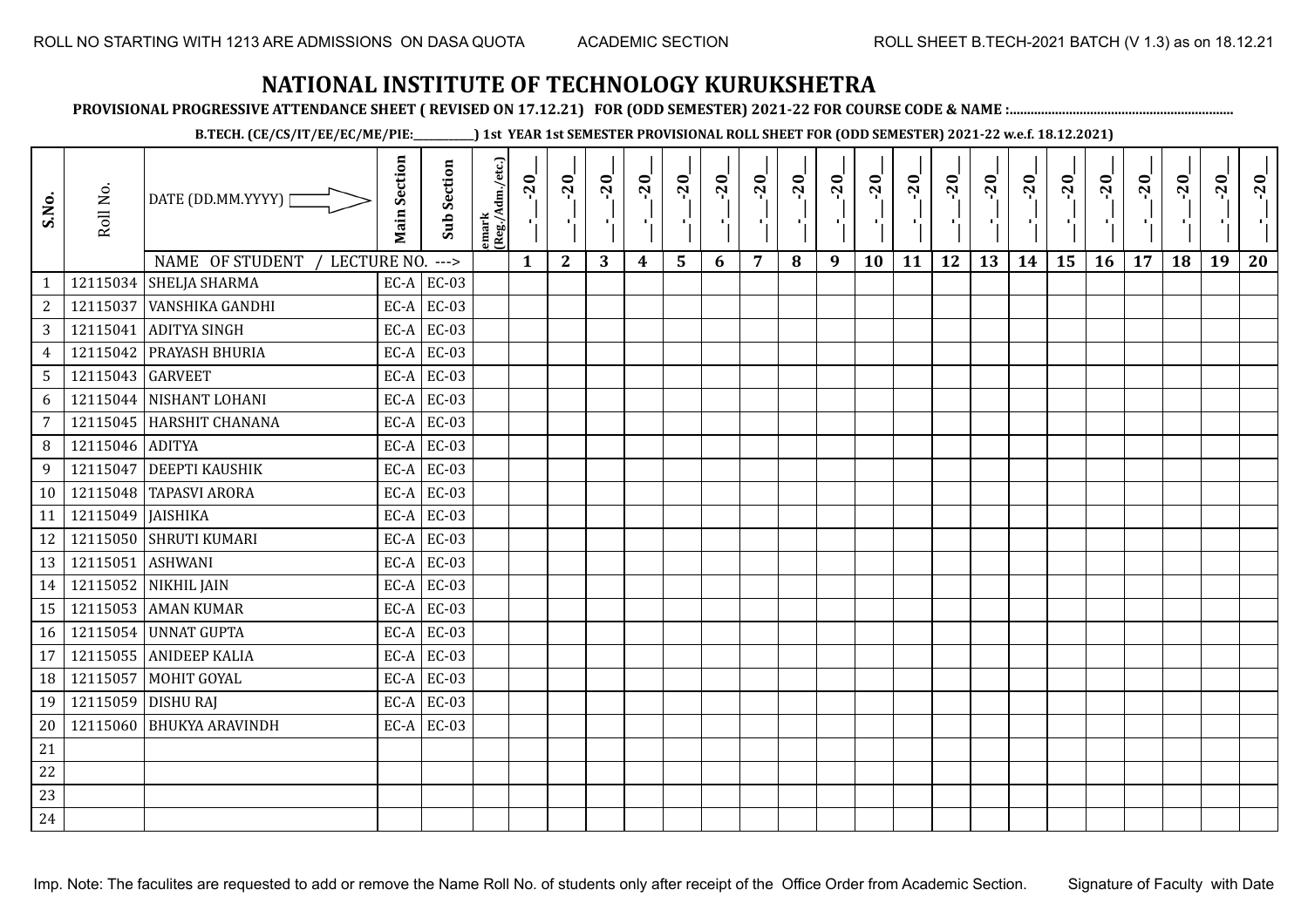**PROVISIONAL PROGRESSIVE ATTENDANCE SHEET ( REVISED ON 17.12.21) FOR (ODD SEMESTER) 2021-22 FOR COURSE CODE & NAME :................................................................**

**B.TECH. (CE/CS/IT/EE/EC/ME/PIE:\_\_\_\_\_\_\_\_\_\_\_\_) 1st YEAR 1st SEMESTER PROVISIONAL ROLL SHEET FOR (ODD SEMESTER) 2021-22 w.e.f. 18.12.2021)**

| S.No.           | Roll No.        | DATE (DD.MM.YYYY)  <br>NAME OF STUDENT<br>LECTURE NO. | <b>Main Section</b> | <b>Sub Section</b><br>$---$ | emark<br> (Reg./Adm./etc.) | $-20$<br>$\mathbf{1}$ | $-20$<br>π÷<br>$\mathbf{2}$ | $-20$<br>л÷.<br>3 | $-20$<br>π÷<br>$\boldsymbol{4}$ | $-20$<br>лj<br>5 | $-20$<br>$\blacksquare$<br>6 | $-20$<br>7 | $-20$<br>8 | $-20$<br>$\mathbf{r}$<br>9 | $-20$<br>л,<br>10 | $-20$<br>шj<br>11 | $-20$<br>π÷<br>12 | $-20$<br>Æ,<br>13 | $-20$<br>$\blacksquare$<br>14 | $-20$<br>ا .<br>ا<br>15 | $-20$<br>-96<br>16 | $-20$<br>17 | $-20$<br>18 | $-20$<br>×.<br>19 | $-20$<br>20 |
|-----------------|-----------------|-------------------------------------------------------|---------------------|-----------------------------|----------------------------|-----------------------|-----------------------------|-------------------|---------------------------------|------------------|------------------------------|------------|------------|----------------------------|-------------------|-------------------|-------------------|-------------------|-------------------------------|-------------------------|--------------------|-------------|-------------|-------------------|-------------|
| $\mathbf{1}$    | 12115056 NISHA  |                                                       |                     | $EC-A$ $EC-04$              |                            |                       |                             |                   |                                 |                  |                              |            |            |                            |                   |                   |                   |                   |                               |                         |                    |             |             |                   |             |
| $\overline{c}$  | 12115061        | <b>SHIVANG CHAUHAN</b>                                | EC-A                | <b>EC-04</b>                |                            |                       |                             |                   |                                 |                  |                              |            |            |                            |                   |                   |                   |                   |                               |                         |                    |             |             |                   |             |
| 3               |                 | 12115062 BHUKYA MAHESH                                | $EC-A$              | <b>EC-04</b>                |                            |                       |                             |                   |                                 |                  |                              |            |            |                            |                   |                   |                   |                   |                               |                         |                    |             |             |                   |             |
| $\overline{4}$  | 12115063 MAHEK  |                                                       | EC-A                | <b>EC-04</b>                |                            |                       |                             |                   |                                 |                  |                              |            |            |                            |                   |                   |                   |                   |                               |                         |                    |             |             |                   |             |
| $5\overline{)}$ |                 | 12115064 BINITA CHATTARAJ                             | EC-A                | <b>EC-04</b>                |                            |                       |                             |                   |                                 |                  |                              |            |            |                            |                   |                   |                   |                   |                               |                         |                    |             |             |                   |             |
| 6               | 12115065        | <b>LALIT KUMAR</b>                                    | EC-A                | <b>EC-04</b>                |                            |                       |                             |                   |                                 |                  |                              |            |            |                            |                   |                   |                   |                   |                               |                         |                    |             |             |                   |             |
| 7               | 12115066        | <b>KRISH</b>                                          | $EC-A$              | <b>EC-04</b>                |                            |                       |                             |                   |                                 |                  |                              |            |            |                            |                   |                   |                   |                   |                               |                         |                    |             |             |                   |             |
| 8               | 12115067        | <b>DHRUV</b>                                          | EC-A                | <b>EC-04</b>                |                            |                       |                             |                   |                                 |                  |                              |            |            |                            |                   |                   |                   |                   |                               |                         |                    |             |             |                   |             |
| 9               | 12115068        | <b>ARPIT KUMAR</b>                                    |                     | $EC-A$ EC-04                |                            |                       |                             |                   |                                 |                  |                              |            |            |                            |                   |                   |                   |                   |                               |                         |                    |             |             |                   |             |
| 10              | 12115069        | <b>TANISHA GOEL</b>                                   |                     | $EC-A$ EC-04                |                            |                       |                             |                   |                                 |                  |                              |            |            |                            |                   |                   |                   |                   |                               |                         |                    |             |             |                   |             |
| 11              | 12115070        | <b>VECHALAPU HARSHIT</b>                              | EC-A                | <b>EC-04</b>                |                            |                       |                             |                   |                                 |                  |                              |            |            |                            |                   |                   |                   |                   |                               |                         |                    |             |             |                   |             |
| 12              |                 | 12115071 HIMANSHU                                     | $EC-A$              | <b>EC-04</b>                |                            |                       |                             |                   |                                 |                  |                              |            |            |                            |                   |                   |                   |                   |                               |                         |                    |             |             |                   |             |
| 13              |                 | 12115072 RAMANSH AGARWAL                              | $EC-A$              | $EC-04$                     |                            |                       |                             |                   |                                 |                  |                              |            |            |                            |                   |                   |                   |                   |                               |                         |                    |             |             |                   |             |
| 14              | 12115074 SUMIT  |                                                       | EC-A                | <b>EC-04</b>                |                            |                       |                             |                   |                                 |                  |                              |            |            |                            |                   |                   |                   |                   |                               |                         |                    |             |             |                   |             |
| 15              |                 | 12115075 SARANSH GOYAL                                | EC-A                | <b>EC-04</b>                |                            |                       |                             |                   |                                 |                  |                              |            |            |                            |                   |                   |                   |                   |                               |                         |                    |             |             |                   |             |
| 16              |                 | 12115076 GIDIJALA DINESH SURYA                        | EC-A                | <b>EC-04</b>                |                            |                       |                             |                   |                                 |                  |                              |            |            |                            |                   |                   |                   |                   |                               |                         |                    |             |             |                   |             |
| 17              | 12115077        | <b>AKSHAT MANGAL</b>                                  | EC-A                | $EC-04$                     |                            |                       |                             |                   |                                 |                  |                              |            |            |                            |                   |                   |                   |                   |                               |                         |                    |             |             |                   |             |
| 18              |                 | 12115078 SHASHANK KAMBOI                              |                     | $EC-A$ EC-04                |                            |                       |                             |                   |                                 |                  |                              |            |            |                            |                   |                   |                   |                   |                               |                         |                    |             |             |                   |             |
| 19              | 12115079        | <b>HARSH SINGH</b>                                    | $EC-A$              | <b>EC-04</b>                |                            |                       |                             |                   |                                 |                  |                              |            |            |                            |                   |                   |                   |                   |                               |                         |                    |             |             |                   |             |
| 20              | 12115080 GAURAV |                                                       |                     | $EC-A$ EC-04                |                            |                       |                             |                   |                                 |                  |                              |            |            |                            |                   |                   |                   |                   |                               |                         |                    |             |             |                   |             |
| 21              | 12115081        | <b>AADI DEV</b>                                       |                     | $EC-A$ EC-04                |                            |                       |                             |                   |                                 |                  |                              |            |            |                            |                   |                   |                   |                   |                               |                         |                    |             |             |                   |             |
| 22              |                 |                                                       |                     |                             |                            |                       |                             |                   |                                 |                  |                              |            |            |                            |                   |                   |                   |                   |                               |                         |                    |             |             |                   |             |
| 23              |                 |                                                       |                     |                             |                            |                       |                             |                   |                                 |                  |                              |            |            |                            |                   |                   |                   |                   |                               |                         |                    |             |             |                   |             |
| 24              |                 |                                                       |                     |                             |                            |                       |                             |                   |                                 |                  |                              |            |            |                            |                   |                   |                   |                   |                               |                         |                    |             |             |                   |             |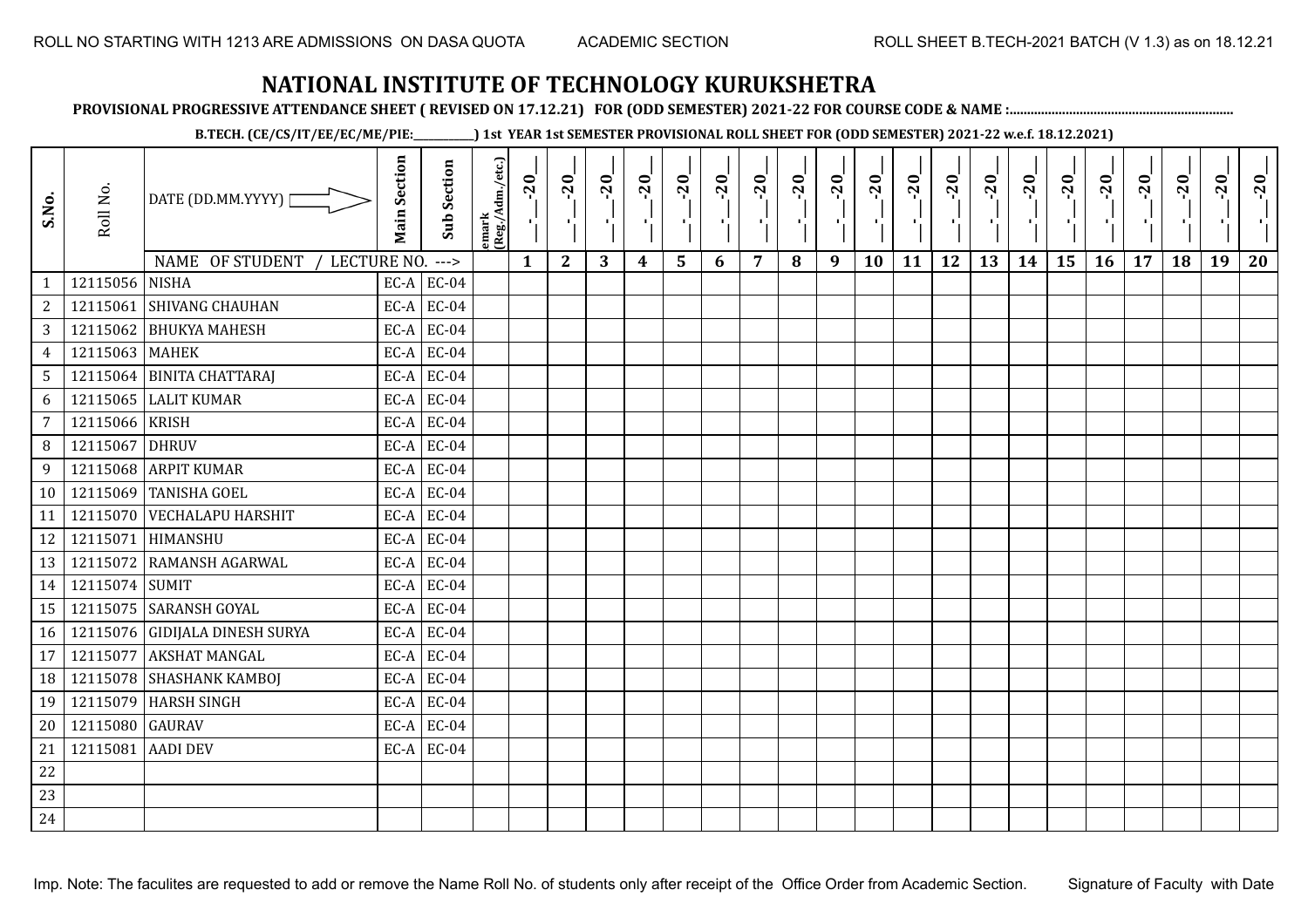**PROVISIONAL PROGRESSIVE ATTENDANCE SHEET ( REVISED ON 17.12.21) FOR (ODD SEMESTER) 2021-22 FOR COURSE CODE & NAME :................................................................**

**B.TECH. (CE/CS/IT/EE/EC/ME/PIE:\_\_\_\_\_\_\_\_\_\_\_\_) 1st YEAR 1st SEMESTER PROVISIONAL ROLL SHEET FOR (ODD SEMESTER) 2021-22 w.e.f. 18.12.2021)**

| S.No.           | Roll No.            | DATE (DD.MM.YYYY)                 | <b>Main Section</b> | <b>Sub Section</b> | emark<br> (Reg./Adm./etc.) | $-20$        | $-20$<br>×.  | $-20$ | $-20$ | $-20$<br>л, | $-20$ | $-20$ | $-20$ | $-20$<br>$\blacksquare$ | $-20$<br>٠ | $-20$ | $-20$<br>H. | $-20$ | $-20$ | $-20$ | $-20$ | $-20$ | $-20$ | $-20$<br>ч. | $-20$ |
|-----------------|---------------------|-----------------------------------|---------------------|--------------------|----------------------------|--------------|--------------|-------|-------|-------------|-------|-------|-------|-------------------------|------------|-------|-------------|-------|-------|-------|-------|-------|-------|-------------|-------|
|                 |                     | NAME OF STUDENT<br>LECTURE NO.    |                     | $--->$             |                            | $\mathbf{1}$ | $\mathbf{2}$ | 3     | 4     | 5           | 6     | 7     | 8     | 9                       | 10         | 11    | 12          | 13    | 14    | 15    | 16    | 17    | 18    | 19          | 20    |
| $\mathbf{1}$    | 12115073            | <b>SAKSHI SAXENA</b>              | $EC-B$              | EC-05              |                            |              |              |       |       |             |       |       |       |                         |            |       |             |       |       |       |       |       |       |             |       |
| $\sqrt{2}$      |                     | 12115082 ANKIT GUPTA              | $EC-B$              | <b>EC-05</b>       |                            |              |              |       |       |             |       |       |       |                         |            |       |             |       |       |       |       |       |       |             |       |
| 3 <sup>1</sup>  | 12115083 REENA      |                                   | $EC-B$              | <b>EC-05</b>       |                            |              |              |       |       |             |       |       |       |                         |            |       |             |       |       |       |       |       |       |             |       |
| $\overline{4}$  |                     | 12115084 HARSH YADAV              | $EC-B$              | EC-05              |                            |              |              |       |       |             |       |       |       |                         |            |       |             |       |       |       |       |       |       |             |       |
| 5 <sup>5</sup>  | 12115085 RITIK      |                                   | $EC-B$              | <b>EC-05</b>       |                            |              |              |       |       |             |       |       |       |                         |            |       |             |       |       |       |       |       |       |             |       |
| 6               |                     | 12115086 LOVEKESH JINDAL          | $EC-B$              | EC-05              |                            |              |              |       |       |             |       |       |       |                         |            |       |             |       |       |       |       |       |       |             |       |
| $\overline{7}$  | 12115087            | <b>MUDIT YADAV</b>                | $EC-B$              | <b>EC-05</b>       |                            |              |              |       |       |             |       |       |       |                         |            |       |             |       |       |       |       |       |       |             |       |
| 8               |                     | 12115088 BOGA RANESH KUMAR        | $EC-B$              | <b>EC-05</b>       |                            |              |              |       |       |             |       |       |       |                         |            |       |             |       |       |       |       |       |       |             |       |
| 9               | 12115089   YASH PAL |                                   | $EC-B$              | <b>EC-05</b>       |                            |              |              |       |       |             |       |       |       |                         |            |       |             |       |       |       |       |       |       |             |       |
| 10 <sup>1</sup> | 12115090 AMITABH    |                                   | $EC-B$              | <b>EC-05</b>       |                            |              |              |       |       |             |       |       |       |                         |            |       |             |       |       |       |       |       |       |             |       |
| 11              | 12115091            | YOGESH                            | EC-B                | EC-05              |                            |              |              |       |       |             |       |       |       |                         |            |       |             |       |       |       |       |       |       |             |       |
| 12              |                     | 12115092 BHOOMIKA GUPTA           | $EC-B$              | <b>EC-05</b>       |                            |              |              |       |       |             |       |       |       |                         |            |       |             |       |       |       |       |       |       |             |       |
| 13              |                     | 12115093 PRAKHAR PRATAP SINGH     | $EC-B$              | <b>EC-05</b>       |                            |              |              |       |       |             |       |       |       |                         |            |       |             |       |       |       |       |       |       |             |       |
| 14              |                     | 12115094 ASHISH SINGLA            | $EC-B$              | <b>EC-05</b>       |                            |              |              |       |       |             |       |       |       |                         |            |       |             |       |       |       |       |       |       |             |       |
| 15              |                     | 12115095 ATUL KESHARI             | $EC-B$              | <b>EC-05</b>       |                            |              |              |       |       |             |       |       |       |                         |            |       |             |       |       |       |       |       |       |             |       |
| 16              |                     | 12115096   MADAMANCHI YASWANTH    | $EC-B$              | <b>EC-05</b>       |                            |              |              |       |       |             |       |       |       |                         |            |       |             |       |       |       |       |       |       |             |       |
| 17              |                     | 12115097 CHAPALA SRI KARTHI VIKAS | $EC-B$              | <b>EC-05</b>       |                            |              |              |       |       |             |       |       |       |                         |            |       |             |       |       |       |       |       |       |             |       |
| 18              |                     | 12115098 ROHIT MALGAT             | $EC-B$              | <b>EC-05</b>       |                            |              |              |       |       |             |       |       |       |                         |            |       |             |       |       |       |       |       |       |             |       |
| 19              |                     | 12115099   JAIKISHAN              | $EC-B$              | <b>EC-05</b>       |                            |              |              |       |       |             |       |       |       |                         |            |       |             |       |       |       |       |       |       |             |       |
| 20              |                     | 12115100 PALKIN BISHNOI           | $EC-B$              | <b>EC-05</b>       |                            |              |              |       |       |             |       |       |       |                         |            |       |             |       |       |       |       |       |       |             |       |
| 21              |                     | 12115104 TIRUMALASETTY ASRITHA    | $EC-B$              | <b>EC-05</b>       |                            |              |              |       |       |             |       |       |       |                         |            |       |             |       |       |       |       |       |       |             |       |
| 22              |                     |                                   |                     |                    |                            |              |              |       |       |             |       |       |       |                         |            |       |             |       |       |       |       |       |       |             |       |
| 23              |                     |                                   |                     |                    |                            |              |              |       |       |             |       |       |       |                         |            |       |             |       |       |       |       |       |       |             |       |
| 24              |                     |                                   |                     |                    |                            |              |              |       |       |             |       |       |       |                         |            |       |             |       |       |       |       |       |       |             |       |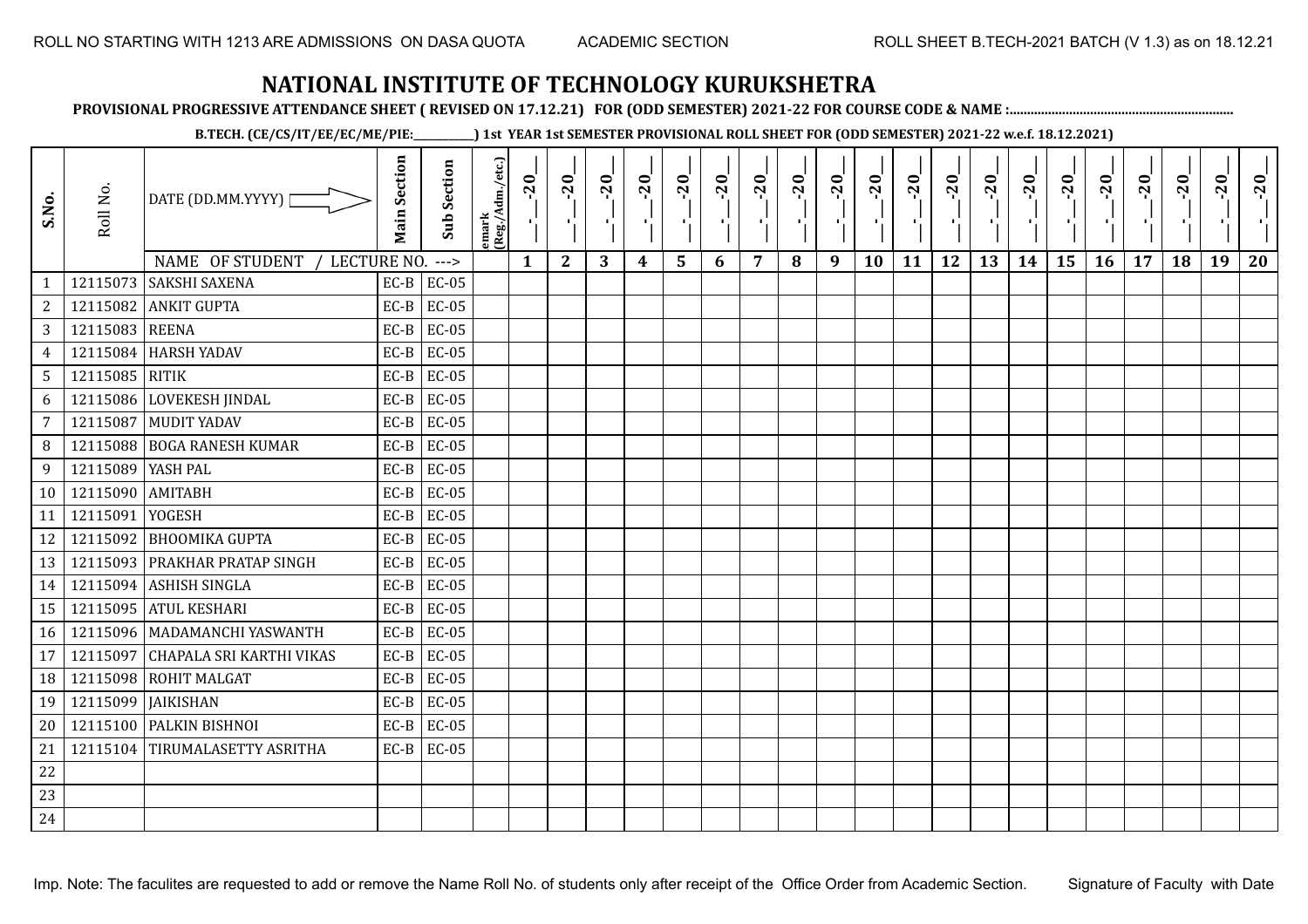**PROVISIONAL PROGRESSIVE ATTENDANCE SHEET ( REVISED ON 17.12.21) FOR (ODD SEMESTER) 2021-22 FOR COURSE CODE & NAME :................................................................**

**B.TECH. (CE/CS/IT/EE/EC/ME/PIE:\_\_\_\_\_\_\_\_\_\_\_\_) 1st YEAR 1st SEMESTER PROVISIONAL ROLL SHEET FOR (ODD SEMESTER) 2021-22 w.e.f. 18.12.2021)**

| S.No.           | Roll No. | DATE (DD.MM.YYYY)              | <b>Main Section</b> | Sub Section  | emark<br> (Reg./Adm./etc.) | $-20$<br>$\mathcal{F}_1$ . | $-20$<br>×.  | $-20$<br>л. | $-20$ | $-20$<br>-90 | $-20$<br>тĪ. | $-20$ | $-20$ | $-20$<br>п÷ | $-20$<br>л, | $-20$ | $-20$<br>пJ. | $-20$ | $-20$<br>$\mathbf{r}$ | $-20$<br>۱, | $-20$ | $-20$ | $-20$ | $-20$<br>$\mathcal{F}_{\mathcal{F}}$ | $-20$ |
|-----------------|----------|--------------------------------|---------------------|--------------|----------------------------|----------------------------|--------------|-------------|-------|--------------|--------------|-------|-------|-------------|-------------|-------|--------------|-------|-----------------------|-------------|-------|-------|-------|--------------------------------------|-------|
|                 |          | NAME OF STUDENT<br>LECTURE NO. |                     | $---$        |                            | $\mathbf{1}$               | $\mathbf{2}$ | 3           | 4     | 5            | 6            | 7     | 8     | 9           | 10          | 11    | 12           | 13    | 14                    | 15          | 16    | 17    | 18    | 19                                   | 20    |
| $\mathbf{1}$    | 12115101 | <b>GARVIT</b>                  | $EC-B$              | EC-06        |                            |                            |              |             |       |              |              |       |       |             |             |       |              |       |                       |             |       |       |       |                                      |       |
| $\mathbf{2}$    | 12115102 | <b>UDAY SINGH</b>              | $EC-B$              | EC-06        |                            |                            |              |             |       |              |              |       |       |             |             |       |              |       |                       |             |       |       |       |                                      |       |
| 3               |          | 12115103 RAHUL SHUKLA          | $EC-B$              | <b>EC-06</b> |                            |                            |              |             |       |              |              |       |       |             |             |       |              |       |                       |             |       |       |       |                                      |       |
| $\overline{4}$  |          | 12115105 SHREYA CHAWLA         | $EC-B$              | <b>EC-06</b> |                            |                            |              |             |       |              |              |       |       |             |             |       |              |       |                       |             |       |       |       |                                      |       |
| 5               |          | 12115106 LOKENDRA SINGH        | $EC-B$              | <b>EC-06</b> |                            |                            |              |             |       |              |              |       |       |             |             |       |              |       |                       |             |       |       |       |                                      |       |
| 6               | 12115107 | AKHILESH                       | $EC-B$              | <b>EC-06</b> |                            |                            |              |             |       |              |              |       |       |             |             |       |              |       |                       |             |       |       |       |                                      |       |
| $7\overline{ }$ |          | 12115108 RITVIK KUMAR          | $EC-B$              | $EC-06$      |                            |                            |              |             |       |              |              |       |       |             |             |       |              |       |                       |             |       |       |       |                                      |       |
| 8               | 12115109 | <b>ABHISHEK KUMAR</b>          | $EC-B$              | <b>EC-06</b> |                            |                            |              |             |       |              |              |       |       |             |             |       |              |       |                       |             |       |       |       |                                      |       |
| 9               |          | 12115110 CHIRAG NAGAR          | $EC-B$              | EC-06        |                            |                            |              |             |       |              |              |       |       |             |             |       |              |       |                       |             |       |       |       |                                      |       |
| 10              | 12115111 | <b>VEERAVALLI NAVEEN SATYA</b> | $EC-B$              | <b>EC-06</b> |                            |                            |              |             |       |              |              |       |       |             |             |       |              |       |                       |             |       |       |       |                                      |       |
| 11              | 12115112 | PRIYANSHI MEHRA                | $EC-B$              | <b>EC-06</b> |                            |                            |              |             |       |              |              |       |       |             |             |       |              |       |                       |             |       |       |       |                                      |       |
| 12              |          | 12115114 GAURAV SAINI          | $EC-B$              | <b>EC-06</b> |                            |                            |              |             |       |              |              |       |       |             |             |       |              |       |                       |             |       |       |       |                                      |       |
| 13              |          | 12115115 SHREYANSH AGRAWAL     | $EC-B$              | <b>EC-06</b> |                            |                            |              |             |       |              |              |       |       |             |             |       |              |       |                       |             |       |       |       |                                      |       |
| 14              |          | 12115116 SUNNY JAISWAL         | $EC-B$              | <b>EC-06</b> |                            |                            |              |             |       |              |              |       |       |             |             |       |              |       |                       |             |       |       |       |                                      |       |
| 15              | 12115117 | <b>VASU MITTAL</b>             | $EC-B$              | <b>EC-06</b> |                            |                            |              |             |       |              |              |       |       |             |             |       |              |       |                       |             |       |       |       |                                      |       |
| 16              |          | 12115118 ARYAN KUMAR           | $EC-B$              | EC-06        |                            |                            |              |             |       |              |              |       |       |             |             |       |              |       |                       |             |       |       |       |                                      |       |
| 17              | 12115119 | <b>ADITI</b>                   | $EC-B$              | EC-06        |                            |                            |              |             |       |              |              |       |       |             |             |       |              |       |                       |             |       |       |       |                                      |       |
| 18              | 12115120 | <b>ASHISH KUMAR YADAV</b>      | $EC-B$              | EC-06        |                            |                            |              |             |       |              |              |       |       |             |             |       |              |       |                       |             |       |       |       |                                      |       |
| 19              | 12115121 | <b>ANKUR RAO</b>               | $EC-B$              | <b>EC-06</b> |                            |                            |              |             |       |              |              |       |       |             |             |       |              |       |                       |             |       |       |       |                                      |       |
| 20              |          | 12115126 MEGHA KUMARI          | $EC-B$              | <b>EC-06</b> |                            |                            |              |             |       |              |              |       |       |             |             |       |              |       |                       |             |       |       |       |                                      |       |
| 21              |          |                                |                     |              |                            |                            |              |             |       |              |              |       |       |             |             |       |              |       |                       |             |       |       |       |                                      |       |
| 22              |          |                                |                     |              |                            |                            |              |             |       |              |              |       |       |             |             |       |              |       |                       |             |       |       |       |                                      |       |
| 23              |          |                                |                     |              |                            |                            |              |             |       |              |              |       |       |             |             |       |              |       |                       |             |       |       |       |                                      |       |
| 24              |          |                                |                     |              |                            |                            |              |             |       |              |              |       |       |             |             |       |              |       |                       |             |       |       |       |                                      |       |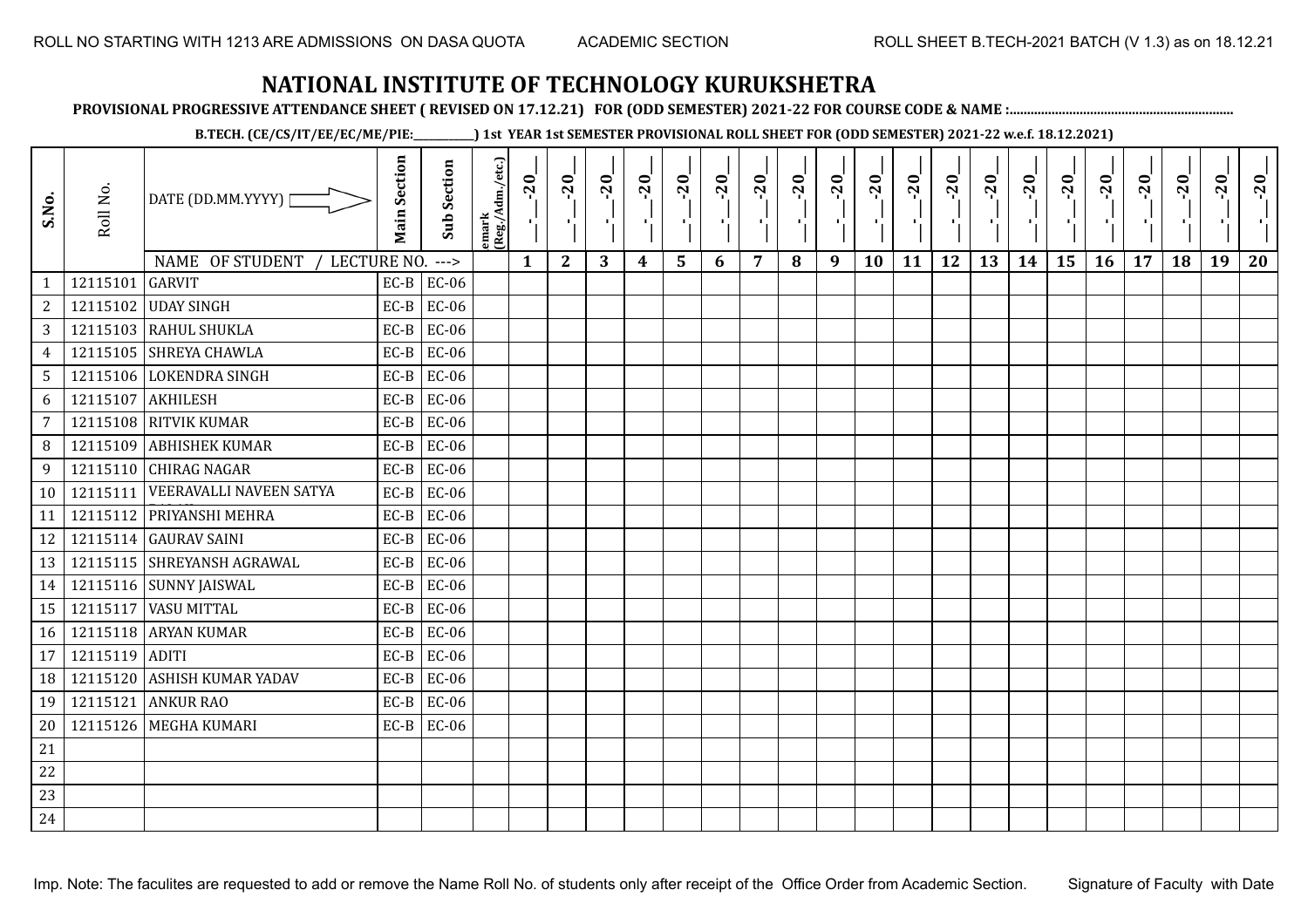**PROVISIONAL PROGRESSIVE ATTENDANCE SHEET ( REVISED ON 17.12.21) FOR (ODD SEMESTER) 2021-22 FOR COURSE CODE & NAME :................................................................**

**B.TECH. (CE/CS/IT/EE/EC/ME/PIE:\_\_\_\_\_\_\_\_\_\_\_\_) 1st YEAR 1st SEMESTER PROVISIONAL ROLL SHEET FOR (ODD SEMESTER) 2021-22 w.e.f. 18.12.2021)**

| S.No.           | Roll No.        | DATE (DD.MM.YYYY)              | <b>Main Section</b> | <b>Sub Section</b> | emark<br> (Reg./Adm./etc.) | $-20$        | $-20$<br>×.  | $-20$<br>л. | $-20$ | $-20$<br>-96 | $-20$<br>тJ. | $-20$ | $-20$ | $-20$<br>$\mathcal{F}_\bullet$ | $-20$<br>$\mathbf{F}_{\mathbf{F}}$ | $-20$ | $-20$<br>пJ. | $-20$ | $-20$<br>$\blacksquare$ | $-20$<br>۱, | $-20$ | $-20$ | $-20$ | $-20$<br>$\mathcal{F}_{\mathcal{F}}$ | $-20$ |
|-----------------|-----------------|--------------------------------|---------------------|--------------------|----------------------------|--------------|--------------|-------------|-------|--------------|--------------|-------|-------|--------------------------------|------------------------------------|-------|--------------|-------|-------------------------|-------------|-------|-------|-------|--------------------------------------|-------|
|                 |                 | NAME OF STUDENT<br>LECTURE NO. |                     | $--->$             |                            | $\mathbf{1}$ | $\mathbf{2}$ | 3           | 4     | 5            | 6            | 7     | 8     | 9                              | 10                                 | 11    | 12           | 13    | 14                      | 15          | 16    | 17    | 18    | 19                                   | 20    |
| $\mathbf{1}$    | 12115122        | SIMRANJIT SINGH                | $EC-B$              | <b>EC-07</b>       |                            |              |              |             |       |              |              |       |       |                                |                                    |       |              |       |                         |             |       |       |       |                                      |       |
| $\mathbf{2}$    | 12115123 LAVISH |                                | $EC-B$              | EC-07              |                            |              |              |             |       |              |              |       |       |                                |                                    |       |              |       |                         |             |       |       |       |                                      |       |
| 3               |                 | 12115124 R G ARVIND            | $EC-B$              | EC-07              |                            |              |              |             |       |              |              |       |       |                                |                                    |       |              |       |                         |             |       |       |       |                                      |       |
| $\overline{4}$  | 12115125 ARYAN  |                                | $EC-B$              | EC-07              |                            |              |              |             |       |              |              |       |       |                                |                                    |       |              |       |                         |             |       |       |       |                                      |       |
| $5\overline{)}$ | 12115127 ROHAN  |                                | $EC-B$              | EC-07              |                            |              |              |             |       |              |              |       |       |                                |                                    |       |              |       |                         |             |       |       |       |                                      |       |
| 6               |                 | 12115128 KISHAN SINGH          | $EC-B$              | <b>EC-07</b>       |                            |              |              |             |       |              |              |       |       |                                |                                    |       |              |       |                         |             |       |       |       |                                      |       |
| $7\overline{ }$ | 12115129        | <b>DHAWALE SWARNIM VILAS</b>   | $EC-B$              | <b>EC-07</b>       |                            |              |              |             |       |              |              |       |       |                                |                                    |       |              |       |                         |             |       |       |       |                                      |       |
| 8               | 12115130        | <b>ABHISHEK SAXENA</b>         | $EC-B$              | EC-07              |                            |              |              |             |       |              |              |       |       |                                |                                    |       |              |       |                         |             |       |       |       |                                      |       |
| 9               | 12115131        | <b>DHANYASHREE R</b>           | $EC-B$              | EC-07              |                            |              |              |             |       |              |              |       |       |                                |                                    |       |              |       |                         |             |       |       |       |                                      |       |
| 10              | 12115132        | <b>DIBYANSHU RATAN DWIVEDI</b> | $EC-B$              | <b>EC-07</b>       |                            |              |              |             |       |              |              |       |       |                                |                                    |       |              |       |                         |             |       |       |       |                                      |       |
| 11              | 12115133        | PREETI BAI                     | $EC-B$              | EC-07              |                            |              |              |             |       |              |              |       |       |                                |                                    |       |              |       |                         |             |       |       |       |                                      |       |
| 12              | 12115134 KUSHAL |                                | $EC-B$              | EC-07              |                            |              |              |             |       |              |              |       |       |                                |                                    |       |              |       |                         |             |       |       |       |                                      |       |
| 13              |                 | 12115135 ANSHUL AGAL           | $EC-B$              | EC-07              |                            |              |              |             |       |              |              |       |       |                                |                                    |       |              |       |                         |             |       |       |       |                                      |       |
| 14              |                 | 12115136 VINAY KUMAR GARG      | $EC-B$              | EC-07              |                            |              |              |             |       |              |              |       |       |                                |                                    |       |              |       |                         |             |       |       |       |                                      |       |
| 15              | 12115137        | JADHAV MANOJ                   | $EC-B$              | EC-07              |                            |              |              |             |       |              |              |       |       |                                |                                    |       |              |       |                         |             |       |       |       |                                      |       |
| 16              |                 | 12115138 RAGHAV KHANDELWAL     | $EC-B$              | EC-07              |                            |              |              |             |       |              |              |       |       |                                |                                    |       |              |       |                         |             |       |       |       |                                      |       |
| 17              | 12115139        | <b>ARPIT AGRAWAL</b>           | $EC-B$              | <b>EC-07</b>       |                            |              |              |             |       |              |              |       |       |                                |                                    |       |              |       |                         |             |       |       |       |                                      |       |
| 18              | 12115141 OJASVI |                                | $EC-B$              | EC-07              |                            |              |              |             |       |              |              |       |       |                                |                                    |       |              |       |                         |             |       |       |       |                                      |       |
| 19              |                 | 12115144 ANCHAL DEVI           | $EC-B$              | EC-07              |                            |              |              |             |       |              |              |       |       |                                |                                    |       |              |       |                         |             |       |       |       |                                      |       |
| 20              | 12115146 ANSHU  |                                | $EC-B$              | EC-07              |                            |              |              |             |       |              |              |       |       |                                |                                    |       |              |       |                         |             |       |       |       |                                      |       |
| 21              |                 | 12115140 AMIT BAMEL            | $EC-B$              | EC-07              |                            |              |              |             |       |              |              |       |       |                                |                                    |       |              |       |                         |             |       |       |       |                                      |       |
| 22              |                 |                                |                     |                    |                            |              |              |             |       |              |              |       |       |                                |                                    |       |              |       |                         |             |       |       |       |                                      |       |
| 23              |                 |                                |                     |                    |                            |              |              |             |       |              |              |       |       |                                |                                    |       |              |       |                         |             |       |       |       |                                      |       |
| 24              |                 |                                |                     |                    |                            |              |              |             |       |              |              |       |       |                                |                                    |       |              |       |                         |             |       |       |       |                                      |       |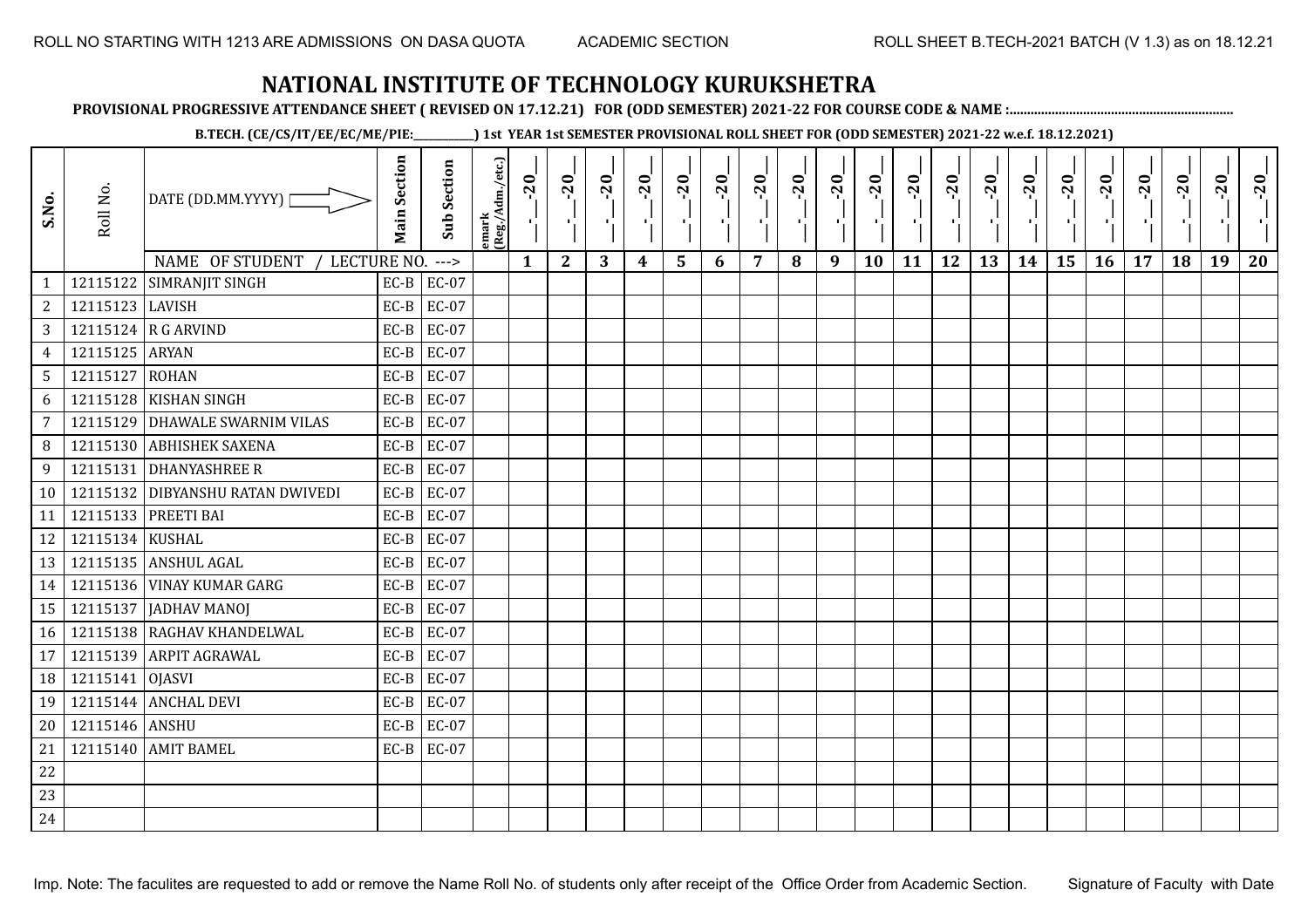**PROVISIONAL PROGRESSIVE ATTENDANCE SHEET ( REVISED ON 17.12.21) FOR (ODD SEMESTER) 2021-22 FOR COURSE CODE & NAME :................................................................**

**B.TECH. (CE/CS/IT/EE/EC/ME/PIE:\_\_\_\_\_\_\_\_\_\_\_\_) 1st YEAR 1st SEMESTER PROVISIONAL ROLL SHEET FOR (ODD SEMESTER) 2021-22 w.e.f. 18.12.2021)**

| S.No.           | Roll No.         | DATE (DD.MM.YYYY) [            | <b>Main Section</b> | Sub Section  | lemark<br>(Reg./Adm./etc.) | $-20$<br>ч.  | $-20$<br>-91 | $-20$ | $-20$<br>$\blacksquare$ | $-20$<br>۱, | $-20$ | $-20$ | $-20$<br>P. | $-20$<br>-57 | $-20$<br>п. | $-20$<br>л÷. | $-20$<br>л÷ | $-20$<br>×. | $-20$ | $-20$ | $-20$ | $-20$ | $-20$<br>۰, | $-20$ | $-20$ |
|-----------------|------------------|--------------------------------|---------------------|--------------|----------------------------|--------------|--------------|-------|-------------------------|-------------|-------|-------|-------------|--------------|-------------|--------------|-------------|-------------|-------|-------|-------|-------|-------------|-------|-------|
|                 |                  | NAME OF STUDENT<br>LECTURE NO. |                     | $---$        |                            | $\mathbf{1}$ | $\mathbf{2}$ | 3     | 4                       | 5           | 6     | 7     | 8           | 9            | <b>10</b>   | 11           | 12          | 13          | 14    | 15    | 16    | 17    | 18          | 19    | 20    |
|                 | 12115142         | PEDASANAGANTI SAI ROHIT        | $EC-B$              | <b>EC-08</b> |                            |              |              |       |                         |             |       |       |             |              |             |              |             |             |       |       |       |       |             |       |       |
| 2               |                  | 12115143 SPARSH DUSAD          | $EC-B$              | <b>EC-08</b> |                            |              |              |       |                         |             |       |       |             |              |             |              |             |             |       |       |       |       |             |       |       |
| $\overline{3}$  | 12115145 DEVANSH |                                | $EC-B$              | <b>EC-08</b> |                            |              |              |       |                         |             |       |       |             |              |             |              |             |             |       |       |       |       |             |       |       |
| $\overline{4}$  | 12115147         | <b>VIKASH KUMAR</b>            | $EC-B$              | <b>EC-08</b> |                            |              |              |       |                         |             |       |       |             |              |             |              |             |             |       |       |       |       |             |       |       |
| $5\phantom{.0}$ |                  | 12115148 BANOTH KAVYA          | $EC-B$              | <b>EC-08</b> |                            |              |              |       |                         |             |       |       |             |              |             |              |             |             |       |       |       |       |             |       |       |
| 6               | 12115149 K VIKAS |                                | $EC-B$              | <b>EC-08</b> |                            |              |              |       |                         |             |       |       |             |              |             |              |             |             |       |       |       |       |             |       |       |
| $\overline{7}$  |                  | 12115150 SAHIL KUMAR           | $EC-B$              | <b>EC-08</b> |                            |              |              |       |                         |             |       |       |             |              |             |              |             |             |       |       |       |       |             |       |       |
| 8               | 12115151 BHAGESH |                                | $EC-B$              | <b>EC-08</b> |                            |              |              |       |                         |             |       |       |             |              |             |              |             |             |       |       |       |       |             |       |       |
| 9               |                  | 12115152 MRITYUNJAY MISHRA     | $EC-B$              | <b>EC-08</b> |                            |              |              |       |                         |             |       |       |             |              |             |              |             |             |       |       |       |       |             |       |       |
| 10              |                  | 12115153 VANSH SATIJA          | $EC-B$              | <b>EC-08</b> |                            |              |              |       |                         |             |       |       |             |              |             |              |             |             |       |       |       |       |             |       |       |
| 11              |                  | 12115154 SABHAVAT ANILCHOWHAN  | $EC-B$              | <b>EC-08</b> |                            |              |              |       |                         |             |       |       |             |              |             |              |             |             |       |       |       |       |             |       |       |
| 12              |                  | 12115155 TUSHAR KUSHWAHA       | $EC-B$              | <b>EC-08</b> |                            |              |              |       |                         |             |       |       |             |              |             |              |             |             |       |       |       |       |             |       |       |
| 13              | 12115156 NAVESH  |                                | $EC-B$              | <b>EC-08</b> |                            |              |              |       |                         |             |       |       |             |              |             |              |             |             |       |       |       |       |             |       |       |
| 14              |                  | 12115157 VIDHISHA NAMA         | $EC-B$              | <b>EC-08</b> |                            |              |              |       |                         |             |       |       |             |              |             |              |             |             |       |       |       |       |             |       |       |
| 15              |                  | 12115159 ARYAN SAGAR           | $EC-B$              | <b>EC-08</b> |                            |              |              |       |                         |             |       |       |             |              |             |              |             |             |       |       |       |       |             |       |       |
| 16              |                  | 12115160 VISHNU KUMAR          | $EC-B$              | <b>EC-08</b> |                            |              |              |       |                         |             |       |       |             |              |             |              |             |             |       |       |       |       |             |       |       |
| 17              | 12115161         | MOHIT RAJPUT                   | $EC-B$              | <b>EC-08</b> |                            |              |              |       |                         |             |       |       |             |              |             |              |             |             |       |       |       |       |             |       |       |
| 18              | 12115162         | <b>DIKSHA</b>                  | $EC-B$              | <b>EC-08</b> |                            |              |              |       |                         |             |       |       |             |              |             |              |             |             |       |       |       |       |             |       |       |
| 19              | 12115163 SAHIL   |                                | $EC-B$              | <b>EC-08</b> |                            |              |              |       |                         |             |       |       |             |              |             |              |             |             |       |       |       |       |             |       |       |
| 20              |                  | 12115164 PRADEEP SINGH         | $EC-B$              | <b>EC-08</b> |                            |              |              |       |                         |             |       |       |             |              |             |              |             |             |       |       |       |       |             |       |       |
| 21              |                  | 12135001 SIMRAN BHATIA         | $EC-B$              | <b>EC-08</b> |                            |              |              |       |                         |             |       |       |             |              |             |              |             |             |       |       |       |       |             |       |       |
| 22              |                  |                                |                     |              |                            |              |              |       |                         |             |       |       |             |              |             |              |             |             |       |       |       |       |             |       |       |
| 23              |                  |                                |                     |              |                            |              |              |       |                         |             |       |       |             |              |             |              |             |             |       |       |       |       |             |       |       |
| 24              |                  |                                |                     |              |                            |              |              |       |                         |             |       |       |             |              |             |              |             |             |       |       |       |       |             |       |       |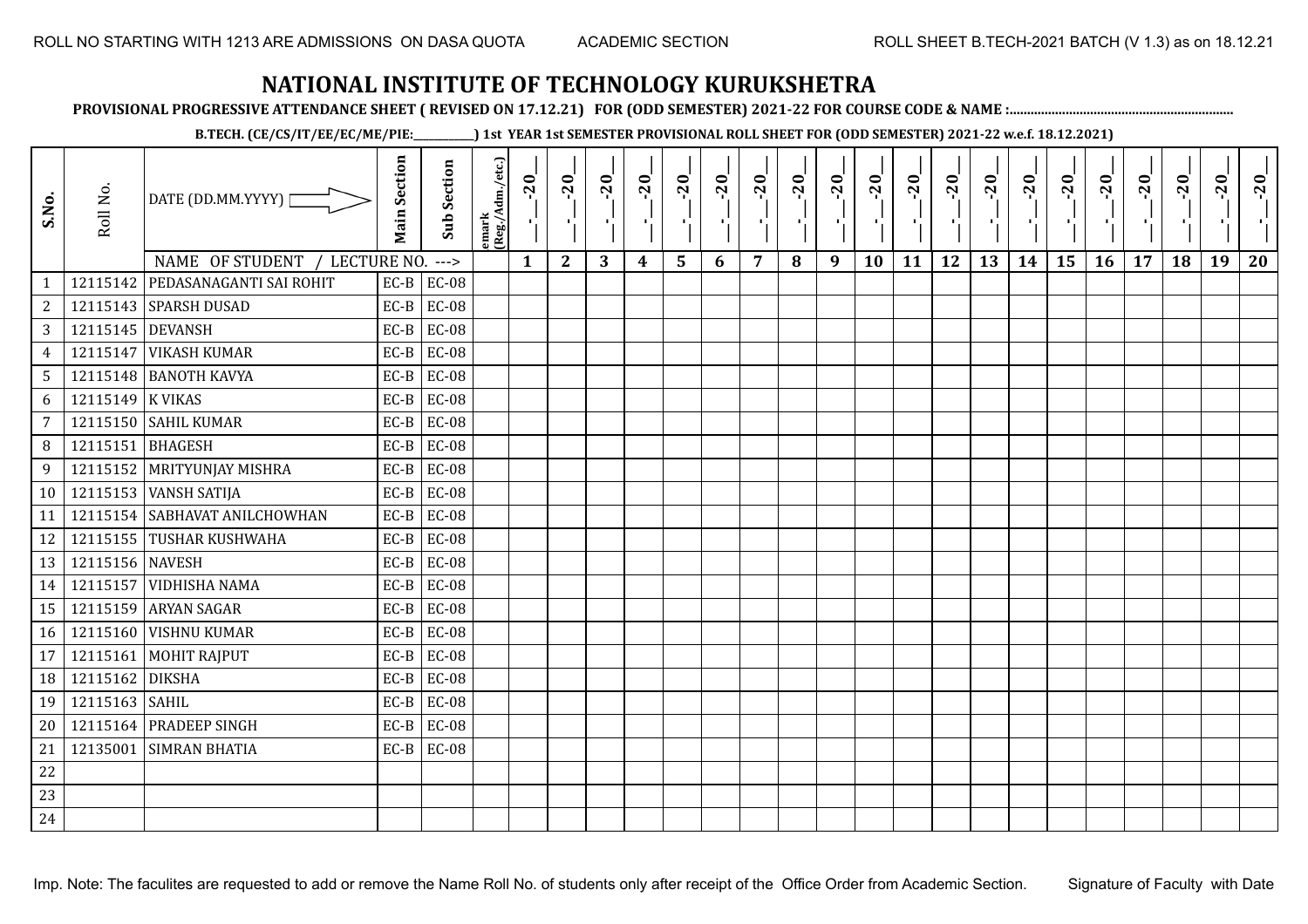**PROVISIONAL PROGRESSIVE ATTENDANCE SHEET ( REVISED ON 17.12.21) FOR (ODD SEMESTER) 2021-22 FOR COURSE CODE & NAME :................................................................**

**B.TECH. (CE/CS/IT/EE/EC/ME/PIE:\_\_\_\_\_\_\_\_\_\_\_\_) 1st YEAR 1st SEMESTER PROVISIONAL ROLL SHEET FOR (ODD SEMESTER) 2021-22 w.e.f. 18.12.2021)**

| S.No.           | Roll No.         | DATE (DD.MM.YYYY)<br>NAME OF STUDENT<br>LECTURE NO. ---> | <b>Main Section</b> | <b>Sub Section</b> | emark<br> (Reg./Adm./etc.) | $-20$<br>$\mathbf{1}$ | $-20$<br>$\mathbf{2}$ | $-20$<br>л.<br>3 | $-20$<br>4 | $-20$<br>л.<br>5 | $-20$<br>6 | $-20$<br>7 | $-20$<br>8 | $-20$<br>π÷<br>9 | $-20$<br>л,<br>10 | $-20$<br>11 | $-20$<br>πī<br>12 | $-20$<br>13 | $-20$<br>14 | $-20$<br>۱,<br>15 | $-20$<br>16 | $-20$<br>17 | $-20$<br>18 | $-20$<br>л.<br>19 | $-20$<br>20 |
|-----------------|------------------|----------------------------------------------------------|---------------------|--------------------|----------------------------|-----------------------|-----------------------|------------------|------------|------------------|------------|------------|------------|------------------|-------------------|-------------|-------------------|-------------|-------------|-------------------|-------------|-------------|-------------|-------------------|-------------|
| $\mathbf{1}$    | 12116001         | <b>AMANDEEP</b>                                          |                     | $ME-A$ ME-01       |                            |                       |                       |                  |            |                  |            |            |            |                  |                   |             |                   |             |             |                   |             |             |             |                   |             |
| $\overline{c}$  | 12116002         | <b>ROHIT KUMAR</b>                                       |                     | $ME-A$ ME-01       |                            |                       |                       |                  |            |                  |            |            |            |                  |                   |             |                   |             |             |                   |             |             |             |                   |             |
| $\overline{3}$  |                  | 12116003 SATYUNJAY KATIYAR                               |                     | $ME-A$ ME-01       |                            |                       |                       |                  |            |                  |            |            |            |                  |                   |             |                   |             |             |                   |             |             |             |                   |             |
| $\overline{4}$  | 12116005         | <b>KETAN</b>                                             |                     | $ME-A$ ME-01       |                            |                       |                       |                  |            |                  |            |            |            |                  |                   |             |                   |             |             |                   |             |             |             |                   |             |
| $5\phantom{.0}$ | 12116006 PARTH   |                                                          |                     | $ME-A$ ME-01       |                            |                       |                       |                  |            |                  |            |            |            |                  |                   |             |                   |             |             |                   |             |             |             |                   |             |
| 6               | 12116007         | <b>SANDEEP</b>                                           |                     | $ME-A$ ME-01       |                            |                       |                       |                  |            |                  |            |            |            |                  |                   |             |                   |             |             |                   |             |             |             |                   |             |
| $\overline{7}$  | 12116008         | AKANSHA SHARMA                                           |                     | $ME-A$ ME-01       |                            |                       |                       |                  |            |                  |            |            |            |                  |                   |             |                   |             |             |                   |             |             |             |                   |             |
| 8               | 12116009         | <b>SIMRAN</b>                                            |                     | $ME-A$ ME-01       |                            |                       |                       |                  |            |                  |            |            |            |                  |                   |             |                   |             |             |                   |             |             |             |                   |             |
| 9               | 12116010         | PRAYATNA KISHAN URMALIYA                                 |                     | $ME-A$ ME-01       |                            |                       |                       |                  |            |                  |            |            |            |                  |                   |             |                   |             |             |                   |             |             |             |                   |             |
| 10              | 12116011         | <b>ISHIKA SAHRAWAT</b>                                   |                     | $ME-A$ ME-01       |                            |                       |                       |                  |            |                  |            |            |            |                  |                   |             |                   |             |             |                   |             |             |             |                   |             |
| 11              |                  | 12116012 SARTHAK MISHRA                                  |                     | $ME-A$ ME-01       |                            |                       |                       |                  |            |                  |            |            |            |                  |                   |             |                   |             |             |                   |             |             |             |                   |             |
| 12              | 12116013 DIVYA   |                                                          |                     | $ME-A$ ME-01       |                            |                       |                       |                  |            |                  |            |            |            |                  |                   |             |                   |             |             |                   |             |             |             |                   |             |
| 13              |                  | 12116016 SIDDHARTH JAIN                                  |                     | $ME-A$ ME-01       |                            |                       |                       |                  |            |                  |            |            |            |                  |                   |             |                   |             |             |                   |             |             |             |                   |             |
| 14              |                  | 12116017 INDRASEN CHAUHAN                                |                     | $ME-A$ ME-01       |                            |                       |                       |                  |            |                  |            |            |            |                  |                   |             |                   |             |             |                   |             |             |             |                   |             |
| 15              | 12116018 VIJAY   |                                                          |                     | $ME-A$ ME-01       |                            |                       |                       |                  |            |                  |            |            |            |                  |                   |             |                   |             |             |                   |             |             |             |                   |             |
| 16              |                  | 12116019 SANKALP PANDEY                                  |                     | $ME-A$ ME-01       |                            |                       |                       |                  |            |                  |            |            |            |                  |                   |             |                   |             |             |                   |             |             |             |                   |             |
| 17              | 12116020         | <b>ABHISHEK SEHRAWAT</b>                                 |                     | $ME-A$ ME-01       |                            |                       |                       |                  |            |                  |            |            |            |                  |                   |             |                   |             |             |                   |             |             |             |                   |             |
| 18              | 12116021         | <b>DIPANSHU PANDEY</b>                                   |                     | $ME-A$ ME-01       |                            |                       |                       |                  |            |                  |            |            |            |                  |                   |             |                   |             |             |                   |             |             |             |                   |             |
| 19              | 12116049         | <b>VIVEK KUMAR</b>                                       |                     | $ME-A$ ME-01       |                            |                       |                       |                  |            |                  |            |            |            |                  |                   |             |                   |             |             |                   |             |             |             |                   |             |
| 20              | 12116153 SONUPAL |                                                          |                     | $ME-A$ ME-01       |                            |                       |                       |                  |            |                  |            |            |            |                  |                   |             |                   |             |             |                   |             |             |             |                   |             |
| 21              |                  |                                                          |                     |                    |                            |                       |                       |                  |            |                  |            |            |            |                  |                   |             |                   |             |             |                   |             |             |             |                   |             |
| 22              |                  |                                                          |                     |                    |                            |                       |                       |                  |            |                  |            |            |            |                  |                   |             |                   |             |             |                   |             |             |             |                   |             |
| 23              |                  |                                                          |                     |                    |                            |                       |                       |                  |            |                  |            |            |            |                  |                   |             |                   |             |             |                   |             |             |             |                   |             |
| 24              |                  |                                                          |                     |                    |                            |                       |                       |                  |            |                  |            |            |            |                  |                   |             |                   |             |             |                   |             |             |             |                   |             |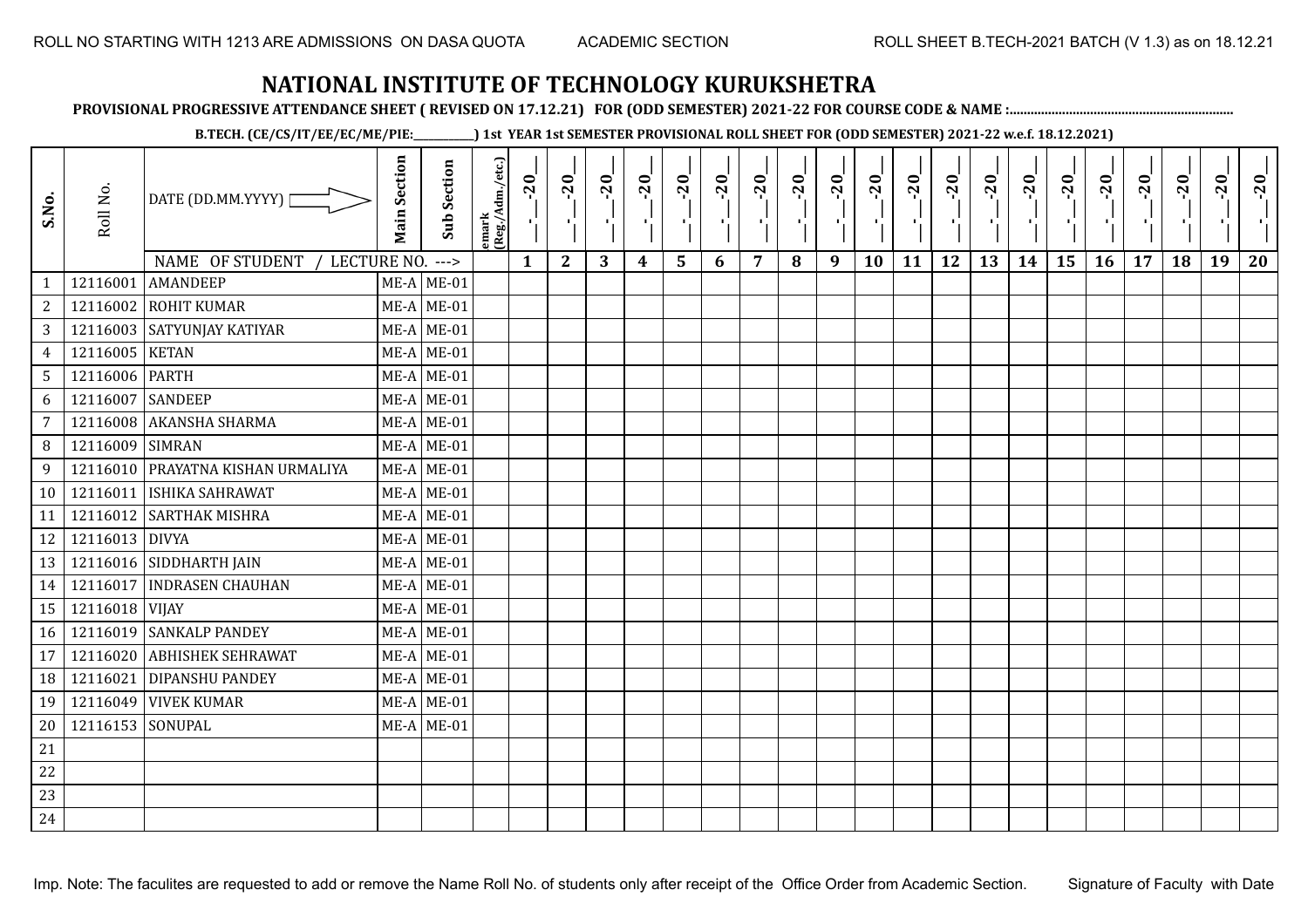**PROVISIONAL PROGRESSIVE ATTENDANCE SHEET ( REVISED ON 17.12.21) FOR (ODD SEMESTER) 2021-22 FOR COURSE CODE & NAME :................................................................**

**B.TECH. (CE/CS/IT/EE/EC/ME/PIE:\_\_\_\_\_\_\_\_\_\_\_\_) 1st YEAR 1st SEMESTER PROVISIONAL ROLL SHEET FOR (ODD SEMESTER) 2021-22 w.e.f. 18.12.2021)**

| S.No.           | Roll No.        | DATE (DD.MM.YYYY)                   | <b>Main Section</b> | <b>Sub Section</b> | emark<br> (Reg./Adm./etc.) | $-20$        | $-20$<br>×.  | $-20$ | $-20$ | $-20$<br>л, | $-20$ | $-20$ | $-20$ | $-20$<br>$\blacksquare$ | $-20$ | $-20$ | $-20$ | $-20$ | $-20$ | $-20$ | $-20$ | $-20$ | $-20$ | $-20$<br>×í. | $-20$ |
|-----------------|-----------------|-------------------------------------|---------------------|--------------------|----------------------------|--------------|--------------|-------|-------|-------------|-------|-------|-------|-------------------------|-------|-------|-------|-------|-------|-------|-------|-------|-------|--------------|-------|
|                 |                 | NAME OF STUDENT<br>LECTURE NO. ---> |                     |                    |                            | $\mathbf{1}$ | $\mathbf{2}$ | 3     | 4     | 5           | 6     | 7     | 8     | 9                       | 10    | 11    | 12    | 13    | 14    | 15    | 16    | 17    | 18    | 19           | 20    |
| 1               |                 | 12116014 SAMEEKSHA YADAV            |                     | $ME-A$ ME-02       |                            |              |              |       |       |             |       |       |       |                         |       |       |       |       |       |       |       |       |       |              |       |
| $\overline{2}$  |                 | 12116015 ANJU BALA                  |                     | $ME-A$ ME-02       |                            |              |              |       |       |             |       |       |       |                         |       |       |       |       |       |       |       |       |       |              |       |
| 3 <sup>7</sup>  |                 | 12116022 TANISHQ RAJESH JAIN        |                     | $ME-A$ ME-02       |                            |              |              |       |       |             |       |       |       |                         |       |       |       |       |       |       |       |       |       |              |       |
| $\overline{4}$  | 12116023 SUBHAM |                                     |                     | $ME-A$ ME-02       |                            |              |              |       |       |             |       |       |       |                         |       |       |       |       |       |       |       |       |       |              |       |
| 5 <sup>5</sup>  |                 | 12116024 UMESH KUMAR                |                     | $ME-A$ ME-02       |                            |              |              |       |       |             |       |       |       |                         |       |       |       |       |       |       |       |       |       |              |       |
| 6               |                 | 12116025 SUMIT KUMAR                |                     | $ME-A$ ME-02       |                            |              |              |       |       |             |       |       |       |                         |       |       |       |       |       |       |       |       |       |              |       |
| $\overline{7}$  |                 | 12116026 AKHILESH CHAUHAN           |                     | $ME-A$ ME-02       |                            |              |              |       |       |             |       |       |       |                         |       |       |       |       |       |       |       |       |       |              |       |
| 8               | 12116027        | <b>ARYAN SHARMA</b>                 |                     | $ME-A$ ME-02       |                            |              |              |       |       |             |       |       |       |                         |       |       |       |       |       |       |       |       |       |              |       |
| 9               |                 | 12116028 RAJAT MEHTA                |                     | $ME-A$ ME-02       |                            |              |              |       |       |             |       |       |       |                         |       |       |       |       |       |       |       |       |       |              |       |
| 10 <sup>1</sup> |                 | 12116029 JAYANT SAINI               |                     | $ME-A$ ME-02       |                            |              |              |       |       |             |       |       |       |                         |       |       |       |       |       |       |       |       |       |              |       |
| 11              |                 | 12116030 KAUSTUBH NEERAJ            |                     | $ME-A$ ME-02       |                            |              |              |       |       |             |       |       |       |                         |       |       |       |       |       |       |       |       |       |              |       |
| 12              |                 | 12116031 SHIVAM BHATT               |                     | $ME-A$ ME-02       |                            |              |              |       |       |             |       |       |       |                         |       |       |       |       |       |       |       |       |       |              |       |
| 13              |                 | 12116032 RAJNISH KAUSHAL            |                     | $ME-A$ ME-02       |                            |              |              |       |       |             |       |       |       |                         |       |       |       |       |       |       |       |       |       |              |       |
| 14              |                 | 12116033 ABHIMANYU MITTAL           |                     | $ME-A$ ME-02       |                            |              |              |       |       |             |       |       |       |                         |       |       |       |       |       |       |       |       |       |              |       |
| 15              |                 | 12116034 PRASHANT                   |                     | $ME-A$ ME-02       |                            |              |              |       |       |             |       |       |       |                         |       |       |       |       |       |       |       |       |       |              |       |
| 16              |                 | 12116035 RAM FAGORIA                |                     | $ME-A$ ME-02       |                            |              |              |       |       |             |       |       |       |                         |       |       |       |       |       |       |       |       |       |              |       |
| 17              |                 | 12116036 ADITYA TYAGI               |                     | $ME-A$ ME-02       |                            |              |              |       |       |             |       |       |       |                         |       |       |       |       |       |       |       |       |       |              |       |
| 18              | 12116037        | <b>TARUN KARWASRA</b>               |                     | $ME-A$ ME-02       |                            |              |              |       |       |             |       |       |       |                         |       |       |       |       |       |       |       |       |       |              |       |
| 19              |                 | 12116048 LEENA DHANKHAR             |                     | $ME-A$ ME-02       |                            |              |              |       |       |             |       |       |       |                         |       |       |       |       |       |       |       |       |       |              |       |
| 20              |                 | 12116051 SIKHA RAWAT                |                     | $ME-A$ ME-02       |                            |              |              |       |       |             |       |       |       |                         |       |       |       |       |       |       |       |       |       |              |       |
| 21              |                 |                                     |                     |                    |                            |              |              |       |       |             |       |       |       |                         |       |       |       |       |       |       |       |       |       |              |       |
| 22              |                 |                                     |                     |                    |                            |              |              |       |       |             |       |       |       |                         |       |       |       |       |       |       |       |       |       |              |       |
| 23              |                 |                                     |                     |                    |                            |              |              |       |       |             |       |       |       |                         |       |       |       |       |       |       |       |       |       |              |       |
| 24              |                 |                                     |                     |                    |                            |              |              |       |       |             |       |       |       |                         |       |       |       |       |       |       |       |       |       |              |       |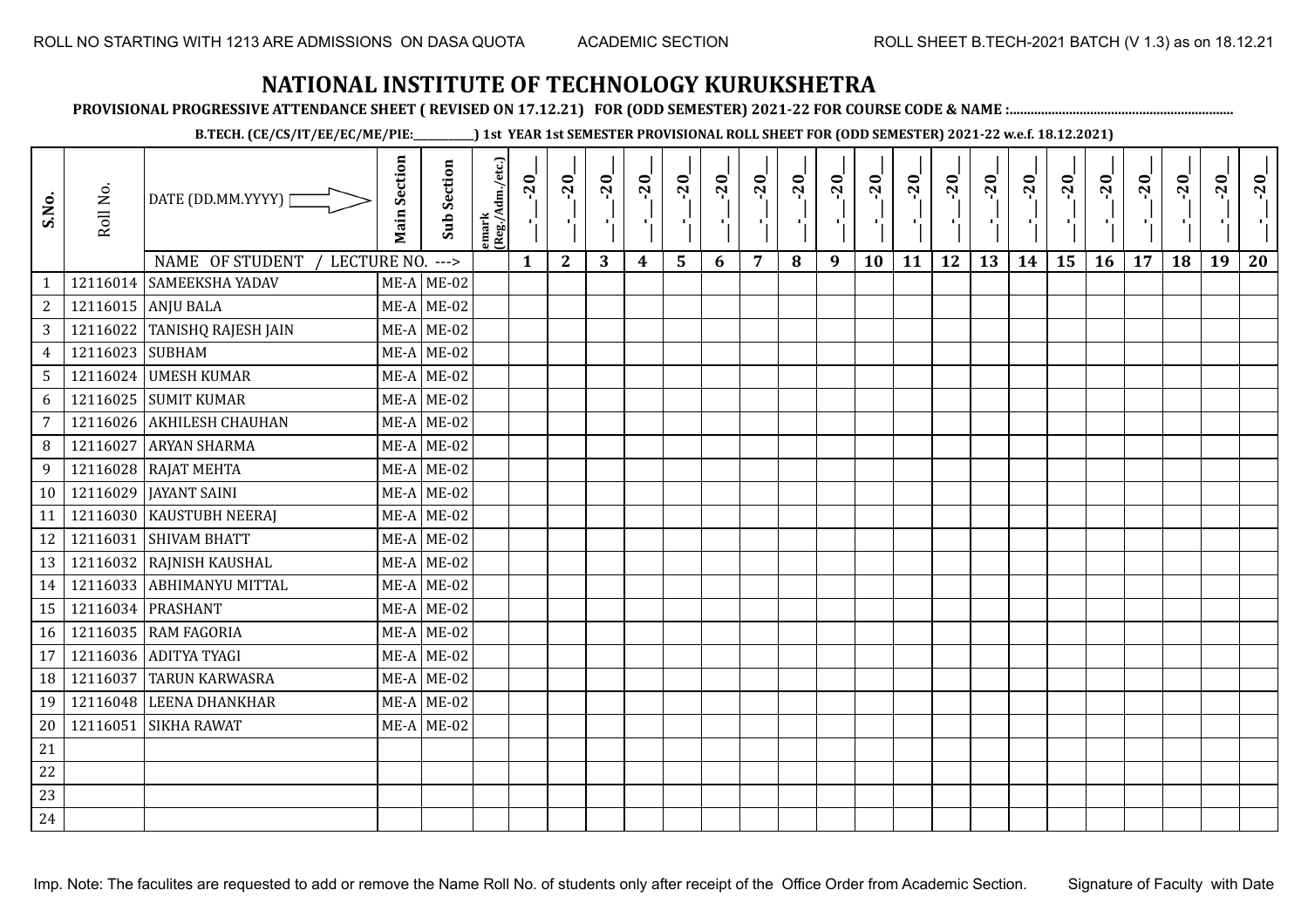**PROVISIONAL PROGRESSIVE ATTENDANCE SHEET ( REVISED ON 17.12.21) FOR (ODD SEMESTER) 2021-22 FOR COURSE CODE & NAME :................................................................**

**B.TECH. (CE/CS/IT/EE/EC/ME/PIE:\_\_\_\_\_\_\_\_\_\_\_\_) 1st YEAR 1st SEMESTER PROVISIONAL ROLL SHEET FOR (ODD SEMESTER) 2021-22 w.e.f. 18.12.2021)**

| S.No.           | Roll No.         | DATE (DD.MM.YYYY) [            | <b>Main Section</b> | Sub Section  | lemark<br>(Reg./Adm./etc.) | $-20$<br>×.  | $-20$<br>-91 | $-20$ | $-20$<br>H)      | $-20$           | $-20$ | $-20$ | $-20$<br>чļ. | $-20$<br>$\mathcal{F}_{\mathbf{L}}$ | $-20$<br>×. | $-20$<br>тŀ, | $-20$<br>чŀ | $-20$<br>чļ. | $-20$ | $-20$ | $-20$ | $-20$ | $-20$ | $-20$ | $-20$ |
|-----------------|------------------|--------------------------------|---------------------|--------------|----------------------------|--------------|--------------|-------|------------------|-----------------|-------|-------|--------------|-------------------------------------|-------------|--------------|-------------|--------------|-------|-------|-------|-------|-------|-------|-------|
|                 |                  | NAME OF STUDENT<br>LECTURE NO. |                     | $--->$       |                            | $\mathbf{1}$ | $\mathbf{2}$ | 3     | $\boldsymbol{4}$ | $5\phantom{.0}$ | 6     | 7     | 8            | 9                                   | 10          | 11           | 12          | 13           | 14    | 15    | 16    | 17    | 18    | 19    | 20    |
| 1               |                  | 12116038 ANTRIKSH RAJ          |                     | $ME-A$ ME-03 |                            |              |              |       |                  |                 |       |       |              |                                     |             |              |             |              |       |       |       |       |       |       |       |
| $\sqrt{2}$      |                  | 12116039 UJJWAL GUPTA          |                     | $ME-A$ ME-03 |                            |              |              |       |                  |                 |       |       |              |                                     |             |              |             |              |       |       |       |       |       |       |       |
| $\overline{3}$  |                  | 12116040 LAKSHYA GOYAL         |                     | $ME-A$ ME-03 |                            |              |              |       |                  |                 |       |       |              |                                     |             |              |             |              |       |       |       |       |       |       |       |
| $\overline{4}$  |                  | 12116041 SAHIL YADAV           |                     | $ME-A$ ME-03 |                            |              |              |       |                  |                 |       |       |              |                                     |             |              |             |              |       |       |       |       |       |       |       |
| $\overline{5}$  |                  | 12116042 PRANSHU TRIPATHI      |                     | $ME-A$ ME-03 |                            |              |              |       |                  |                 |       |       |              |                                     |             |              |             |              |       |       |       |       |       |       |       |
| 6               | 12116043 SOHIT   |                                |                     | $ME-A$ ME-03 |                            |              |              |       |                  |                 |       |       |              |                                     |             |              |             |              |       |       |       |       |       |       |       |
| $\overline{7}$  |                  | 12116044 SACHIN GEHLAUT        |                     | $ME-A$ ME-03 |                            |              |              |       |                  |                 |       |       |              |                                     |             |              |             |              |       |       |       |       |       |       |       |
| 8               |                  | 12116045 AYUSH GARG            |                     | $ME-A$ ME-03 |                            |              |              |       |                  |                 |       |       |              |                                     |             |              |             |              |       |       |       |       |       |       |       |
| 9               |                  | 12116046 KUNJI LAL MEENA       |                     | $ME-A$ ME-03 |                            |              |              |       |                  |                 |       |       |              |                                     |             |              |             |              |       |       |       |       |       |       |       |
| 10 <sup>1</sup> |                  | 12116047 AMIT KUMAR            |                     | $ME-A$ ME-03 |                            |              |              |       |                  |                 |       |       |              |                                     |             |              |             |              |       |       |       |       |       |       |       |
| 11              |                  | 12116050 GUGULOTH SAMPATH      |                     | $ME-A$ ME-03 |                            |              |              |       |                  |                 |       |       |              |                                     |             |              |             |              |       |       |       |       |       |       |       |
| 12              |                  | 12116052 NIKHIL KUMAR RAGHAV   |                     | $ME-A$ ME-03 |                            |              |              |       |                  |                 |       |       |              |                                     |             |              |             |              |       |       |       |       |       |       |       |
| 13              | 12116053 CHARU   |                                |                     | $ME-A$ ME-03 |                            |              |              |       |                  |                 |       |       |              |                                     |             |              |             |              |       |       |       |       |       |       |       |
| 14              |                  | 12116054 ROMEE RANJAN          |                     | $ME-A$ ME-03 |                            |              |              |       |                  |                 |       |       |              |                                     |             |              |             |              |       |       |       |       |       |       |       |
| 15              |                  | 12116055 TAMANNA               |                     | $ME-A$ ME-03 |                            |              |              |       |                  |                 |       |       |              |                                     |             |              |             |              |       |       |       |       |       |       |       |
| 16              |                  | 12116056 AISHWARYA TIWARI      |                     | $ME-A$ ME-03 |                            |              |              |       |                  |                 |       |       |              |                                     |             |              |             |              |       |       |       |       |       |       |       |
| 17              |                  | 12116057 JAGRITI SINGH         |                     | $ME-A$ ME-03 |                            |              |              |       |                  |                 |       |       |              |                                     |             |              |             |              |       |       |       |       |       |       |       |
| 18              | 12116058 AASHISH |                                |                     | $ME-A$ ME-03 |                            |              |              |       |                  |                 |       |       |              |                                     |             |              |             |              |       |       |       |       |       |       |       |
| 19              |                  | 12116059 NIKHIL SOLANKI        |                     | $ME-A$ ME-03 |                            |              |              |       |                  |                 |       |       |              |                                     |             |              |             |              |       |       |       |       |       |       |       |
| 20              | 12116067 SONAL   |                                |                     | $ME-A$ ME-03 |                            |              |              |       |                  |                 |       |       |              |                                     |             |              |             |              |       |       |       |       |       |       |       |
| 21              |                  |                                |                     |              |                            |              |              |       |                  |                 |       |       |              |                                     |             |              |             |              |       |       |       |       |       |       |       |
| 22              |                  |                                |                     |              |                            |              |              |       |                  |                 |       |       |              |                                     |             |              |             |              |       |       |       |       |       |       |       |
| 23              |                  |                                |                     |              |                            |              |              |       |                  |                 |       |       |              |                                     |             |              |             |              |       |       |       |       |       |       |       |
| 24              |                  |                                |                     |              |                            |              |              |       |                  |                 |       |       |              |                                     |             |              |             |              |       |       |       |       |       |       |       |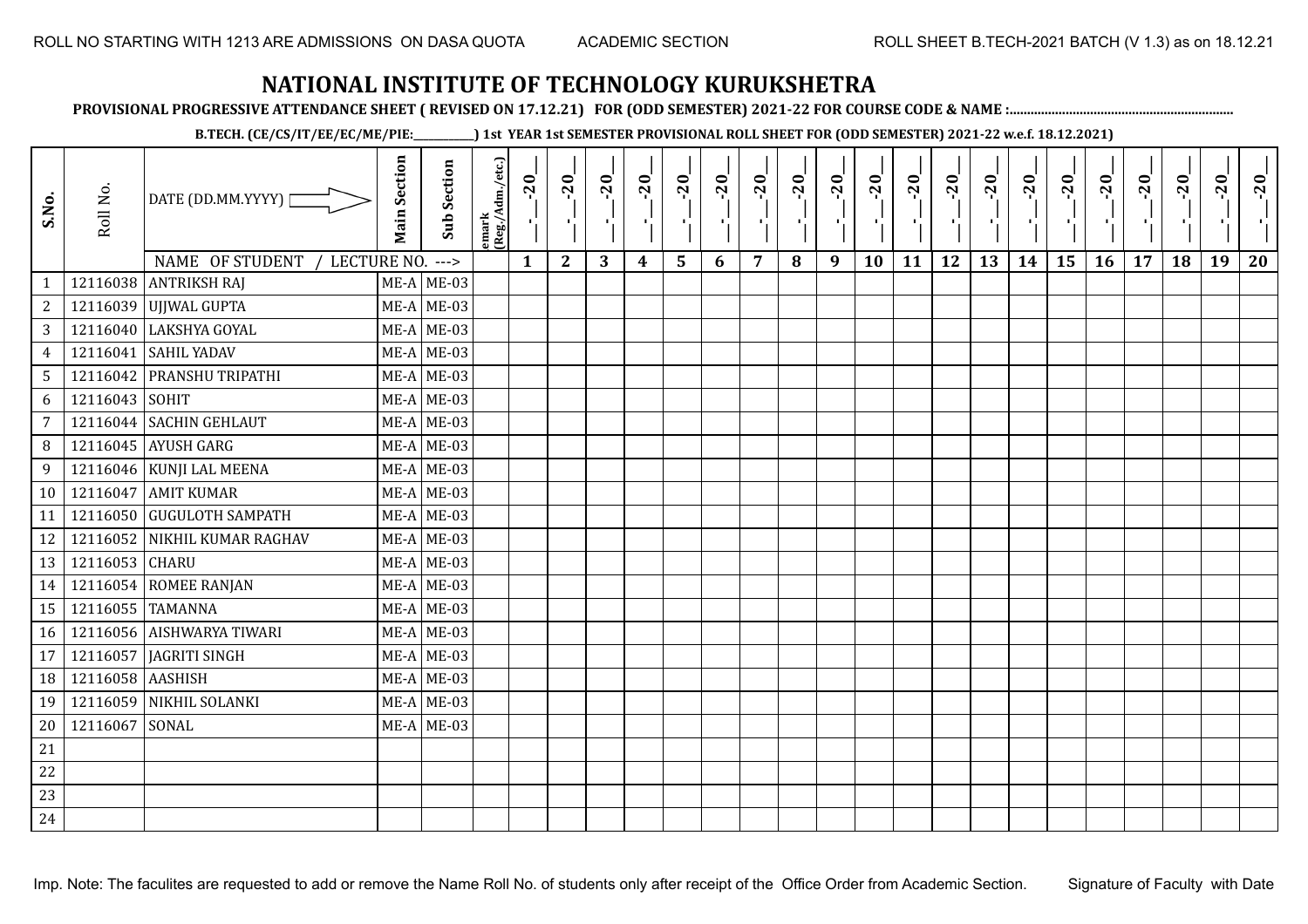**PROVISIONAL PROGRESSIVE ATTENDANCE SHEET ( REVISED ON 17.12.21) FOR (ODD SEMESTER) 2021-22 FOR COURSE CODE & NAME :................................................................**

**B.TECH. (CE/CS/IT/EE/EC/ME/PIE:\_\_\_\_\_\_\_\_\_\_\_\_) 1st YEAR 1st SEMESTER PROVISIONAL ROLL SHEET FOR (ODD SEMESTER) 2021-22 w.e.f. 18.12.2021)**

| S.No.          | Roll No.        | DATE (DD.MM.YYYY) [              | <b>Main Section</b> | <b>Sub Section</b> | emark<br>(Reg./Adm./etc.) | $\overline{20}$ | $-20$        | $-20$<br>л. | $-20$            | $-20$<br>л.    | $-20$ | $-20$          | $-20$ | $-20$<br>π÷ | $-20$<br>л, | $-20$ | $-20$ | $-20$ | $-20$ | $-20$ | $-20$ | $-20$ | $-20$ | $-20$<br>$\mathcal{F}_\mathrm{A}$ | $-20$ |
|----------------|-----------------|----------------------------------|---------------------|--------------------|---------------------------|-----------------|--------------|-------------|------------------|----------------|-------|----------------|-------|-------------|-------------|-------|-------|-------|-------|-------|-------|-------|-------|-----------------------------------|-------|
|                |                 | NAME OF STUDENT<br>LECTURE NO.   |                     | $--->$             |                           | $\mathbf{1}$    | $\mathbf{2}$ | 3           | $\boldsymbol{4}$ | $5\phantom{1}$ | 6     | $\overline{7}$ | 8     | 9           | 10          | 11    | 12    | 13    | 14    | 15    | 16    | 17    | 18    | 19                                | 20    |
| 1              | 12116060        | <b>AKSHAY KUMAR</b>              |                     | $ME-A$ ME-04       |                           |                 |              |             |                  |                |       |                |       |             |             |       |       |       |       |       |       |       |       |                                   |       |
| $\sqrt{2}$     | 12116061        | <b>RAKESH KUMAR</b>              |                     | $ME-A$ ME-04       |                           |                 |              |             |                  |                |       |                |       |             |             |       |       |       |       |       |       |       |       |                                   |       |
| 3              |                 | 12116062 ARYAN BAJAJ             |                     | $ME-A$ ME-04       |                           |                 |              |             |                  |                |       |                |       |             |             |       |       |       |       |       |       |       |       |                                   |       |
| $\overline{4}$ | 12116063        | <b>KRISH MITTAL</b>              |                     | $ME-A$ ME-04       |                           |                 |              |             |                  |                |       |                |       |             |             |       |       |       |       |       |       |       |       |                                   |       |
| 5              |                 | 12116064 RAJEEV KUSHWAHA         |                     | $ME-A$ ME-04       |                           |                 |              |             |                  |                |       |                |       |             |             |       |       |       |       |       |       |       |       |                                   |       |
| 6              |                 | 12116065 RAHUL KUMAR             |                     | $ME-A$ ME-04       |                           |                 |              |             |                  |                |       |                |       |             |             |       |       |       |       |       |       |       |       |                                   |       |
| $\overline{7}$ | 12116066        | <b>ADARSH GOSWAMI</b>            |                     | $ME-A$ ME-04       |                           |                 |              |             |                  |                |       |                |       |             |             |       |       |       |       |       |       |       |       |                                   |       |
| 8              |                 | 12116068 GIDUTHURI SAI CHAITANYA |                     | $ME-A$ ME-04       |                           |                 |              |             |                  |                |       |                |       |             |             |       |       |       |       |       |       |       |       |                                   |       |
| 9              |                 | 12116069 MOHIT RATURI            |                     | $ME-A$ ME-04       |                           |                 |              |             |                  |                |       |                |       |             |             |       |       |       |       |       |       |       |       |                                   |       |
| 10             | 12116070 ADITYA |                                  |                     | $ME-A$ ME-04       |                           |                 |              |             |                  |                |       |                |       |             |             |       |       |       |       |       |       |       |       |                                   |       |
| 11             | 12116071        | <b>MINTU</b>                     |                     | $ME-A$ ME-04       |                           |                 |              |             |                  |                |       |                |       |             |             |       |       |       |       |       |       |       |       |                                   |       |
| 12             |                 | 12116072 ISHAAN LAKHERA          |                     | $ME-A$ ME-04       |                           |                 |              |             |                  |                |       |                |       |             |             |       |       |       |       |       |       |       |       |                                   |       |
| 13             |                 | 12116073 AMAN YADAV              |                     | $ME-A$ ME-04       |                           |                 |              |             |                  |                |       |                |       |             |             |       |       |       |       |       |       |       |       |                                   |       |
| 14             |                 | 12116074 SNEHAL SINHA            |                     | $ME-A$ ME-04       |                           |                 |              |             |                  |                |       |                |       |             |             |       |       |       |       |       |       |       |       |                                   |       |
| 15             |                 | 12116075 SOUMYA SHARMA           |                     | $ME-A$ ME-04       |                           |                 |              |             |                  |                |       |                |       |             |             |       |       |       |       |       |       |       |       |                                   |       |
| 16             |                 | 12116076 AMGOTH SRIHITHA         |                     | $ME-A$ ME-04       |                           |                 |              |             |                  |                |       |                |       |             |             |       |       |       |       |       |       |       |       |                                   |       |
| 17             | 12116077        | <b>ARIJIT CHAKRABORTY</b>        |                     | $ME-A$ ME-04       |                           |                 |              |             |                  |                |       |                |       |             |             |       |       |       |       |       |       |       |       |                                   |       |
| 18             | 12116078        | PRIYANSHI RATHI                  |                     | $ME-A$ ME-04       |                           |                 |              |             |                  |                |       |                |       |             |             |       |       |       |       |       |       |       |       |                                   |       |
| 19             |                 | 12116079 SHREYANSH ORA           |                     | $ME-A$ ME-04       |                           |                 |              |             |                  |                |       |                |       |             |             |       |       |       |       |       |       |       |       |                                   |       |
| 20             | 12116080 MANISH |                                  |                     | $ME-A$ ME-04       |                           |                 |              |             |                  |                |       |                |       |             |             |       |       |       |       |       |       |       |       |                                   |       |
| 21             | 12116081        | <b>SANDHYA</b>                   |                     | $ME-A$ ME-04       |                           |                 |              |             |                  |                |       |                |       |             |             |       |       |       |       |       |       |       |       |                                   |       |
| 22             |                 |                                  |                     |                    |                           |                 |              |             |                  |                |       |                |       |             |             |       |       |       |       |       |       |       |       |                                   |       |
| 23             |                 |                                  |                     |                    |                           |                 |              |             |                  |                |       |                |       |             |             |       |       |       |       |       |       |       |       |                                   |       |
| 24             |                 |                                  |                     |                    |                           |                 |              |             |                  |                |       |                |       |             |             |       |       |       |       |       |       |       |       |                                   |       |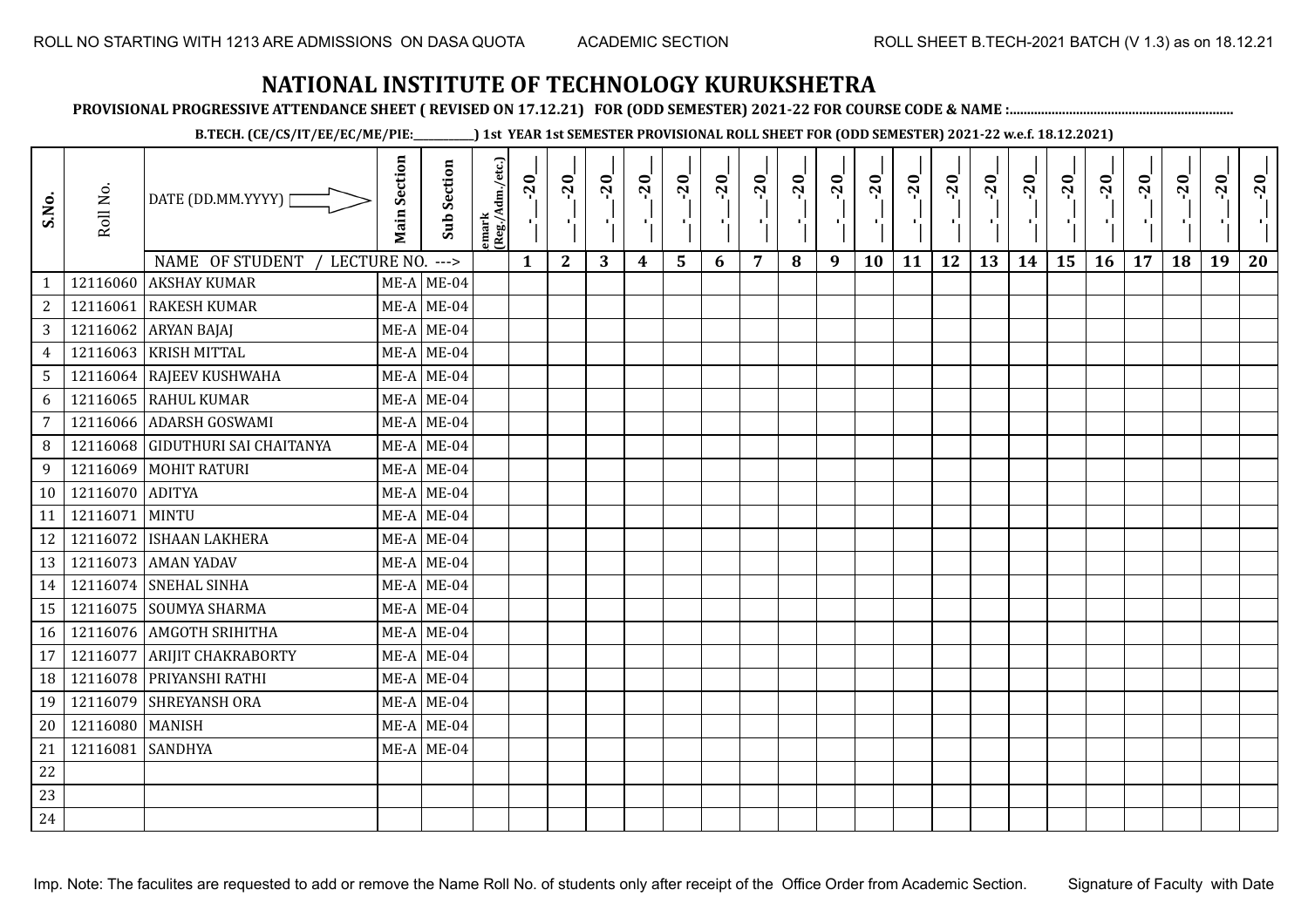**PROVISIONAL PROGRESSIVE ATTENDANCE SHEET ( REVISED ON 17.12.21) FOR (ODD SEMESTER) 2021-22 FOR COURSE CODE & NAME :................................................................**

**B.TECH. (CE/CS/IT/EE/EC/ME/PIE:\_\_\_\_\_\_\_\_\_\_\_\_) 1st YEAR 1st SEMESTER PROVISIONAL ROLL SHEET FOR (ODD SEMESTER) 2021-22 w.e.f. 18.12.2021)**

| S.No.          | Roll No.        | DATE (DD.MM.YYYY)                | <b>Main Section</b> | <b>Sub Section</b> | emark<br>(Reg./Adm./etc.) | $-20$        | $-20$<br>- 1     | $-20$ | $-20$<br>л.      | $-20$<br>r.             | $-20$<br>ч. | $-20$ | $-20$<br>$\blacksquare$ | $-20$<br>$\mathbf{F}_{\mathbf{F}}$ | $-20$ | $-20$ | $-20$<br>π÷ | $-20$<br>$\mathcal{F}_{\mathbf{A}}$ | $-20$ | $-20$ | $-20$ | $-20$<br>$\blacksquare$ | $-20$<br>J, | $-20$ | $-20$ |
|----------------|-----------------|----------------------------------|---------------------|--------------------|---------------------------|--------------|------------------|-------|------------------|-------------------------|-------------|-------|-------------------------|------------------------------------|-------|-------|-------------|-------------------------------------|-------|-------|-------|-------------------------|-------------|-------|-------|
|                |                 | NAME OF STUDENT<br>LECTURE NO.   |                     | $--->$             |                           | $\mathbf{1}$ | $\boldsymbol{2}$ | 3     | $\boldsymbol{4}$ | $\overline{\mathbf{5}}$ | 6           | 7     | 8                       | 9                                  | 10    | 11    | 12          | 13                                  | 14    | 15    | 16    | 17                      | 18          | 19    | 20    |
| $\mathbf{1}$   | 12116082        | <b>AKHILESH MISHRA</b>           |                     | $ME-B$ ME-05       |                           |              |                  |       |                  |                         |             |       |                         |                                    |       |       |             |                                     |       |       |       |                         |             |       |       |
| 2              | 12116083 PIYUSH |                                  |                     | $ME-B$ ME-05       |                           |              |                  |       |                  |                         |             |       |                         |                                    |       |       |             |                                     |       |       |       |                         |             |       |       |
| 3 <sup>7</sup> | 12116084 MOHIT  |                                  |                     | $ME-B$ ME-05       |                           |              |                  |       |                  |                         |             |       |                         |                                    |       |       |             |                                     |       |       |       |                         |             |       |       |
| $\overline{4}$ |                 | 12116085   HIMANSHU KUMAR SHARMA |                     | $ME-B$ ME-05       |                           |              |                  |       |                  |                         |             |       |                         |                                    |       |       |             |                                     |       |       |       |                         |             |       |       |
| 5              |                 | 12116086 GARVIT SINGH            |                     | $ME-B$ ME-05       |                           |              |                  |       |                  |                         |             |       |                         |                                    |       |       |             |                                     |       |       |       |                         |             |       |       |
| 6              | 12116087        | <b>SURAJ BHARDWAJ</b>            |                     | $ME-B$ ME-05       |                           |              |                  |       |                  |                         |             |       |                         |                                    |       |       |             |                                     |       |       |       |                         |             |       |       |
| $\overline{7}$ | 12116088        | <b>NELLI JEEVANA</b>             |                     | $ME-B$ ME-05       |                           |              |                  |       |                  |                         |             |       |                         |                                    |       |       |             |                                     |       |       |       |                         |             |       |       |
| 8              |                 | 12116089 MOHD HASSAN             |                     | $ME-B$ ME-05       |                           |              |                  |       |                  |                         |             |       |                         |                                    |       |       |             |                                     |       |       |       |                         |             |       |       |
| 9              | 12116090        | <b>SHANI AKASH</b>               |                     | $ME-B$ ME-05       |                           |              |                  |       |                  |                         |             |       |                         |                                    |       |       |             |                                     |       |       |       |                         |             |       |       |
| 10             | 12116091        | <b>PRASHANT GUPTA</b>            |                     | $ME-B$ ME-05       |                           |              |                  |       |                  |                         |             |       |                         |                                    |       |       |             |                                     |       |       |       |                         |             |       |       |
| 11             | 12116092        | <b>H THANOI</b>                  |                     | $ME-B$ ME-05       |                           |              |                  |       |                  |                         |             |       |                         |                                    |       |       |             |                                     |       |       |       |                         |             |       |       |
| 12             |                 | 12116093 TANMAY SOROUT           |                     | $ME-B$ ME-05       |                           |              |                  |       |                  |                         |             |       |                         |                                    |       |       |             |                                     |       |       |       |                         |             |       |       |
| 13             |                 | 12116094 SAMAR GUPTA             |                     | $ME-B$ ME-05       |                           |              |                  |       |                  |                         |             |       |                         |                                    |       |       |             |                                     |       |       |       |                         |             |       |       |
| 14             | 12116095 VIVEK  |                                  |                     | $ME-B$ ME-05       |                           |              |                  |       |                  |                         |             |       |                         |                                    |       |       |             |                                     |       |       |       |                         |             |       |       |
| 15             |                 | 12116096 SHRUTI SONKER           |                     | $ME-B$ ME-05       |                           |              |                  |       |                  |                         |             |       |                         |                                    |       |       |             |                                     |       |       |       |                         |             |       |       |
| 16             | 12116097        | <b>VANSHIKA VERMA</b>            |                     | $ME-B$ ME-05       |                           |              |                  |       |                  |                         |             |       |                         |                                    |       |       |             |                                     |       |       |       |                         |             |       |       |
| 17             |                 | 12116098 ARYAN KUSHAN            |                     | $ME-B$ ME-05       |                           |              |                  |       |                  |                         |             |       |                         |                                    |       |       |             |                                     |       |       |       |                         |             |       |       |
| 18             | 12116099        | <b>HARSH TOMAR</b>               |                     | $ME-B$ ME-05       |                           |              |                  |       |                  |                         |             |       |                         |                                    |       |       |             |                                     |       |       |       |                         |             |       |       |
| 19             |                 | 12116100 SANDESH KUMAR SINGH     |                     | $ME-B$ ME-05       |                           |              |                  |       |                  |                         |             |       |                         |                                    |       |       |             |                                     |       |       |       |                         |             |       |       |
| 20             |                 | 12116104 SHIKHA NAGAR            |                     | $ME-B$ ME-05       |                           |              |                  |       |                  |                         |             |       |                         |                                    |       |       |             |                                     |       |       |       |                         |             |       |       |
| 21             |                 |                                  |                     |                    |                           |              |                  |       |                  |                         |             |       |                         |                                    |       |       |             |                                     |       |       |       |                         |             |       |       |
| 22             |                 |                                  |                     |                    |                           |              |                  |       |                  |                         |             |       |                         |                                    |       |       |             |                                     |       |       |       |                         |             |       |       |
| 23             |                 |                                  |                     |                    |                           |              |                  |       |                  |                         |             |       |                         |                                    |       |       |             |                                     |       |       |       |                         |             |       |       |
| 24             |                 |                                  |                     |                    |                           |              |                  |       |                  |                         |             |       |                         |                                    |       |       |             |                                     |       |       |       |                         |             |       |       |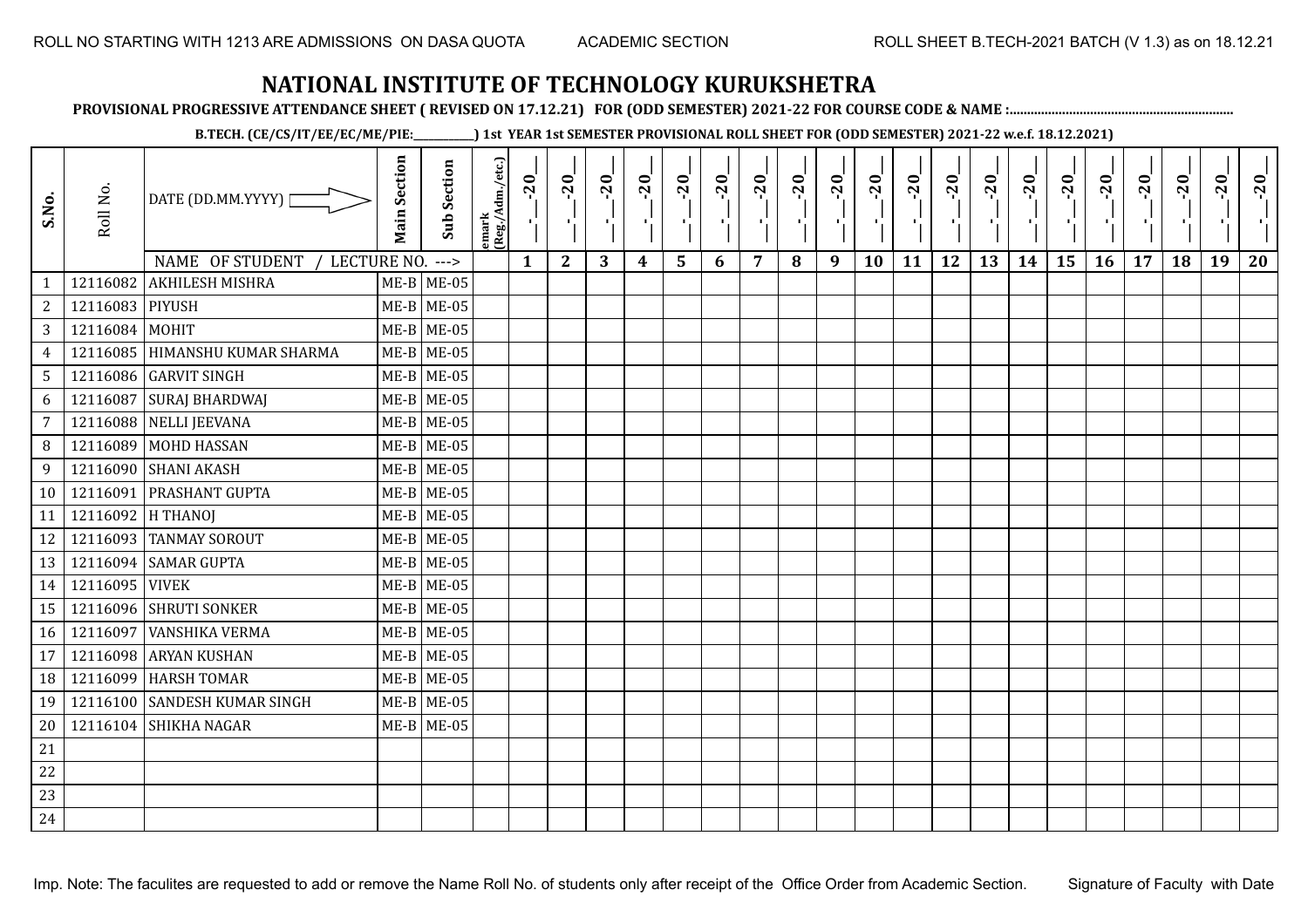**PROVISIONAL PROGRESSIVE ATTENDANCE SHEET ( REVISED ON 17.12.21) FOR (ODD SEMESTER) 2021-22 FOR COURSE CODE & NAME :................................................................**

**B.TECH. (CE/CS/IT/EE/EC/ME/PIE:\_\_\_\_\_\_\_\_\_\_\_\_) 1st YEAR 1st SEMESTER PROVISIONAL ROLL SHEET FOR (ODD SEMESTER) 2021-22 w.e.f. 18.12.2021)**

| S.No.           | Roll No.         | DATE (DD.MM.YYYY) [                   | <b>Main Section</b> | <b>Sub Section</b> | emark<br> (Reg./Adm./etc.) | $-20$        | $-20$<br>н.  | $-20$ | $-20$ | $-20$<br>۰,             | $-20$<br>ч. | $-20$<br>л. | $-20$ | $-20$<br>D. | $-20$<br>л, | $-20$ | $-20$<br>пJ. | $-20$ | $-20$<br>$\mathbf{r}$ | $-20$ | $-20$ | $-20$ | $-20$ | $-20$<br>$\mathcal{F}_{\mathcal{F}}$ | $-20$ |
|-----------------|------------------|---------------------------------------|---------------------|--------------------|----------------------------|--------------|--------------|-------|-------|-------------------------|-------------|-------------|-------|-------------|-------------|-------|--------------|-------|-----------------------|-------|-------|-------|-------|--------------------------------------|-------|
|                 |                  | <b>NAME OF STUDENT</b><br>LECTURE NO. |                     | $--->$             |                            | $\mathbf{1}$ | $\mathbf{2}$ | 3     | 4     | $\overline{\mathbf{5}}$ | 6           | 7           | 8     | 9           | 10          | 11    | 12           | 13    | 14                    | 15    | 16    | 17    | 18    | 19                                   | 20    |
| $\mathbf{1}$    | 12116101         | <b>HARSHIT DATA</b>                   |                     | $ME-B$ ME-06       |                            |              |              |       |       |                         |             |             |       |             |             |       |              |       |                       |       |       |       |       |                                      |       |
| $\overline{2}$  | 12116102         | RAHUL KUMAR                           |                     | $ME-B$ ME-06       |                            |              |              |       |       |                         |             |             |       |             |             |       |              |       |                       |       |       |       |       |                                      |       |
| $\mathbf{3}$    |                  | 12116103 HARISH KUMAR                 |                     | $ME-B$ ME-06       |                            |              |              |       |       |                         |             |             |       |             |             |       |              |       |                       |       |       |       |       |                                      |       |
| $\overline{4}$  | 12116105 GURMIT  |                                       |                     | $ME-B$ ME-06       |                            |              |              |       |       |                         |             |             |       |             |             |       |              |       |                       |       |       |       |       |                                      |       |
| $5\phantom{.0}$ | 12116106 KIRAN   |                                       |                     | $ME-B$ ME-06       |                            |              |              |       |       |                         |             |             |       |             |             |       |              |       |                       |       |       |       |       |                                      |       |
| 6               | 12116107         | POOJA YADAV                           |                     | $ME-B$ ME-06       |                            |              |              |       |       |                         |             |             |       |             |             |       |              |       |                       |       |       |       |       |                                      |       |
| $\overline{7}$  |                  | 12116108 PRATIBHA VERMA               |                     | $ME-B$ ME-06       |                            |              |              |       |       |                         |             |             |       |             |             |       |              |       |                       |       |       |       |       |                                      |       |
| 8 <sup>°</sup>  |                  | 12116109 MUSKAN SAINI                 |                     | $ME-B$ ME-06       |                            |              |              |       |       |                         |             |             |       |             |             |       |              |       |                       |       |       |       |       |                                      |       |
| 9               |                  | 12116110 SAURABH SAROJ                |                     | $ME-B$ ME-06       |                            |              |              |       |       |                         |             |             |       |             |             |       |              |       |                       |       |       |       |       |                                      |       |
| 10              |                  | 12116111 YASEEN ANSARI                |                     | $ME-B$ ME-06       |                            |              |              |       |       |                         |             |             |       |             |             |       |              |       |                       |       |       |       |       |                                      |       |
| 11              | 12116112 PARVEEN |                                       |                     | $ME-B$ ME-06       |                            |              |              |       |       |                         |             |             |       |             |             |       |              |       |                       |       |       |       |       |                                      |       |
| 12              |                  | 12116113 SUMIT KUMAR                  |                     | $ME-B$ ME-06       |                            |              |              |       |       |                         |             |             |       |             |             |       |              |       |                       |       |       |       |       |                                      |       |
| 13              |                  | 12116114 PURUSHOTTAM                  |                     | $ME-B$ ME-06       |                            |              |              |       |       |                         |             |             |       |             |             |       |              |       |                       |       |       |       |       |                                      |       |
| 14              |                  | 12116115 AYUSH KUMAR AGRAHARI         |                     | $ME-B$ ME-06       |                            |              |              |       |       |                         |             |             |       |             |             |       |              |       |                       |       |       |       |       |                                      |       |
| 15              |                  | 12116116 SONU KUMAR                   |                     | $ME-B$ ME-06       |                            |              |              |       |       |                         |             |             |       |             |             |       |              |       |                       |       |       |       |       |                                      |       |
| 16              |                  | 12116118 MANISH YADAV                 |                     | $ME-B$ ME-06       |                            |              |              |       |       |                         |             |             |       |             |             |       |              |       |                       |       |       |       |       |                                      |       |
| 17              |                  | 12116119 RAWTA RAM BANA               |                     | $ME-B$ ME-06       |                            |              |              |       |       |                         |             |             |       |             |             |       |              |       |                       |       |       |       |       |                                      |       |
| 18              |                  | 12116120 SACHIN KUMAR                 |                     | $ME-B$ ME-06       |                            |              |              |       |       |                         |             |             |       |             |             |       |              |       |                       |       |       |       |       |                                      |       |
| 19              | 12116121         | ADITYA DABRAL                         | $ME-B$              | <b>ME-06</b>       |                            |              |              |       |       |                         |             |             |       |             |             |       |              |       |                       |       |       |       |       |                                      |       |
| 20              | 12116123 SAHIL   |                                       |                     | $ME-B$ ME-06       |                            |              |              |       |       |                         |             |             |       |             |             |       |              |       |                       |       |       |       |       |                                      |       |
| 21              |                  | 12116124 VIKASH GURJAR                |                     | $ME-B$ ME-06       |                            |              |              |       |       |                         |             |             |       |             |             |       |              |       |                       |       |       |       |       |                                      |       |
| 22              |                  |                                       |                     |                    |                            |              |              |       |       |                         |             |             |       |             |             |       |              |       |                       |       |       |       |       |                                      |       |
| 23              |                  |                                       |                     |                    |                            |              |              |       |       |                         |             |             |       |             |             |       |              |       |                       |       |       |       |       |                                      |       |
| 24              |                  |                                       |                     |                    |                            |              |              |       |       |                         |             |             |       |             |             |       |              |       |                       |       |       |       |       |                                      |       |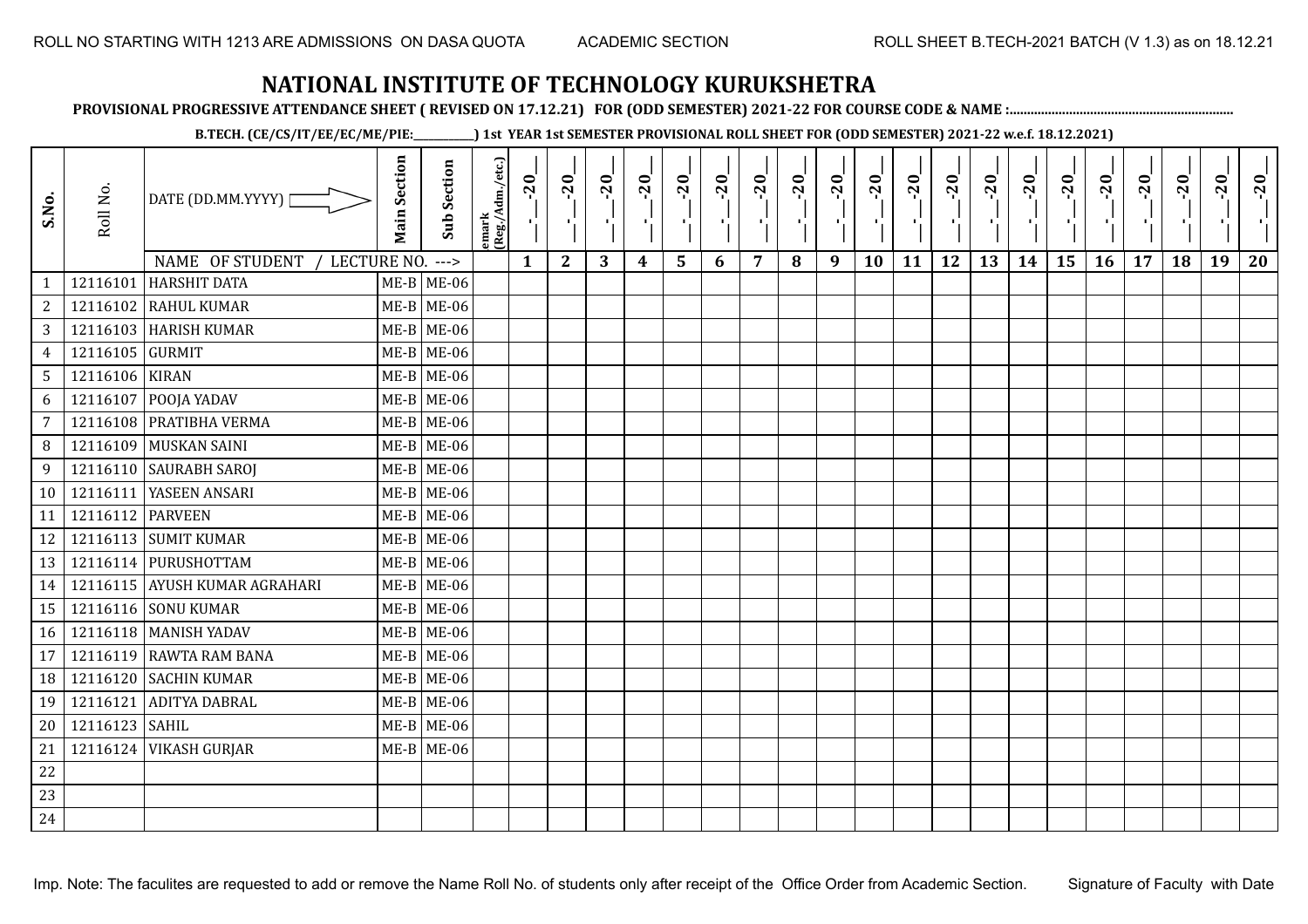**PROVISIONAL PROGRESSIVE ATTENDANCE SHEET ( REVISED ON 17.12.21) FOR (ODD SEMESTER) 2021-22 FOR COURSE CODE & NAME :................................................................**

**B.TECH. (CE/CS/IT/EE/EC/ME/PIE:\_\_\_\_\_\_\_\_\_\_\_\_) 1st YEAR 1st SEMESTER PROVISIONAL ROLL SHEET FOR (ODD SEMESTER) 2021-22 w.e.f. 18.12.2021)**

| S.No.           | Roll No.        | DATE (DD.MM.YYYY)                   | <b>Main Section</b> | <b>Sub Section</b> | emark<br>(Reg./Adm./etc.) | $-20$        | $-20$<br>π÷  | $-20$ | $-20$ | $-20$<br>÷. | $-20$ | $-20$ | $-20$ | $-20$<br>D. | $-20$<br>л, | $-20$ | $-20$<br>пJ. | $-20$ | $-20$ | $-20$ | $-20$ | $-20$ | $-20$ | $-20$<br>ч. | $-20$ |
|-----------------|-----------------|-------------------------------------|---------------------|--------------------|---------------------------|--------------|--------------|-------|-------|-------------|-------|-------|-------|-------------|-------------|-------|--------------|-------|-------|-------|-------|-------|-------|-------------|-------|
|                 |                 | NAME OF STUDENT<br>LECTURE NO. ---> |                     |                    |                           | $\mathbf{1}$ | $\mathbf{2}$ | 3     | 4     | 5           | 6     | 7     | 8     | 9           | 10          | 11    | 12           | 13    | 14    | 15    | 16    | 17    | 18    | 19          | 20    |
| 1               | 12116117        | <b>ASMITA SINGH VIMAL</b>           |                     | $ME-B$ ME-07       |                           |              |              |       |       |             |       |       |       |             |             |       |              |       |       |       |       |       |       |             |       |
| $\overline{2}$  |                 | 12116122 TANYA KANT                 |                     | $ME-B$ ME-07       |                           |              |              |       |       |             |       |       |       |             |             |       |              |       |       |       |       |       |       |             |       |
| $\overline{3}$  |                 | 12116125 MADHAV RAHEJA              |                     | $ME-B$ ME-07       |                           |              |              |       |       |             |       |       |       |             |             |       |              |       |       |       |       |       |       |             |       |
| $\overline{4}$  |                 | 12116126 VIJAY KUMAR                |                     | $ME-B$ ME-07       |                           |              |              |       |       |             |       |       |       |             |             |       |              |       |       |       |       |       |       |             |       |
| $5\phantom{.0}$ |                 | 12116127 CHINTA VARSHITH REDDY      |                     | ME-B ME-07         |                           |              |              |       |       |             |       |       |       |             |             |       |              |       |       |       |       |       |       |             |       |
| 6               |                 | 12116128 OM SHANKER SAHAY           |                     | $ME-B$ ME-07       |                           |              |              |       |       |             |       |       |       |             |             |       |              |       |       |       |       |       |       |             |       |
| $\overline{7}$  |                 | 12116129   JAISWAL ADITYA SHREERAM  |                     | $ME-B$ ME-07       |                           |              |              |       |       |             |       |       |       |             |             |       |              |       |       |       |       |       |       |             |       |
| 8               |                 | 12116130 MOHIT KUMAR                |                     | $ME-B$ ME-07       |                           |              |              |       |       |             |       |       |       |             |             |       |              |       |       |       |       |       |       |             |       |
| 9               |                 | 12116131 SIDDHARTH                  |                     | $ME-B$ ME-07       |                           |              |              |       |       |             |       |       |       |             |             |       |              |       |       |       |       |       |       |             |       |
| 10 <sup>1</sup> | 12116132 SHIKHA |                                     |                     | $ME-B$ ME-07       |                           |              |              |       |       |             |       |       |       |             |             |       |              |       |       |       |       |       |       |             |       |
| 11              |                 | 12116133 HARSHIT KUMAR SINGH        |                     | $ME-B$ ME-07       |                           |              |              |       |       |             |       |       |       |             |             |       |              |       |       |       |       |       |       |             |       |
| 12              |                 | 12116134 SOURAV KUMAR               |                     | $ME-B$ ME-07       |                           |              |              |       |       |             |       |       |       |             |             |       |              |       |       |       |       |       |       |             |       |
| 13              |                 | 12116135 AVNEESH KUMAR              |                     | $ME-B$ ME-07       |                           |              |              |       |       |             |       |       |       |             |             |       |              |       |       |       |       |       |       |             |       |
| 14              |                 | 12116136   JATIN KUMAR              |                     | $ME-B$ ME-07       |                           |              |              |       |       |             |       |       |       |             |             |       |              |       |       |       |       |       |       |             |       |
| 15              |                 | 12116137 AJAY CHOUDHARY             |                     | $ME-B$ ME-07       |                           |              |              |       |       |             |       |       |       |             |             |       |              |       |       |       |       |       |       |             |       |
| 16              |                 | 12116138 VISLAVATH SANDEEP          |                     | $ME-B$ ME-07       |                           |              |              |       |       |             |       |       |       |             |             |       |              |       |       |       |       |       |       |             |       |
| 17              | 12116139 SHIV   |                                     |                     | $ME-B$ ME-07       |                           |              |              |       |       |             |       |       |       |             |             |       |              |       |       |       |       |       |       |             |       |
| 18              |                 | 12116140 RAHUL KUMAR MEENA          |                     | $ME-B$ ME-07       |                           |              |              |       |       |             |       |       |       |             |             |       |              |       |       |       |       |       |       |             |       |
| 19              |                 | 12116141 SOURAV SINGH CHIB          |                     | $ME-B$ ME-07       |                           |              |              |       |       |             |       |       |       |             |             |       |              |       |       |       |       |       |       |             |       |
| 20              | 12116144 ASHNA  |                                     |                     | $ME-B$ ME-07       |                           |              |              |       |       |             |       |       |       |             |             |       |              |       |       |       |       |       |       |             |       |
| 21              |                 |                                     |                     |                    |                           |              |              |       |       |             |       |       |       |             |             |       |              |       |       |       |       |       |       |             |       |
| 22              |                 |                                     |                     |                    |                           |              |              |       |       |             |       |       |       |             |             |       |              |       |       |       |       |       |       |             |       |
| 23              |                 |                                     |                     |                    |                           |              |              |       |       |             |       |       |       |             |             |       |              |       |       |       |       |       |       |             |       |
| 24              |                 |                                     |                     |                    |                           |              |              |       |       |             |       |       |       |             |             |       |              |       |       |       |       |       |       |             |       |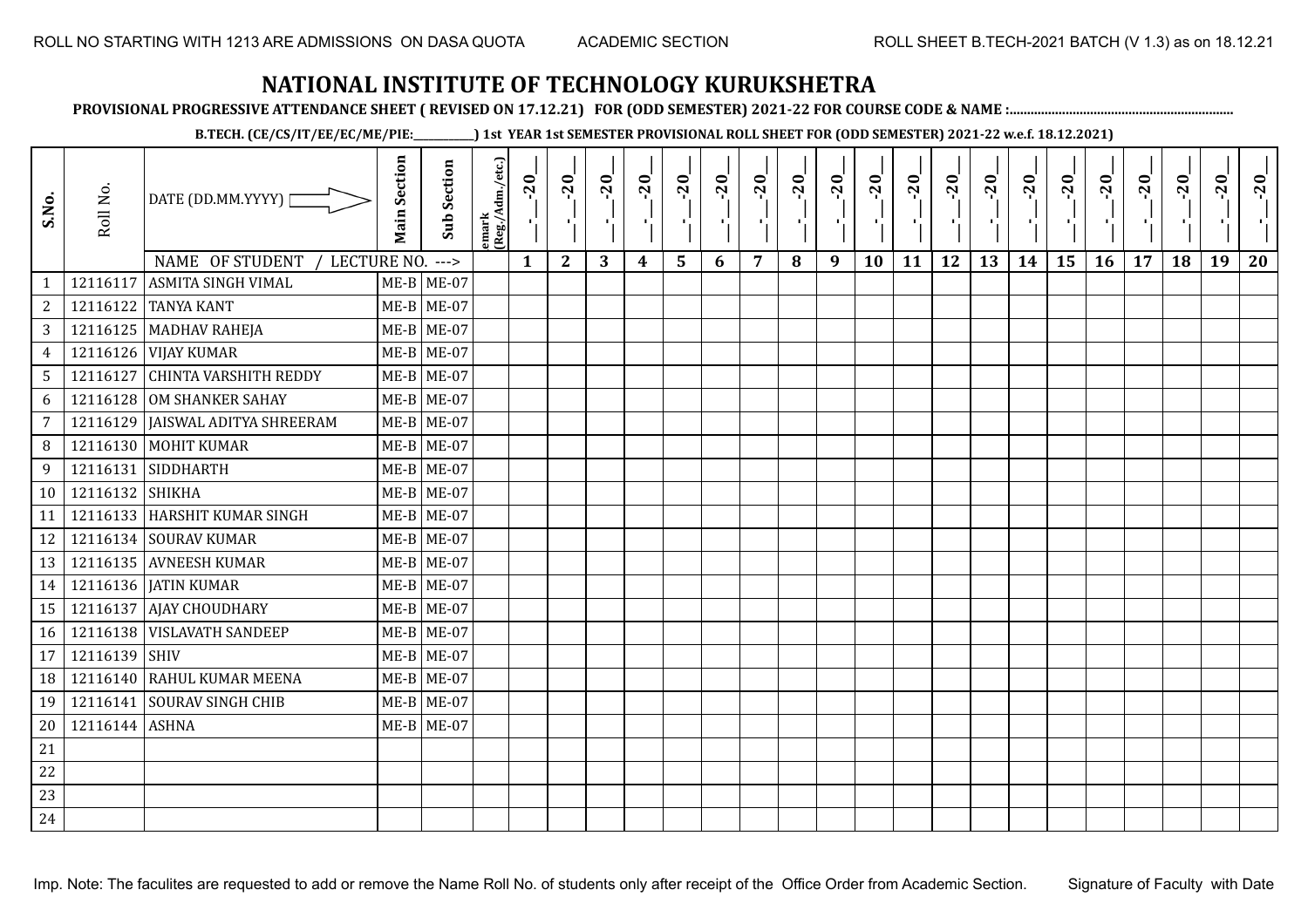**PROVISIONAL PROGRESSIVE ATTENDANCE SHEET ( REVISED ON 17.12.21) FOR (ODD SEMESTER) 2021-22 FOR COURSE CODE & NAME :................................................................**

**B.TECH. (CE/CS/IT/EE/EC/ME/PIE:\_\_\_\_\_\_\_\_\_\_\_\_) 1st YEAR 1st SEMESTER PROVISIONAL ROLL SHEET FOR (ODD SEMESTER) 2021-22 w.e.f. 18.12.2021)**

| S.No.          | Roll No.          | DATE (DD.MM.YYYY)                            | <b>Main Section</b> | <b>Sub Section</b> | emark<br>(Reg./Adm./etc.) | $-20$<br>51  | $-20$<br>$\mathbf{F}_{\mathbf{L}}^{\mathbf{F}}$ | $-20$<br>л÷. | $-20$<br>ΠJ | $-20$<br>۱. | $-20$<br>$\mathcal{F}_{\mathbf{L}}$ | $-20$<br>τj    | $-20$<br>чŀ | $-20$<br>п÷ | $-20$<br>π÷ | $-20$<br>×. | $-20$<br>пļ | $-20$<br>п. | $-20$<br>л÷. | $-20$ | $-20$<br>нΩ. | $-20$ | $-20$ | $-20$<br>тj | $-20$ |
|----------------|-------------------|----------------------------------------------|---------------------|--------------------|---------------------------|--------------|-------------------------------------------------|--------------|-------------|-------------|-------------------------------------|----------------|-------------|-------------|-------------|-------------|-------------|-------------|--------------|-------|--------------|-------|-------|-------------|-------|
| $\mathbf{1}$   | 12116142          | NAME OF STUDENT<br>LECTURE NO. ---><br>RITIK |                     | $ME-B$ ME-08       |                           | $\mathbf{1}$ | $\mathbf{2}$                                    | 3            | 4           | 5           | 6                                   | $\overline{7}$ | 8           | 9           | 10          | 11          | 12          | 13          | 14           | 15    | <b>16</b>    | 17    | 18    | 19          | 20    |
| $\sqrt{2}$     |                   | 12116143 RUDRANSH                            |                     | $ME-B$ ME-08       |                           |              |                                                 |              |             |             |                                     |                |             |             |             |             |             |             |              |       |              |       |       |             |       |
| $\mathbf{3}$   | 12116145 RAJAT    |                                              |                     | $ME-B$ ME-08       |                           |              |                                                 |              |             |             |                                     |                |             |             |             |             |             |             |              |       |              |       |       |             |       |
| $\overline{4}$ | 12116146 GAURAV   |                                              |                     | $ME-B$ ME-08       |                           |              |                                                 |              |             |             |                                     |                |             |             |             |             |             |             |              |       |              |       |       |             |       |
| 5              |                   | 12116147 SANDEEP KUMAR                       |                     | $ME-B$ ME-08       |                           |              |                                                 |              |             |             |                                     |                |             |             |             |             |             |             |              |       |              |       |       |             |       |
| 6              |                   | 12116148 KHUSHI YADAV                        |                     | $ME-B$ ME-08       |                           |              |                                                 |              |             |             |                                     |                |             |             |             |             |             |             |              |       |              |       |       |             |       |
| $\overline{7}$ |                   | 12116149 RATHOD DHANUSH                      |                     | $ME-B$ ME-08       |                           |              |                                                 |              |             |             |                                     |                |             |             |             |             |             |             |              |       |              |       |       |             |       |
| 8              |                   | 12116150 BANDARU ASHRITH                     |                     | $ME-B$ ME-08       |                           |              |                                                 |              |             |             |                                     |                |             |             |             |             |             |             |              |       |              |       |       |             |       |
| 9              |                   | 12116151 SHUBHAM JAISWAR                     |                     | $ME-B$ ME-08       |                           |              |                                                 |              |             |             |                                     |                |             |             |             |             |             |             |              |       |              |       |       |             |       |
| 10             |                   | 12116152 SRIKET SRIVASTAV                    |                     | $ME-B$ ME-08       |                           |              |                                                 |              |             |             |                                     |                |             |             |             |             |             |             |              |       |              |       |       |             |       |
| 11             |                   | 12116155 MUDAVATH ANU                        |                     | $ME-B$ ME-08       |                           |              |                                                 |              |             |             |                                     |                |             |             |             |             |             |             |              |       |              |       |       |             |       |
| 12             | 12116156 BHARTI   |                                              |                     | $ME-B$ ME-08       |                           |              |                                                 |              |             |             |                                     |                |             |             |             |             |             |             |              |       |              |       |       |             |       |
| 13             |                   | 12116157 YOHANNAN JEZANIAH                   |                     | $ME-B$ ME-08       |                           |              |                                                 |              |             |             |                                     |                |             |             |             |             |             |             |              |       |              |       |       |             |       |
| 14             | 12116158 DIVYANSH |                                              |                     | $ME-B$ ME-08       |                           |              |                                                 |              |             |             |                                     |                |             |             |             |             |             |             |              |       |              |       |       |             |       |
| 15             | 12116159 SACHIN   |                                              |                     | $ME-B$ ME-08       |                           |              |                                                 |              |             |             |                                     |                |             |             |             |             |             |             |              |       |              |       |       |             |       |
| 16             |                   | 12116160 NEHA TYAGI                          |                     | $ME-B$ ME-08       |                           |              |                                                 |              |             |             |                                     |                |             |             |             |             |             |             |              |       |              |       |       |             |       |
| 17             |                   | 12116162 ANSHU NEHRA                         |                     | $ME-B$ ME-08       |                           |              |                                                 |              |             |             |                                     |                |             |             |             |             |             |             |              |       |              |       |       |             |       |
| 18             |                   | 12116163 HARPREET SINGH                      |                     | $ME-B$ ME-08       |                           |              |                                                 |              |             |             |                                     |                |             |             |             |             |             |             |              |       |              |       |       |             |       |
| 19             |                   | 12116164 GOVIND KUMAR MAHAWAR                |                     | $ME-B$ ME-08       |                           |              |                                                 |              |             |             |                                     |                |             |             |             |             |             |             |              |       |              |       |       |             |       |
| 20             |                   |                                              |                     |                    |                           |              |                                                 |              |             |             |                                     |                |             |             |             |             |             |             |              |       |              |       |       |             |       |
| 21             |                   |                                              |                     |                    |                           |              |                                                 |              |             |             |                                     |                |             |             |             |             |             |             |              |       |              |       |       |             |       |
| 22             |                   |                                              |                     |                    |                           |              |                                                 |              |             |             |                                     |                |             |             |             |             |             |             |              |       |              |       |       |             |       |
| 23             |                   |                                              |                     |                    |                           |              |                                                 |              |             |             |                                     |                |             |             |             |             |             |             |              |       |              |       |       |             |       |
| 24             |                   |                                              |                     |                    |                           |              |                                                 |              |             |             |                                     |                |             |             |             |             |             |             |              |       |              |       |       |             |       |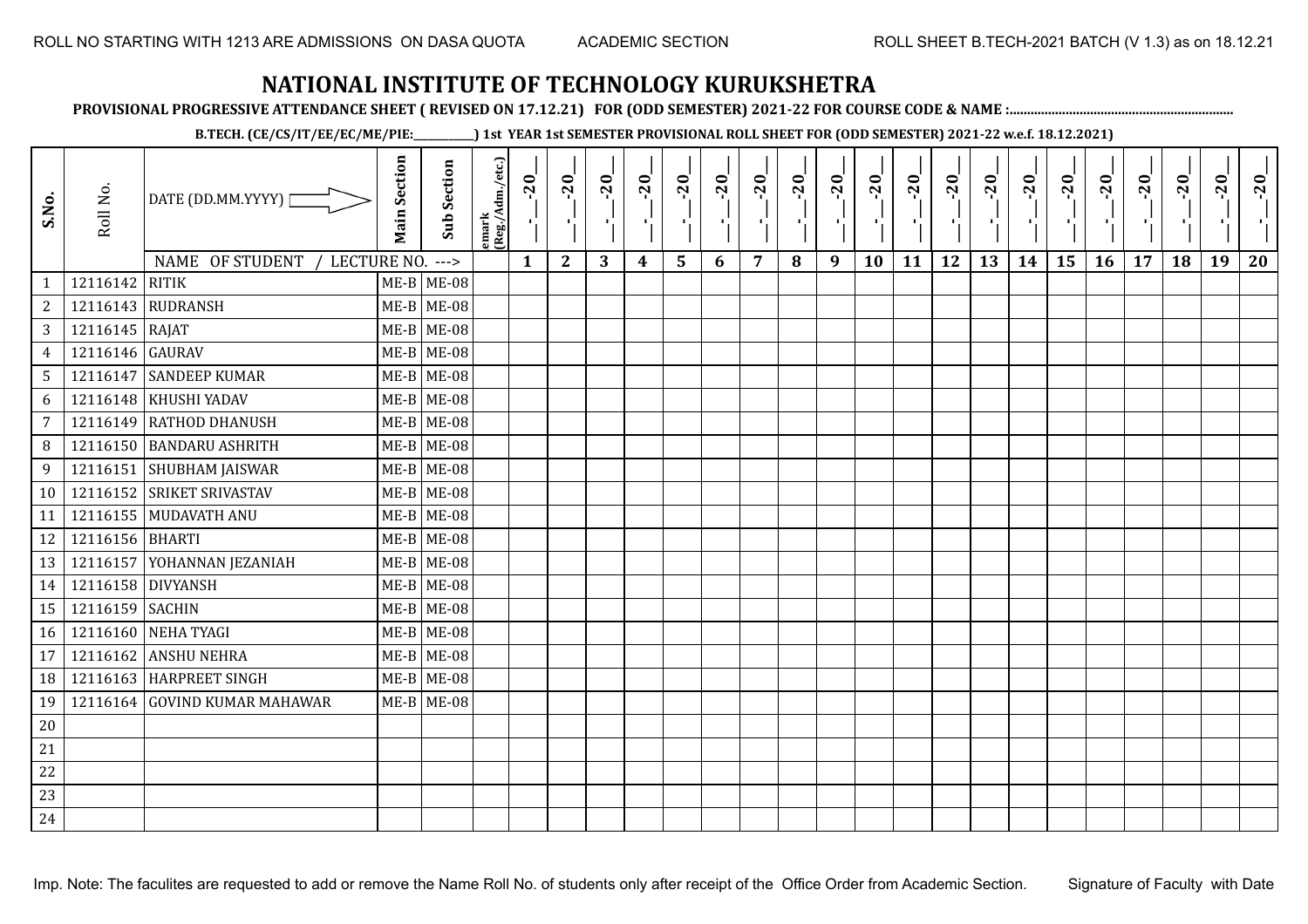**PROVISIONAL PROGRESSIVE ATTENDANCE SHEET ( REVISED ON 17.12.21) FOR (ODD SEMESTER) 2021-22 FOR COURSE CODE & NAME :................................................................**

**B.TECH. (CE/CS/IT/EE/EC/ME/PIE:\_\_\_\_\_\_\_\_\_\_\_\_) 1st YEAR 1st SEMESTER PROVISIONAL ROLL SHEET FOR (ODD SEMESTER) 2021-22 w.e.f. 18.12.2021)**

| S.No.           | Roll No.       | DATE (DD.MM.YYYY)                                      | <b>Main Section</b> | <b>Sub Section</b> | emark<br>(Reg./Adm./etc.) | $-20$        | $-20$<br>×.  | $-20$<br>Œ. | $-20$ | $-20$<br>п. | $-20$ | $-20$ | $-20$ | $-20$<br>ш | $-20$<br>л, | $-20$ | $-20$<br>л. | $-20$ | $-20$ | $-20$<br>٠, | $-20$ | $-20$ | $-20$ | $-20$<br>л. | $-20$ |
|-----------------|----------------|--------------------------------------------------------|---------------------|--------------------|---------------------------|--------------|--------------|-------------|-------|-------------|-------|-------|-------|------------|-------------|-------|-------------|-------|-------|-------------|-------|-------|-------|-------------|-------|
|                 | 12117001       | NAME OF STUDENT<br>LECTURE NO.<br><b>SHAURYA SINGH</b> | $PI-A$              | $--->$             |                           | $\mathbf{1}$ | $\mathbf{2}$ | 3           | 4     | 5           | 6     | 7     | 8     | 9          | 10          | 11    | 12          | 13    | 14    | 15          | 16    | 17    | 18    | 19          | 20    |
| $\mathbf{1}$    |                |                                                        | $PI-A$              | PI-01              |                           |              |              |             |       |             |       |       |       |            |             |       |             |       |       |             |       |       |       |             |       |
| 2               | 12117002       | <b>GAVENDRA SINGH</b>                                  |                     | $PI-01$            |                           |              |              |             |       |             |       |       |       |            |             |       |             |       |       |             |       |       |       |             |       |
| 3               |                | 12117003 PARVEEN KUMAR                                 | $PI-A$              | $PI-01$            |                           |              |              |             |       |             |       |       |       |            |             |       |             |       |       |             |       |       |       |             |       |
| $\overline{4}$  | 12117004       | <b>AKSHAY KUMAR</b>                                    | $PI-A$              | $PI-01$            |                           |              |              |             |       |             |       |       |       |            |             |       |             |       |       |             |       |       |       |             |       |
| $5\phantom{.0}$ |                | 12117005 RAGHAV BINDAL                                 | PI-A                | $PI-01$            |                           |              |              |             |       |             |       |       |       |            |             |       |             |       |       |             |       |       |       |             |       |
| 6               | 12117006       | <b>BODA VINOD KUMAR</b>                                | PI-A                | $PI-01$            |                           |              |              |             |       |             |       |       |       |            |             |       |             |       |       |             |       |       |       |             |       |
| $\overline{7}$  | 12117007       | <b>RAMAN KUMAR</b>                                     | $PI-A$              | $PI-01$            |                           |              |              |             |       |             |       |       |       |            |             |       |             |       |       |             |       |       |       |             |       |
| 8               | 12117008       | PRERANA BHARTI                                         | $PI-A$              | $PI-01$            |                           |              |              |             |       |             |       |       |       |            |             |       |             |       |       |             |       |       |       |             |       |
| 9               | 12117009       | <b>KOMAL</b>                                           | PI-A                | $PI-01$            |                           |              |              |             |       |             |       |       |       |            |             |       |             |       |       |             |       |       |       |             |       |
| 10              | 12117010       | <b>RISHABH PRASAD</b>                                  | PI-A                | $PI-01$            |                           |              |              |             |       |             |       |       |       |            |             |       |             |       |       |             |       |       |       |             |       |
| 11              | 12117011       | <b>DUSHYANT KUMAR SAINI</b>                            | $PI-A$              | $PI-01$            |                           |              |              |             |       |             |       |       |       |            |             |       |             |       |       |             |       |       |       |             |       |
| 12              |                | 12117012 KRISHN VEER SINGH                             | $PI-A$              | PI-01              |                           |              |              |             |       |             |       |       |       |            |             |       |             |       |       |             |       |       |       |             |       |
| 13              |                | 12117013 DIVYEA NARANG                                 | $PI-A$              | $PI-01$            |                           |              |              |             |       |             |       |       |       |            |             |       |             |       |       |             |       |       |       |             |       |
| 14              |                | 12117014 LOVESH DUTTA                                  | PI-A                | $PI-01$            |                           |              |              |             |       |             |       |       |       |            |             |       |             |       |       |             |       |       |       |             |       |
| 15              | 12117015 OMKAR |                                                        | $PI-A$              | $PI-01$            |                           |              |              |             |       |             |       |       |       |            |             |       |             |       |       |             |       |       |       |             |       |
| 16              |                | 12117016 BODA THARUN KUMAR                             | $PI-A$              | $PI-01$            |                           |              |              |             |       |             |       |       |       |            |             |       |             |       |       |             |       |       |       |             |       |
| 17              | 12117017       | KAMAKSHI SHARMA                                        | $PI-A$              | $PI-01$            |                           |              |              |             |       |             |       |       |       |            |             |       |             |       |       |             |       |       |       |             |       |
| 18              | 12117018       | <b>RAJ GUPTA</b>                                       | $PI-A$              | PI-01              |                           |              |              |             |       |             |       |       |       |            |             |       |             |       |       |             |       |       |       |             |       |
| 19              | 12117019       | <b>ANKITA CHOUDHARY</b>                                | PI-A                | $PI-01$            |                           |              |              |             |       |             |       |       |       |            |             |       |             |       |       |             |       |       |       |             |       |
| 20              | 12117020       | <b>KALPANA</b>                                         | $PI-A$              | $PI-01$            |                           |              |              |             |       |             |       |       |       |            |             |       |             |       |       |             |       |       |       |             |       |
| 21              | 12117021       | <b>ABHISHEK</b>                                        | $PI-A$              | $PI-01$            |                           |              |              |             |       |             |       |       |       |            |             |       |             |       |       |             |       |       |       |             |       |
| 22              |                |                                                        |                     |                    |                           |              |              |             |       |             |       |       |       |            |             |       |             |       |       |             |       |       |       |             |       |
| 23              |                |                                                        |                     |                    |                           |              |              |             |       |             |       |       |       |            |             |       |             |       |       |             |       |       |       |             |       |
| 24              |                |                                                        |                     |                    |                           |              |              |             |       |             |       |       |       |            |             |       |             |       |       |             |       |       |       |             |       |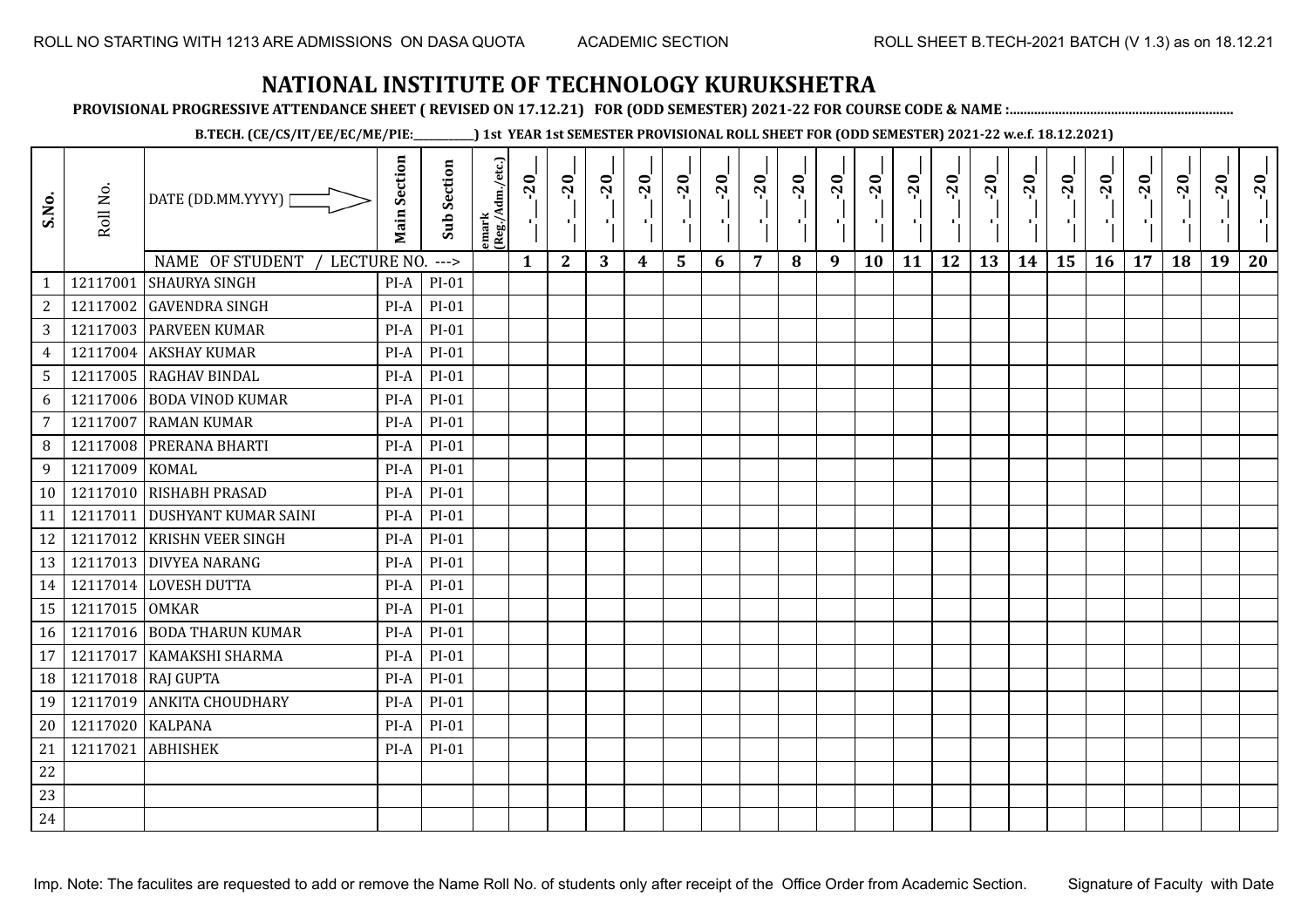**PROVISIONAL PROGRESSIVE ATTENDANCE SHEET ( REVISED ON 17.12.21) FOR (ODD SEMESTER) 2021-22 FOR COURSE CODE & NAME :................................................................**

**B.TECH. (CE/CS/IT/EE/EC/ME/PIE:\_\_\_\_\_\_\_\_\_\_\_\_) 1st YEAR 1st SEMESTER PROVISIONAL ROLL SHEET FOR (ODD SEMESTER) 2021-22 w.e.f. 18.12.2021)**

| S.No.            | Roll No.         | DATE (DD.MM.YYYY) [               | <b>Main Section</b> | <b>Sub Section</b> | emark<br> (Reg./Adm./etc.) | $-20$<br>$\mathcal{F}_1$ . | $-20$        | $-20$ | $-20$ | $-20$          | $-20$<br>л. | $-20$ | $-20$ | $-20$<br>π÷ | $-20$<br>л, | $-20$ | $-20$ | $-20$ | $-20$<br>٠ | $-20$<br>٠, | $-20$ | $-20$ | $-20$ | $-20$<br>ч. | $-20$ |
|------------------|------------------|-----------------------------------|---------------------|--------------------|----------------------------|----------------------------|--------------|-------|-------|----------------|-------------|-------|-------|-------------|-------------|-------|-------|-------|------------|-------------|-------|-------|-------|-------------|-------|
|                  |                  | NAME OF STUDENT<br>LECTURE NO.    |                     | $---$              |                            | $\mathbf{1}$               | $\mathbf{2}$ | 3     | 4     | $5\phantom{1}$ | 6           | 7     | 8     | 9           | 10          | 11    | 12    | 13    | 14         | 15          | 16    | 17    | 18    | 19          | 20    |
| 1                | 12117022         | <b>NEERAJ</b>                     | PI-A                | PI-02              |                            |                            |              |       |       |                |             |       |       |             |             |       |       |       |            |             |       |       |       |             |       |
| $\boldsymbol{2}$ | 12117023 NAVREET |                                   | PI-A                | PI-02              |                            |                            |              |       |       |                |             |       |       |             |             |       |       |       |            |             |       |       |       |             |       |
| $\sqrt{3}$       | 12117024         | SATYANWWESI SATYAPRAKASH          | $PI-A$              | $PI-02$            |                            |                            |              |       |       |                |             |       |       |             |             |       |       |       |            |             |       |       |       |             |       |
| $\overline{4}$   | 12117025         | <b>ABHISHEK</b>                   | $PI-A$              | $PI-02$            |                            |                            |              |       |       |                |             |       |       |             |             |       |       |       |            |             |       |       |       |             |       |
| $\mathsf S$      |                  | 12117026 RAUSHAN KUMAR            | PI-A                | $PI-02$            |                            |                            |              |       |       |                |             |       |       |             |             |       |       |       |            |             |       |       |       |             |       |
| 6                | 12117027         | <b>KETHAVATH SRINIVAS</b>         | PI-A                | PI-02              |                            |                            |              |       |       |                |             |       |       |             |             |       |       |       |            |             |       |       |       |             |       |
| $\overline{7}$   | 12117028         | <b>SHIVAM AGRAHARI</b>            | PI-A                | PI-02              |                            |                            |              |       |       |                |             |       |       |             |             |       |       |       |            |             |       |       |       |             |       |
| 8                | 12117029         | <b>SATYAM SINGH</b>               | PI-A                | PI-02              |                            |                            |              |       |       |                |             |       |       |             |             |       |       |       |            |             |       |       |       |             |       |
| 9                |                  | 12117030 PRANJAL MITTAL           | $PI-A$              | PI-02              |                            |                            |              |       |       |                |             |       |       |             |             |       |       |       |            |             |       |       |       |             |       |
| 10               | 12117031         | <b>ARYA NANDANI</b>               | PI-A                | PI-02              |                            |                            |              |       |       |                |             |       |       |             |             |       |       |       |            |             |       |       |       |             |       |
| 11               |                  | 12117032 HIMANSHU JAIN            | $PI-A$              | $PI-02$            |                            |                            |              |       |       |                |             |       |       |             |             |       |       |       |            |             |       |       |       |             |       |
| 12               |                  | 12117033   PATIL RAJLAXMI PRAKASH | $PI-A$              | $PI-02$            |                            |                            |              |       |       |                |             |       |       |             |             |       |       |       |            |             |       |       |       |             |       |
| 13               |                  | 12117034 DEEPANSHU                | $PI-A$              | $PI-02$            |                            |                            |              |       |       |                |             |       |       |             |             |       |       |       |            |             |       |       |       |             |       |
| 14               |                  | 12117035 RAHUL SAINI              | PI-A                | $PI-02$            |                            |                            |              |       |       |                |             |       |       |             |             |       |       |       |            |             |       |       |       |             |       |
| 15               | 12117036         | <b>SUNNY KUMAR</b>                | $PI-A$              | PI-02              |                            |                            |              |       |       |                |             |       |       |             |             |       |       |       |            |             |       |       |       |             |       |
| 16               | 12117037         | RAHUL                             | PI-A                | PI-02              |                            |                            |              |       |       |                |             |       |       |             |             |       |       |       |            |             |       |       |       |             |       |
| 17               | 12117038         | <b>AAKASH KHANNA</b>              | $PI-A$              | $PI-02$            |                            |                            |              |       |       |                |             |       |       |             |             |       |       |       |            |             |       |       |       |             |       |
| 18               | 12117039         | <b>VIVEK</b>                      | $PI-A$              | PI-02              |                            |                            |              |       |       |                |             |       |       |             |             |       |       |       |            |             |       |       |       |             |       |
| 19               | 12117040         | <b>B. SHRAVANI</b>                | PI-A                | PI-02              |                            |                            |              |       |       |                |             |       |       |             |             |       |       |       |            |             |       |       |       |             |       |
| 20               | 12117041         | <b>JAI KOTIYAN</b>                | $PI-A$              | PI-02              |                            |                            |              |       |       |                |             |       |       |             |             |       |       |       |            |             |       |       |       |             |       |
| 21               | 12117045         | POOJA YADAV                       | PI-A                | $PI-02$            |                            |                            |              |       |       |                |             |       |       |             |             |       |       |       |            |             |       |       |       |             |       |
| $22\,$           |                  |                                   |                     |                    |                            |                            |              |       |       |                |             |       |       |             |             |       |       |       |            |             |       |       |       |             |       |
| 23               |                  |                                   |                     |                    |                            |                            |              |       |       |                |             |       |       |             |             |       |       |       |            |             |       |       |       |             |       |
| 24               |                  |                                   |                     |                    |                            |                            |              |       |       |                |             |       |       |             |             |       |       |       |            |             |       |       |       |             |       |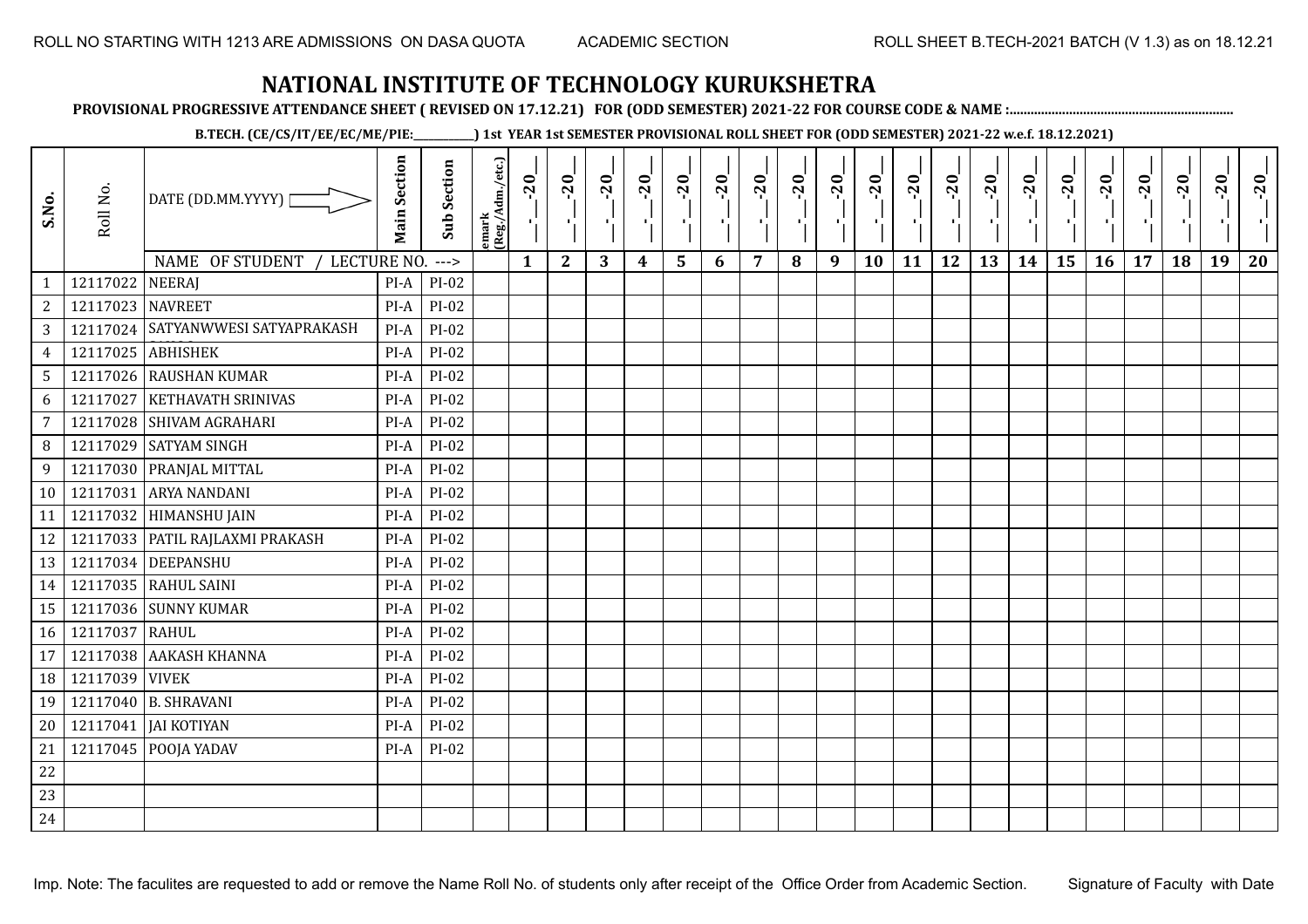**PROVISIONAL PROGRESSIVE ATTENDANCE SHEET ( REVISED ON 17.12.21) FOR (ODD SEMESTER) 2021-22 FOR COURSE CODE & NAME :................................................................**

**B.TECH. (CE/CS/IT/EE/EC/ME/PIE:\_\_\_\_\_\_\_\_\_\_\_\_) 1st YEAR 1st SEMESTER PROVISIONAL ROLL SHEET FOR (ODD SEMESTER) 2021-22 w.e.f. 18.12.2021)**

| S.No.                             | Roll No.      | DATE (DD.MM.YYYY)<br>NAME OF STUDENT | <b>Main Section</b> | <b>Sub Section</b> | emark<br>(Reg./Adm./etc.) | $-20$<br>$\mathbf{1}$ | $-20$<br>×.  | $-20$<br>л. | $-20$ | $-20$<br>$\blacksquare$ | $-20$ | $-20$ | $-20$ | $-20$<br>π÷ | $-20$<br>л, | $-20$ | $-20$<br>л. | $-20$ | $-20$ | $-20$<br>۱, | $-20$ | $-20$ | $-20$ | $-20$<br>л. | $-20$ |
|-----------------------------------|---------------|--------------------------------------|---------------------|--------------------|---------------------------|-----------------------|--------------|-------------|-------|-------------------------|-------|-------|-------|-------------|-------------|-------|-------------|-------|-------|-------------|-------|-------|-------|-------------|-------|
| $\mathbf{1}$                      | 12117042      | LECTURE NO.<br><b>ANKIT KUMAR</b>    | $PI-A$              | $--->$<br>PI-03    |                           |                       | $\mathbf{2}$ | 3           | 4     | 5                       | 6     | 7     | 8     | 9           | 10          | 11    | 12          | 13    | 14    | 15          | 16    | 17    | 18    | 19          | 20    |
| $\overline{c}$                    |               | 12117043 UMANG RAJ VERMA             | PI-A                | PI-03              |                           |                       |              |             |       |                         |       |       |       |             |             |       |             |       |       |             |       |       |       |             |       |
| 3                                 |               | 12117044 ABHISHEK RANA               | PI-A                | PI-03              |                           |                       |              |             |       |                         |       |       |       |             |             |       |             |       |       |             |       |       |       |             |       |
|                                   | 12117046      | <b>ISHA</b>                          | $PI-A$              | PI-03              |                           |                       |              |             |       |                         |       |       |       |             |             |       |             |       |       |             |       |       |       |             |       |
| $\overline{4}$<br>$5\phantom{.0}$ | 12117047      | <b>SUYASH RANJAN</b>                 | PI-A                | PI-03              |                           |                       |              |             |       |                         |       |       |       |             |             |       |             |       |       |             |       |       |       |             |       |
| 6                                 |               | 12117048 ABHISHEK                    | PI-A                | PI-03              |                           |                       |              |             |       |                         |       |       |       |             |             |       |             |       |       |             |       |       |       |             |       |
| 7                                 | 12117049      | SHREYA SENTHIL KUMAR                 | $PI-A$              | PI-03              |                           |                       |              |             |       |                         |       |       |       |             |             |       |             |       |       |             |       |       |       |             |       |
| 8                                 | 12117050      | <b>ANIKET KUMAR</b>                  | $PI-A$              | PI-03              |                           |                       |              |             |       |                         |       |       |       |             |             |       |             |       |       |             |       |       |       |             |       |
| 9                                 | 12117051      | MOHIT GUPTA                          | PI-A                | PI-03              |                           |                       |              |             |       |                         |       |       |       |             |             |       |             |       |       |             |       |       |       |             |       |
| 10                                | 12117052      | <b>NITESH KUMAR</b>                  | PI-A                | PI-03              |                           |                       |              |             |       |                         |       |       |       |             |             |       |             |       |       |             |       |       |       |             |       |
| 11                                | 12117053      | <b>TANMAY MATHUR</b>                 | $PI-A$              | PI-03              |                           |                       |              |             |       |                         |       |       |       |             |             |       |             |       |       |             |       |       |       |             |       |
| 12                                |               | 12117054 SETTI CHARAN TEJA           | $PI-A$              | PI-03              |                           |                       |              |             |       |                         |       |       |       |             |             |       |             |       |       |             |       |       |       |             |       |
| 13                                |               | 12117055 HEMANT CHAHAR               | $PI-A$              | PI-03              |                           |                       |              |             |       |                         |       |       |       |             |             |       |             |       |       |             |       |       |       |             |       |
| 14                                |               | 12117056 SATYAM UPADHYAY             | PI-A                | $PI-03$            |                           |                       |              |             |       |                         |       |       |       |             |             |       |             |       |       |             |       |       |       |             |       |
| 15                                | 12117057      | RAMAVATH MAMATHA                     | $PI-A$              | PI-03              |                           |                       |              |             |       |                         |       |       |       |             |             |       |             |       |       |             |       |       |       |             |       |
| 16                                | 12117058 ARUN |                                      | $PI-A$              | PI-03              |                           |                       |              |             |       |                         |       |       |       |             |             |       |             |       |       |             |       |       |       |             |       |
| 17                                | 12117059      | <b>SAHIL</b>                         | PI-A                | PI-03              |                           |                       |              |             |       |                         |       |       |       |             |             |       |             |       |       |             |       |       |       |             |       |
| 18                                | 12117060      | <b>VIKAS</b>                         | $PI-A$              | PI-03              |                           |                       |              |             |       |                         |       |       |       |             |             |       |             |       |       |             |       |       |       |             |       |
| 19                                | 12117061      | <b>KHUSHI</b>                        | PI-A                | PI-03              |                           |                       |              |             |       |                         |       |       |       |             |             |       |             |       |       |             |       |       |       |             |       |
| 20                                | 12117062      | <b>SANDEEP KUMAR MEENA</b>           | $PI-A$              | PI-03              |                           |                       |              |             |       |                         |       |       |       |             |             |       |             |       |       |             |       |       |       |             |       |
| 21                                | 12117063      | <b>AMARJEET SINGH</b>                | $PI-A$              | PI-03              |                           |                       |              |             |       |                         |       |       |       |             |             |       |             |       |       |             |       |       |       |             |       |
| 22                                |               |                                      |                     |                    |                           |                       |              |             |       |                         |       |       |       |             |             |       |             |       |       |             |       |       |       |             |       |
| 23                                |               |                                      |                     |                    |                           |                       |              |             |       |                         |       |       |       |             |             |       |             |       |       |             |       |       |       |             |       |
| 24                                |               |                                      |                     |                    |                           |                       |              |             |       |                         |       |       |       |             |             |       |             |       |       |             |       |       |       |             |       |
|                                   |               |                                      |                     |                    |                           |                       |              |             |       |                         |       |       |       |             |             |       |             |       |       |             |       |       |       |             |       |